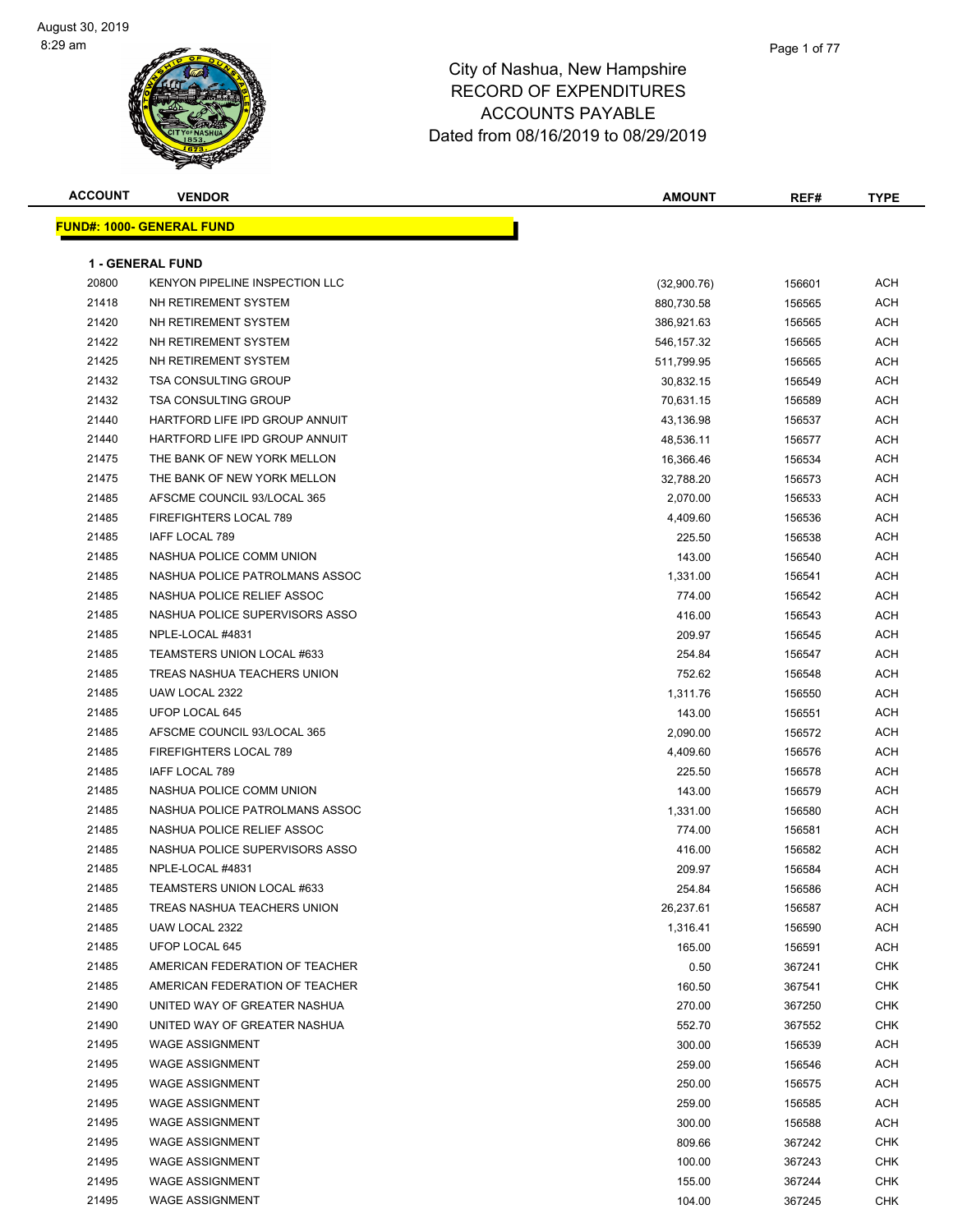| <b>ACCOUNT</b> | <b>VENDOR</b>                    | <b>AMOUNT</b>  | REF#   | <b>TYPE</b> |
|----------------|----------------------------------|----------------|--------|-------------|
|                | <b>FUND#: 1000- GENERAL FUND</b> |                |        |             |
|                | <b>1 - GENERAL FUND</b>          |                |        |             |
| 21495          | <b>WAGE ASSIGNMENT</b>           | 1,292.08       | 367246 | <b>CHK</b>  |
| 21495          | <b>WAGE ASSIGNMENT</b>           | 11.54          | 367247 | <b>CHK</b>  |
| 21495          | <b>WAGE ASSIGNMENT</b>           | 311.88         | 367248 | <b>CHK</b>  |
| 21495          | <b>WAGE ASSIGNMENT</b>           | 25.00          | 367249 | <b>CHK</b>  |
| 21495          | <b>WAGE ASSIGNMENT</b>           | 94.83          | 367251 | <b>CHK</b>  |
| 21495          | <b>WAGE ASSIGNMENT</b>           | 224.48         | 367252 | <b>CHK</b>  |
| 21495          | <b>WAGE ASSIGNMENT</b>           | 809.65         | 367542 | <b>CHK</b>  |
| 21495          | <b>WAGE ASSIGNMENT</b>           | 100.00         | 367543 | <b>CHK</b>  |
| 21495          | <b>WAGE ASSIGNMENT</b>           | 149.76         | 367544 | <b>CHK</b>  |
| 21495          | <b>WAGE ASSIGNMENT</b>           | 155.00         | 367545 | <b>CHK</b>  |
| 21495          | <b>WAGE ASSIGNMENT</b>           | 104.00         | 367546 | <b>CHK</b>  |
| 21495          | <b>WAGE ASSIGNMENT</b>           | 75.00          | 367547 | <b>CHK</b>  |
| 21495          | <b>WAGE ASSIGNMENT</b>           | 1,322.15       | 367548 | <b>CHK</b>  |
| 21495          | <b>WAGE ASSIGNMENT</b>           | 11.54          | 367550 | <b>CHK</b>  |
| 21495          | <b>WAGE ASSIGNMENT</b>           | 311.88         | 367551 | <b>CHK</b>  |
| 21495          | <b>WAGE ASSIGNMENT</b>           | 94.82          | 367553 | <b>CHK</b>  |
| 21495          | <b>WAGE ASSIGNMENT</b>           | 970.85         | 367554 | <b>CHK</b>  |
| 21495          | <b>WAGE ASSIGNMENT</b>           | 199.12         | 367555 | <b>CHK</b>  |
| 21538          | NASHUA TEACHERS UNION            | 73.62          | 156544 | <b>ACH</b>  |
| 21538          | NASHUA TEACHERS UNION            | 2,924.19       | 156583 | <b>ACH</b>  |
| 21921          | STATE OF NH-MV                   | 19,644.74      | 156524 | <b>ACH</b>  |
| 21921          | STATE OF NH-MV                   | 19,496.92      | 156526 | <b>ACH</b>  |
| 21921          | STATE OF NH -MV                  | 17,651.09      | 156527 | <b>ACH</b>  |
| 21921          | STATE OF NH-MV                   | 26,845.70      | 156553 | <b>ACH</b>  |
| 21921          | STATE OF NH -MV                  | 18,125.48      | 156564 | <b>ACH</b>  |
| 21921          | STATE OF NH-MV                   | 20,632.51      | 156566 | <b>ACH</b>  |
| 21921          | STATE OF NH -MV                  | 22,934.29      | 156570 | <b>ACH</b>  |
| 21921          | STATE OF NH -MV                  | 18,253.82      | 156571 | <b>ACH</b>  |
| 21921          | STATE OF NH -MV                  | 16,462.08      | 156593 | <b>ACH</b>  |
|                | <b>TOTAL 1 - GENERAL FUND</b>    | \$2,777,442.37 |        |             |

#### **101 - MAYOR**

| 61100 | ALLISON WAITE            | 56.85   | 367270 | СНК |
|-------|--------------------------|---------|--------|-----|
| 61100 | WB MASON CO INC          | 15.18   | 367427 | CHK |
|       | <b>TOTAL 101 - MAYOR</b> | \$72.03 |        |     |

#### **103 - LEGAL**

|       | <b>TOTAL 103 - LEGAL</b> | \$545.29 |        |            |
|-------|--------------------------|----------|--------|------------|
| 61807 | MATTHEW BENDER & CO INC  | 203.10   | 367370 | <b>CHK</b> |
| 61100 | WB MASON CO INC          | 6.99     | 367752 | <b>CHK</b> |
| 61100 | WB MASON CO INC          | 226.28   | 367427 | <b>CHK</b> |
| 55300 | <b>CELIA LEONARD</b>     | 29.84    | 367255 | <b>CHK</b> |
| 55300 | STEVEN A BOLTON          | 79.08    | 367254 | <b>CHK</b> |
|       |                          |          |        |            |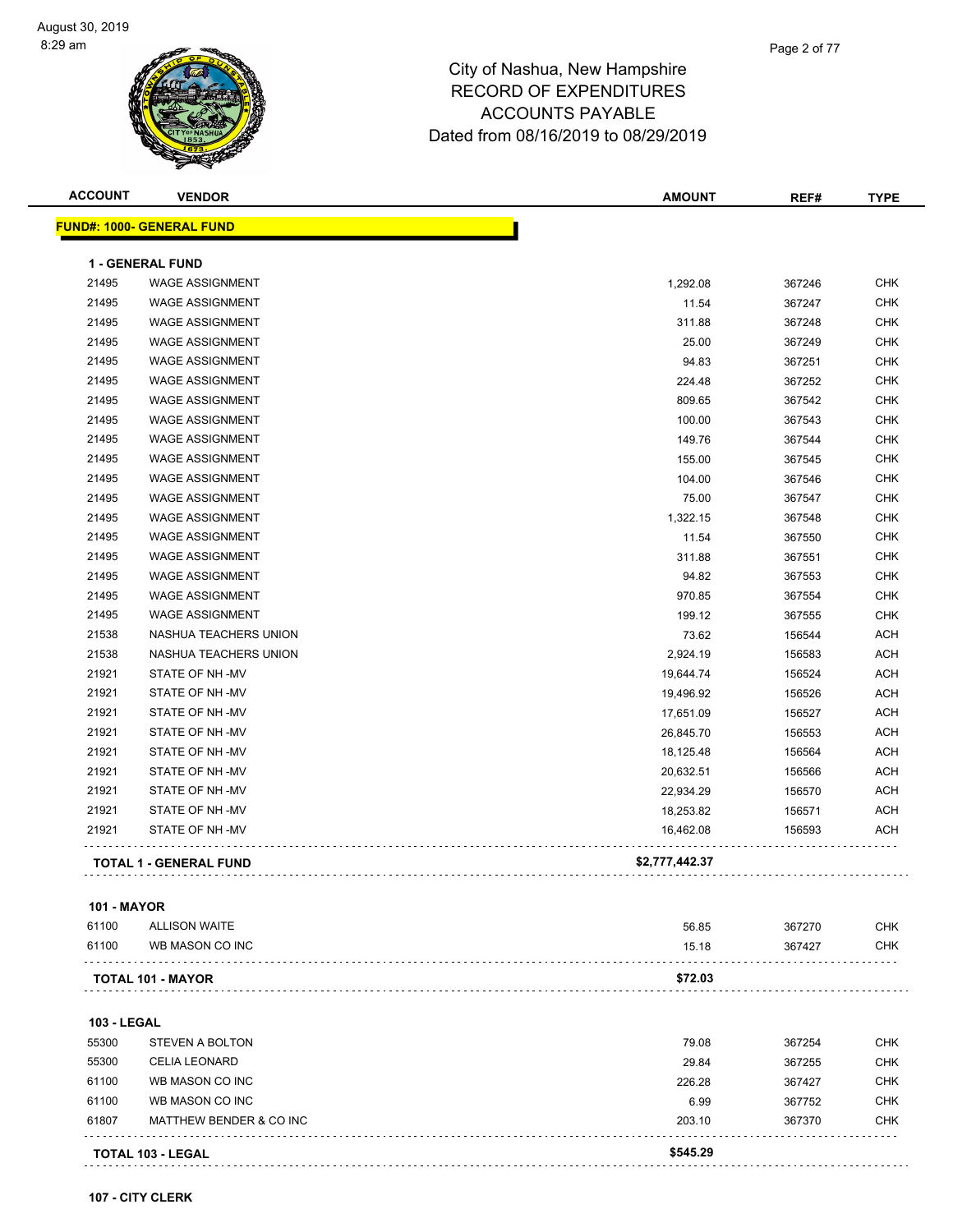|                | <b>VENDOR</b>                                       | <b>AMOUNT</b> | REF#   | <b>TYPE</b>                                                                                                  |
|----------------|-----------------------------------------------------|---------------|--------|--------------------------------------------------------------------------------------------------------------|
|                | FUND#: 1000- GENERAL FUND                           |               |        |                                                                                                              |
|                | 107 - CITY CLERK                                    |               |        |                                                                                                              |
| 42508          | TREASURER STATE OF NH                               | 2,236.00      | 367293 | <b>CHK</b>                                                                                                   |
| 44149          | TREASURER STATE OF NH                               | 9,033.00      | 367293 | <b>CHK</b>                                                                                                   |
|                | <b>TOTAL 107 - CITY CLERK</b>                       | \$11,269.00   |        |                                                                                                              |
|                | <b>109 - CIVIC &amp; COMMUNITY ACTIVITIES</b>       |               |        |                                                                                                              |
| 56200          | <b>CHERYL LINDNER</b>                               | 60.00         | 367256 | <b>CHK</b>                                                                                                   |
| 56228          | ST JOSEPH COMMUNITY SERVICES                        | 30,000.00     | 367409 | <b>CHK</b>                                                                                                   |
|                | <b>TOTAL 109 - CIVIC &amp; COMMUNITY ACTIVITIES</b> | \$30,060.00   |        |                                                                                                              |
|                | <b>111 - HUMAN RESOURCES</b>                        |               |        |                                                                                                              |
| 55421          | <b>KATELIN PIMENTEL</b>                             | 95.00         | 367567 | <b>CHK</b>                                                                                                   |
| 55421          | <b>NANCY TRASK</b>                                  | 279.00        | 367573 | <b>CHK</b>                                                                                                   |
|                | <b>TOTAL 111 - HUMAN RESOURCES</b>                  | \$374.00      |        |                                                                                                              |
| 113 - BENEFITS |                                                     |               |        |                                                                                                              |
| 59580          | STATE OF NEW HAMPSHIRE UC                           | 1,877.76      | 367595 | <b>CHK</b>                                                                                                   |
|                |                                                     |               |        |                                                                                                              |
|                |                                                     |               |        |                                                                                                              |
|                | <b>TOTAL 113 - BENEFITS</b>                         | \$1,877.76    |        |                                                                                                              |
|                | <b>120 - TELECOMMUNICATIONS</b>                     |               |        |                                                                                                              |
| 55109          | CONSOLIDATED COMMUNICATIONS                         | 132.67        | 367273 |                                                                                                              |
| 55109          | CONSOLIDATED COMMUNICATIONS                         | 1,926.12      | 367579 |                                                                                                              |
| 55109          | <b>WINDSTREAM</b>                                   | 656.15        | 367600 |                                                                                                              |
| 55109          | <b>WINDSTREAM</b>                                   | 2,307.38      | 367601 |                                                                                                              |
| 55118          | AT & T MOBILITY                                     | 129.69        | 367577 |                                                                                                              |
| 55118          | <b>COMCAST</b>                                      | 184.70        | 367578 | <b>CHK</b><br><b>CHK</b><br><b>CHK</b><br><b>CHK</b><br><b>CHK</b><br><b>CHK</b>                             |
|                | <b>TOTAL 120 - TELECOMMUNICATIONS</b>               | \$5,336.71    |        |                                                                                                              |
|                | <b>122 - INFORMATION TECHNOLOGY</b>                 |               |        |                                                                                                              |
| 54407          | SHI INTERNATIONAL CORP                              | 16,064.50     | 367405 |                                                                                                              |
| 54421          | CONWAY OFFICE SOLUTIONS                             | 160.00        | 367329 |                                                                                                              |
| 54421          | CONWAY OFFICE PRODUCTS LLC                          | 1,636.93      | 367639 |                                                                                                              |
| 61607          | AMAZON.COM LLC                                      | 33.99         | 156555 |                                                                                                              |
| 71221          | AMAZON.COM LLC                                      | 291.70        | 156555 |                                                                                                              |
| 71221          | AMAZON.COM LLC                                      | 643.20        | 156595 |                                                                                                              |
|                | SHI INTERNATIONAL CORP                              | 20.00         | 367405 |                                                                                                              |
| 71221<br>71221 | SHI INTERNATIONAL CORP                              | 60.00         | 367727 | <b>CHK</b><br><b>CHK</b><br><b>CHK</b><br><b>ACH</b><br><b>ACH</b><br><b>ACH</b><br><b>CHK</b><br><b>CHK</b> |

| 42200 | <b>ALTON CARLETON</b>     | 25.00  | 367324 | СНК |
|-------|---------------------------|--------|--------|-----|
| 42200 | <b>CHARLES MCCUTCHEON</b> | 27.00  | 367371 | СНК |
| 42200 | SAMUEL JOHN TRODELLA JR   | 123.00 | 367418 | СНК |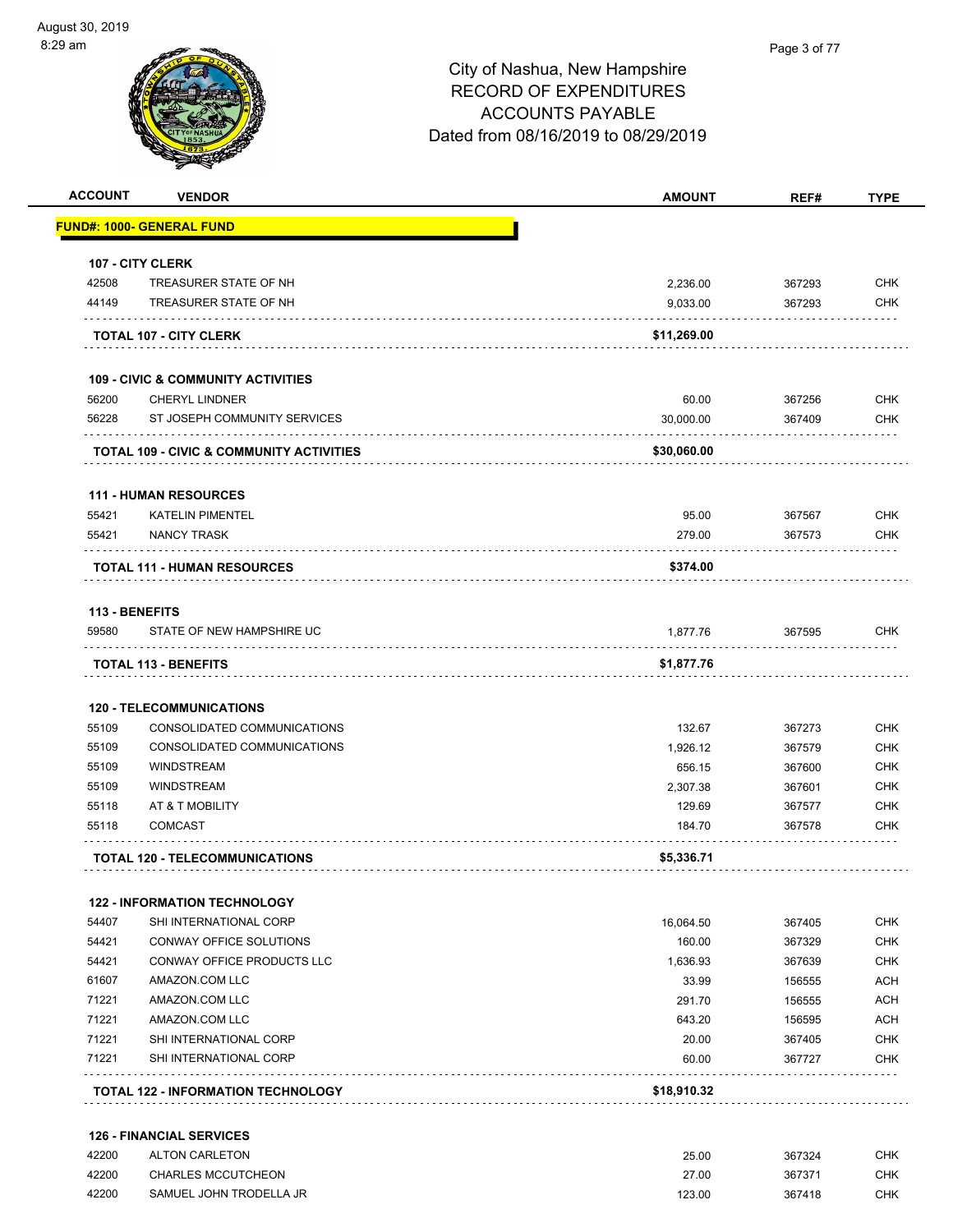

| <b>ACCOUNT</b> | <b>VENDOR</b>                                            | <b>AMOUNT</b>     | REF#   | <b>TYPE</b> |
|----------------|----------------------------------------------------------|-------------------|--------|-------------|
|                | <u> FUND#: 1000- GENERAL FUND</u>                        |                   |        |             |
|                |                                                          |                   |        |             |
| 42200          | <b>126 - FINANCIAL SERVICES</b><br><b>TIANA M CARRER</b> | 6.00              | 367633 | <b>CHK</b>  |
| 42200          | JOHN COOK                                                | 11.00             | 367640 | CHK         |
| 42200          | INNOVATIVE FUNDING SERVICE LLC                           | 24.00             | 367677 | <b>CHK</b>  |
| 53467          | <b>MAILINGS UNLIMITED</b>                                | 915.55            | 367691 | <b>CHK</b>  |
| 55200          | <b>NHGFOA</b>                                            | 50.00             | 367290 | <b>CHK</b>  |
| 55607          | UNITED PARCEL SERVICE                                    | 3.82              | 367596 | <b>CHK</b>  |
| 55607          | <b>MAILINGS UNLIMITED</b>                                |                   | 367691 | <b>CHK</b>  |
| 61100          | AMAZON.COM LLC                                           | (197.02)<br>35.59 | 156595 | <b>ACH</b>  |
| 61100          | WB MASON CO INC                                          |                   | 367427 |             |
|                |                                                          | 42.08             |        | CHK         |
|                | <b>TOTAL 126 - FINANCIAL SERVICES</b>                    | \$1,066.02        |        |             |
|                | <b>129 - CITY BUILDINGS</b>                              |                   |        |             |
| 54100          | EVERSOUCE-POWER SUPPLY                                   | 8,896.56          | 367274 | CHK         |
| 54100          | <b>EVERSOURCE</b>                                        | 448.95            | 367276 | <b>CHK</b>  |
| 54114          | LIBERTY UTILITIES - NH                                   | 174.73            | 367279 | <b>CHK</b>  |
| 54141          | PENNICHUCK WATER WORKS INC                               | 757.36            | 367291 | CHK         |
| 54141          | PENNICHUCK WATER WORKS INC                               | 692.77            | 367593 | <b>CHK</b>  |
| 54243          | SHATTUCK MALONE OIL CO                                   | 1,158.78          | 367594 | <b>CHK</b>  |
| 54280          | AMAZON.COM LLC                                           | 39.07             | 156555 | <b>ACH</b>  |
| 54280          | AMAZON.COM LLC                                           | 52.27             | 156595 | <b>ACH</b>  |
| 54280          | STANLEY ELEVATOR CO INC                                  | 25.00             | 367413 | CHK         |
| 54280          | HOME DEPOT CREDIT SERVICE 3065                           | 153.91            | 367669 | CHK         |
| 54280          | KERRY FIRE PROTECTION INC                                | 400.00            | 367681 | CHK         |
| 54280          | M & M ELECTRICAL SUPPLY CO INC                           | 18.93             | 367688 | <b>CHK</b>  |
| 61428          | NEW ENGLAND PAPER & SUPPLY                               | 177.56            | 367382 | <b>CHK</b>  |
| 71999          | AMAZON.COM LLC                                           | 748.50            | 156595 | <b>ACH</b>  |
|                | <b>TOTAL 129 - CITY BUILDINGS</b>                        | \$13,744.39       |        |             |
|                |                                                          |                   |        |             |
| 55200          | <b>130 - PURCHASING</b><br><b>NHGFOA</b>                 | 35.00             | 367290 | <b>CHK</b>  |
|                | <b>TOTAL 130 - PURCHASING</b>                            | \$35.00           |        |             |
|                |                                                          |                   |        |             |
|                | 132 - ASSESSING                                          |                   |        |             |
| 61100          | WB MASON CO INC                                          | 130.60            | 367427 | <b>CHK</b>  |
| 61100          | WB MASON CO INC                                          | 193.06            | 367752 | <b>CHK</b>  |
|                | <b>TOTAL 132 - ASSESSING</b>                             | \$323.66          |        |             |
|                | <b>142 - WOODLAWN CEMETERY</b>                           |                   |        |             |
| 54114          | LIBERTY UTILITIES - NH                                   | 62.81             | 367587 | <b>CHK</b>  |
| 54280          | <b>BELLETETES INC</b>                                    | 101.28            | 367314 | <b>CHK</b>  |
| 54280          | HOME DEPOT CREDIT SERVICE 3065                           | 27.97             | 367669 | CHK         |
| 54280          | NASHUA OUTDOOR POWER EQUIPMENT                           | 64.24             | 367700 | <b>CHK</b>  |
| 54487          | NASHUA OUTDOOR POWER EQUIPMENT                           | 38.39             | 367700 | <b>CHK</b>  |
| 61300          | DENNIS K BURKE INC                                       | 423.40            | 367645 | CHK         |
|                |                                                          |                   |        |             |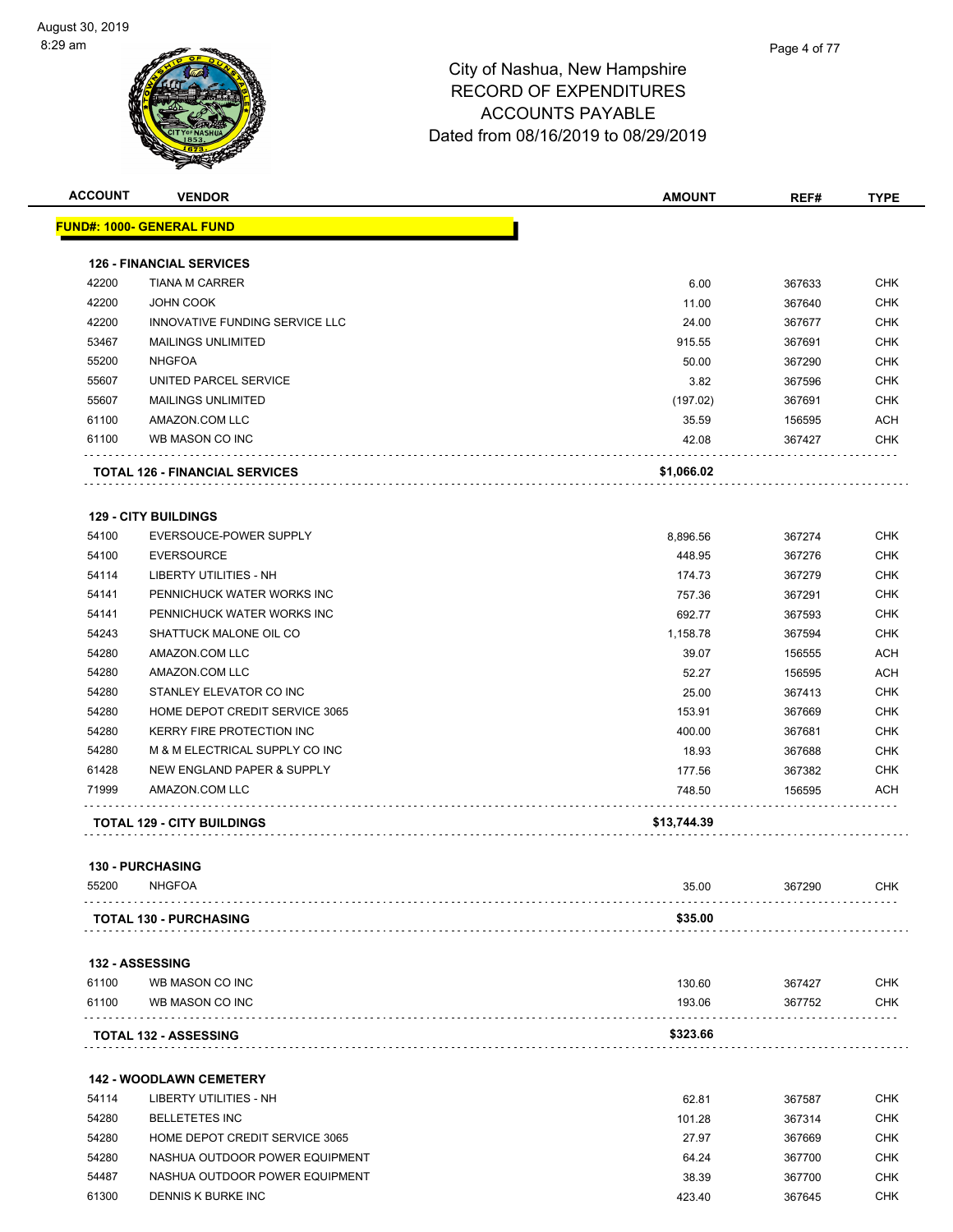# City of Nashua, New Hampshire RECORD OF EXPENDITURES

ACCOUNTS PAYABLE Dated from 08/16/2019 to 08/29/2019

| <b>ACCOUNT</b> | <b>VENDOR</b>                                         | AMOUNT     | REF#   | <b>TYPE</b> |
|----------------|-------------------------------------------------------|------------|--------|-------------|
|                | <b>FUND#: 1000- GENERAL FUND</b>                      |            |        |             |
|                |                                                       | \$718.09   |        |             |
|                | <b>TOTAL 142 - WOODLAWN CEMETERY</b>                  |            |        |             |
|                | <b>144 - EDGEWOOD &amp; SUBURBAN CEMETERIES</b>       |            |        |             |
| 54141          | PENNICHUCK WATER WORKS INC                            | 105.34     | 367593 | CHK         |
| 54487          | AEBI NEW ENGLAND LLC                                  | 431.76     | 367603 | <b>CHK</b>  |
| 61100          | WB MASON CO INC                                       | 58.09      | 367427 | CHK         |
| 61300          | DENNIS K BURKE INC                                    | 467.19     | 367645 | CHK         |
|                |                                                       |            |        |             |
|                | <b>TOTAL 144 - EDGEWOOD &amp; SUBURBAN CEMETERIES</b> | \$1,062.38 |        |             |
| 150 - POLICE   |                                                       |            |        |             |
| 53135          | ST JOSEPHS BUSINESS & HEALTH                          | 224.35     | 367410 | <b>CHK</b>  |
| 53135          | OCCUPATIONAL DRUG TESTING LLC                         | 120.00     | 367708 | <b>CHK</b>  |
| 54100          | <b>EVERSOURCE</b>                                     | 994.20     | 367276 | <b>CHK</b>  |
| 54114          | LIBERTY UTILITIES - NH                                | 57.98      | 367287 | CHK         |
| 54114          | <b>LIBERTY UTILITIES - NH</b>                         | 56.36      | 367586 | CHK         |
| 54114          | <b>DIRECT ENERGY BUSINESS</b>                         | 1,310.28   | 367647 | CHK         |
| 54243          | J LAWRENCE HALL INC                                   | 1,272.63   | 367362 | <b>CHK</b>  |
| 54280          | AFFILIATED HVAC SERVICES LLC                          | 350.00     | 367301 | CHK         |
| 54280          | <b>BELLETETES INC</b>                                 | 6.54       | 367314 | <b>CHK</b>  |
| 54280          | NORMAN E DAY INC                                      | 206.00     | 367705 | <b>CHK</b>  |
| 54280          | SITEONE LANDSCAPE SUPPLY LLC                          | 59.71      | 367728 | <b>CHK</b>  |
| 54407          | <b>BUSINESS ELECTRONICS INC</b>                       | 4,010.00   | 367627 | <b>CHK</b>  |
| 54414          | PC MALL GOV                                           | 1,138.00   | 367392 | <b>CHK</b>  |
| 54600          | SULLIVAN TIRE COMPANY                                 | 42.00      | 367414 | <b>CHK</b>  |
| 54600          | SULLIVAN TIRE COMPANY                                 | 42.00      | 367737 | CHK         |
| 54849          | <b>COMCAST</b>                                        | 289.85     | 367272 | CHK         |
| 54849          | <b>COMCAST</b>                                        | 184.85     | 367578 | <b>CHK</b>  |
| 54849          | CONSOLIDATED COMMUNICATIONS                           | 102.66     | 367579 | CHK         |
| 54849          | <b>COMCAST</b>                                        | 530.55     | 367923 | <b>CHK</b>  |
| 55109          | <b>WINDSTREAM</b>                                     | 193.21     | 367600 | <b>CHK</b>  |
| 55118          | VERIZON WIRELESS-581499451                            | 596.61     | 367597 | <b>CHK</b>  |
| 55307          | <b>CAMERON DOUGLAS</b>                                | 46.40      | 367562 | <b>CHK</b>  |
| 55307          | ROBERT LACERDA                                        | 46.40      | 367564 | <b>CHK</b>  |
| 55400          | <b>JULIA BANKS</b>                                    | 25.52      | 367557 | <b>CHK</b>  |
| 55400          | ROBERT LACERDA                                        | 25.52      | 367564 | <b>CHK</b>  |
| 55400          | <b>STEVEN C VARNELL</b>                               | 265.00     | 367748 | <b>CHK</b>  |
| 55400          | <b>VERACITIESPBC</b>                                  | 790.00     | 367749 | CHK         |
| 55600          | ALPHAGRAPHICS #219                                    | 195.00     | 367610 | <b>CHK</b>  |
| 55699          | ABSOLUTE DATA DESTRUCTION                             | 143.10     | 367297 | <b>CHK</b>  |
| 55699          | R B ALLEN CO INC                                      | 700.00     | 367400 | <b>CHK</b>  |
| 55699          | KERRY FIRE PROTECTION INC                             | 350.00     | 367681 | <b>CHK</b>  |
| 61100          | PITNEY BOWES INC                                      | 234.15     | 367292 | <b>CHK</b>  |
| 61100          | <b>OWLSTAMP VISUAL SOLUTIONS</b>                      | 48.95      | 367388 | <b>CHK</b>  |
| 61100          | WB MASON CO INC                                       | 434.56     | 367427 | <b>CHK</b>  |
| 61100          | WB MASON CO INC                                       | 167.22     | 367752 | <b>CHK</b>  |

61107 ALECS SHOE STORE INC 66 ALECS SHOE STORE INC 61107 BEN'S UNIFORMS CHK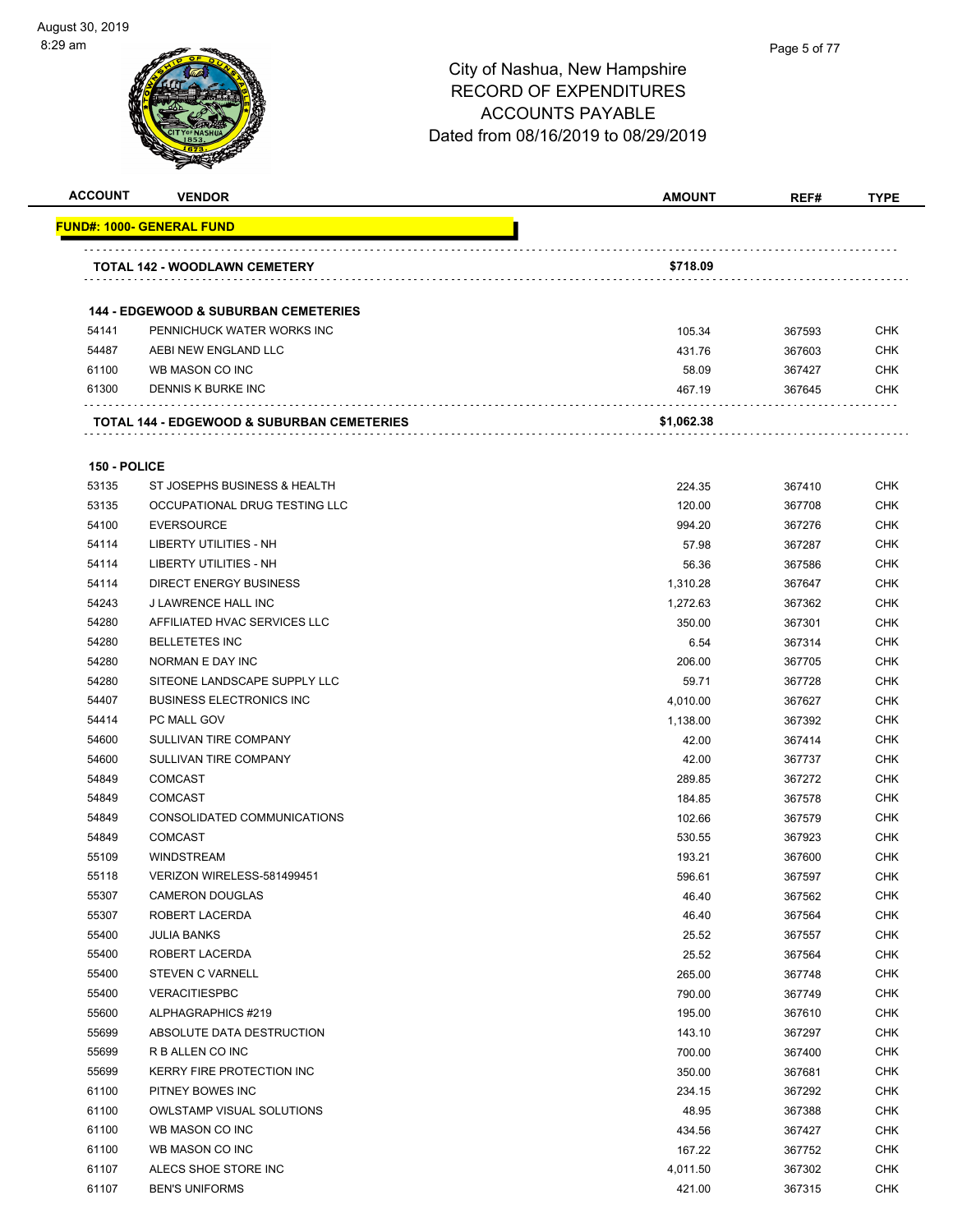| <b>ACCOUNT</b> | <b>VENDOR</b>                    | <b>AMOUNT</b> | REF#   | <b>TYPE</b> |
|----------------|----------------------------------|---------------|--------|-------------|
|                | <b>FUND#: 1000- GENERAL FUND</b> |               |        |             |
| 150 - POLICE   |                                  |               |        |             |
| 61107          | ALECS SHOE STORE INC             | 269.80        | 367607 | <b>CHK</b>  |
| 61107          | <b>BEN'S UNIFORMS</b>            | 425.00        | 367621 | <b>CHK</b>  |
| 61110          | <b>BEN'S UNIFORMS</b>            | 1,042.00      | 367315 | <b>CHK</b>  |
| 61121          | MERRIMACK FIREARMS LLC           | 1,737.50      | 367694 | <b>CHK</b>  |
| 61142          | ATLANTIC SAFETY PRODUCTS         | 1,209.60      | 367309 | <b>CHK</b>  |
| 61142          | ATLANTIC SAFETY PRODUCTS         | 302.40        | 367615 | <b>CHK</b>  |
| 61299          | <b>ERIC WALKER</b>               | 46.98         | 367574 | <b>CHK</b>  |
| 61300          | <b>WEX BANK</b>                  | 948.11        | 367753 | <b>CHK</b>  |
| 61428          | BOUND TREE MEDICAL, LLC          | 58.85         | 367320 | <b>CHK</b>  |
| 61428          | HOME DEPOT CREDIT SERVICE 3073   | 14.59         | 367670 | <b>CHK</b>  |
| 61607          | HOME DEPOT CREDIT SERVICE 3073   | 62.87         | 367670 | CHK         |
| 61615          | <b>CONWAY OFFICE SOLUTIONS</b>   | 1,806.00      | 367329 | <b>CHK</b>  |
| 61650          | WB MASON CO INC                  | 126.20        | 367427 | <b>CHK</b>  |
| 61650          | WB MASON CO INC                  | 94.65         | 367752 | CHK         |
| 61799          | <b>BELLETETES INC</b>            | 19.80         | 367314 | <b>CHK</b>  |
| 61799          | <b>BEST FORD</b>                 | 805.31        | 367317 | <b>CHK</b>  |
| 61799          | CARPARTS DISTRIBUTION CENTER,    | 35.65         | 367325 | <b>CHK</b>  |
| 61799          | <b>BEST FORD</b>                 | 1,198.08      | 367622 | <b>CHK</b>  |
| 61799          | CARPARTS DISTRIBUTION CENTER,    | 119.01        | 367632 | <b>CHK</b>  |
| 61799          | HOME DEPOT CREDIT SERVICE 3073   | 238.00        | 367670 | <b>CHK</b>  |
| 61799          | <b>MACMULKIN CHEVROLET INC</b>   | 161.36        | 367690 | <b>CHK</b>  |
| 61799          | NORTHERN FOREIGN CAR PARTS INC   | 153.70        | 367706 | <b>CHK</b>  |
| 61799          | SAFETY KLEEN SYSTEMS INC         | 223.55        | 367723 | <b>CHK</b>  |
| 61799          | <b>SNAP-ON CREDIT LLC</b>        | 124.91        | 367730 | <b>CHK</b>  |
| 61910          | <b>GREATER NASHUA CHAMBER OF</b> | 25.00         | 367277 | <b>CHK</b>  |
| 71025          | SNAP ON TOOLS                    | 307.50        | 367729 | CHK         |
| 71221          | <b>GOVCONNECTION INC</b>         | 160.50        | 367349 | <b>CHK</b>  |
| 71221          | <b>GOVCONNECTION INC</b>         | 1,348.50      | 367659 | CHK         |
| 71400          | AMERICAN DIVING SUPPLY           | 270.00        | 367612 | CHK         |
| 71407          | OLD GLORY GUNS AND AMMO LLC      | 1,957.11      | 367710 | CHK         |
|                | <b>TOTAL 150 - POLICE</b>        | \$34,984.63   |        |             |
|                |                                  |               |        |             |

**152 - FIRE**

| 53135 | ST JOSEPHS BUSINESS & HEALTH   | 125.30   | 367410 | <b>CHK</b> |
|-------|--------------------------------|----------|--------|------------|
| 54100 | <b>EVERSOURCE</b>              | 27.65    | 367276 | <b>CHK</b> |
| 54114 | DIRECT ENERGY BUSINESS         | 176.35   | 367335 | <b>CHK</b> |
| 54114 | LIBERTY UTILITIES - NH         | 446.13   | 367584 | <b>CHK</b> |
| 54114 | LIBERTY UTILITIES - NH         | 74.46    | 367585 | <b>CHK</b> |
| 54114 | LIBERTY UTILITIES - NH         | 87.59    | 367588 | <b>CHK</b> |
| 54114 | DIRECT ENERGY BUSINESS         | 20.96    | 367647 | <b>CHK</b> |
| 54141 | PENNICHUCK WATER WORKS INC     | 511.77   | 367291 | <b>CHK</b> |
| 54141 | PENNICHUCK WATER WORKS INC     | 1,358.22 | 367593 | <b>CHK</b> |
| 54243 | AE MECHANICAL INC              | 982.93   | 367300 | <b>CHK</b> |
| 54280 | AMAZON.COM LLC                 | 26.90    | 156555 | <b>ACH</b> |
| 54280 | PETTY CASH                     | 20.89    | 367266 | <b>CHK</b> |
| 54280 | <b>BELLETETES INC</b>          | 10.42    | 367314 | <b>CHK</b> |
| 54280 | HOME DEPOT CREDIT SERVICE 3065 | 76.40    | 367669 | <b>CHK</b> |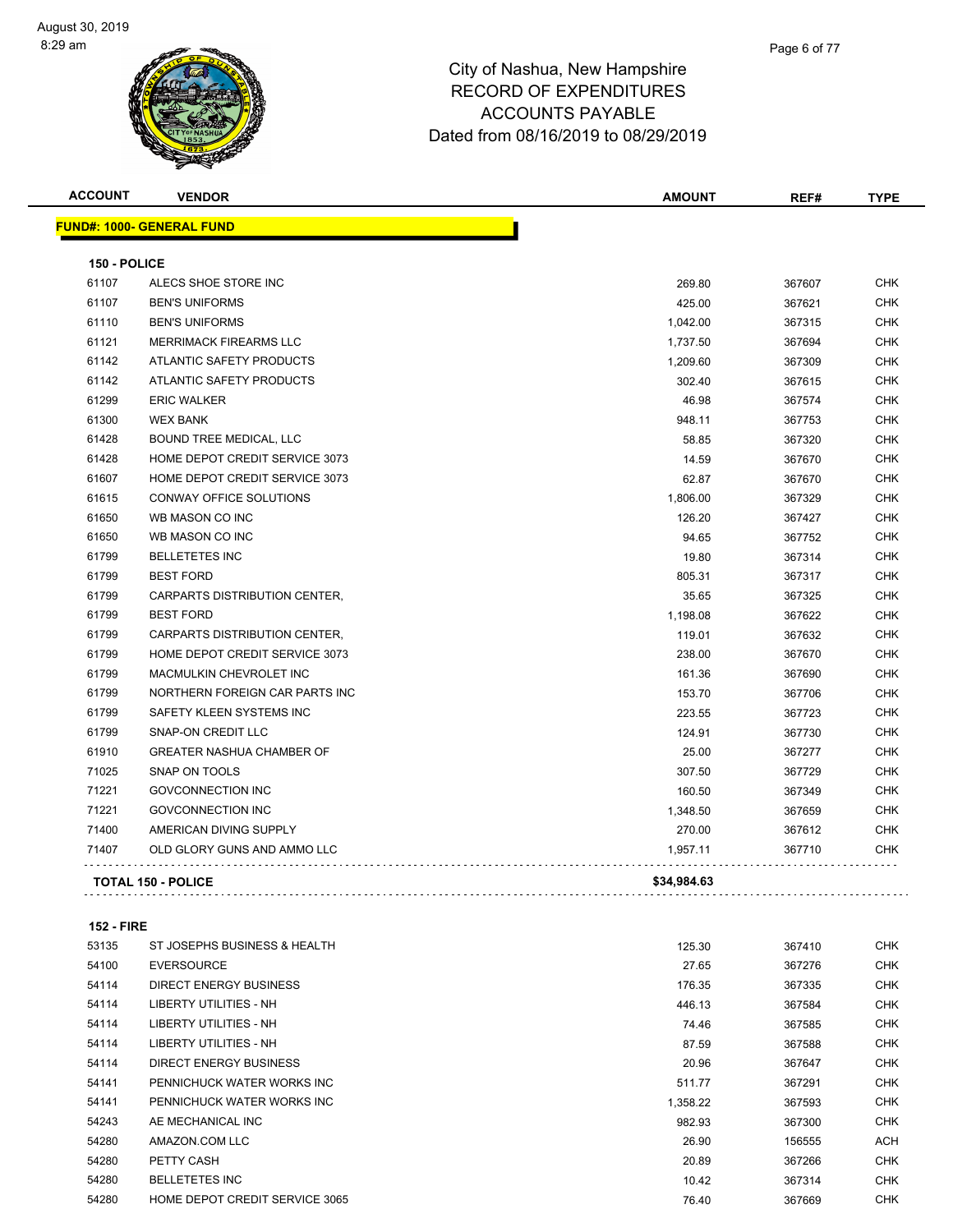

| <b>ACCOUNT</b>    | <b>VENDOR</b>                       | <b>AMOUNT</b> | REF#   | <b>TYPE</b> |
|-------------------|-------------------------------------|---------------|--------|-------------|
|                   | <u> FUND#: 1000- GENERAL FUND</u>   |               |        |             |
|                   |                                     |               |        |             |
| <b>152 - FIRE</b> |                                     |               |        |             |
| 54280             | <b>JAMES W KIRK</b>                 | 87.04         | 367684 | <b>CHK</b>  |
| 54414             | AMAZON.COM LLC                      | 60.47         | 156595 | ACH         |
| 54487             | PINE MOTOR PARTS                    | 220.78        | 367395 | <b>CHK</b>  |
| 54487             | STANLEY ELEVATOR CO INC             | 670.00        | 367413 | CHK         |
| 54487             | M & M ELECTRICAL SUPPLY CO INC      | 643.80        | 367688 | CHK         |
| 54600             | SANEL NAPA                          | 5.98          | 367402 | <b>CHK</b>  |
| 55200             | <b>NHAFC</b>                        | 510.00        | 367590 | CHK         |
| 55400             | <b>BRIAN RHODES</b>                 | 809.92        | 367268 | CHK         |
| 55400             | <b>SCFOMAD</b>                      | 60.00         | 367403 | CHK         |
| 55607             | PETTY CASH                          | 7.35          | 367266 | <b>CHK</b>  |
| 55699             | NATIONAL ENGINEERING & TESTING      | 3,800.00      | 367379 | <b>CHK</b>  |
| 55699             | TRUE BLUE CLEANERS                  | 84.10         | 367419 | <b>CHK</b>  |
| 55699             | TRUE BLUE CLEANERS                  | 69.65         | 367741 | <b>CHK</b>  |
| 61100             | AMAZON.COM LLC                      | 270.88        | 156555 | ACH         |
| 61100             | AMAZON.COM LLC                      | (3.41)        | 156595 | ACH         |
| 61100             | WB MASON CO INC                     | 210.51        | 367752 | CHK         |
| 61107             | <b>HUNTRESS UNIFORMS</b>            | 261.30        | 367359 | <b>CHK</b>  |
| 61110             | BERGERON PROTECTIVE CLOTHING        | 37.63         | 367316 | CHK         |
| 61110             | LION GROUP INC                      | 1,024.10      | 367687 | CHK         |
| 61110             | NASHUA FIREMEN'S RELIEF ASSOC       | 299.95        | 367699 | CHK         |
| 61142             | <b>TAGGART ICE INC</b>              | 54.00         | 367415 | CHK         |
| 61142             | <b>GLENN W NIELSEN</b>              | 36.94         | 367704 | <b>CHK</b>  |
| 61299             | AMAZON.COM LLC                      | 264.99        | 156555 | ACH         |
| 61299             | HOME DEPOT CREDIT SERVICE 3065      | 292.39        | 367669 | CHK         |
| 61299             | PINE MOTOR PARTS                    | 138.74        | 367713 | <b>CHK</b>  |
| 61428             | NEW ENGLAND PAPER & SUPPLY          | 414.09        | 367382 | <b>CHK</b>  |
| 61699             | L W BILLS / ALARM ENGINEERING       | 446.62        | 367367 | CHK         |
| 61699             | <b>GRANITE CITY ELECTRIC SUPPLY</b> |               |        | <b>CHK</b>  |
|                   |                                     | 167.04        | 367661 |             |
| 61799             | AMAZON.COM LLC                      | 160.36        | 156555 | ACH         |
| 61799             | PETTY CASH                          | 8.00          | 367266 | <b>CHK</b>  |
| 61799             | ADAMSON INDUSTRIES CORP             | 159.90        | 367299 | CHK         |
| 61799             | BELLETETES INC                      | 39.56         | 367314 | <b>CHK</b>  |
| 61799             | DONOVAN SPRING CO INC               | 404.06        | 367337 | <b>CHK</b>  |
| 61799             | <b>FASTENAL CO</b>                  | 40.42         | 367344 | <b>CHK</b>  |
| 61799             | MINUTEMAN TRUCKS INC                | 142.53        | 367378 | <b>CHK</b>  |
| 61799             | NEW ENGLAND KENWORTH                | 548.19        | 367380 | <b>CHK</b>  |
| 61799             | SNAP ON TOOLS                       | 315.00        | 367407 | <b>CHK</b>  |
| 61799             | <b>BATTERIES PLUS</b>               | 2.69          | 367620 | <b>CHK</b>  |
| 61799             | <b>FASTENAL CO</b>                  | 164.37        | 367653 | <b>CHK</b>  |
| 61799             | MINUTEMAN TRUCKS INC                | 403.72        | 367696 | <b>CHK</b>  |
| 61799             | NEW ENGLAND KENWORTH                | 262.81        | 367701 | <b>CHK</b>  |
| 61799             | R WHITE EQUIPMENT CENTER INC        | 44.00         | 367718 | <b>CHK</b>  |
| 61799             | TST HYDRAULICS INC                  | 110.75        | 367742 | <b>CHK</b>  |
| 68335             | PETTY CASH                          | 27.59         | 367266 | <b>CHK</b>  |
| 71025             | HOME DEPOT CREDIT SERVICE 3065      | 51.58         | 367669 | <b>CHK</b>  |
| 71400             | FIRE TECH & SAFETY OF NEW ENGL      | 47.80         | 367654 | <b>CHK</b>  |
| 71432             | PETTY CASH                          | 27.00         | 367266 | <b>CHK</b>  |
| 71432             | DUO-SAFETY LADDER CORPORATION       | 120.08        | 367339 | CHK         |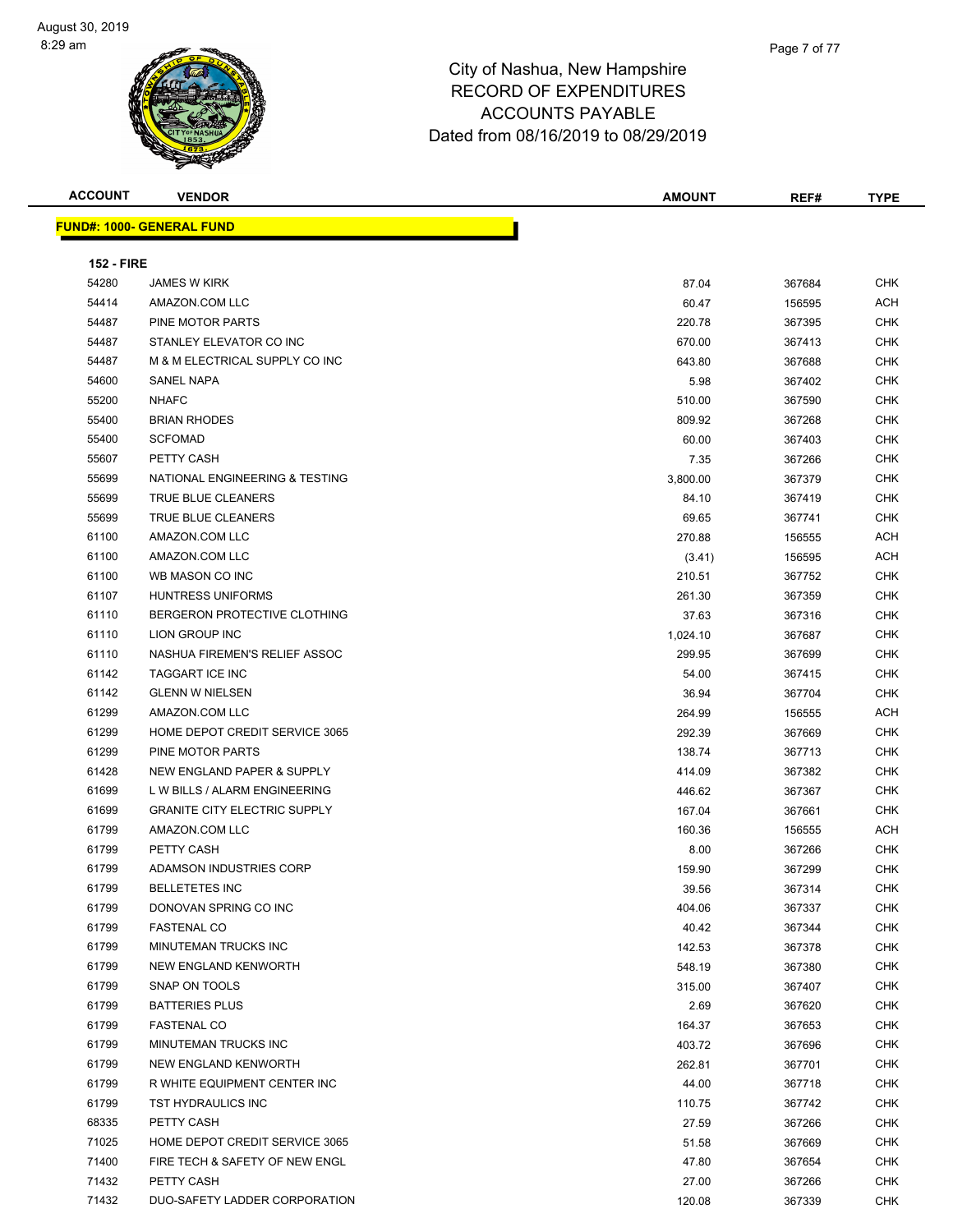

| <b>ACCOUNT</b>    | <b>VENDOR</b>                                              | <b>AMOUNT</b> | REF#   | <b>TYPE</b> |
|-------------------|------------------------------------------------------------|---------------|--------|-------------|
|                   | <u> FUND#: 1000- GENERAL FUND</u>                          |               |        |             |
| <b>152 - FIRE</b> |                                                            |               |        |             |
| 71432             | <b>STADIUM GRAPHICS</b>                                    | 100.00        | 367411 | <b>CHK</b>  |
| 71432             | HOME DEPOT CREDIT SERVICE 3065                             | 41.98         | 367669 | <b>CHK</b>  |
| 71800             | NEW ENGLAND PAPER & SUPPLY                                 | 188.00        | 367382 | <b>CHK</b>  |
| 71999             | HOME DEPOT CREDIT SERVICE 3065                             | 55.68         | 367356 | <b>CHK</b>  |
|                   | <b>TOTAL 152 - FIRE</b>                                    | \$18,356.90   |        |             |
|                   | <b>153 - BUILDING INSPECTION</b>                           |               |        |             |
| 55100             | VERIZON WIRELESS-642044677                                 | 80.02         | 367295 | <b>CHK</b>  |
| 55421             | UNIVERSITY CONFERENCE SERVICES                             | 350.00        | 367425 | <b>CHK</b>  |
|                   | <b>TOTAL 153 - BUILDING INSPECTION</b>                     | \$430.02      |        |             |
|                   | <b>155 - CODE ENFORCEMENT</b>                              |               |        |             |
| 55307             | <b>KYLE METCALF</b>                                        | 322.48        | 367566 | <b>CHK</b>  |
| 55307             | ROBERT SOUSA                                               | 328.86        | 367569 | <b>CHK</b>  |
|                   | <b>TOTAL 155 - CODE ENFORCEMENT</b>                        | \$651.34      |        |             |
|                   |                                                            |               |        |             |
| 55421             | <b>156 - EMERGENCY MANAGEMENT</b><br><b>MATTHEW CHIGAS</b> | 195.00        | 367559 | <b>CHK</b>  |
|                   |                                                            |               |        |             |
|                   | <b>TOTAL 156 - EMERGENCY MANAGEMENT</b>                    | \$195.00      |        |             |
|                   | <b>157 - CITYWIDE COMMUNICATIONS</b>                       |               |        |             |
| 54100             | <b>EVERSOURCE</b>                                          | 634.94        | 367276 | <b>CHK</b>  |
| 54100             | <b>EVERSOURCE</b>                                          | 411.38        | 367581 | <b>CHK</b>  |
| 54487             | MOTOROLA SOLUTIONS INC                                     | 587.60        | 367589 | <b>CHK</b>  |
| 55100             | <b>COMCAST</b>                                             | 151.85        | 367272 | <b>CHK</b>  |
| 55118             | VERIZON WIRELESS-581499451                                 | 120.03        | 367597 | <b>CHK</b>  |
| 55400             | <b>WILLIAM R MANSFIELD</b>                                 | 1,174.31      | 367565 | <b>CHK</b>  |
| 55400             | <b>BRIAN SHERMAN</b>                                       | 1,095.95      | 367568 | <b>CHK</b>  |
| 71207             | MOTOROLA SOLUTIONS INC                                     | 1,536.00      | 367589 | <b>CHK</b>  |
|                   | <b>TOTAL 157 - CITYWIDE COMMUNICATIONS</b>                 | \$5,712.06    |        |             |
|                   | <b>160 - PW-ADMIN &amp; ENGINEERING</b>                    |               |        |             |
| 54100             | <b>EVERSOURCE</b>                                          | 5,388.43      | 367276 | <b>CHK</b>  |
| 54114             | <b>LIBERTY UTILITIES - NH</b>                              | 191.50        | 367278 | <b>CHK</b>  |
| 54141             | PENNICHUCK WATER WORKS INC                                 | 129.29        | 367291 | <b>CHK</b>  |
| 55118             | VERIZON WIRELESS-542274983                                 | 278.73        | 367599 | <b>CHK</b>  |
| 55307             | <b>WILLIAM TOOMEY</b>                                      | 375.26        | 367572 | <b>CHK</b>  |
| 55400             | LISA FAUTEUX                                               | 141.87        | 367259 | <b>CHK</b>  |
| 61100             | NEW ENGLAND PAPER & SUPPLY                                 | 39.95         | 367382 | <b>CHK</b>  |
| 61107             | ALECS SHOE STORE INC                                       | 219.90        | 367302 | <b>CHK</b>  |
| 61107             | ALECS SHOE STORE INC                                       | 110.00        | 367607 | <b>CHK</b>  |
| 61310             | <b>AVSG LP</b>                                             | 168.89        | 367616 | <b>CHK</b>  |
|                   |                                                            |               |        |             |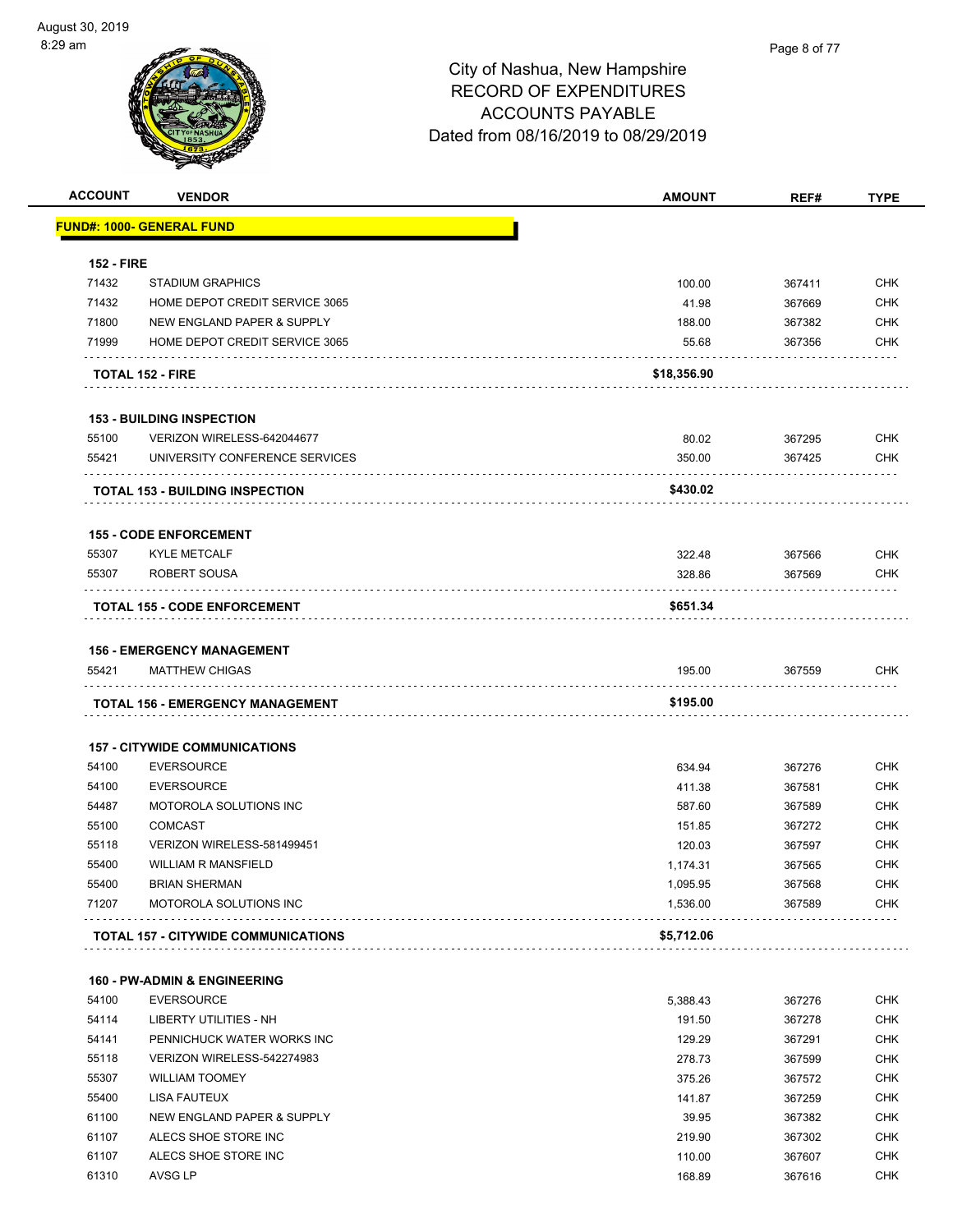| <b>ACCOUNT</b> | <b>VENDOR</b>                      | <b>AMOUNT</b> | REF#   | <b>TYPE</b> |
|----------------|------------------------------------|---------------|--------|-------------|
|                | <u> FUND#: 1000- GENERAL FUND</u>  |               |        |             |
|                | TOTAL 160 - PW-ADMIN & ENGINEERING | \$7,043.82    |        |             |
|                |                                    |               |        |             |
| 161 - STREETS  |                                    |               |        |             |
| 54100          | <b>EVERSOURCE</b>                  | 2,593.77      | 367276 | <b>CHK</b>  |
| 54100          | <b>EVERSOURCE</b>                  | 3,896.17      | 367581 | <b>CHK</b>  |
| 54200          | ROCHESTER MIDLAND CORPORATION      | 1,211.28      | 367720 | CHK         |
| 54228          | JP PEST SERVICES INC               | 68.00         | 367365 | <b>CHK</b>  |
| 54236          | CALLOGIX INC                       | 194.11        | 367629 | <b>CHK</b>  |
| 54600          | CARPARTS DISTRIBUTION CENTER,      | 815.55        | 367325 | <b>CHK</b>  |
| 54600          | DONOVAN EQUIPMENT CO INC           | 120.00        | 367336 | <b>CHK</b>  |
| 54600          | <b>FASTENAL CO</b>                 | 143.40        | 367344 | <b>CHK</b>  |
| 54600          | HOWARD P FAIRFIELD LLC             | 200.50        | 367357 | <b>CHK</b>  |
| 54600          | MCDEVITT TRUCKS INC                | 300.08        | 367372 | <b>CHK</b>  |
| 54600          | <b>BOBCAT OF NEW HAMPSHIRE</b>     | 468.60        | 367623 | <b>CHK</b>  |
| 54600          | CARPARTS DISTRIBUTION CENTER,      | 273.87        | 367632 | <b>CHK</b>  |
| 54600          | CHAPPELL TRACTOR SALES INC         | 261.75        | 367635 | <b>CHK</b>  |
| 54600          | D & R TOWING INC                   | 330.00        | 367643 | CHK         |
| 54600          | <b>FASTENAL CO</b>                 | 71.30         | 367653 | <b>CHK</b>  |
| 55699          | OCEAN STATE SIGNAL CO              | 1,800.00      | 367386 | <b>CHK</b>  |
| 61107          | UNIFIRST CORPORATION               | 374.22        | 367422 | <b>CHK</b>  |
| 61107          | UNIFIRST CORPORATION               | 374.22        | 367743 | <b>CHK</b>  |
| 61299          | <b>BELLETETES INC</b>              | 240.33        | 367314 | <b>CHK</b>  |
| 61299          | <b>FASTENAL CO</b>                 | 16.81         | 367344 | <b>CHK</b>  |
| 61299          | <b>CRYSTAL ROCK</b>                | 29.53         | 367580 | <b>CHK</b>  |
| 61299          | <b>FASTENAL CO</b>                 | 12.51         | 367653 | <b>CHK</b>  |
| 61300          | DENNIS K BURKE INC                 | 13,617.50     | 367333 | <b>CHK</b>  |
| 61300          | DENNIS K BURKE INC                 | 12,570.00     | 367645 | CHK         |
| 61310          | AVSG LP                            | 1,656.20      | 367616 | CHK         |
| 61428          | BANNER SYSTEMS OF MASSACHUSETT     | 146.62        | 367313 | <b>CHK</b>  |
| 61428          | NEW ENGLAND PAPER & SUPPLY         | 82.74         | 367382 | <b>CHK</b>  |
| 61507          | <b>CONTINENTAL PAVING INC</b>      | 733.76        | 367328 | <b>CHK</b>  |
| 61507          | <b>BROX INDUSTRIES INC</b>         | 3,394.56      | 367626 | <b>CHK</b>  |
| 61507          | CONTINENTAL PAVING INC             | 1,717.46      | 367638 | <b>CHK</b>  |
| 61535          | <b>BROX INDUSTRIES INC</b>         | 496.80        | 367626 | <b>CHK</b>  |
| 61542          | PERMA LINE CORP OF NEW ENGLAND     | 214.70        | 367711 | <b>CHK</b>  |
| 61556          | OCEAN STATE SIGNAL CO              | 2,900.00      | 367386 | <b>CHK</b>  |
| 61560          | <b>BELLETETES INC</b>              | 89.16         | 367314 | <b>CHK</b>  |
| 61562          | FRANKLIN PAINT CO INC              | 5,874.00      | 367346 | <b>CHK</b>  |
| 61799          | <b>BELLETETES INC</b>              | 14.74         | 367314 | <b>CHK</b>  |
| 71228          | OCEAN STATE SIGNAL CO              | 10,000.00     | 367709 | <b>CHK</b>  |
| 71228          | RON TURLEY ASSOC INC               | 875.00        | 367721 | <b>CHK</b>  |
|                |                                    |               |        |             |

### **162 - STREET LIGHTING**

| 54100 | <b>EVERSOURCE</b> | 832.30 | 367276 | <b>CHK</b> |
|-------|-------------------|--------|--------|------------|
| 54100 | <b>EVERSOURCE</b> | 72.95  | 367581 | СНК        |
| 54276 | <b>EVERSOURCE</b> | 115.00 | 367582 | <b>CHK</b> |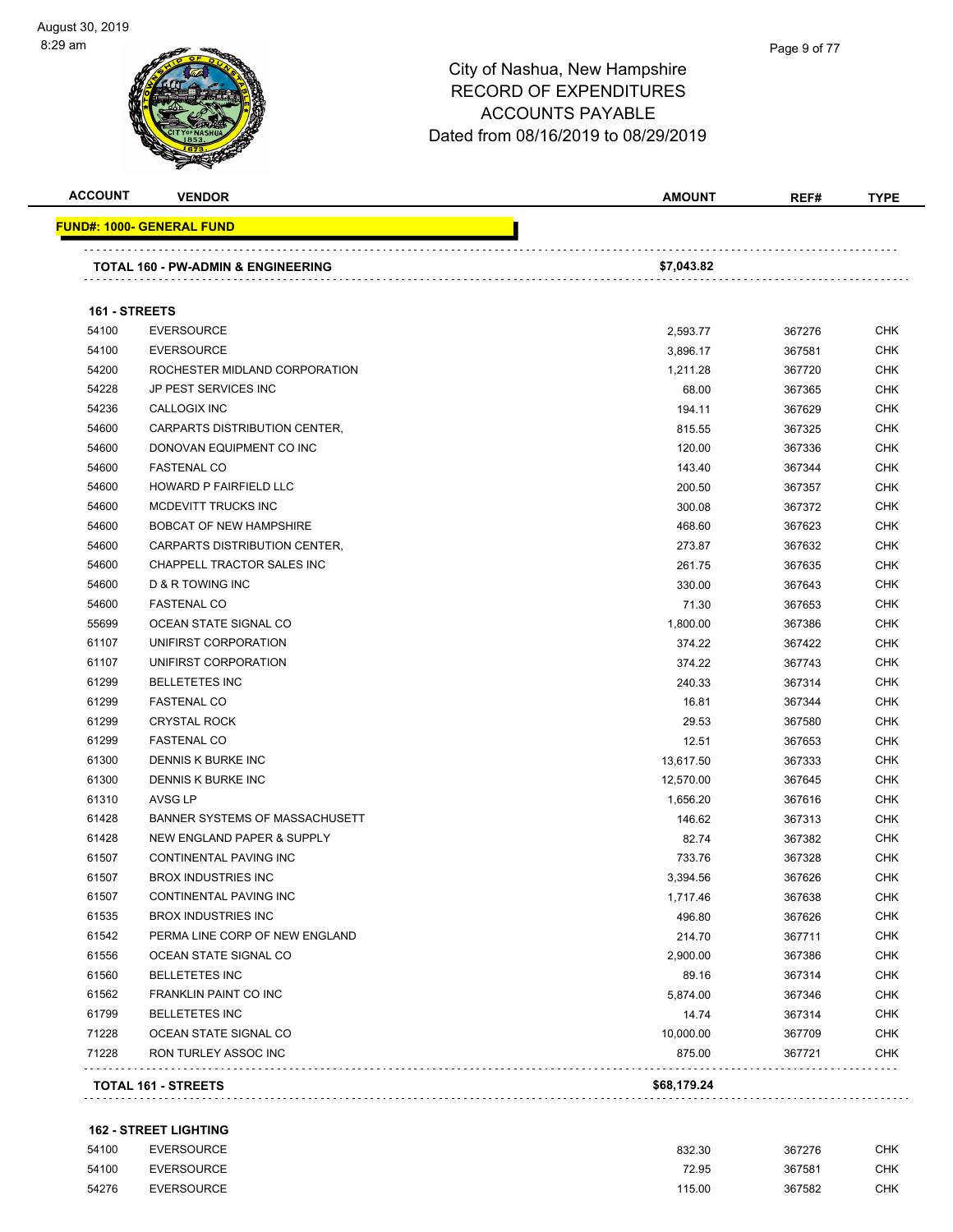#### Page 10 of 77

|                                                                      | <b>VENDOR</b>                               | <b>AMOUNT</b> | REF#   | <b>TYPE</b>                                                                                                  |
|----------------------------------------------------------------------|---------------------------------------------|---------------|--------|--------------------------------------------------------------------------------------------------------------|
|                                                                      | <u> FUND#: 1000- GENERAL FUND</u>           |               |        |                                                                                                              |
|                                                                      | <b>TOTAL 162 - STREET LIGHTING</b>          | \$1,020.25    |        |                                                                                                              |
|                                                                      |                                             |               |        |                                                                                                              |
|                                                                      | <b>166 - PARKING OPERATIONS</b>             |               |        |                                                                                                              |
| 45321                                                                | <b>IAN COOLIDGE</b>                         | 30.00         | 367330 | CHK                                                                                                          |
| 45321                                                                | <b>JENNIFER LOPEZ RIOS</b>                  | 30.00         | 367401 | <b>CHK</b>                                                                                                   |
| 54100                                                                | <b>EVERSOURCE</b>                           | 1,407.40      | 367276 | <b>CHK</b>                                                                                                   |
| 54141                                                                | PENNICHUCK WATER WORKS INC                  | 90.00         | 367593 | <b>CHK</b>                                                                                                   |
| 54280                                                                | PERMA LINE CORP OF NEW ENGLAND              | 358.75        | 367393 | <b>CHK</b>                                                                                                   |
| 55100                                                                | CALE AMERICA INC                            | 1,500.00      | 367628 | CHK                                                                                                          |
| 55607                                                                | UNITED PARCEL SERVICE                       | 5.26          | 367596 | <b>CHK</b>                                                                                                   |
| 55699                                                                | COMPUTER CABLE CO INC                       | 299.00        | 367327 | <b>CHK</b>                                                                                                   |
| 55699                                                                | <b>CUMMINS-ALLISON CORP</b>                 | 1,490.00      | 367642 | CHK                                                                                                          |
|                                                                      | <b>TOTAL 166 - PARKING OPERATIONS</b>       | \$5,210.41    |        |                                                                                                              |
|                                                                      | <b>170 - HYDROELECTRIC OPERATIONS</b>       |               |        |                                                                                                              |
| 54100                                                                | <b>EVERSOURCE</b>                           | 28.07         | 367581 | <b>CHK</b>                                                                                                   |
| 54290                                                                | <b>ESSEX POWER SERVICES INC</b>             | 22,425.41     | 367652 | <b>CHK</b>                                                                                                   |
| 54821                                                                | TRIANGLE PORTABLE SERVICES INC              | 176.00        | 367417 | <b>CHK</b>                                                                                                   |
| 55109                                                                | CONSOLIDATED COMMUNICATIONS                 | 258.49        | 367579 | <b>CHK</b>                                                                                                   |
|                                                                      | <b>TOTAL 170 - HYDROELECTRIC OPERATIONS</b> | \$22,887.97   |        |                                                                                                              |
|                                                                      |                                             |               |        |                                                                                                              |
|                                                                      |                                             |               |        |                                                                                                              |
|                                                                      | <b>171 - COMMUNITY SERVICES</b>             |               |        |                                                                                                              |
|                                                                      | <b>EVERSOURCE</b>                           | 1,880.71      | 367276 |                                                                                                              |
|                                                                      | PENNICHUCK WATER WORKS INC                  | 374.80        | 367593 |                                                                                                              |
|                                                                      | <b>TOTAL 171 - COMMUNITY SERVICES</b>       | \$2,255.51    |        |                                                                                                              |
|                                                                      | <b>172 - COMMUNITY HEALTH</b>               |               |        |                                                                                                              |
|                                                                      | PATRICIA GLASTETTER                         | 1.16          | 367260 |                                                                                                              |
|                                                                      | <b>OMAYRA GUTIERREZ</b>                     | 32.48         | 367262 |                                                                                                              |
|                                                                      | <b>EVOLVE TECHNOLOGIES CORP</b>             | 87.54         | 367342 |                                                                                                              |
|                                                                      | R & S PHARMACEUTICAL WHOLESALE              | 0.32          | 156559 |                                                                                                              |
|                                                                      | R & S PHARMACEUTICAL WHOLESALE              | 0.04          | 156605 |                                                                                                              |
|                                                                      | <b>GLAXOSMITHKLINE PHARMACEUTICAL</b>       | 1,440.60      | 367658 |                                                                                                              |
|                                                                      | <b>TOTAL 172 - COMMUNITY HEALTH</b>         | \$1,562.14    |        |                                                                                                              |
| 54100<br>54141<br>55307<br>55307<br>61142<br>61144<br>61144<br>61144 | <b>173 - ENVIRONMENTAL HEALTH</b>           |               |        |                                                                                                              |
|                                                                      | <b>HRFOODSAFE</b>                           | 152.95        | 367583 |                                                                                                              |
| 55421<br>61299                                                       | FORESTRY SUPPLIERS INC                      | 333.69        | 367345 | <b>CHK</b><br><b>CHK</b><br><b>CHK</b><br><b>CHK</b><br>CHK<br><b>ACH</b><br>ACH<br><b>CHK</b><br>CHK<br>CHK |

| 55810 | 188 CONCORD ST LLC    | 366.05  | 367516 | <b>CHK</b> |
|-------|-----------------------|---------|--------|------------|
| 55810 | <b>BETTY JOURDAIN</b> | .075.00 | 367517 | <b>CHK</b> |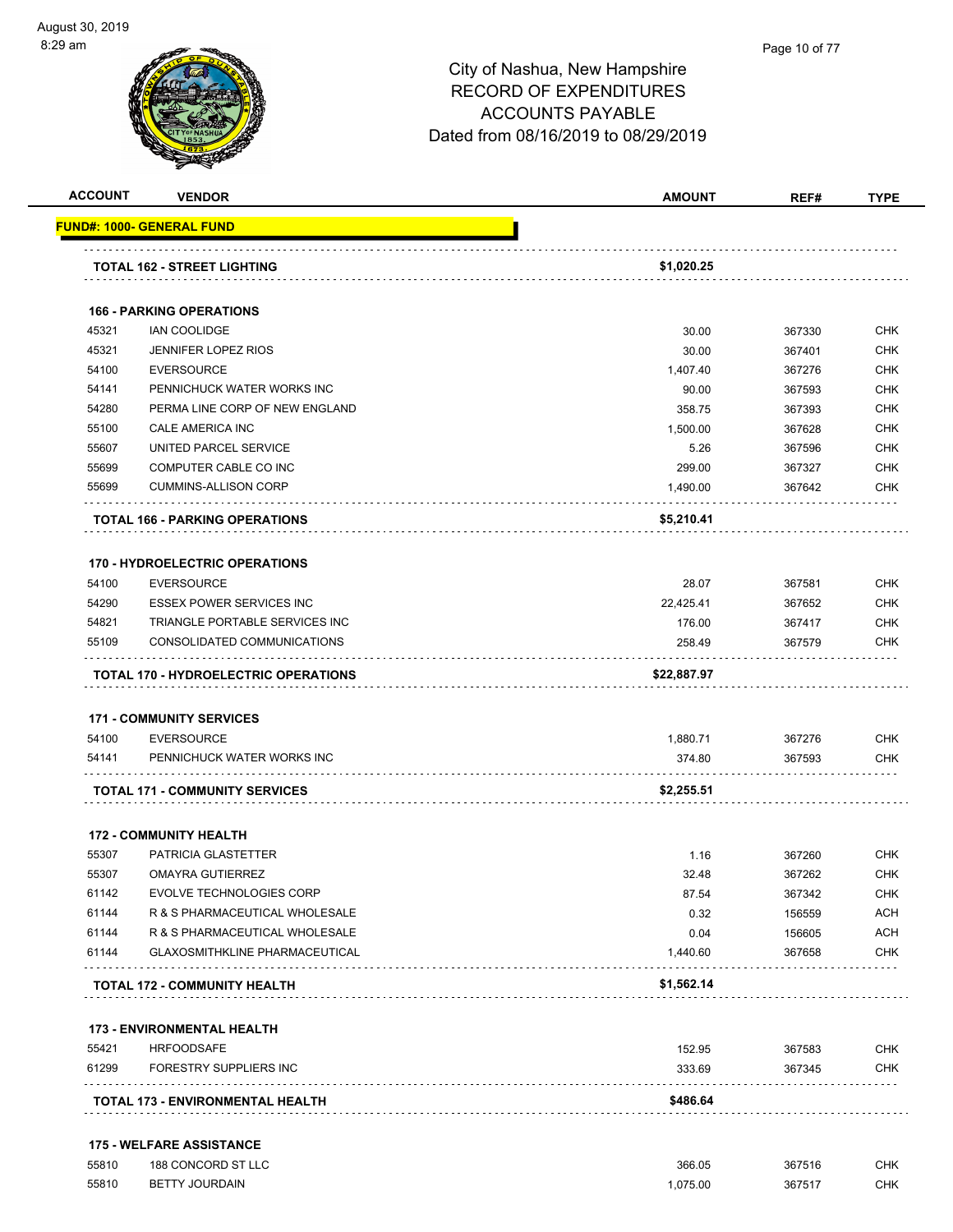

| <b>ACCOUNT</b> | <b>VENDOR</b>                                               | <b>AMOUNT</b>         | REF#             | <b>TYPE</b>       |
|----------------|-------------------------------------------------------------|-----------------------|------------------|-------------------|
|                | <u> FUND#: 1000- GENERAL FUND</u>                           |                       |                  |                   |
|                | <b>175 - WELFARE ASSISTANCE</b>                             |                       |                  |                   |
| 55810          | <b>CASIMIR PLACE LP</b>                                     | 500.00                | 367518           | CHK               |
| 55810          | <b>COUNTRY BARN MOTEL</b>                                   | 633.38                | 367519           | <b>CHK</b>        |
| 55810          | <b>GAUTHIER REAL ESTATE MGMT CORP</b>                       | 950.00                | 367520           | CHK               |
| 55810          | JKL REALTY INVEST LLC                                       | 800.00                | 367521           | <b>CHK</b>        |
| 55810          | KUDIL LLC                                                   | 1,000.00              | 367522           | <b>CHK</b>        |
| 55810          | M325 REAL ESTATE LLC                                        | 260.00                | 367523           | <b>CHK</b>        |
| 55810          | <b>MARYANN PAQUIN</b>                                       | 480.00                | 367524           | <b>CHK</b>        |
| 55810          | MWH HOLDINGS LLC                                            | 1,250.00              | 367525           | <b>CHK</b>        |
| 55810          | <b>JENNIFER JEAN PHILLIPS</b>                               | 1,000.00              | 367526           | <b>CHK</b>        |
| 55810          | RIVER WITH PEBBLY BOTTOM LLC                                | 350.00                | 367527           | <b>CHK</b>        |
| 55810          | 23-25 TEMPLE ST REALTY LLC                                  | 145.00                | 367904           | <b>CHK</b>        |
| 55810          | 28-34 RAILROAD SQUARE LLC                                   | 600.00                | 367905           | <b>CHK</b>        |
| 55810          | <b>COTTON MILL SQUARE</b>                                   | 1,350.00              | 367906           | CHK               |
| 55810          | FIRST LEDGE ST ASSOCIATES LLC                               | 870.56                | 367907           | <b>CHK</b>        |
| 55810          | <b>GAUTHIER REAL ESTATE MGMT CORP</b>                       | 775.00                | 367908           | <b>CHK</b>        |
| 55810          | <b>JIMMIE LUMPKIN</b>                                       | 1,200.00              | 367909           | <b>CHK</b>        |
| 55814          | <b>EVERSOURCE</b>                                           | 188.52                | 367515           | <b>CHK</b>        |
| 55814          | <b>EVERSOURCE</b>                                           | 387.83                | 367902           | CHK               |
| 55814          | <b>LIBERTY UTILITIES</b>                                    | 85.00                 | 367903           | CHK               |
| 55816          | MARKET BASKET ACCT 2589096                                  | 942.66                | 367910           | CHK               |
| 55818          | MARKET BASKET ACCT 2589096                                  | 172.13                | 367910           | CHK               |
|                |                                                             |                       |                  |                   |
|                | <b>177 - PARKS &amp; RECREATION</b>                         |                       |                  |                   |
| 54100          | <b>EVERSOURCE</b>                                           | 9,694.73              | 367276           | <b>CHK</b>        |
| 54100          | <b>EVERSOURCE</b>                                           | 17.64                 | 367581           | CHK               |
| 54114          | <b>LIBERTY UTILITIES - NH</b>                               | 61.20                 | 367288           | <b>CHK</b>        |
| 54114<br>54141 | <b>DIRECT ENERGY BUSINESS</b><br>PENNICHUCK WATER WORKS INC | 4.80                  | 367647           | <b>CHK</b><br>CHK |
| 54141          | PENNICHUCK WATER WORKS INC                                  | 5,588.91<br>10,484.93 | 367291<br>367593 | <b>CHK</b>        |
| 54253          | PIONEER TREE SERVICE                                        |                       | 367397           | <b>CHK</b>        |
| 54280          | AXIS BUSINESS SOLUTIONS                                     | 800.00<br>1,135.89    | 367311           | CHK               |
| 54280          | <b>BELLETETES INC</b>                                       | 2,089.99              | 367314           | CHK               |
| 54280          | DRAIN MEDIC                                                 | 265.00                | 367338           | CHK               |
| 54280          | GATE CITY FENCE CO INC                                      | 108.35                | 367347           | CHK               |
| 54280          | <b>HAJOCA CORPORATION</b>                                   | 306.16                | 367352           | CHK               |
| 54280          | PARKER GARDEN DESIGN                                        | 495.00                | 367391           | CHK               |
| 54280          | PIONEER MANUFACTURING COMPANY                               | 3,672.50              | 367396           | <b>CHK</b>        |
| 54280          | SITEONE LANDSCAPE SUPPLY LLC                                | 1,042.96              | 367406           | <b>CHK</b>        |
| 54280          | AFFILIATED HVAC SERVICES LLC                                | 180.00                | 367604           | CHK               |
| 54280          | AIRGAS USA LLC                                              | 34.19                 | 367605           | <b>CHK</b>        |
| 54280          | BANNER SYSTEMS OF MASSACHUSETT                              | 1,721.90              | 367618           | <b>CHK</b>        |
| 54280          | GATE CITY MONUMENT INC                                      | 875.00                | 367656           | CHK               |
| 54280          | <b>HAJOCA CORPORATION</b>                                   | 179.74                | 367663           | <b>CHK</b>        |
| 54280          | HOME DEPOT CREDIT SERVICE 3065                              | 1,089.95              | 367669           | CHK               |
| 54280          | JP PEST SERVICES INC                                        | 261.20                | 367680           | CHK               |
| 54280          | M & M ELECTRICAL SUPPLY CO INC                              | 355.68                | 367688           | <b>CHK</b>        |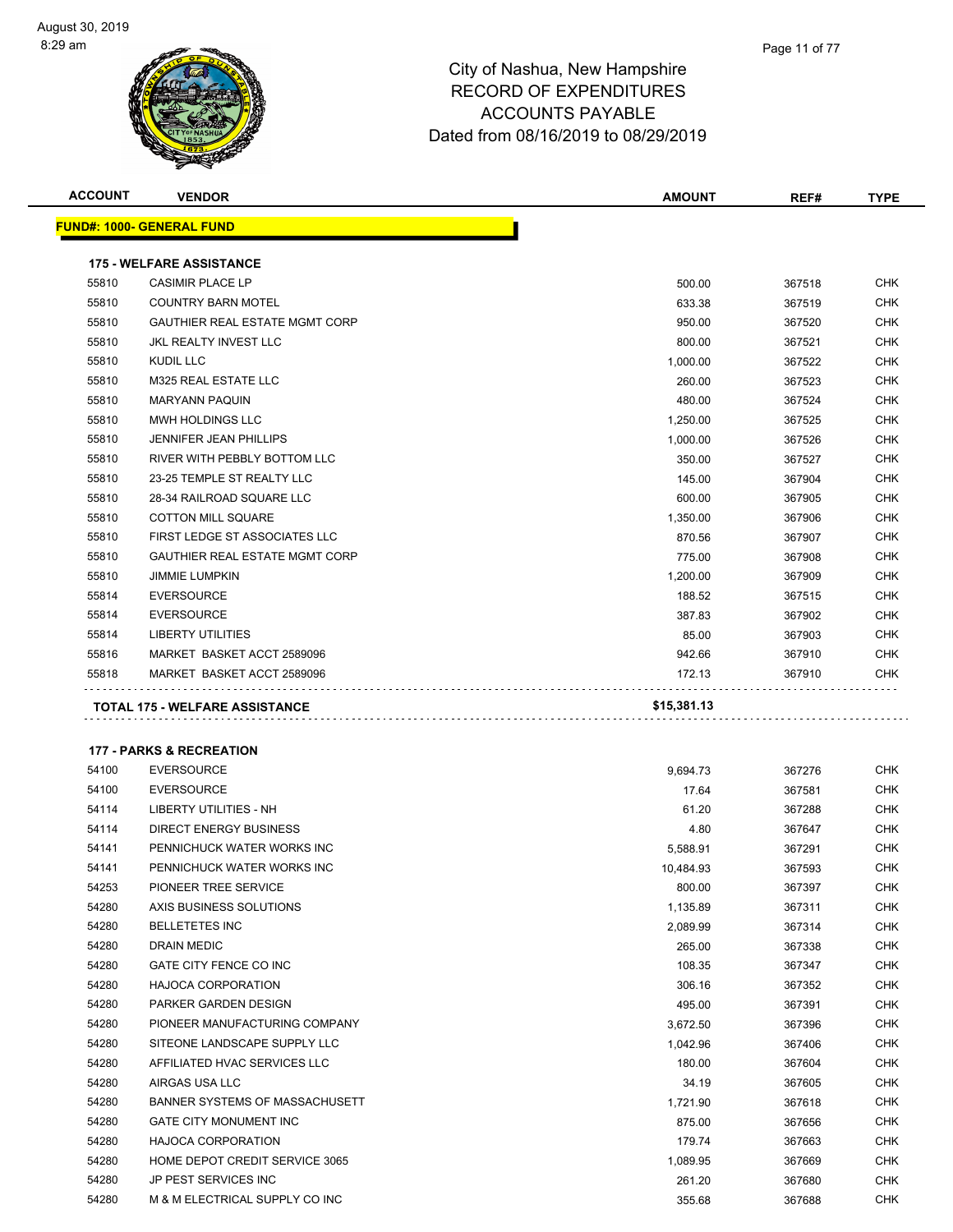

| <b>ACCOUNT</b> | <b>VENDOR</b>                       | <b>AMOUNT</b> | REF#   | <b>TYPE</b> |
|----------------|-------------------------------------|---------------|--------|-------------|
|                | <u> FUND#: 1000- GENERAL FUND</u>   |               |        |             |
|                |                                     |               |        |             |
|                | <b>177 - PARKS &amp; RECREATION</b> |               |        |             |
| 54280          | PIONEER MANUFACTURING COMPANY       | 118.50        | 367714 | <b>CHK</b>  |
| 54280          | SITEONE LANDSCAPE SUPPLY LLC        | 1,542.23      | 367728 | <b>CHK</b>  |
| 54487          | <b>MTE INC</b>                      | 668.62        | 367697 | <b>CHK</b>  |
| 54821          | UNITED SITE SERVICES NORTHEAST      | 54.97         | 367423 | <b>CHK</b>  |
| 55200          | <b>NHRPA</b>                        | 65.00         | 367591 | <b>CHK</b>  |
| 55400          | <b>NEPA</b>                         | 190.00        | 367289 | <b>CHK</b>  |
| 55654          | STEVEN L GODDU                      | 900.00        | 367261 | <b>CHK</b>  |
| 55654          | AMERICAN LEGION BAND                | 600.00        | 367305 | <b>CHK</b>  |
| 55654          | HEART OF MAINE ENTERTAINMENT        | 850.00        | 367355 | <b>CHK</b>  |
| 61114          | SEASONAL SPECIALTY STORES           | 108.88        | 367404 | <b>CHK</b>  |
| 61128          | <b>BSN SPORTS LLC</b>               | 370.00        | 367322 | <b>CHK</b>  |
| 61156          | STREAMLINE AQUATICS LLC             | 6,350.00      | 367734 | <b>CHK</b>  |
| 61310          | <b>AVSG LP</b>                      | 885.76        | 367616 | CHK         |
| 61799          | CARPARTS DISTRIBUTION CENTER,       | 50.50         | 367325 | <b>CHK</b>  |
| 61799          | NITCO LLC                           | 59.95         | 367384 | <b>CHK</b>  |
| 61799          | <b>BEST FORD</b>                    | 321.40        | 367622 | <b>CHK</b>  |
| 61799          | CARPARTS DISTRIBUTION CENTER,       | 424.28        | 367632 | <b>CHK</b>  |
| 61799          | D & R TOWING INC                    | 165.00        | 367643 | CHK         |
| 61799          | DONOVAN EQUIPMENT CO INC            | 465.50        | 367648 | CHK         |
| 61799          | NASHUA OUTDOOR POWER EQUIPMENT      | 20.70         | 367700 | CHK         |
| 61799          | R WHITE EQUIPMENT CENTER INC        | 180.00        | 367718 | <b>CHK</b>  |
| 71999          | <b>TURF PRODUCTS</b>                | 282.35        | 367421 | <b>CHK</b>  |
|                |                                     |               |        |             |
|                | TOTAL 177 - PARKS & RECREATION      | \$55,139.36   |        |             |
|                |                                     |               |        |             |
| 179 - LIBRARY  |                                     |               |        |             |
| 54114          | DIRECT ENERGY BUSINESS              | 1.64          | 367335 | <b>CHK</b>  |
| 54141          | PENNICHUCK WATER WORKS INC          | 355.93        | 367291 | <b>CHK</b>  |
| 54243          | PALMER & SICARD INC                 | 1,483.55      | 367390 | <b>CHK</b>  |
| 54280          | HARRY W WELLS & SONS INC            | 1,320.14      | 367354 | CHK         |
| 54280          | DEPENDABLE LOCK SERVICE INC         | 150.00        | 367646 | <b>CHK</b>  |
| 54280          | HOME DEPOT CREDIT SERVICE 3065      | 24.00         | 367669 | <b>CHK</b>  |
| 54280          | HUFF & GAUTHIER INC                 | 105.00        | 367673 | CHK         |
| 54280          | JP PEST SERVICES INC                | 114.00        | 367680 | <b>CHK</b>  |
| 54280          | M & M ELECTRICAL SUPPLY CO INC      | 104.50        | 367688 | <b>CHK</b>  |
| 54428          | <b>COMCAST</b>                      | 191.85        | 367272 | CHK         |
| 54428          | <b>JANDI ENTERPRISES INC</b>        | 840.00        | 367363 | <b>CHK</b>  |
| 54428          | PACIFIC TELEMANAGEMENT SERVICE      | 53.00         | 367389 | <b>CHK</b>  |
| 55307          | <b>KRISTEN GURCIULLO</b>            | 61.16         | 367685 | <b>CHK</b>  |
| 61100          | WB MASON CO INC                     | 25.73         | 367427 | <b>CHK</b>  |
| 61100          | WB MASON CO INC                     | 148.47        | 367752 | <b>CHK</b>  |
| 61299          | AMAZON.COM LLC                      | 99.04         | 156555 | <b>ACH</b>  |
| 61299          | AMAZON.COM LLC                      | 21.95         | 156595 | ACH         |
| 61299          | ELM USA                             | 92.75         | 367341 | <b>CHK</b>  |
| 61299          | THE COPY SHOP                       | 1,782.00      | 367641 | <b>CHK</b>  |
| 61807          | AMAZON.COM LLC                      | 31.72         | 156595 | <b>ACH</b>  |
| 61807          | <b>BAKER &amp; TAYLOR</b>           | 1,609.20      | 367312 | <b>CHK</b>  |
| 61807          | <b>INGRAM LIBRARY SERVICES</b>      | 69.08         | 367360 | <b>CHK</b>  |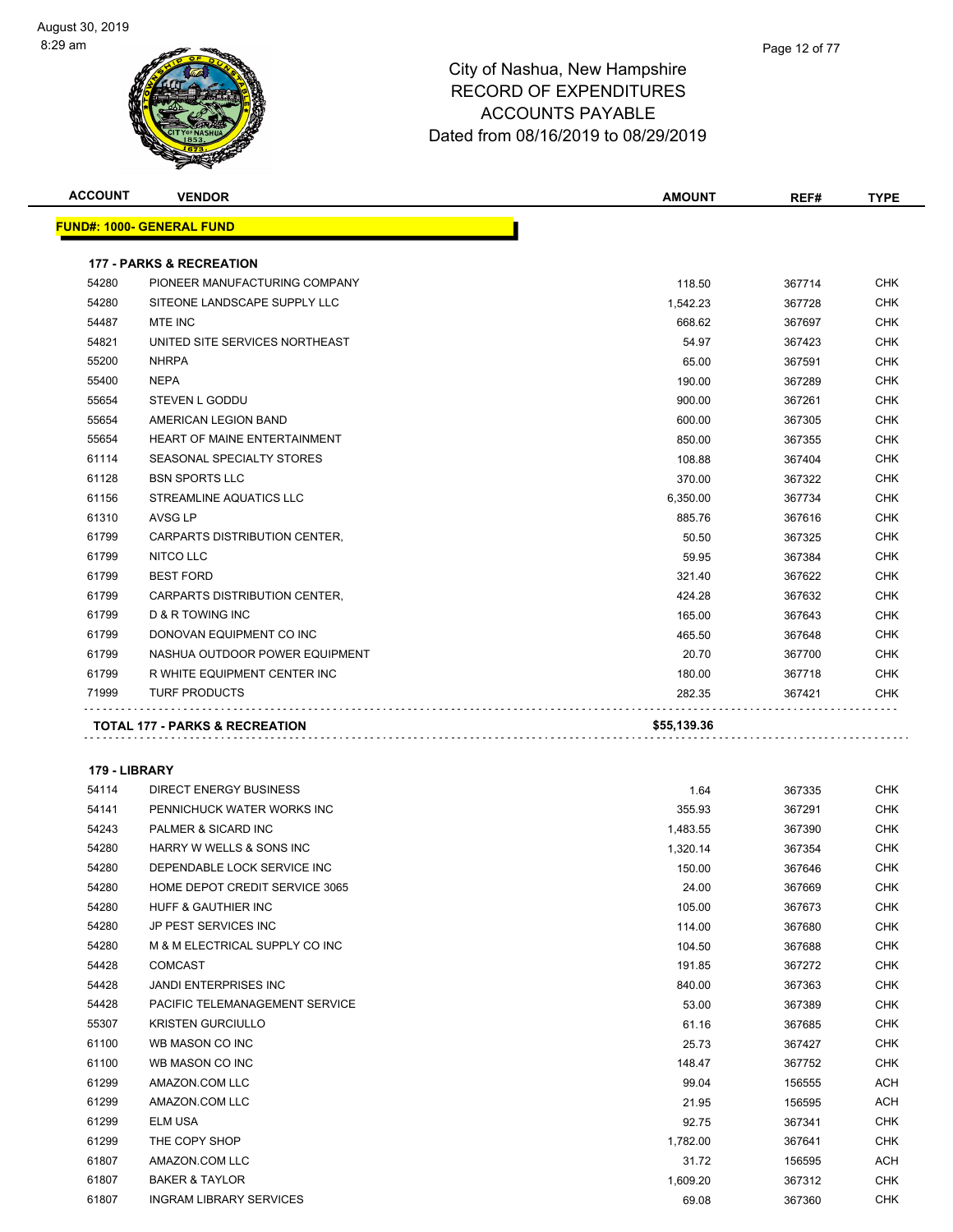

| <b>ACCOUNT</b>               | <b>VENDOR</b>                            | <b>AMOUNT</b> | REF#   | <b>TYPE</b> |
|------------------------------|------------------------------------------|---------------|--------|-------------|
|                              | <u> FUND#: 1000- GENERAL FUND</u>        |               |        |             |
|                              |                                          |               |        |             |
| 179 - LIBRARY                |                                          |               |        |             |
| 61807                        | <b>BAKER &amp; TAYLOR</b>                | 393.94        | 367617 | <b>CHK</b>  |
| 61807                        | HARPER COLLINS PUBLISHERS LLC            | 38.53         | 367668 | CHK         |
| 61807                        | <b>INGRAM LIBRARY SERVICES</b>           | 11.05         | 367676 | <b>CHK</b>  |
| 61814                        | <b>BLACKSTONE AUDIO INC</b>              | 35.00         | 367318 | <b>CHK</b>  |
| 61814                        | <b>MIDWEST TAPE</b>                      | 192.98        | 367377 | <b>CHK</b>  |
| 61814                        | <b>MIDWEST TAPE</b>                      | 248.59        | 367695 | <b>CHK</b>  |
| 61814                        | MULTICULTURAL BOOKS & VIDEOS             | 64.07         | 367698 | <b>CHK</b>  |
| 61821                        | <b>EBSCO INFORMATION SERVICES</b>        | 48.69         | 367340 | <b>CHK</b>  |
| 68322                        | <b>ASHLEE NORWOOD</b>                    | 87.09         | 367265 | <b>CHK</b>  |
| 68322                        | PETTY CASH                               | 84.53         | 367267 | <b>CHK</b>  |
| 71000                        | AMAZON.COM LLC                           | 11.50         | 156595 | <b>ACH</b>  |
| 71221                        | AMAZON.COM LLC                           | 55.96         | 156595 | ACH         |
|                              | TOTAL 179 - LIBRARY                      | \$9,956.64    |        |             |
|                              | <b>181 - COMMUNITY DEVELOPMENT</b>       |               |        |             |
| 61100                        | AMAZON.COM LLC                           | 20.98         | 156595 | ACH         |
| 61100                        | WB MASON CO INC                          | 29.75         | 367427 | <b>CHK</b>  |
| 61100                        | WB MASON CO INC                          | 154.92        | 367752 | <b>CHK</b>  |
| 61650                        | WB MASON CO INC                          | 58.06         | 367427 | <b>CHK</b>  |
| 61650                        | WB MASON CO INC                          | 54.87         | 367752 | CHK         |
|                              |                                          |               |        |             |
|                              | <b>TOTAL 181 - COMMUNITY DEVELOPMENT</b> | \$318.58      |        |             |
|                              | <b>182 - PLANNING AND ZONING</b>         |               |        |             |
| 55200                        | AMERICAN PLANNING ASSOC                  | 225.00        | 367575 | CHK         |
| 55200                        | AMERICAN PLANNING ASSOC                  | 338.00        | 367576 | CHK         |
| 55307                        | ROGER HOUSTON                            | 158.92        | 367263 | <b>CHK</b>  |
|                              |                                          |               |        |             |
|                              | <b>TOTAL 182 - PLANNING AND ZONING</b>   | \$721.92      |        |             |
|                              | <b>183 - ECONOMIC DEVELOPMENT</b>        |               |        |             |
| 55200                        | TIM CUMMINGS                             | 119.00        | 367560 | <b>CHK</b>  |
| 61100                        | <b>NORTHEAST INK</b>                     | 480.00        | 367385 | <b>CHK</b>  |
|                              | <b>TOTAL 183 - ECONOMIC DEVELOPMENT</b>  | \$599.00      |        |             |
|                              |                                          |               |        |             |
| <b>191 - SCHOOL</b><br>44700 | <b>JAHMAL MOSLEY</b>                     |               |        | CHK         |
|                              |                                          | 130.00        | 367848 |             |
| 52150                        | NH RETIREMENT SYSTEM                     | 6,353.18      | 367549 | <b>CHK</b>  |
| 52300                        | <b>GUARDIAN</b>                          | 5,261.14      | 367821 | CHK         |
| 52300                        | UNUM LIFE INSURANCE                      | 1,645.84      | 367889 | <b>CHK</b>  |
| 53128                        | <b>WADLEIGH STARR &amp; PETERS PLLC</b>  | 38.00         | 367513 | <b>CHK</b>  |
| 53600                        | SEACOAST LEARNING COLLABORATIV           | 459.00        | 367876 | <b>CHK</b>  |
| 53614                        | AMY MCCARTNEY                            | 7,395.00      | 367439 | <b>CHK</b>  |
| 53614                        | CAREERSTAFF UNLIMITED                    | 2,287.13      | 367784 | <b>CHK</b>  |
| 53614                        | HEAVEN SENT HOME CARE LLC                | 967.25        | 367823 | <b>CHK</b>  |
| 53614                        | REACH THE TOP TUTORING                   | 286.50        | 367867 | <b>CHK</b>  |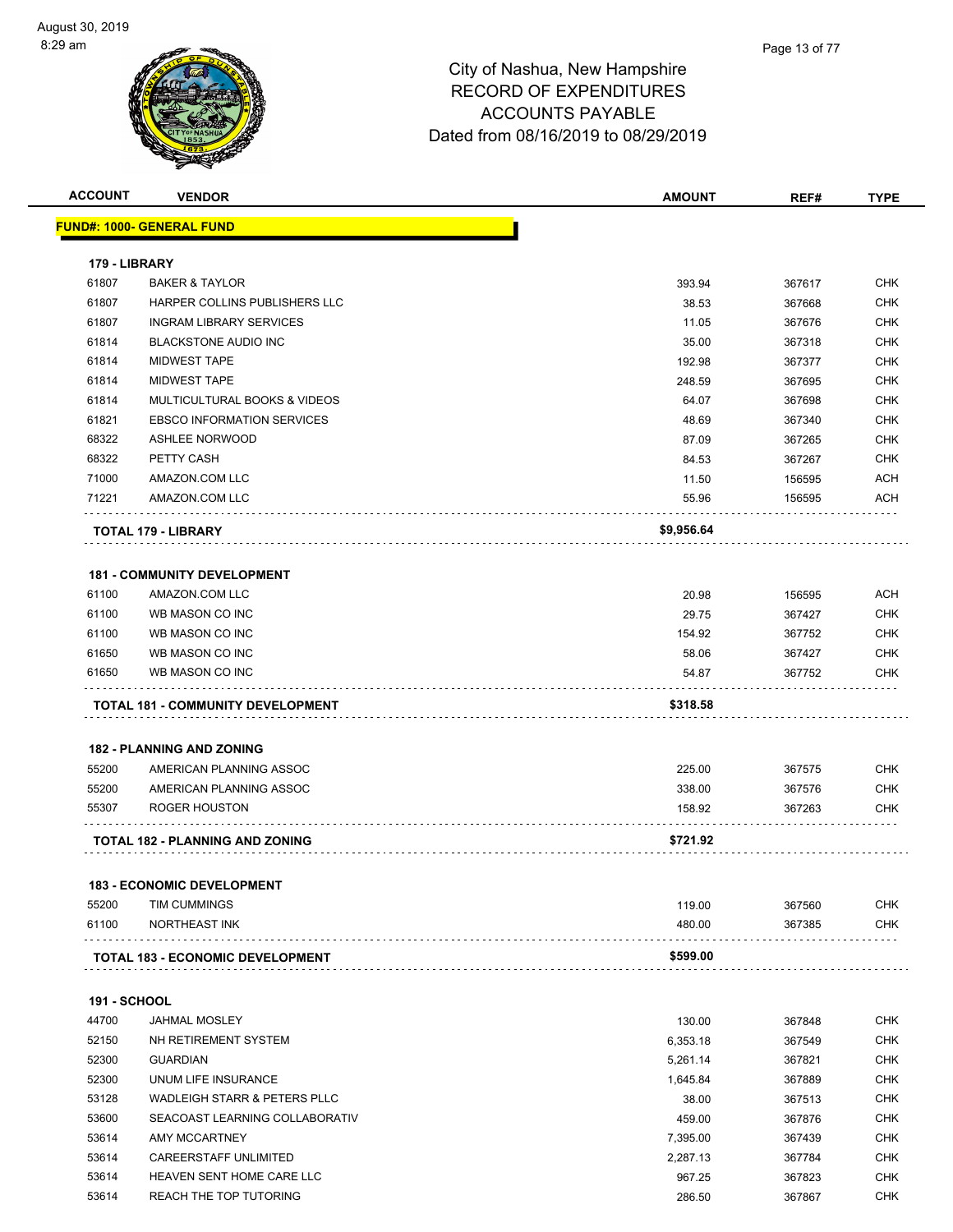

Page 14 of 77

| <b>ACCOUNT</b>      | <b>VENDOR</b>                             | <b>AMOUNT</b>      | REF#   | <b>TYPE</b>              |
|---------------------|-------------------------------------------|--------------------|--------|--------------------------|
|                     | <b>FUND#: 1000- GENERAL FUND</b>          |                    |        |                          |
|                     |                                           |                    |        |                          |
| <b>191 - SCHOOL</b> |                                           |                    |        |                          |
| 53628               | ALLIED UNIVERSAL TECHNOLOGY               | 94,575.00          | 367437 | <b>CHK</b>               |
| 53628               | ASAP FIRE & SAFETY CORP                   | 1,570.50           | 367440 | <b>CHK</b>               |
| 53628               | <b>D &amp; M STRIPING</b>                 | 17,280.00          | 367451 | <b>CHK</b>               |
| 53628               | MSB CONSULTING GROUP LLC                  | 3,354.30           | 367484 | CHK                      |
| 53628               | PROFISHANT INC                            | 793.00             | 367498 | <b>CHK</b>               |
| 53628               | <b>ROOTS &amp; WINGS</b>                  | 828.53             | 367503 | <b>CHK</b>               |
| 53628               | CUSTOM COMPUTER SPECIALIST INC            | 29,691.34          | 367796 | <b>CHK</b>               |
| 53628               | DTS COMMUNICATIONS LLC                    | 2,890.00           | 367804 | CHK                      |
| 53628               | MSB CONSULTING GROUP LLC                  | 650.07             | 367850 | <b>CHK</b>               |
| 53628               | PROFISHANT INC                            | 793.00             | 367866 | <b>CHK</b>               |
| 53628               | <b>KARIE SWIFT</b>                        | 800.00             | 367883 | <b>CHK</b>               |
| 54100               | <b>EVERSOURCE</b>                         | 124,928.94         | 367758 | <b>CHK</b>               |
| 54114               | <b>LIBERTY UTILITIES</b>                  | 4,857.89           | 367759 | <b>CHK</b>               |
| 54114               | <b>DIRECT ENERGY BUSINESS</b>             | 293.51             | 367800 | <b>CHK</b>               |
| 54141               | PENNICHUCK WATER WORKS INC                | 8,513.85           | 367761 | <b>CHK</b>               |
| 54280               | MARVELL PLATE GLASS INC                   | 278.61             | 367481 | CHK                      |
| 54280               | NASHUA WALLPAPER & PAINT CO               | 1,341.60           | 367487 | <b>CHK</b>               |
| 54280               | <b>BELLETETES INC</b>                     | 123.85             | 367775 | CHK                      |
| 54280               | <b>MARVELL PLATE GLASS INC</b>            | 692.28             | 367841 | CHK                      |
| 54280               | NASHUA GLASS                              | 325.00             | 367852 | <b>CHK</b>               |
| 54280               | NASHUA WALLPAPER & PAINT CO               |                    |        | <b>CHK</b>               |
| 54450               | OFFTECH NEW ENGLAND                       | 1,286.16<br>799.00 | 367854 | <b>CHK</b>               |
| 54450               | MAILFINANCE                               |                    | 367495 | <b>CHK</b>               |
|                     | <b>GOLF &amp; SKI WAREHOUSE</b>           | 455.40             | 367760 |                          |
| 54487<br>54487      |                                           | 4,799.60           | 367461 | <b>CHK</b><br><b>CHK</b> |
| 54487               | CLEAN-O-RAMA<br>UNITED MACHINE REPAIR INC | 6,827.71           | 367788 | CHK                      |
|                     | <b>CARPARTS OF NASHUA</b>                 | 262.65             | 367888 | <b>CHK</b>               |
| 54600<br>54600      | <b>MAYNARD &amp; LESIEUR INC</b>          | 888.25             | 367447 | <b>CHK</b>               |
|                     | <b>CARPARTS OF NASHUA</b>                 | 125.00             | 367482 |                          |
| 54600               |                                           | 7.77               | 367786 | <b>CHK</b>               |
| 54600               | <b>MAYNARD &amp; LESIEUR INC</b>          | 234.60             | 367843 | CHK                      |
| 54821               | PITNEY BOWES                              | 370.18             | 367432 | <b>CHK</b>               |
| 54899               | <b>BRADY SULLIVAN</b>                     | 12,931.80          | 156597 | ACH                      |
| 55109               | CONSOLIDATED COMMUNICATIONS               | 37.71              | 367429 | <b>CHK</b>               |
| 55109               | VERIZON WIRELESS 742005979                | 397.85             | 367434 | <b>CHK</b>               |
| 55109               | <b>COMCAST</b>                            | 219.57             | 367755 | <b>CHK</b>               |
| 55109               | <b>COMCAST</b>                            | 291.85             | 367756 | <b>CHK</b>               |
| 55109               | CONSOLIDATED COMMUNICATIONS               | 1,121.35           | 367757 | CHK                      |
| 55200               | <b>NELMS</b>                              | 350.00             | 367488 | <b>CHK</b>               |
| 55200               | AMLE                                      | 99.97              | 367767 | <b>CHK</b>               |
| 55200               | CPI INC                                   | 150.00             | 367794 | <b>CHK</b>               |
| 55200               | <b>DIVISION 1 ATHLETIC DIRECTORS</b>      | 100.00             | 367801 | <b>CHK</b>               |
| 55307               | <b>DEREK DANIELSON</b>                    | 56.74              | 367428 | CHK                      |
| 55307               | <b>JENNIFER GORDON</b>                    | 57.81              | 367463 | <b>CHK</b>               |
| 55307               | <b>CARMEN ABREU</b>                       | 33.76              | 367766 | <b>CHK</b>               |
| 55307               | <b>MICHELE BORIS</b>                      | 213.44             | 367779 | <b>CHK</b>               |
| 55307               | <b>CHELSEY GILLIS</b>                     | 46.75              | 367816 | <b>CHK</b>               |
| 55307               | PAULA PAPANICOLAOU                        | 41.90              | 367861 | <b>CHK</b>               |
| 55400               | <b>BRENDA LEMON</b>                       | 199.00             | 367833 | CHK                      |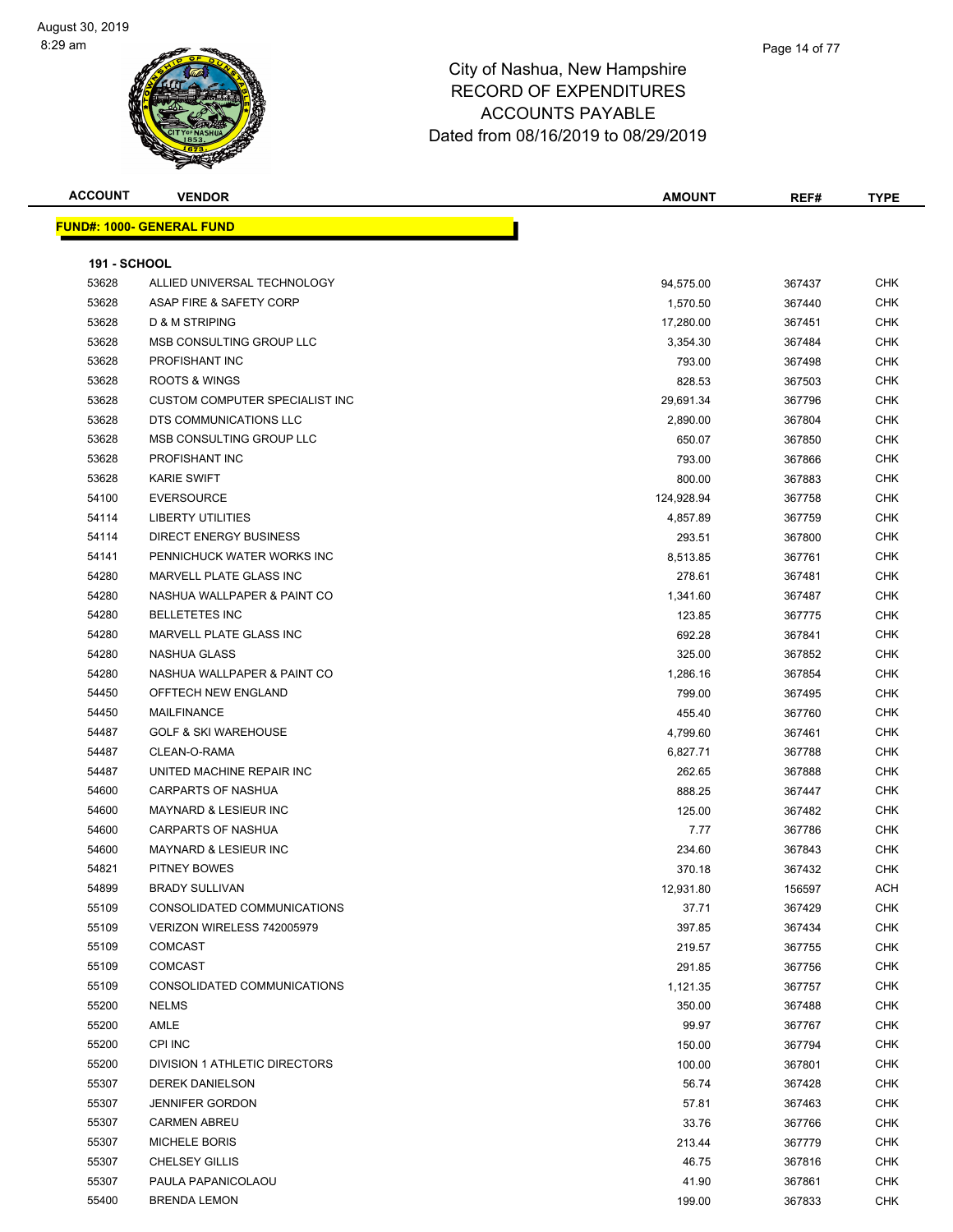#### Page 15 of 77

### City of Nashua, New Hampshire RECORD OF EXPENDITURES ACCOUNTS PAYABLE Dated from 08/16/2019 to 08/29/2019

|  | <b>ACCOUNT</b> |  |
|--|----------------|--|
|  |                |  |

| <b>ACCOUNT</b>      | <b>VENDOR</b>                    | <b>AMOUNT</b> | REF#   | <b>TYPE</b> |
|---------------------|----------------------------------|---------------|--------|-------------|
|                     | <b>FUND#: 1000- GENERAL FUND</b> |               |        |             |
|                     |                                  |               |        |             |
| <b>191 - SCHOOL</b> |                                  |               |        |             |
| 55400               | <b>KELLEY I PARADIS</b>          | 578.00        | 367862 | <b>CHK</b>  |
| 55600               | THE COPY SHOP                    | 547.39        | 367792 | <b>CHK</b>  |
| 55600               | <b>SCHOOL SPECIALTY II</b>       | 2,251.25      | 367873 | <b>CHK</b>  |
| 55607               | <b>MAILFINANCE</b>               | 437.94        | 367430 | <b>CHK</b>  |
| 55607               | PITNEY BOWES INC                 | 128.55        | 367433 | <b>CHK</b>  |
| 55607               | <b>RESERVE ACCOUNT</b>           | 2,000.00      | 367500 | <b>CHK</b>  |
| 55607               | US POSTAL SERVICE                | 350.00        | 367510 | <b>CHK</b>  |
| 55607               | US POSTAL SERVICE                | 400.00        | 367511 | <b>CHK</b>  |
| 55607               | CATHLEEN CARBONNEAU              | 11.00         | 367783 | <b>CHK</b>  |
| 55607               | <b>GAIL DION</b>                 | 55.00         | 367799 | <b>CHK</b>  |
| 55607               | <b>STAMP FULFILLMENT</b>         | 1,957.00      | 367880 | <b>CHK</b>  |
| 55635               | NASHUA SCHOOL DISTRICT 42        | 715.00        | 156603 | <b>ACH</b>  |
| 55642               | <b>KEVIN BOLDUC</b>              | 58.00         | 367777 | <b>CHK</b>  |
|                     |                                  |               |        |             |

| 55607 | <b>US POSTAL SERVICE</b>                 | 400.00    | 367511 | <b>CHK</b> |
|-------|------------------------------------------|-----------|--------|------------|
| 55607 | CATHLEEN CARBONNEAU                      | 11.00     | 367783 | <b>CHK</b> |
| 55607 | <b>GAIL DION</b>                         | 55.00     | 367799 | <b>CHK</b> |
| 55607 | <b>STAMP FULFILLMENT</b>                 | 1,957.00  | 367880 | <b>CHK</b> |
| 55635 | NASHUA SCHOOL DISTRICT 42                | 715.00    | 156603 | <b>ACH</b> |
| 55642 | <b>KEVIN BOLDUC</b>                      | 58.00     | 367777 | <b>CHK</b> |
| 55642 | <b>RICHARD HIGGINS</b>                   | 58.00     | 367825 | <b>CHK</b> |
| 55642 | MITCHELL MASTROMATTEO                    | 58.00     | 367842 | <b>CHK</b> |
| 55642 | <b>KYLE SCOFIELD</b>                     | 58.00     | 367875 | <b>CHK</b> |
| 55642 | ROLAND F ST GERMAIN JR                   | 58.00     | 367879 | <b>CHK</b> |
| 55690 | FIRST STUDENT INC                        | 490.70    | 367811 | <b>CHK</b> |
| 55691 | <b>DURHAM SCHOOL SERVICES</b>            | 35,626.51 | 367454 | <b>CHK</b> |
| 55691 | FIRST STUDENT INC                        | 2,336.03  | 367456 | <b>CHK</b> |
| 55694 | <b>CAMP AKEELA</b>                       | 2,400.00  | 367445 | <b>CHK</b> |
| 55694 | <b>LEARNING PREP SCHOOL</b>              | 3,175.00  | 367474 | <b>CHK</b> |
| 55694 | MELMARK NEW ENGLAND                      | 43,092.00 | 367483 | <b>CHK</b> |
| 55694 | NASHOBA LEARNING GROUP                   | 18,540.00 | 367485 | <b>CHK</b> |
| 55694 | NFI NORTH INC                            | 1,821.68  | 367491 | <b>CHK</b> |
| 55694 | REGIONAL SERVICES & EDUCATION            | 11,115.66 | 367499 | <b>CHK</b> |
| 55694 | <b>BOOTHBY THERAPY SERVICES LLC</b>      | 1,305.00  | 367778 | <b>CHK</b> |
| 55694 | <b>CEDARCREST INC</b>                    | 8,400.00  | 367787 | <b>CHK</b> |
| 55694 | <b>COMPASS INNOVATIVE BEHAVIOR</b>       | 3,880.00  | 367791 | <b>CHK</b> |
| 55694 | <b>CREST</b>                             | 52,856.00 | 367795 | <b>CHK</b> |
| 55694 | DEVEREUX FOUNDATION                      | 17,829.03 | 367798 | <b>CHK</b> |
| 55694 | DOCTOR FRANKLIN PERKINS SCH              | 10,710.40 | 367802 | <b>CHK</b> |
| 55694 | <b>EASTER SEALS OF NEW HAMPSHIRE</b>     | 6,720.00  | 367805 | <b>CHK</b> |
| 55694 | EVERGREEN CENTER INC                     | 22,252.11 | 367807 | <b>CHK</b> |
| 55694 | <b>GATEWAYS COMMUNITY SERVICES</b>       | 1,142.10  | 367815 | <b>CHK</b> |
| 55694 | MELMARK NEW ENGLAND                      | 1,848.00  | 367845 | <b>CHK</b> |
| 55694 | MOUNT PROSPECT ACADEMY INC               | 39,827.88 | 367849 | <b>CHK</b> |
| 55694 | NFI NORTH INC                            | 1,821.68  | 367857 | <b>CHK</b> |
| 55694 | <b>REGIONAL SERVICES &amp; EDUCATION</b> | 145.68    | 367868 | <b>CHK</b> |
| 55694 | ST ANNS HOME INC                         | 16,714.89 | 367878 | <b>CHK</b> |
| 55694 | VALLEY COLLABORATIVE                     | 55,113.00 | 367890 | <b>CHK</b> |
| 55694 | THE WHITNEY ACADEMY INC                  | 11,360.57 | 367894 | <b>CHK</b> |
| 61100 | AMAZON.COM LLC                           | 69.98     | 156606 | <b>ACH</b> |
| 61100 | PETTY CASH                               | 125.89    | 367431 | <b>CHK</b> |
| 61100 | <b>DECKER INC</b>                        | 61.65     | 367452 | <b>CHK</b> |
| 61100 | WB MASON CO INC                          | 83.29     | 367514 | <b>CHK</b> |
| 61100 | PETTY CASH                               | 40.13     | 367762 | <b>CHK</b> |
| 61100 | PITNEY BOWES INC                         | 113.04    | 367763 | <b>CHK</b> |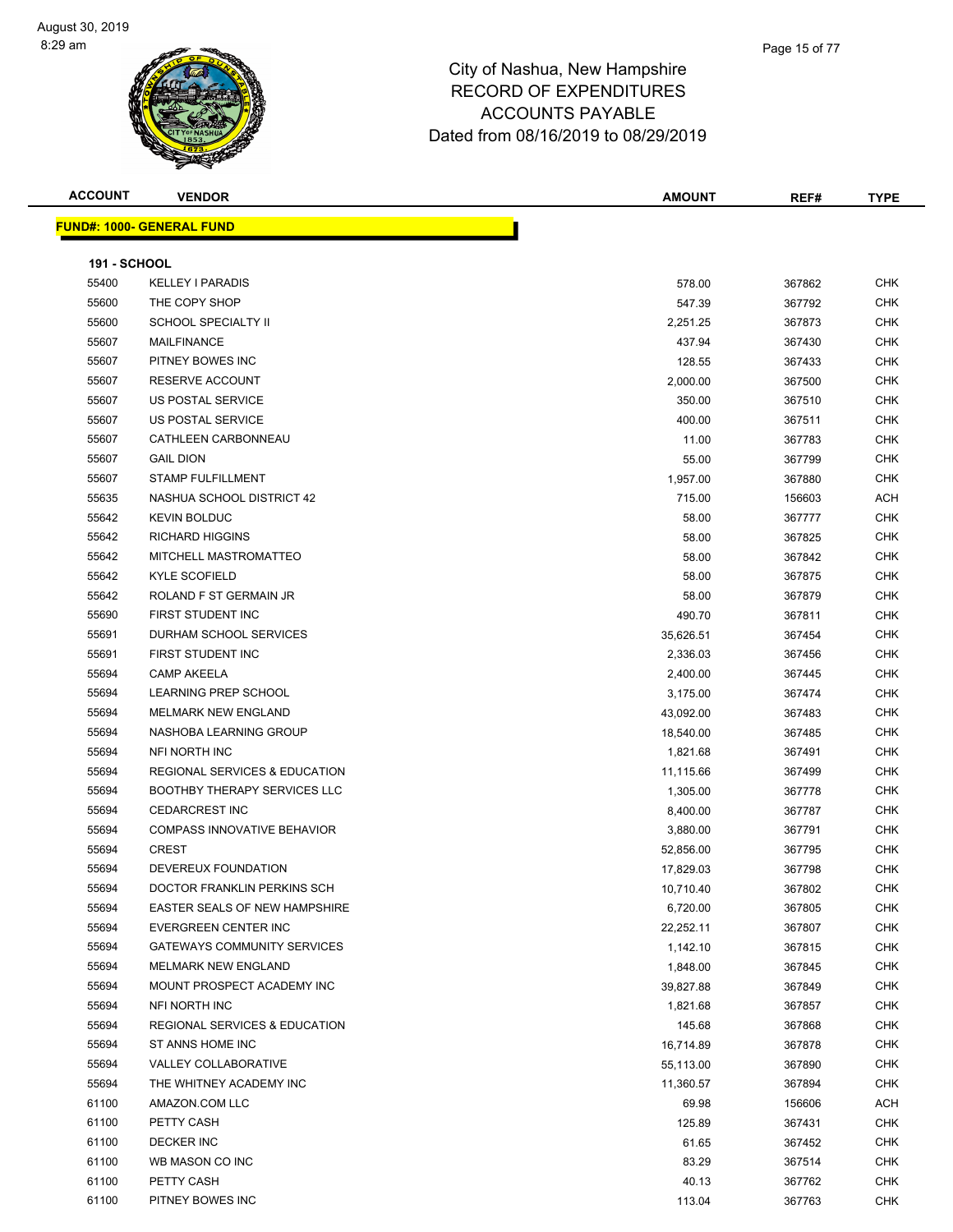

| <b>ACCOUNT</b>      | <b>VENDOR</b>                      | <b>AMOUNT</b> | REF#   | <b>TYPE</b>              |
|---------------------|------------------------------------|---------------|--------|--------------------------|
|                     | <u> FUND#: 1000- GENERAL FUND</u>  |               |        |                          |
|                     |                                    |               |        |                          |
| <b>191 - SCHOOL</b> |                                    |               |        |                          |
| 61100               | <b>SANDRA ENXING</b>               | 153.34        | 367806 | <b>CHK</b>               |
| 61100               | JOANNE LAKE                        | 28.31         | 367831 | <b>CHK</b>               |
| 61100               | <b>DEBORAH RILEY</b>               | 97.18         | 367869 | <b>CHK</b>               |
| 61100               | <b>SCHOOL SPECIALTY</b>            | 110.90        | 367874 | <b>CHK</b>               |
| 61100               | <b>WAL-MART</b>                    | 93.73         | 367891 | CHK                      |
| 61100               | WB MASON CO INC                    | 858.54        | 367892 | <b>CHK</b>               |
| 61135               | AMAZON.COM LLC                     | 1,117.42      | 156561 | ACH                      |
| 61135               | AMAZON.COM LLC                     | 746.75        | 156606 | ACH                      |
| 61135               | <b>BLICK ART MATERIALS</b>         | 1,396.42      | 367444 | CHK                      |
| 61135               | <b>CARD TECH ID</b>                | 1,456.71      | 367446 | CHK                      |
| 61135               | <b>CURRICULUM ASSOCIATES LLC</b>   | 12,444.00     | 367450 | CHK                      |
| 61135               | <b>DEMCO</b>                       | 398.39        | 367453 | <b>CHK</b>               |
| 61135               | FREESTYLE PHOTOGRAPHIC SUPPLIE     | 591.47        | 367458 | CHK                      |
| 61135               | <b>GENESIS INC</b>                 | 96.15         | 367460 | <b>CHK</b>               |
| 61135               | COMPUTER HUT dba IT INSIDERS       | 209.85        | 367469 | <b>CHK</b>               |
| 61135               | <b>JW PEPPER &amp; SONS INC</b>    | 215.10        | 367470 | CHK                      |
| 61135               | <b>NEXT WAVE AUTOMATION</b>        | 66.30         | 367490 | CHK                      |
| 61135               | NORTHERN SPEECH SERVICES           | 236.25        | 367494 | <b>CHK</b>               |
| 61135               | PLANK ROAD PUBLISHING INC          | 172.45        | 367497 | <b>CHK</b>               |
| 61135               | ROCHESTER 100 INC                  | 540.00        | 367502 | <b>CHK</b>               |
| 61135               | <b>SCHOOL SPECIALTY</b>            | 8,888.75      | 367507 | CHK                      |
| 61135               | WB MASON CO INC                    | 3,044.09      | 367514 | CHK                      |
| 61135               | PETTY CASH                         | 62.16         | 367762 | CHK                      |
| 61135               | THE TELEGRAPH                      | 166.40        | 367764 | <b>CHK</b>               |
| 61135               | <b>B&amp;H PHOTO-VIDEO</b>         | 1,267.75      | 367770 | <b>CHK</b>               |
| 61135               | DAVID BAILEY                       | 500.00        | 367771 | <b>CHK</b>               |
| 61135               | <b>BAILEY POTTERY EQUIP CORP</b>   | 826.88        | 367772 | <b>CHK</b>               |
| 61135               | <b>HEATHER BEAULIEU</b>            | 41.10         | 367773 | <b>CHK</b>               |
| 61135               | DANIELLE BOUTIN                    | 34.47         | 367780 | <b>CHK</b>               |
| 61135               | <b>BUYQUEST</b>                    | 97.00         | 367782 | <b>CHK</b>               |
| 61135               | CAROLINA BIOLOGICAL SUPPLY CO      | 327.70        | 367785 | <b>CHK</b>               |
| 61135               | TONY COUROUNIS                     | 568.89        | 367793 | <b>CHK</b>               |
| 61135               | SAMANTHA DEMERS                    | 42.97         | 367797 | CHK                      |
| 61135               | LYNNE DOYLE                        | 48.00         | 367803 | <b>CHK</b>               |
| 61135               | <b>FLAGHOUSE INC</b>               | 298.41        | 367813 | <b>CHK</b>               |
| 61135               | FORMAX - DIV BESCORP INC           | 363.00        |        | <b>CHK</b>               |
| 61135               | ROBERT GRACE                       |               | 367814 |                          |
| 61135               | LAKESHORE LEARNING MATERIALS       | 259.95        | 367819 | <b>CHK</b><br><b>CHK</b> |
| 61135               |                                    | 96.96         | 367832 |                          |
|                     | ROBIN LYLE                         | 239.08        | 367836 | <b>CHK</b>               |
| 61135               | MARKERBOARD PEOPLE<br><b>MOEMS</b> | 48.95         | 367839 | <b>CHK</b>               |
| 61135               |                                    | 119.00        | 367847 | <b>CHK</b>               |
| 61135               | PHOTO WAREHOUSE                    | 615.41        | 367863 | <b>CHK</b>               |
| 61135               | PORTLAND POTTERY                   | 2,794.51      | 367864 | CHK                      |
| 61135               | ROCHESTER 100 INC                  | 135.00        | 367870 | <b>CHK</b>               |
| 61135               | SCHOOL OUTFITTERS, LLC             | 574.50        | 367872 | CHK                      |
| 61135               | <b>SCHOOL SPECIALTY</b>            | 14,105.75     | 367874 | <b>CHK</b>               |
| 61135               | WAL-MART                           | 237.22        | 367891 | <b>CHK</b>               |
| 61135               | WB MASON CO INC                    | 663.22        | 367892 | CHK                      |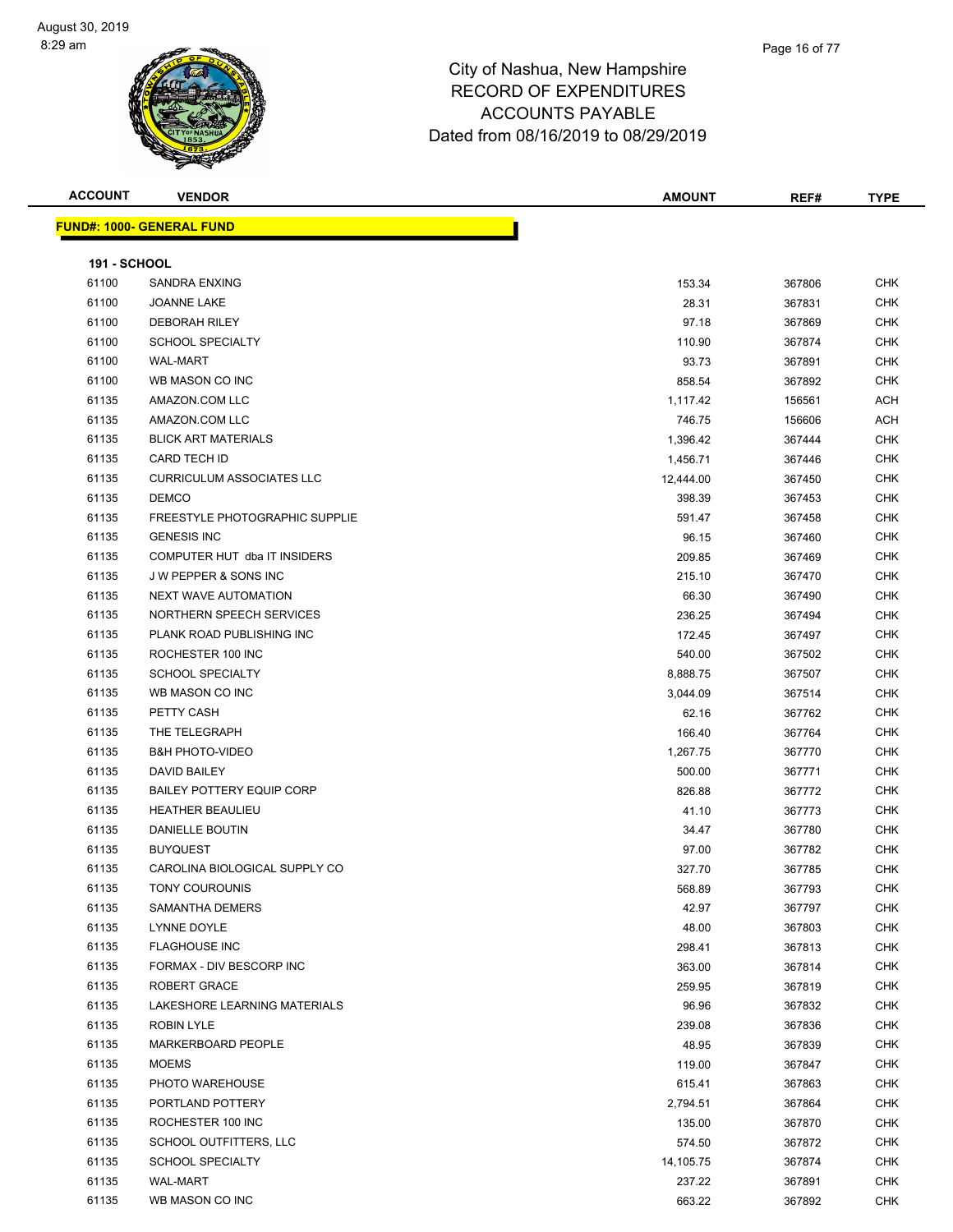

| <b>ACCOUNT</b>      | <b>VENDOR</b>                     | <b>AMOUNT</b> | REF#   | <b>TYPE</b> |
|---------------------|-----------------------------------|---------------|--------|-------------|
|                     | <u> FUND#: 1000- GENERAL FUND</u> |               |        |             |
|                     |                                   |               |        |             |
| <b>191 - SCHOOL</b> |                                   |               |        |             |
| 61135               | <b>WCEPS</b>                      | 83.00         | 367893 | <b>CHK</b>  |
| 61142               | MEDCO SUPPLY INC                  | 1,274.01      | 156562 | ACH         |
| 61142               | MEDCO SUPPLY INC                  | 11,055.44     | 156608 | ACH         |
| 61299               | <b>B &amp; S LOCKSMITHS INC</b>   | 330.80        | 367442 | CHK         |
| 61299               | <b>TARA KINSELLA</b>              | 891.79        | 367473 | CHK         |
| 61299               | M E O'BRIEN & SONS INC            | 2,775.00      | 367480 | CHK         |
| 61299               | ARCSOURCE INC                     | 38.16         | 367768 | CHK         |
| 61299               | <b>B &amp; S LOCKSMITHS INC</b>   | 94.28         | 367769 | <b>CHK</b>  |
| 61299               | <b>FASTENAL CO</b>                | 422.80        | 367809 | CHK         |
| 61299               | HOME DEPOT CREDIT SERVICES        | 220.62        | 367826 | <b>CHK</b>  |
| 61299               | MCMASTER-CARR                     | 25.02         | 367844 | CHK         |
| 61299               | MINUTEMAN PRESS OF NASHUA         | 141.66        | 367846 | <b>CHK</b>  |
| 61407               | M & M ELECTRICAL SUPPLY CO INC    | 795.05        | 367479 | <b>CHK</b>  |
| 61407               | <b>GRAINGER</b>                   | 1,747.32      | 367820 | CHK         |
| 61407               | M & M ELECTRICAL SUPPLY CO INC    | 2,650.72      | 367837 | CHK         |
| 61414               | <b>HAJOCA CORPORATION</b>         | 862.15        | 367464 | CHK         |
| 61414               | F W WEBB COMPANY                  | 734.41        | 367808 | CHK         |
| 61414               | <b>HAJOCA CORPORATION</b>         | 579.53        | 367822 | CHK         |
| 61421               | FILTER SALES & SERVICE INC        | 1,669.24      | 367455 | <b>CHK</b>  |
| 61421               | FILTER SALES & SERVICE INC        | 192.21        | 367810 | CHK         |
| 61421               | JOMAR DISTRIBUTORS INC            | 19.06         | 367829 | CHK         |
| 61421               | TRANE U.S. INC                    | 248.40        | 367886 | CHK         |
| 61428               | CLEAN-O-RAMA                      | 10,046.40     | 367448 | CHK         |
| 61428               | NATIONWIDE SALES & SERVICE        | 187.39        | 367855 | CHK         |
| 61599               | NASHUA OUTDOOR POWER EQUIPMENT    | 100.80        | 367486 | CHK         |
| 61599               | NASHUA OUTDOOR POWER EQUIPMENT    | 273.91        | 367853 | CHK         |
| 61599               | OUTDOOR PRIDE LANDSCAPING INC     | 531.25        | 367860 | CHK         |
| 61599               | TRACTOR SUPPLY CREDIT PLAN        | 629.30        | 367885 | CHK         |
| 61599               | <b>TURF PRODUCTS</b>              | 647.70        | 367887 | <b>CHK</b>  |
| 61607               | COMPUTER HUT dba IT INSIDERS      | 488.85        | 367469 | <b>CHK</b>  |
| 61607               | PRO AV SYSTEMS INC                | 578.00        | 367865 | CHK         |
| 61814               | GALE                              | 4,924.85      | 367459 | <b>CHK</b>  |
| 61814               | <b>JUNIOR LIBRARY GUILD</b>       | 207.20        | 367830 | CHK         |
| 61821               | FOLLETT SCHOOL SOLUTIONS INC      | 1,916.00      | 367457 | <b>CHK</b>  |
| 61821               | NOODLETOOLS INC                   | 420.00        | 367492 | <b>CHK</b>  |
| 61875               | CAMBRIDGE UNIVERSITY PRESS        | 2,368.04      | 156607 | ACH         |
| 61875               | UNITED PARCEL SERVICE             | 440.15        | 367765 | <b>CHK</b>  |
| 71221               | AMAZON.COM LLC                    | 295.00        | 156606 | ACH         |
| 71221               | COMPUTER HUT dba IT INSIDERS      | 3,851.65      | 367469 | <b>CHK</b>  |
| 71228               | RTM COMMUNICATIONS INC            | 39,980.00     | 367504 | <b>CHK</b>  |
| 71228               | TOOLS4EVER, INC                   | 6,626.00      | 367509 | <b>CHK</b>  |
| 71228               | <b>INTRASYSTEMS INC</b>           | 11,500.00     | 367827 | <b>CHK</b>  |
| 71228               | COMPUTER HUT dba IT INSIDERS      | 0.39          | 367828 | <b>CHK</b>  |
| 71800               | SCHOOL OUTFITTERS, LLC            | 4,284.67      | 367506 | <b>CHK</b>  |
| 71800               | <b>SCHOOL SPECIALTY</b>           | 260.21        | 367874 | <b>CHK</b>  |
| 71800               | WB MASON CO INC                   | 1,019.96      | 367892 | CHK         |
| 71999               | CLEAN-O-RAMA                      | 0.99          | 367448 | <b>CHK</b>  |
| 71999               | <b>COLLINS SPORTS</b>             | 1,739.00      | 367790 | <b>CHK</b>  |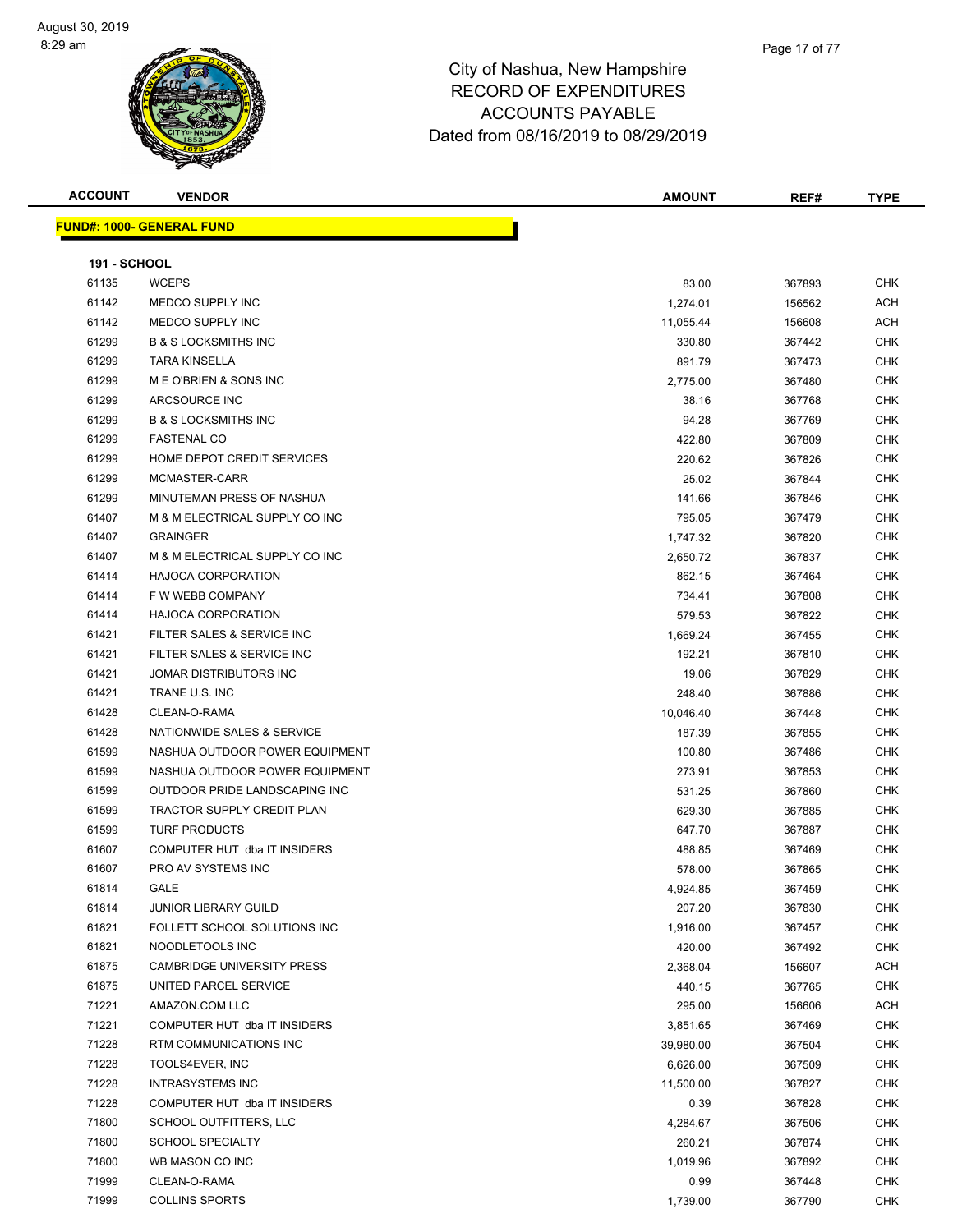| 29 am                  |                                                      |                                     | Page 18 of 77 |             |
|------------------------|------------------------------------------------------|-------------------------------------|---------------|-------------|
|                        |                                                      | City of Nashua, New Hampshire       |               |             |
|                        |                                                      | <b>RECORD OF EXPENDITURES</b>       |               |             |
|                        |                                                      | <b>ACCOUNTS PAYABLE</b>             |               |             |
|                        |                                                      |                                     |               |             |
|                        |                                                      | Dated from 08/16/2019 to 08/29/2019 |               |             |
|                        |                                                      |                                     |               |             |
| <b>ACCOUNT</b>         | <b>VENDOR</b>                                        | <b>AMOUNT</b>                       | REF#          | <b>TYPE</b> |
|                        | <b>FUND#: 1000- GENERAL FUND</b>                     |                                     |               |             |
| <b>191 - SCHOOL</b>    |                                                      |                                     |               |             |
| 71999                  | <b>LINDA LENNON</b>                                  | 51.24                               | 367834        | <b>CHK</b>  |
| 75120                  | ACCESS MUNICIPAL LEASING LLC                         | 2,797.62                            | 367436        | <b>CHK</b>  |
| 75220                  | ACCESS MUNICIPAL LEASING LLC                         | 624.19                              | 367436        | <b>CHK</b>  |
|                        |                                                      |                                     |               |             |
|                        | <b>TOTAL 191 - SCHOOL</b>                            | \$913,686.97                        |               |             |
|                        | TOTAL FUND 1000 - GENERAL FUND                       | \$4,027,616.55                      |               |             |
|                        | <u> FUND#: 1001- GF-CAPITAL IMPROVEMENTS</u>         |                                     |               |             |
| <b>152 - FIRE</b>      |                                                      |                                     |               |             |
| 81100                  | AE MECHANICAL INC                                    | 9,277.10                            | 367602        | <b>CHK</b>  |
|                        | <b>TOTAL 152 - FIRE</b>                              | \$9,277.10                          |               |             |
|                        |                                                      |                                     |               |             |
| 161 - STREETS<br>81100 | <b>BELLETETES INC</b>                                |                                     |               | <b>CHK</b>  |
|                        |                                                      | 32.66                               | 367314        |             |
| 81100                  | <b>BROX INDUSTRIES INC</b>                           | 12,104.34                           | 367626        | <b>CHK</b>  |
|                        | <b>TOTAL 161 - STREETS</b>                           | \$12,137.00                         |               |             |
| <b>191 - SCHOOL</b>    |                                                      |                                     |               |             |
| 81100                  | OLYMPIC ROOFING                                      | 13,036.00                           | 367496        | <b>CHK</b>  |
| 81100                  | AMERICAN SPORTS FLOORS INC                           | 10,882.00                           | 367438        | <b>CHK</b>  |
|                        | <b>TOTAL 191 - SCHOOL</b>                            | \$23,918.00                         |               |             |
|                        |                                                      |                                     |               |             |
|                        | <b>TOTAL FUND 1001 - GF-CAPITAL IMPROVEMENTS</b>     | \$45,332.10                         |               |             |
|                        | <u> FUND#: 1010- GF-PRIOR YEAR ENC &amp; ESCROWS</u> |                                     |               |             |
| 150 - POLICE           |                                                      |                                     |               |             |
| 61110                  | ATLANTIC TACTICAL INC                                | 11,905.00                           | 367240        | <b>CHK</b>  |
| 61299                  | NORMAN E DAY INC                                     | 1,932.00                            | 367705        | <b>CHK</b>  |
| 71400                  | AMERICAN DIVING SUPPLY                               | 1,034.97                            | 367612        | <b>CHK</b>  |
|                        | <b>TOTAL 150 - POLICE</b>                            | \$14,871.97                         |               |             |
|                        | <b>160 - PW-ADMIN &amp; ENGINEERING</b>              |                                     |               |             |
| 54230                  | <b>BURKE STREET NASHUA LLC</b>                       | 192.49                              | 367323        | CHK         |
|                        | <b>TOTAL 160 - PW-ADMIN &amp; ENGINEERING</b>        | \$192.49                            |               |             |
| 161 - STREETS          |                                                      |                                     |               |             |
| 54275                  | HI WAY SAFETY SYSTEMS INC                            | 7,532.83                            | 156557        | <b>ACH</b>  |
| 71228                  | OCEAN STATE SIGNAL CO                                | 2,000.00                            | 367709        | CHK         |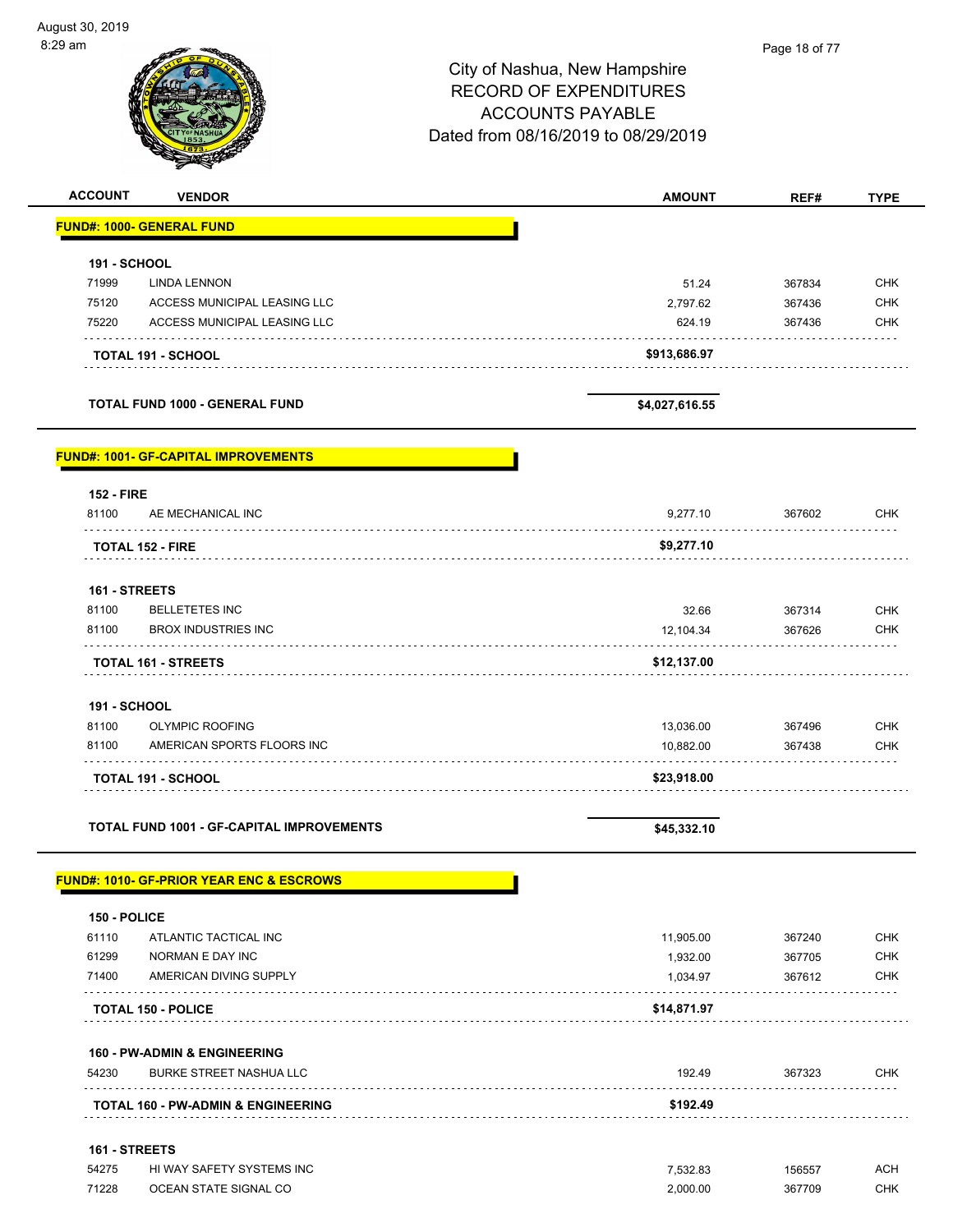$\overline{a}$   $\overline{a}$ 

-

|                                                          | City of Nashua, New Hampshire<br><b>RECORD OF EXPENDITURES</b><br><b>ACCOUNTS PAYABLE</b><br>Dated from 08/16/2019 to 08/29/2019 |        |             |
|----------------------------------------------------------|----------------------------------------------------------------------------------------------------------------------------------|--------|-------------|
| <b>ACCOUNT</b><br><b>VENDOR</b>                          | <b>AMOUNT</b>                                                                                                                    | REF#   | <b>TYPE</b> |
| <u> UND#: 1010- GF-PRIOR YEAR ENC &amp; ESCROWS</u>      |                                                                                                                                  |        |             |
| <b>TOTAL 161 - STREETS</b>                               | \$9,532.83                                                                                                                       |        |             |
| <b>177 - PARKS &amp; RECREATION</b>                      |                                                                                                                                  |        |             |
| 53999<br>PIONEER TREE SERVICE                            | 2,500.00                                                                                                                         | 367397 | <b>CHK</b>  |
| TOTAL 177 - PARKS & RECREATION                           | \$2,500.00                                                                                                                       |        |             |
| <b>181 - COMMUNITY DEVELOPMENT</b>                       |                                                                                                                                  |        |             |
| 55699<br><b>SHATTUCK PAVING</b>                          | 918.00                                                                                                                           | 367726 | <b>CHK</b>  |
| 81100<br><b>TURF PRODUCTS</b><br>.                       | 50,728.17                                                                                                                        | 367421 | <b>CHK</b>  |
| <b>TOTAL 181 - COMMUNITY DEVELOPMENT</b>                 | \$51,646.17                                                                                                                      |        |             |
| <b>183 - ECONOMIC DEVELOPMENT</b>                        |                                                                                                                                  |        |             |
| 55699<br>VANASSE HANGEN BRUSTLIN INC                     | 10,000.00                                                                                                                        | 367747 | CHK         |
| <b>TOTAL 183 - ECONOMIC DEVELOPMENT</b>                  | \$10,000.00                                                                                                                      |        |             |
| <b>191 - SCHOOL</b>                                      |                                                                                                                                  |        |             |
| 61135<br>CARD TECH ID                                    | 1,508.40                                                                                                                         | 367446 | <b>CHK</b>  |
| 71221<br>COMPUTER HUT dba IT INSIDERS                    | 203.99                                                                                                                           | 367469 | <b>CHK</b>  |
| 71221<br>COMPUTER HUT dba IT INSIDERS                    | 6,323.30                                                                                                                         | 367828 | <b>CHK</b>  |
| 71228<br>COMPUTER HUT dba IT INSIDERS                    | 24.00                                                                                                                            | 367469 | <b>CHK</b>  |
| 71228<br>COMPUTER HUT dba IT INSIDERS                    | 792.00                                                                                                                           | 367828 | <b>CHK</b>  |
| 71999<br>CLEAN-O-RAMA                                    | 1,398.00                                                                                                                         | 367448 | <b>CHK</b>  |
| TOTAL 191 - SCHOOL                                       | \$10,249.69                                                                                                                      |        |             |
| <b>TOTAL FUND 1010 - GF-PRIOR YEAR ENC &amp; ESCROWS</b> | \$98,993.15                                                                                                                      |        |             |

|       | <b>FUND#: 2100- FOOD SERVICES FUND</b>      |             |        |            |
|-------|---------------------------------------------|-------------|--------|------------|
| 55400 | CHERYL GONSALVES                            | 80.00       | 367818 | <b>CHK</b> |
| 61214 | BELLAVANCE BEVERAGE CO INC                  | 1.325.40    | 367774 | <b>CHK</b> |
| 61214 | BIMBO FOODS BAKERIES INC                    | 814.68      | 367776 | <b>CHK</b> |
| 61214 | COCA COLA BOTTLING CO                       | 660.80      | 367789 | <b>CHK</b> |
| 61214 | GILLS PIZZA CO                              | 230.00      | 367817 | <b>CHK</b> |
| 61214 | <b>HERSHEY'S ICE CREAM</b>                  | 2.780.88    | 367824 | <b>CHK</b> |
| 61214 | M SAUNDERS INC                              | 2.313.78    | 367838 | <b>CHK</b> |
| 61214 | NATIVE MAINE PRODUCE & SPEC                 | 454.91      | 367856 | <b>CHK</b> |
| 61214 | NORTHCENTER FOODS                           | 41.596.41   | 367859 | <b>CHK</b> |
|       | <b>TOTAL FUND 2100 - FOOD SERVICES FUND</b> | \$50,256.86 |        |            |

#### **FUND#: 2201- DRIVERS EDUCATION FUND**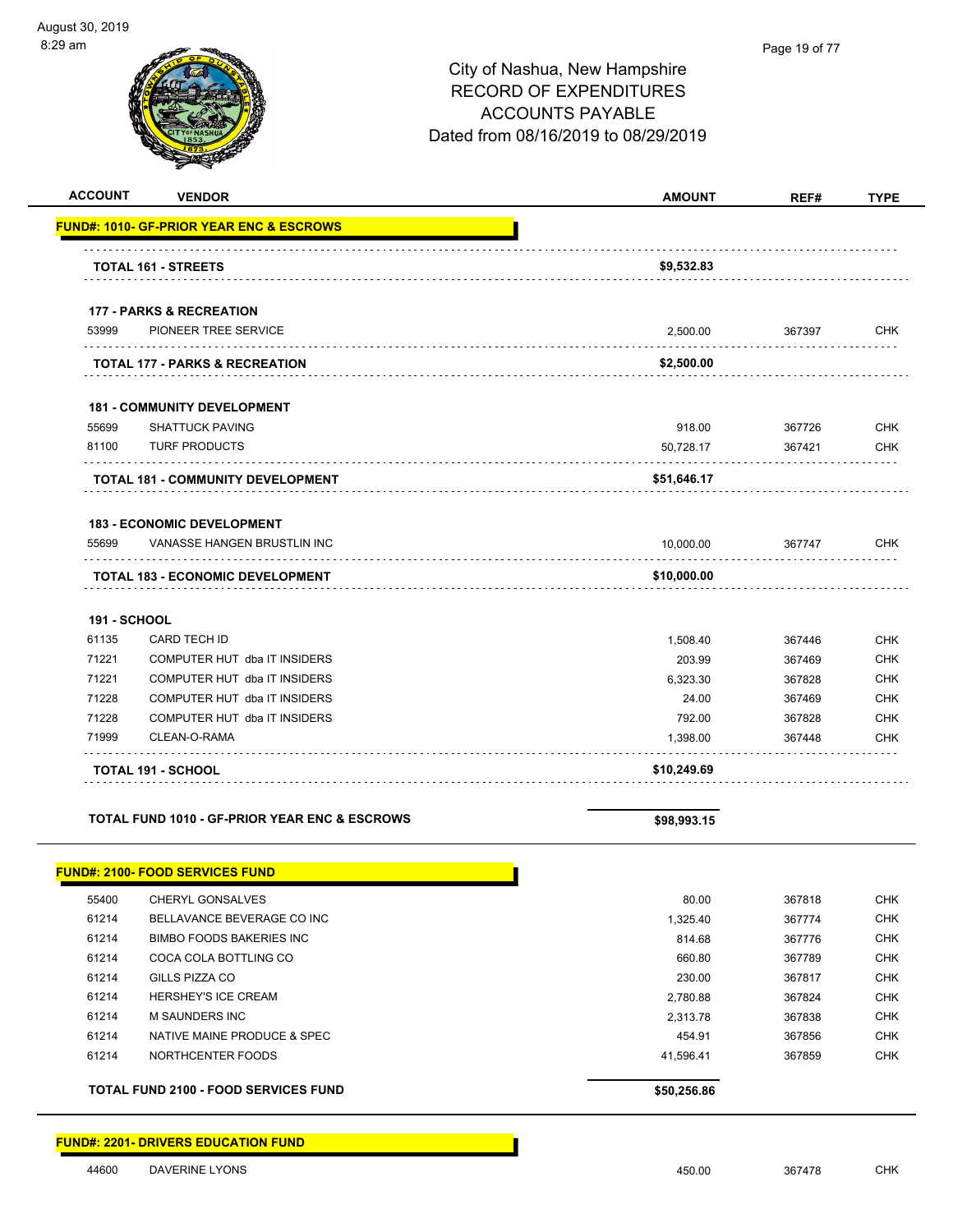| <b>TOTAL FUND 2201 - DRIVERS EDUCATION FUND</b>        | \$450.00    |        |            |
|--------------------------------------------------------|-------------|--------|------------|
| <b>FUND#: 2207- ADULT ED/CONTINUING ED</b>             |             |        |            |
| 61135<br><b>JOSTENS INC</b>                            | 10.60       | 367471 | <b>CHK</b> |
| <b>TOTAL FUND 2207 - ADULT ED/CONTINUING ED</b>        | \$10.60     |        |            |
| <b>FUND#: 2212- ATHLETICS REVENUE FUND</b>             |             |        |            |
| 44563<br>NASHUA SCHOOL DISTRICT 42                     | 1,149.28    | 156603 | <b>ACH</b> |
| <b>TOTAL FUND 2212 - ATHLETICS REVENUE FUND</b>        | \$1,149.28  |        |            |
| <b>FUND#: 2217- SCHOOL FACILITIES RENTAL</b>           |             |        |            |
| 44590<br>NEW ENGLAND MALAYALEE ASSOC                   | 597.50      | 367489 | <b>CHK</b> |
| <b>TOTAL FUND 2217 - SCHOOL FACILITIES RENTAL</b>      | \$597.50    |        |            |
| <b>FUND#: 2222- AFTER SCHOOL PROGRAM</b>               |             |        |            |
| 61299<br>MARKET BASKET ACCT 2589096                    | 7.88        | 367840 | <b>CHK</b> |
| 61299<br>NICOLE SMITH                                  | 50.00       | 367877 | <b>CHK</b> |
| <b>TOTAL FUND 2222 - AFTER SCHOOL PROGRAM</b>          | \$57.88     |        |            |
| <b>FUND#: 2503- PARKS &amp; REC PROGRAMS FUND</b>      |             |        |            |
| 44549<br><b>FENG LI</b>                                | 160.00      | 367896 | <b>CHK</b> |
| 53600<br><b>CARAMBA SKILLS CAMP</b>                    | 5,900.00    | 367630 | <b>CHK</b> |
| 53600<br><b>GRANITE DIAMOND LLC</b>                    | 13,796.00   | 367662 | <b>CHK</b> |
| NRICH INC<br>53600                                     | 5,050.00    | 367707 | <b>CHK</b> |
| 61128<br><b>PRO SALES</b>                              | 688.00      | 367398 | <b>CHK</b> |
| <b>TOTAL FUND 2503 - PARKS &amp; REC PROGRAMS FUND</b> | \$25,594.00 |        |            |
| <b>FUND#: 2504- HOLMAN STADIUM EVENTS FUND</b>         |             |        |            |
| 55658<br><b>COGENT PROMOTIONAL SERVICES</b>            | 509.03      | 367636 | <b>CHK</b> |
| 55658<br>SAM'S CLUB DIRECT-0860                        | 278.40      | 367724 | <b>CHK</b> |
| 55699<br><b>KELLIE DESIMONE</b>                        | 110.00      | 367258 | <b>CHK</b> |
| 55699<br>UNITED SITE SERVICES NORTHEAST                | 769.58      | 367745 | <b>CHK</b> |
| TOTAL FUND 2504 - HOLMAN STADIUM EVENTS FUND           | \$1,667.01  |        |            |
| <b>FUND#: 2505- PEG ACCESS CHANNELS FUND</b>           |             |        |            |
| <b>EVERSOURCE</b><br>54100                             | 329.24      | 367276 | <b>CHK</b> |
| 54141<br>PENNICHUCK WATER WORKS INC                    | 35.26       | 367291 | <b>CHK</b> |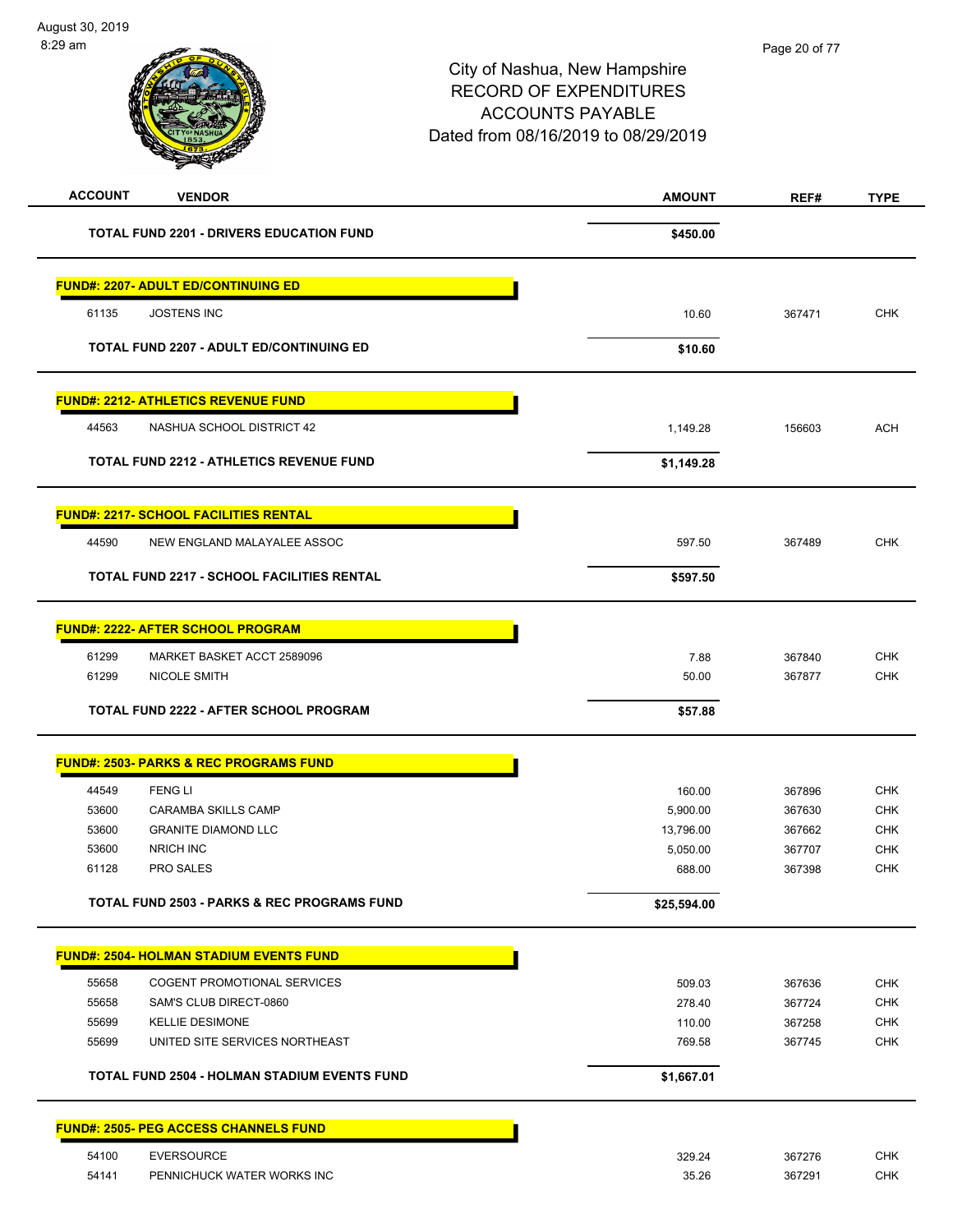| <b>ACCOUNT</b> | <b>VENDOR</b>                                           | <b>AMOUNT</b> | REF#   | <b>TYPE</b> |
|----------------|---------------------------------------------------------|---------------|--------|-------------|
|                | <b>TOTAL FUND 2505 - PEG ACCESS CHANNELS FUND</b>       | \$364.50      |        |             |
|                | <b>FUND#: 2506- HUNT BLDG FACILITY RENTAL FUND</b>      |               |        |             |
| 54141          | PENNICHUCK WATER WORKS INC                              | 224.44        | 367291 | <b>CHK</b>  |
| 54200          | ACE CARPET & UPHOLSTERY CLEANER                         | 150.00        | 367298 | <b>CHK</b>  |
| 54280          | <b>NEW ENGLAND WINDOW WASHERS</b>                       | 625.00        | 367703 | <b>CHK</b>  |
|                | <b>TOTAL FUND 2506 - HUNT BLDG FACILITY RENTAL FUND</b> | \$999.44      |        |             |
|                | <b>FUND#: 2511-201 MAIN STREET RENTAL FUND</b>          |               |        |             |
| 54100          | <b>EVERSOURCE</b>                                       | 227.72        | 367276 | <b>CHK</b>  |
| 54141          | PENNICHUCK WATER WORKS INC                              | 295.31        | 367593 | <b>CHK</b>  |
|                | <b>TOTAL FUND 2511 - 201 MAIN STREET RENTAL FUND</b>    | \$523.03      |        |             |
|                | <b>FUND#: 3040- COMMUNICATIONS GRANTS FUND</b>          |               |        |             |
| 81300          | <b>GOVCONNECTION INC</b>                                | 1,719.00      | 367659 | <b>CHK</b>  |
|                | <b>TOTAL FUND 3040 - COMMUNICATIONS GRANTS FUND</b>     | \$1,719.00    |        |             |
|                | <b>FUND#: 3050- POLICE GRANTS FUND</b>                  |               |        |             |
|                |                                                         |               |        |             |
| 61110          | ATLANTIC TACTICAL INC                                   | 10,603.66     | 367240 | <b>CHK</b>  |
| 61110          | ATLANTIC TACTICAL INC                                   | 1,301.34      | 367240 | <b>CHK</b>  |
|                | <b>TOTAL FUND 3050 - POLICE GRANTS FUND</b>             | \$11,905.00   |        |             |
|                | <b>FUND#: 3068- COMMUNITY SERVICES GRANTS FUND</b>      |               |        |             |
| 55300          | LISA VASQUEZ                                            | 170.10        | 367264 | <b>CHK</b>  |
| 55421          | <b>BOBBIE BAGLEY</b>                                    | 115.00        | 367253 | <b>CHK</b>  |
| 55600          | <b>ALPHAGRAPHICS</b>                                    | 130.44        | 367609 | <b>CHK</b>  |
| 55699          | SOUTHERN NH HIV AIDS                                    | 7,657.00      | 367408 | <b>CHK</b>  |
| 55810          | <b>HARBOR HOMES INC</b>                                 | 25,684.00     | 367666 | <b>CHK</b>  |
| 61100          | WB MASON CO INC                                         | 27.29         | 367752 | <b>CHK</b>  |
| 61250          | AMAZON.COM LLC                                          | 14.98         | 156555 | <b>ACH</b>  |
| 61250          | <b>ALPHAGRAPHICS</b>                                    | 194.43        | 367304 | <b>CHK</b>  |
| 68235          | SOUTHERN NH HIV AIDS                                    | 560.00        | 367408 | <b>CHK</b>  |
| 68235          | <b>HARBOR HOMES INC</b>                                 | 1,810.00      | 367666 | <b>CHK</b>  |
| 68350          | <b>NICOLE VIAU</b>                                      | 38.94         | 367269 | <b>CHK</b>  |
| 69025          | SOUTHERN NH HIV AIDS                                    | 350.00        | 367408 | <b>CHK</b>  |
| 69025          | <b>HARBOR HOMES INC</b>                                 | 176.00        | 367666 | <b>CHK</b>  |
|                | TOTAL FUND 3068 - COMMUNITY SERVICES GRANTS FUND        | \$36,928.18   |        |             |
|                | <b>FUND#: 3070- COMMUNITY HEALTH GRANTS FUND</b>        |               |        |             |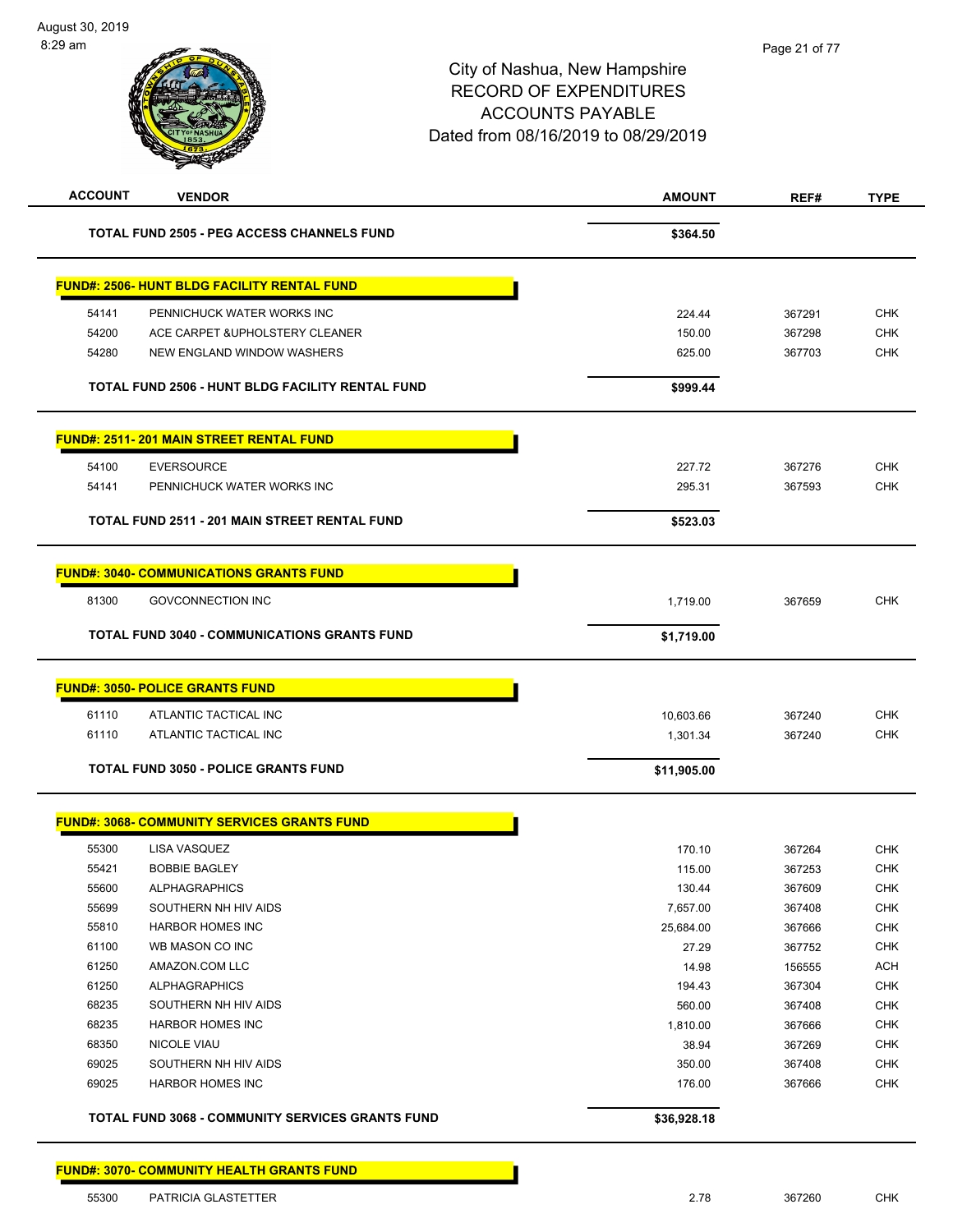

| <b>ACCOUNT</b> | <b>VENDOR</b>                                    | <b>AMOUNT</b> | REF#   | <b>TYPE</b> |
|----------------|--------------------------------------------------|---------------|--------|-------------|
|                | <b>FUND#: 3070- COMMUNITY HEALTH GRANTS FUND</b> |               |        |             |
| 55300          | <b>OMAYRA GUTIERREZ</b>                          | 83.04         | 367262 | <b>CHK</b>  |
| 55300          | <b>PATRICIA GLASTETTER</b>                       | 53.88         | 367260 | <b>CHK</b>  |
| 55300          | <b>PATRICIA GLASTETTER</b>                       | 0.93          | 367260 | <b>CHK</b>  |
| 61142          | NH MEDICAL DENTAL SUPPLY LLC                     | 21.66         | 367383 | <b>CHK</b>  |
| 61250          | ALTERNATE TRANSIT ADVERTISING                    | 618.00        | 367308 | <b>CHK</b>  |
|                |                                                  |               |        |             |
|                | TOTAL FUND 3070 - COMMUNITY HEALTH GRANTS FUND   | \$780.29      |        |             |
|                | <b>FUND#: 3080- COMMUNITY DEVELOPMENT GRANTS</b> |               |        |             |
| 53107          | STANTEC CONSULTING SERVICES                      | 2,091.74      | 367732 | <b>CHK</b>  |
| 53999          | HOYLE TANNER & ASSOCIATES INC                    | 6,641.42      | 367671 | <b>CHK</b>  |
| 54285          | SOLITUDE LAKE MANAGEMENT LLC                     | 18,121.00     | 367731 | <b>CHK</b>  |
|                |                                                  |               |        |             |
|                | TOTAL FUND 3080 - COMMUNITY DEVELOPMENT GRANTS   | \$26,854.16   |        |             |
|                | <b>FUND#: 3090- URBAN PROGRAM GRANTS FUND</b>    |               |        |             |
| 54210          | DAD'S ABATEMENT LLC                              | 18,000.00     | 367257 | <b>CHK</b>  |
| 54210          | <b>DAD'S ABATEMENT LLC</b>                       | 5,000.00      | 367257 | <b>CHK</b>  |
| 54225          | ALCHEMY LEAD MANAGMENT                           | 7,821.00      | 367606 | CHK         |
| 55607          | UNITED PARCEL SERVICE                            | 6.09          | 367294 | <b>CHK</b>  |
|                |                                                  |               |        |             |
|                | TOTAL FUND 3090 - URBAN PROGRAM GRANTS FUND      | \$30,827.09   |        |             |
|                |                                                  |               |        |             |
|                | <u> FUND#: 3120- TRANSIT GRANTS FUND</u>         |               |        |             |
| 54100          | <b>EVERSOURCE</b>                                | 1,218.20      | 367276 | <b>CHK</b>  |
| 54114          | <b>DIRECT ENERGY BUSINESS</b>                    | 0.58          | 367647 | <b>CHK</b>  |
| 54141          | PENNICHUCK WATER WORKS INC                       | 129.29        | 367291 | <b>CHK</b>  |
| 54141          | PENNICHUCK WATER WORKS INC                       | 128.10        | 367593 | <b>CHK</b>  |
| 54225          | ALLSTATE FIRE EQUIPMENT                          | 1,666.30      | 367608 | <b>CHK</b>  |
| 54280          | A-1 FLEET DOOR SERVICES INC                      | 1,732.50      | 156554 | <b>ACH</b>  |
| 54280          | DEPENDABLE LOCK SERVICE INC                      | 25.00         | 367334 | <b>CHK</b>  |
| 54600          | D & R TOWING INC                                 | 165.00        | 367332 | CHK         |
| 55100          | VERIZON WIRELESS-842008777                       | 174.18        | 367598 | <b>CHK</b>  |
| 55100          | VERIZON WIRELESS-842008777                       | 159.52        | 367598 | <b>CHK</b>  |
| 55109          | CONSOLIDATED COMMUNICATIONS                      | 204.25        | 367273 | <b>CHK</b>  |
| 61100          | WB MASON CO INC                                  | 29.99         | 367427 | <b>CHK</b>  |
| 61100          | WB MASON CO INC                                  | 59.88         | 367752 | <b>CHK</b>  |
| 61299          | <b>ALPHAGRAPHICS</b>                             | 262.98        | 367609 | <b>CHK</b>  |
| 61299          | <b>IMPERIAL DADE</b>                             | 306.83        | 367674 | <b>CHK</b>  |
| 61299          | <b>FASTENAL CO</b>                               | 16.53         | 367344 | <b>CHK</b>  |
| 61299          | ARCSOURCE INC                                    | 234.00        | 367614 | <b>CHK</b>  |
| 61299          | RON TURLEY ASSOC INC                             | 875.00        | 367721 | <b>CHK</b>  |
| 61310          | AVSG LP                                          | 21,219.15     | 367616 | <b>CHK</b>  |
| 61542          | HANOVER DISPLAYS INC                             | 12,383.92     | 367665 | <b>CHK</b>  |
| 61705          | STRATHAM TIRE                                    | 704.00        | 367733 | <b>CHK</b>  |
| 61709          | PETRO-CANANDA AMERICA                            | 1,561.79      | 367394 | <b>CHK</b>  |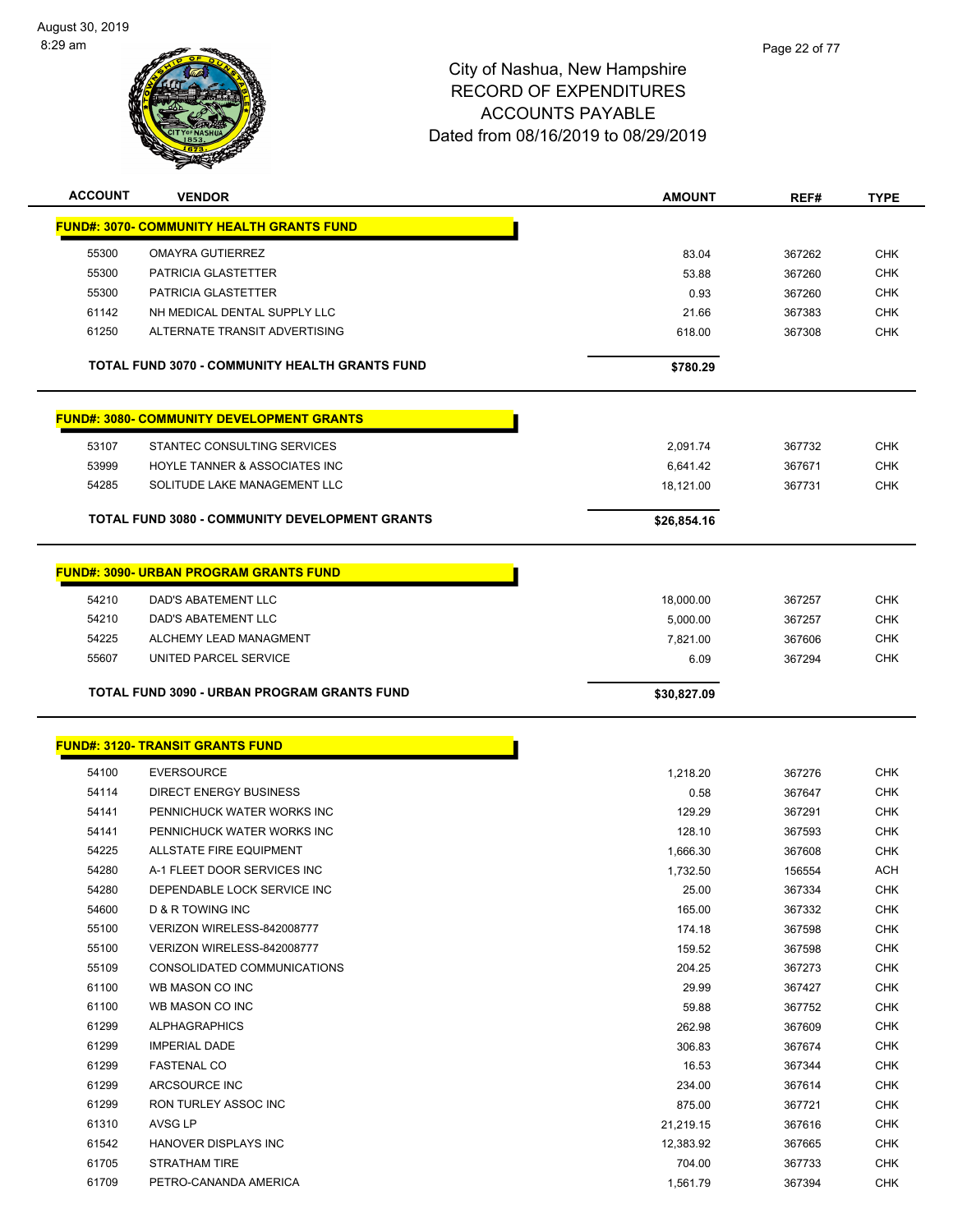

| <b>ACCOUNT</b> | <b>VENDOR</b>                                | <b>AMOUNT</b> | REF#   | <b>TYPE</b> |
|----------------|----------------------------------------------|---------------|--------|-------------|
|                | <b>FUND#: 3120- TRANSIT GRANTS FUND</b>      |               |        |             |
| 61799          | ALLIANCE BUS GROUP INC                       | 148.04        | 367303 | <b>CHK</b>  |
| 61799          | <b>CUMMINS NORTHEAST LLC</b>                 | 1,194.32      | 367331 | <b>CHK</b>  |
| 61799          | <b>GILLIG LLC</b>                            | 186.65        | 367348 | <b>CHK</b>  |
| 61799          | <b>GILLIG LLC</b>                            | 243.38        | 367657 | <b>CHK</b>  |
| 61799          | QUIRK GM PARTS DEPOT                         | 83.62         | 367399 | <b>CHK</b>  |
| 61799          | NEW ENGLAND KENWORTH                         | 311.54        | 367381 | <b>CHK</b>  |
| 61799          | FREIGHTLINER OF NH INC                       | 413.48        | 367655 | <b>CHK</b>  |
| 68240          | <b>COLIN MCMAHON</b>                         | 38.86         | 367373 | <b>CHK</b>  |
|                | <b>TOTAL FUND 3120 - TRANSIT GRANTS FUND</b> | \$45,876.88   |        |             |

г

| 53628 | <b>BAY STATE INTERPRETING</b>      | 26.25     | 367443 | <b>CHK</b> |
|-------|------------------------------------|-----------|--------|------------|
| 53628 | <b>ROOTS &amp; WINGS</b>           | 603.53    | 367503 | <b>CHK</b> |
| 53628 | NORTHEAST REHABILITATION HOSP      | 159.00    | 367493 | <b>CHK</b> |
| 53628 | LITERACY LEARNING SOLUTIONS        | 10,800.00 | 367835 | <b>CHK</b> |
| 53628 | REACH THE TOP TUTORING             | 738.50    | 367867 | <b>CHK</b> |
| 53628 | <b>INTERIM HEALTH CARE</b>         | 748.50    | 367468 | <b>CHK</b> |
| 53628 | LITERACY LEARNING SOLUTIONS        | 1,350.00  | 367477 | <b>CHK</b> |
| 53628 | <b>GATEWAYS COMMUNITY SERVICES</b> | 152.95    | 367815 | <b>CHK</b> |
| 55300 | <b>MARTA F NISSEN</b>              | 889.12    | 367858 | <b>CHK</b> |
| 55300 | ANA VASCONCELOS                    | 885.68    | 367512 | <b>CHK</b> |
| 55300 | <b>JEFFREY LEONE</b>               | 49.41     | 367476 | <b>CHK</b> |
| 55400 | <b>MARTA F NISSEN</b>              | 1,098.00  | 367858 | <b>CHK</b> |
| 55690 | <b>HOLLIS SCHOOL DISTRICT</b>      | 378.95    | 367466 | <b>CHK</b> |
| 55690 | HOLLIS-BROOKLINE COOPERATIVE       | 378.95    | 367467 | <b>CHK</b> |
| 61135 | <b>GOPHER</b>                      | 8,703.89  | 367462 | <b>CHK</b> |
| 61135 | <b>SCHOLASTIC INC</b>              | 375.80    | 367505 | <b>CHK</b> |
| 61135 | UNITED PARCEL SERVICE              | 3.83      | 367765 | <b>CHK</b> |
| 61135 | <b>BSN SPORTS</b>                  | 786.94    | 367781 | <b>CHK</b> |
| 61135 | <b>NASCO</b>                       | 331.03    | 367851 | <b>CHK</b> |
| 61135 | WOODWIND & BRASSWIND               | 6,460.00  | 367895 | <b>CHK</b> |
| 61299 | <b>MARIA ROGER</b>                 | 381.73    | 367871 | <b>CHK</b> |
| 61299 | <b>LISA STEMPLER</b>               | 91.30     | 367881 | CHK        |
| 61299 | AMAZON.COM LLC                     | 265.02    | 156606 | <b>ACH</b> |
| 61299 | <b>ULINE</b>                       | 56.67     | 156563 | <b>ACH</b> |
| 61299 | <b>LEARNING WITHOUT TEARS</b>      | 192.45    | 367475 | <b>CHK</b> |
| 61299 | <b>SCHOOL SPECIALTY</b>            | 173.83    | 367507 | <b>CHK</b> |
| 61299 | SUPER DUPER INC                    | 144.30    | 367508 | CHK        |
| 61299 | LAKESHORE LEARNING MATERIALS       | 2,531.95  | 367832 | <b>CHK</b> |
| 61299 | <b>SCHOOL SPECIALTY</b>            | 188.20    | 367874 | <b>CHK</b> |
| 61299 | SUPER DUPER INC                    | 69.40     | 367882 | <b>CHK</b> |
| 61299 | TOYS FOR SPECIAL CHILDREN INC      | 198.95    | 367884 | <b>CHK</b> |
| 61807 | ABDO PUBLISHING CO                 | 999.02    | 367435 | <b>CHK</b> |
| 61807 | <b>COUGHLIN COMPANIES LLC</b>      | 1,999.00  | 367449 | <b>CHK</b> |
| 61807 | <b>RESOURCES FOR EDUCATORS</b>     | 194.00    | 367501 | <b>CHK</b> |
| 61875 | <b>HEINEMANN</b>                   | 21,157.50 | 367465 | <b>CHK</b> |
| 61875 | AMAZON.COM LLC                     | 141.49    | 156606 | <b>ACH</b> |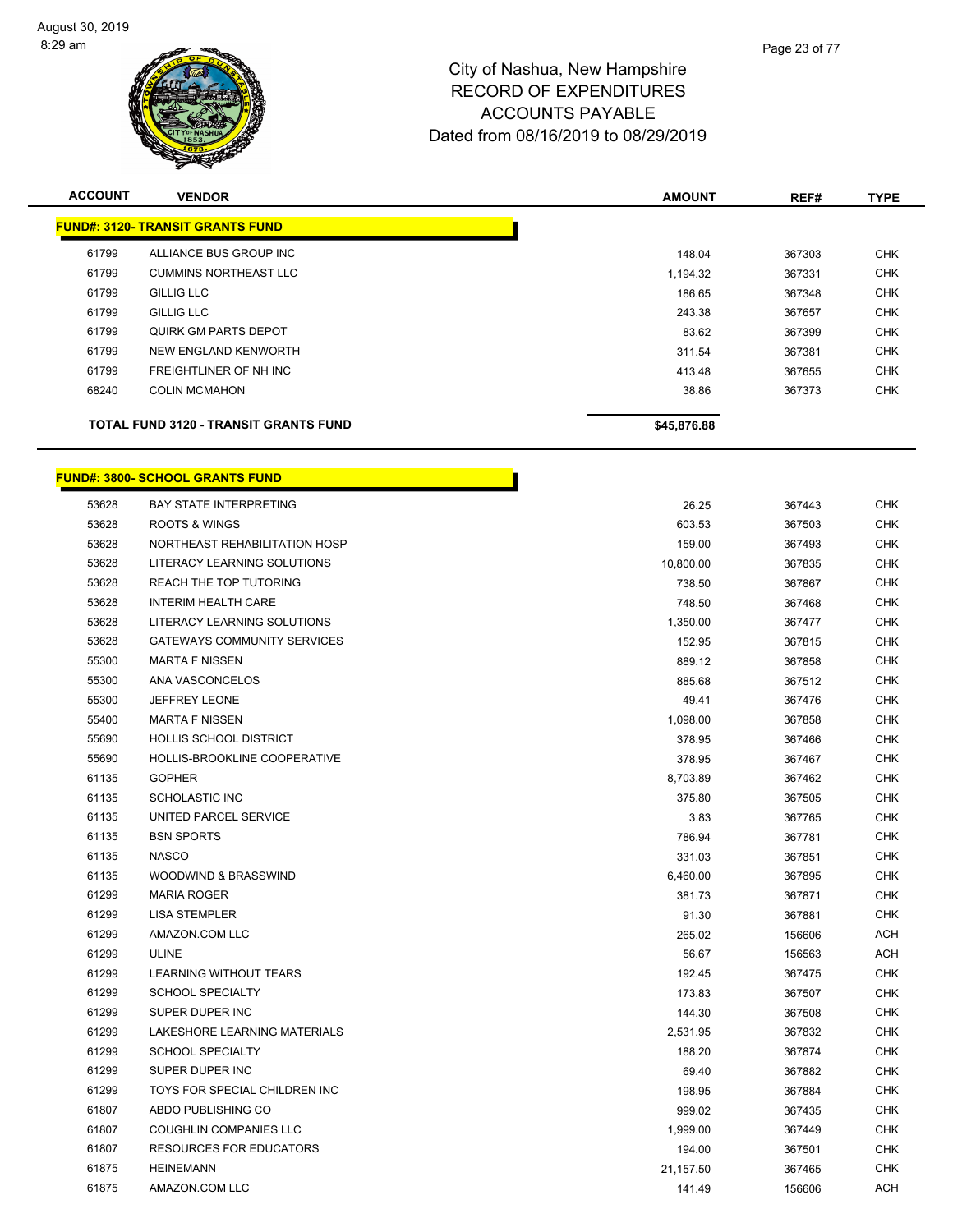

| <b>ACCOUNT</b> | <b>VENDOR</b>                                     | <b>AMOUNT</b> | REF#   | <b>TYPE</b> |
|----------------|---------------------------------------------------|---------------|--------|-------------|
|                | <b>FUND#: 3800- SCHOOL GRANTS FUND</b>            |               |        |             |
|                |                                                   |               |        |             |
| 61875          | AMAZON.COM LLC                                    | 99.38         | 156606 | <b>ACH</b>  |
| 71221          | COMPUTER HUT dba IT INSIDERS                      | 10,797.00     | 367469 | <b>CHK</b>  |
| 71228          | COMPUTER HUT dba IT INSIDERS                      | 1,440.00      | 367469 | <b>CHK</b>  |
| 71228          | AVID TECHNOLOGY INC                               | 1,500.00      | 367441 | <b>CHK</b>  |
| 71228          | <b>FIRSTCOM MUSIC</b>                             | 1,939.00      | 367812 | <b>CHK</b>  |
| 71602          | <b>KAMCO SUPPLY CORP</b>                          | 4,896.22      | 367472 | <b>CHK</b>  |
|                | <b>TOTAL FUND 3800 - SCHOOL GRANTS FUND</b>       | \$84,376.74   |        |             |
|                | <b>FUND#: 4005- TRAFFIC VIOLATIONS FUND</b>       |               |        |             |
| 45400          | NICOLE DECUNTO                                    | 15.00         | 367644 | <b>CHK</b>  |
| 54407          | <b>T2 SYSTEMS INC</b>                             | 15,902.32     | 367738 | <b>CHK</b>  |
| 54625          | <b>BROADSIDE COLLISION LLC</b>                    | 405.00        | 367625 | CHK         |
| 54625          | <b>D &amp; R TOWING INC</b>                       | 925.00        | 367643 | <b>CHK</b>  |
|                |                                                   |               |        |             |
|                | <b>TOTAL FUND 4005 - TRAFFIC VIOLATIONS FUND</b>  | \$17,247.32   |        |             |
|                | <b>FUND#: 4010- MOTOR VEHICLE ADMIN FUND</b>      |               |        |             |
| 61100          | CONWAY OFFICE SOLUTIONS                           | (480.98)      | 367329 | <b>CHK</b>  |
| 61100          | COMPUTER HUT dba IT INSIDERS                      | 2,999.50      | 367361 | <b>CHK</b>  |
|                |                                                   |               |        |             |
|                | <b>TOTAL FUND 4010 - MOTOR VEHICLE ADMIN FUND</b> | \$2,518.52    |        |             |
|                | <b>FUND#: 4025- DOJ DRUG FORFEITURE FUND</b>      |               |        |             |
| 54899          | LITCHFIELD VANTAGE LLC                            | 1,650.00      | 367368 | CHK         |
| 55400          | <b>CONFERENCES AND SEMINARS</b>                   | 245.00        | 367561 | <b>CHK</b>  |
| 55400          | <b>CONFERENCES AND SEMINARS</b>                   | 245.00        | 367563 | <b>CHK</b>  |
| 55400          | <b>CONFERENCES AND SEMINARS</b>                   | 245.00        | 367570 | <b>CHK</b>  |
| 55400          | <b>CONFERENCES AND SEMINARS</b>                   | 245.00        | 367571 | <b>CHK</b>  |
| 61799          | NORTHERN FOREIGN CAR PARTS INC                    | 19.48         | 367706 | <b>CHK</b>  |
| 61799          | SULLIVAN TIRE COMPANY                             | 42.00         | 367737 | CHK         |
|                |                                                   |               |        |             |
|                | TOTAL FUND 4025 - DOJ DRUG FORFEITURE FUND        | \$2,691.48    |        |             |
|                | <b>FUND#: 4085- RIVERFRONT PROMENADE TIF FUND</b> |               |        |             |
| 61299          | TIM CUMMINGS                                      | 12.75         | 367560 | <b>CHK</b>  |
| 61299          | <b>FASTENAL CO</b>                                | 282.70        | 367653 | <b>CHK</b>  |
| 61299          | HOME DEPOT CREDIT SERVICE 3065                    | 157.11        | 367669 | <b>CHK</b>  |
|                |                                                   |               |        |             |
|                | TOTAL FUND 4085 - RIVERFRONT PROMENADE TIF FUND   | \$452.56      |        |             |
|                | <b>FUND#: 4090- LIB-LOST/DAMAGED BOOK FINES</b>   |               |        |             |
| 55699          | UNIQUE MANAGEMENT SERVICES INC                    | 241.65        | 367744 | <b>CHK</b>  |
| 61299          | PETTY CASH                                        | 140.83        | 367267 | <b>CHK</b>  |
| 61299          | TELEVEND SERVICES INC                             | 1,481.85      | 367416 | <b>CHK</b>  |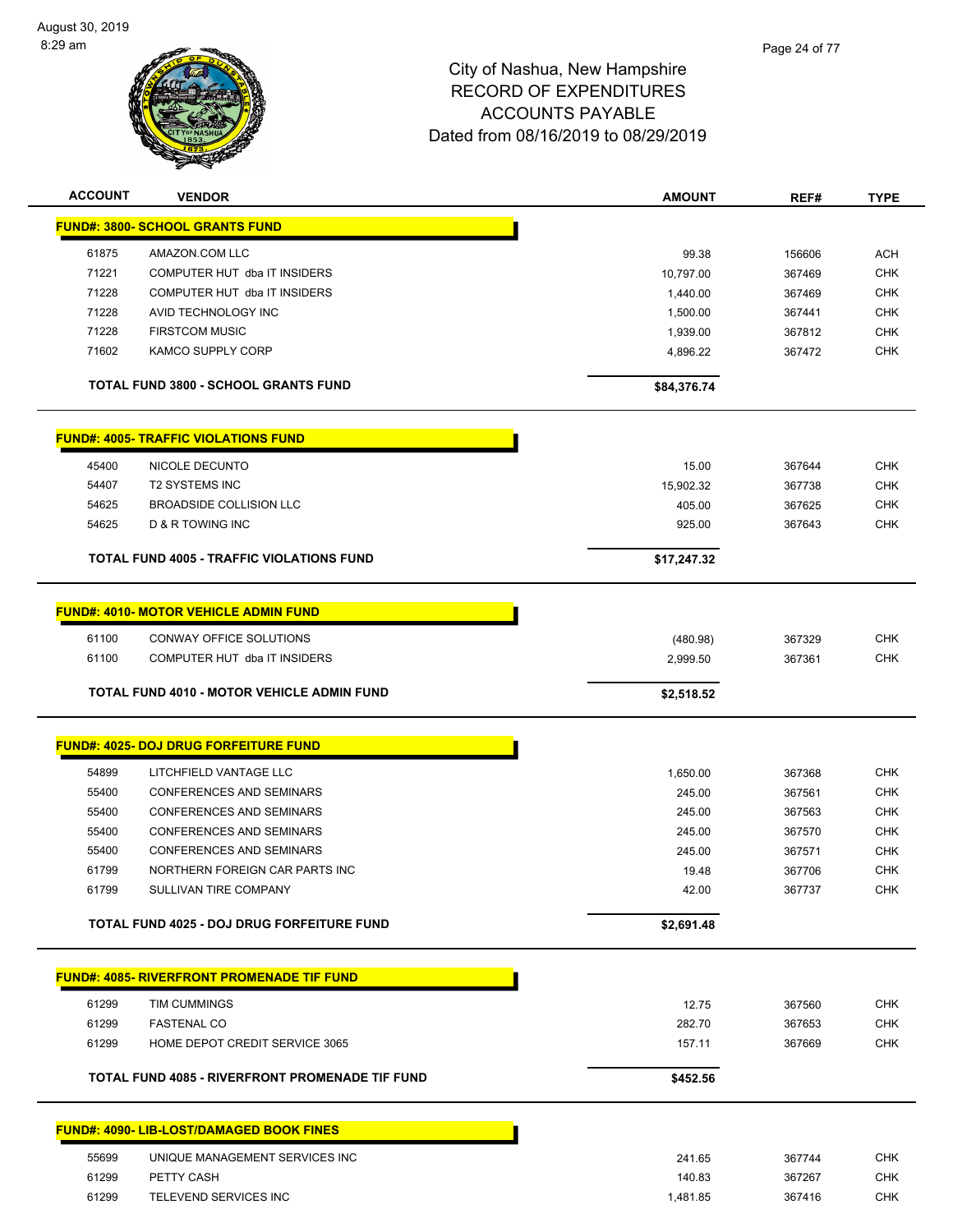

| <b>ACCOUNT</b> | <b>VENDOR</b>                                           | <b>AMOUNT</b> | REF#   | <b>TYPE</b> |
|----------------|---------------------------------------------------------|---------------|--------|-------------|
|                | <b>FUND#: 4090- LIB-LOST/DAMAGED BOOK FINES</b>         |               |        |             |
| 61299          | OTC BRANDS INC                                          | 147.91        | 367592 | <b>CHK</b>  |
| 61299          | SAM'S CLUB DIRECT-0860                                  | 21.74         | 367724 | <b>CHK</b>  |
| 61807          | CONCORD PUBLIC LIBRARY                                  | 43.98         | 367637 | <b>CHK</b>  |
| 61807          | <b>KIMBALL LIBRARY</b>                                  | 10.00         | 367682 | <b>CHK</b>  |
| 61814          | <b>MIDWEST TAPE</b>                                     | 51.23         | 367377 | <b>CHK</b>  |
| 61814          | <b>MIDWEST TAPE</b>                                     | 10.94         | 367695 | <b>CHK</b>  |
|                | TOTAL FUND 4090 - LIB-LOST/DAMAGED BOOK FINES           | \$2,150.13    |        |             |
|                | <b>FUND#: 4600- ECON DEV-GREATER NASHUA RLF</b>         |               |        |             |
| 53142          | <b>TIM CUMMINGS</b>                                     | 52.76         | 367560 | <b>CHK</b>  |
|                | TOTAL FUND 4600 - ECON DEV-GREATER NASHUA RLF           | \$52.76       |        |             |
|                |                                                         |               |        |             |
|                | <b>FUND#: 5090- CAPITAL PROJECTS-HYDROELECTRIC</b>      |               |        |             |
| 81200          | <b>ESSEX POWER SERVICES INC</b>                         | 8,153.00      | 367652 | <b>CHK</b>  |
|                | <b>TOTAL FUND 5090 - CAPITAL PROJECTS-HYDROELECTRIC</b> | \$8,153.00    |        |             |
|                | <b>FUND#: 5700- CAP PROJECTS-BROAD ST PARKWAY</b>       |               |        |             |
| 81700          | PENNICHUCK WATER WORKS INC                              | 482.89        | 367593 | <b>CHK</b>  |
| 81700          | <b>EVERSOURCE</b>                                       | 1,067.14      | 367581 | <b>CHK</b>  |
| 81700          | PENNICHUCK WATER WORKS INC                              | 53.23         | 367593 | <b>CHK</b>  |
|                | TOTAL FUND 5700 - CAP PROJECTS-BROAD ST PARKWAY         | \$1,603.26    |        |             |
|                | <b>FUND#: 5800- SCHOOL CAPITAL PROJECTS FUND</b>        |               |        |             |
| 81200          | <b>OLYMPIC ROOFING</b>                                  | 18,714.00     | 367496 | <b>CHK</b>  |
|                | TOTAL FUND 5800 - SCHOOL CAPITAL PROJECTS FUND          | \$18,714.00   |        |             |
|                |                                                         |               |        |             |
|                | <b>FUND#: 6000- SOLID WASTE FUND</b>                    |               |        |             |
| 53999          | USDA APHIS WILDLIFE SERVICES                            | 3,362.25      | 156594 | ACH         |
| 54100          | <b>EVERSOURCE</b>                                       | 928.33        | 367581 | <b>CHK</b>  |
| 54280          | <b>BELLETETES INC</b>                                   | 54.69         | 367314 | <b>CHK</b>  |
| 54280          | HOME DEPOT CREDIT SERVICE 3065                          | 172.76        | 367356 | <b>CHK</b>  |
| 54280          | SULLIVAN ENVIRONMENTAL INC                              | 890.13        | 367736 | <b>CHK</b>  |
| 54600          | CARON COMPACTOR COMPANY                                 | 34,250.00     | 156598 | <b>ACH</b>  |
| 54600          | MCDEVITT TRUCKS INC                                     | (216.00)      | 367372 | <b>CHK</b>  |
| 54600          | MCNEILUS TRUCK & MANUFACTURING                          | 251.24        | 367374 | <b>CHK</b>  |
| 54600          | CARPARTS DISTRIBUTION CENTER,                           | 634.00        | 367632 | <b>CHK</b>  |
| 54600          | DONOVAN SPRING CO INC                                   | 3,084.44      | 367649 | <b>CHK</b>  |
| 54600          | MCDEVITT TRUCKS INC                                     | 5,729.87      | 367692 | <b>CHK</b>  |
| 54600          | NEW ENGLAND KENWORTH                                    | 569.25        | 367702 | <b>CHK</b>  |
| 55109          | WINDSTREAM                                              | 4.63          | 367601 | <b>CHK</b>  |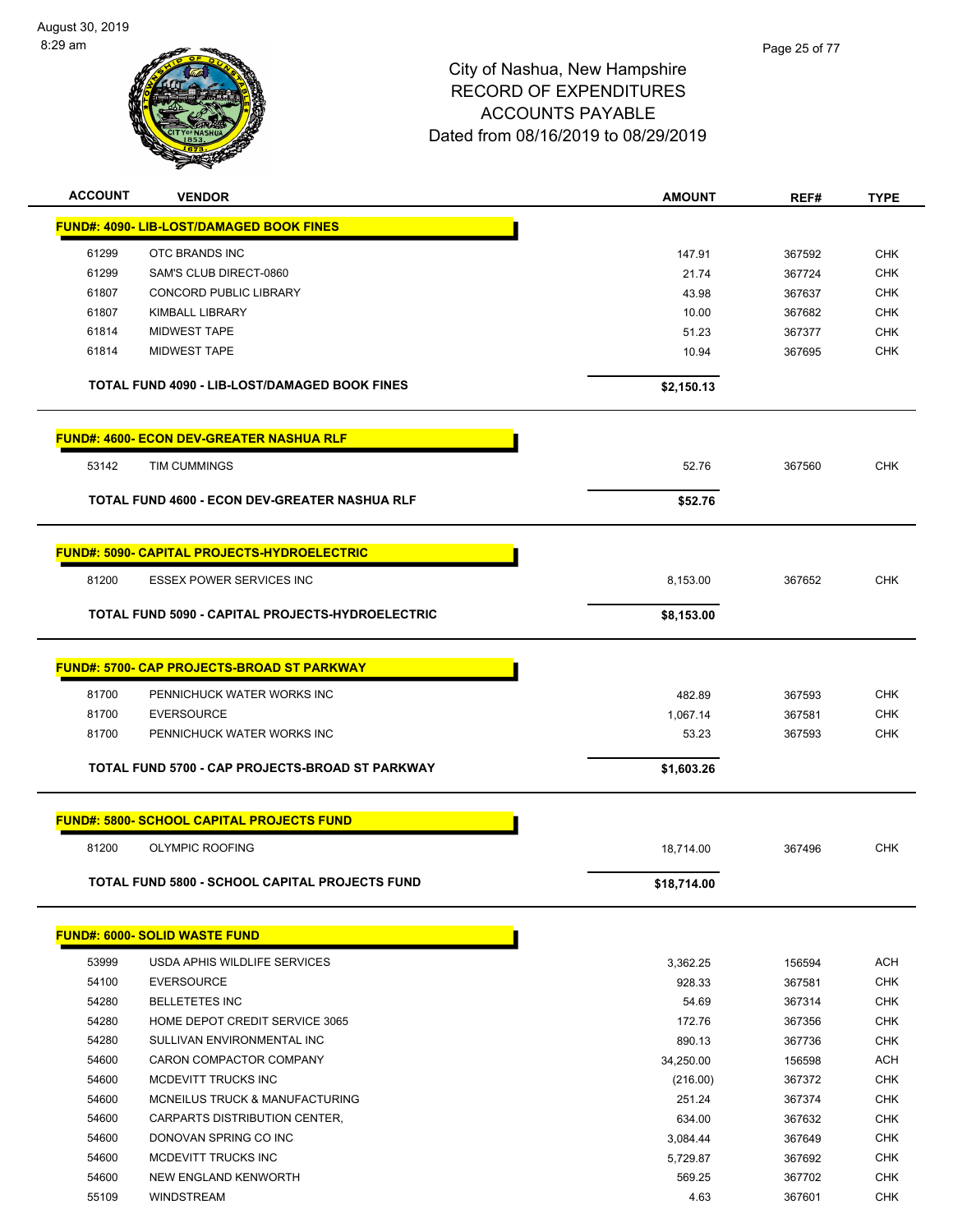

| <b>ACCOUNT</b> | <b>VENDOR</b>                             | <b>AMOUNT</b> | REF#   | <b>TYPE</b> |
|----------------|-------------------------------------------|---------------|--------|-------------|
|                | <b>FUND#: 6000- SOLID WASTE FUND</b>      |               |        |             |
| 55118          | VERIZON WIRELESS-542274983                | 42.61         | 367599 | <b>CHK</b>  |
| 55421          | TREASURER STATE OF NH                     | 100.00        | 367556 | <b>CHK</b>  |
| 55699          | ANTHONY M FIASCONARO                      | 550.00        | 367306 | <b>CHK</b>  |
| 55699          | UNIVERSAL RECYCLING TECH                  | 3,046.01      | 367424 | <b>CHK</b>  |
| 55699          | <b>COMCAST</b>                            | 156.30        | 367578 | <b>CHK</b>  |
| 55699          | ALS GROUP USA, CORP                       | 912.00        | 367611 | <b>CHK</b>  |
| 55699          | <b>CALLOGIX INC</b>                       | 83.19         | 367629 | <b>CHK</b>  |
| 55699          | <b>CASELLA RECYCLING LLC</b>              | 18,392.59     | 367634 | <b>CHK</b>  |
| 55699          | <b>INTERSTATE REFRIGERANT</b>             | 408.00        | 367678 | <b>CHK</b>  |
| 55699          | JOHNSON CONTROLS SECURITY                 | 11,475.00     | 367679 | <b>CHK</b>  |
| 55699          | LAVOIES AUTO DETAILING                    | 400.00        | 367686 | <b>CHK</b>  |
| 55699          | <b>RYDIN DECAL</b>                        | 1,560.00      | 367722 | <b>CHK</b>  |
| 55699          | SANBORN HEAD & ASSOC INC                  | 3,000.00      | 367725 | <b>CHK</b>  |
| 55699          | UNIVERSAL RECYCLING TECH                  | 3,361.41      | 367746 | <b>CHK</b>  |
| 61100          | WB MASON CO INC                           | 18.44         | 367427 | <b>CHK</b>  |
| 61107          | UNIFIRST CORPORATION                      | 120.95        | 367422 | <b>CHK</b>  |
| 61107          | UNIFIRST CORPORATION                      | 140.14        | 367743 | <b>CHK</b>  |
| 61307          | SHATTUCK MALONE OIL CO                    | 17.906.27     | 367594 | <b>CHK</b>  |
| 61310          | AVSG LP                                   | 14,902.64     | 367616 | <b>CHK</b>  |
| 71000          | <b>TURF DEPOT</b>                         | 8,499.00      | 367420 | <b>CHK</b>  |
| 71221          | VERIZON WIRELESS-542274983                | 579.99        | 367599 | <b>CHK</b>  |
| 71630          | <b>WASTEQUIP MANUFACTURING LLC</b>        | 32,738.74     | 367426 | <b>CHK</b>  |
| 81650          | SANBORN HEAD & ASSOC INC                  | 52,821.71     | 367725 | <b>CHK</b>  |
|                | <b>TOTAL FUND 6000 - SOLID WASTE FUND</b> | \$220,930.58  |        |             |

## **FUND#: 6200- WASTEWATER FUND**

|       | <b>UND#: 6200- WASTEWATER FUND</b> |           |        |            |
|-------|------------------------------------|-----------|--------|------------|
| 21775 | <b>BRITTANY JOHNSON</b>            | 50.82     | 367897 | <b>CHK</b> |
| 21775 | <b>CITY OF NASHUA</b>              | 1,326.32  | 367898 | <b>CHK</b> |
| 21775 | <b>MADHU PRASAD PARAKALA</b>       | 6,586.95  | 367899 | <b>CHK</b> |
| 21775 | <b>MARIA GALINDO</b>               | 55.54     | 367900 | CHK        |
| 21775 | <b>SUMMIT TITLE</b>                | 69.70     | 367901 | <b>CHK</b> |
| 53467 | <b>MAILINGS UNLIMITED</b>          | 3,799.89  | 367691 | CHK        |
| 54100 | EVERSOUCE-POWER SUPPLY             | 56,215.75 | 367275 | <b>CHK</b> |
| 54100 | <b>EVERSOURCE</b>                  | 650.94    | 367276 | <b>CHK</b> |
| 54100 | <b>EVERSOURCE</b>                  | 1,756.98  | 367581 | <b>CHK</b> |
| 54114 | <b>LIBERTY UTILITIES - NH</b>      | 169.09    | 367280 | <b>CHK</b> |
| 54114 | <b>LIBERTY UTILITIES - NH</b>      | 62.21     | 367281 | <b>CHK</b> |
| 54114 | <b>LIBERTY UTILITIES - NH</b>      | 2,688.76  | 367282 | <b>CHK</b> |
| 54114 | <b>LIBERTY UTILITIES - NH</b>      | 60.01     | 367283 | <b>CHK</b> |
| 54114 | <b>LIBERTY UTILITIES - NH</b>      | 57.34     | 367284 | <b>CHK</b> |
| 54114 | <b>LIBERTY UTILITIES - NH</b>      | 61.07     | 367285 | CHK        |
| 54114 | <b>LIBERTY UTILITIES - NH</b>      | 59.78     | 367286 | <b>CHK</b> |
| 54114 | <b>DIRECT ENERGY BUSINESS</b>      | 3,738.97  | 367647 | CHK        |
| 54141 | PENNICHUCK WATER WORKS INC         | 878.30    | 367291 | <b>CHK</b> |
| 54141 | PENNICHUCK WATER WORKS INC         | 4,600.44  | 367593 | <b>CHK</b> |
| 54221 | <b>RESOURCE MANAGEMENT INC</b>     | 46,316.07 | 367719 | <b>CHK</b> |
| 54300 | <b>BROX INDUSTRIES INC</b>         | 471.39    | 367321 | CHK        |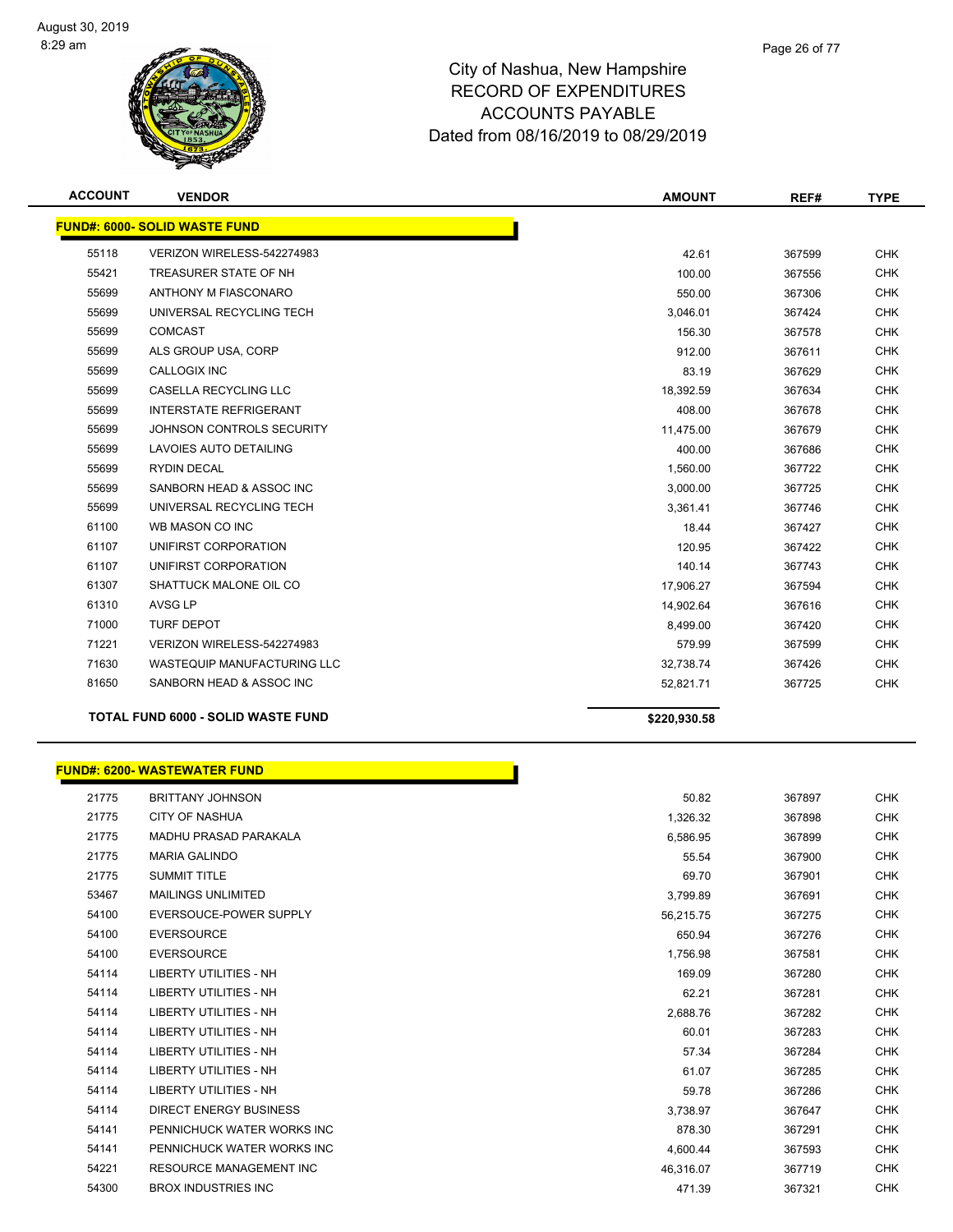

| <b>ACCOUNT</b> | <b>VENDOR</b>                             | <b>AMOUNT</b> | REF#   | <b>TYPE</b> |
|----------------|-------------------------------------------|---------------|--------|-------------|
|                | <b>FUND#: 6200- WASTEWATER FUND</b>       |               |        |             |
| 54300          | CONTINENTAL PAVING INC                    | 96.90         | 367328 | <b>CHK</b>  |
| 54300          | <b>HUDSON QUARRY CORP</b>                 | 1,517.42      | 367358 | <b>CHK</b>  |
| 54300          | <b>MICHIE CORP</b>                        | 1,200.00      | 367376 | <b>CHK</b>  |
| 54300          | <b>BROX INDUSTRIES INC</b>                | 974.47        | 367626 | <b>CHK</b>  |
| 54300          | TEAM EJP SPRINGFIELD MA                   | 214.47        | 367739 | <b>CHK</b>  |
| 54487          | <b>CORROSION PRODUCTS &amp; EQUIPMENT</b> | 6,721.15      | 156599 | <b>ACH</b>  |
| 54487          | ATLAS COPCO COMPRESSORS LLC               | 611.08        | 367310 | <b>CHK</b>  |
| 54487          | F W WEBB COMPANY                          | 145.23        | 367343 | CHK         |
| 54487          | <b>FASTENAL CO</b>                        | 33.90         | 367344 | <b>CHK</b>  |
| 54487          | <b>GRAINGER</b>                           | 1,724.78      | 367350 | <b>CHK</b>  |
| 54487          | MERCIER ELECTRIC COMMUNICATION            | 1,186.00      | 367375 | CHK         |
| 54487          | <b>GRAINGER</b>                           | 1,227.17      | 367660 | CHK         |
| 54487          | <b>HAJOCA CORPORATION</b>                 | 51.29         | 367664 | <b>CHK</b>  |
| 54487          | HUBER TECHNOLOGY INC                      | 8,383.50      | 367672 | CHK         |
| 54487          | M & M ELECTRICAL SUPPLY CO INC            | 7.82          | 367688 | <b>CHK</b>  |
| 54487          | <b>SULLIVAN ASSOCIATES</b>                | 616.85        | 367735 | <b>CHK</b>  |
| 54600          | CARPARTS DISTRIBUTION CENTER,             | (216.82)      | 367325 | <b>CHK</b>  |
| 54600          | <b>JOE GRAFIX LLC</b>                     | 170.00        | 367364 | <b>CHK</b>  |
| 54600          | OMNI SERVICES INC                         | 72.24         | 367387 | CHK         |
| 55109          | CONSOLIDATED COMMUNICATIONS               | 37.71         | 367273 | <b>CHK</b>  |
| 55109          | <b>WINDSTREAM</b>                         | 4.59          | 367601 | <b>CHK</b>  |
| 55118          | AT & T MOBILITY                           | 140.09        | 367271 | <b>CHK</b>  |
| 55118          | VERIZON WIRELESS-342053899-003            | 120.03        | 367296 | <b>CHK</b>  |
| 55118          | VERIZON WIRELESS-542274983                | 200.10        | 367599 | <b>CHK</b>  |
| 55421          | <b>HAZMATEAM INC</b>                      | 350.00        | 156552 | <b>ACH</b>  |
| 55618          | <b>CITIZENS BANK</b>                      | 1,667.05      | 156556 | <b>ACH</b>  |
| 55699          | <b>CERTIFIED LABS</b>                     | 366.66        | 367326 | <b>CHK</b>  |
| 55699          | <b>CRYSTAL ROCK</b>                       | 186.26        | 367580 | <b>CHK</b>  |
| 55699          | CALLOGIX INC                              | 160.00        | 367629 | <b>CHK</b>  |
| 55699          | <b>EASTERN PIPE SERVICE LLC</b>           | 1,750.00      | 367650 | CHK         |
| 55699          | ELECTRICAL INSTALLATIONS INC              | 1,675.31      | 367651 | <b>CHK</b>  |
| 55699          | KINNEY TOWING & TRANSPORTATION            | 1,000.00      | 367683 | CHK         |
| 55699          | <b>M B MAINTENANCE INC</b>                | 1,400.00      | 367689 | <b>CHK</b>  |
| 55699          | POWER UP GENERATOR SERVICE CO             | 928.87        | 367716 | <b>CHK</b>  |
| 55699          | PROGRESSIVE ALARM SERVICES INC            | 1,592.75      | 367717 | <b>CHK</b>  |
| 61107          | ALECS SHOE STORE INC                      | 220.00        | 367302 | <b>CHK</b>  |
| 61107          | UNIFIRST CORPORATION                      | 299.52        | 367422 | <b>CHK</b>  |
| 61107          | ALECS SHOE STORE INC                      | 110.00        | 367607 | <b>CHK</b>  |
| 61107          | INDUSTRIAL PROTECTION PRODUCTS            | 1,235.00      | 367675 | <b>CHK</b>  |
| 61107          | PHOENIX SCREEN PRINTING                   | 2,646.25      | 367712 | <b>CHK</b>  |
| 61107          | UNIFIRST CORPORATION                      | 261.13        | 367743 | <b>CHK</b>  |
| 61149          | <b>HACH COMPANY</b>                       | 787.49        | 367351 | <b>CHK</b>  |
| 61149          | <b>VWR INTERNATIONAL</b>                  | 296.25        | 367751 | <b>CHK</b>  |
| 61156          | PVS CHEMICAL SOLUTIONS INC                | 4,012.58      | 156558 | ACH         |
| 61156          | <b>BORDEN &amp; REMINGTON CORP</b>        | 6,725.43      | 367319 | <b>CHK</b>  |
| 61156          | <b>BORDEN &amp; REMINGTON CORP</b>        | 2,488.05      | 367624 | CHK         |
| 61156          | HARCROS CHEMICALS INC                     | 428.04        | 367667 | CHK         |
| 61156          | POLYDYNE INC                              | 50,958.43     | 367715 | <b>CHK</b>  |
| 61299          | ULINE                                     | 48.11         | 156560 | ACH         |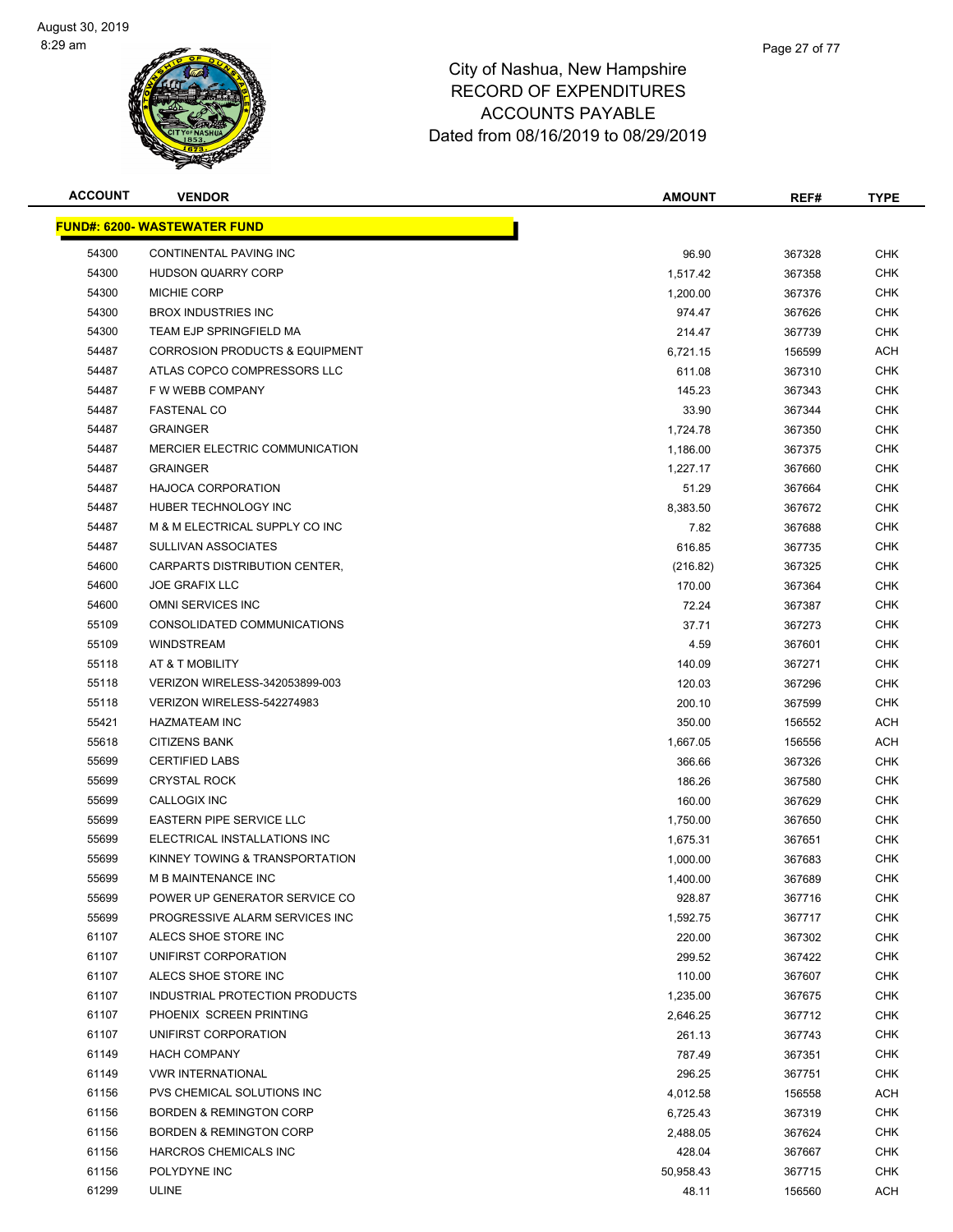

| <b>ACCOUNT</b> | <b>VENDOR</b>                                    | <b>AMOUNT</b>  | REF#   | <b>TYPE</b> |
|----------------|--------------------------------------------------|----------------|--------|-------------|
|                | <b>FUND#: 6200- WASTEWATER FUND</b>              |                |        |             |
| 61299          | <b>GRAINGER</b>                                  | 644.40         | 367350 | CHK         |
| 61299          | <b>GRAINGER</b>                                  | 195.52         | 367660 | <b>CHK</b>  |
| 61299          | NASHUA OUTDOOR POWER EQUIPMENT                   | 52.53          | 367700 | <b>CHK</b>  |
| 61300          | DENNIS K BURKE INC                               | 942.75         | 367645 | <b>CHK</b>  |
| 61310          | <b>AVSG LP</b>                                   | 446.14         | 367616 | <b>CHK</b>  |
| 61428          | <b>GRAINGER</b>                                  | 23.78          | 367350 | <b>CHK</b>  |
| 81200          | ARMAND E LEMIRE CO INC                           | 15,574.00      | 367307 | <b>CHK</b>  |
| 81700          | DEFELICE CORPORATION                             | 293,645.09     | 156592 | ACH         |
| 81700          | <b>GRANITE INLINER LLC</b>                       | 233,376.55     | 156600 | ACH         |
| 81700          | NEWPORT CONSTRUCTION CORP                        | 257,549.40     | 156604 | ACH         |
| 81700          | <b>KENYON PIPELINE INSPECTION LLC</b>            | 329,007.60     | 156601 | <b>ACH</b>  |
|                | <b>TOTAL FUND 6200 - WASTEWATER FUND</b>         | \$1,367,967.23 |        |             |
|                | <b>FUND#: 6500- PROPERTY &amp; CASUALTY FUND</b> |                |        |             |
| 54236          | STANLEY CONVERGENT SECURITY                      | 252.00         | 367412 | <b>CHK</b>  |
| 55607          | UNITED PARCEL SERVICE                            | 8.21           | 367596 | CHK         |
| 59207          | SO NH REGIONAL MEDICAL CENTER                    | 4,007.54       | 367528 | <b>CHK</b>  |
| 59207          | FOUR SEASONS ORTHOPEDIC CENTER                   | 327.00         | 367529 | <b>CHK</b>  |
| 59207          | INJURED WORKERS PHARMACY LLC                     | 169.86         | 367532 | <b>CHK</b>  |
| 59207          | ORTHOPEDIC PHYSICAL THERAPY                      | 380.00         | 367535 | <b>CHK</b>  |
| 59207          | PERFORMANCE REHAB INC                            | 305.00         | 367536 | <b>CHK</b>  |
| 59207          | SO NH REGIONAL MEDICAL CENTER                    | 767.72         | 367537 | <b>CHK</b>  |
| 59207          | ST JOSEPH HOSPITAL                               | 402.00         | 367538 | <b>CHK</b>  |
| 59207          | <b>VRS DISABILITY MANAGEMENT</b>                 | 441.46         | 367539 | <b>CHK</b>  |
| 59207          | ACCURATE TRANSCRIPTION MATTERS                   | 304.00         | 367911 | <b>CHK</b>  |
| 59207          | DARTMOUTH HITCHCOCK CLINIC                       | 1,087.00       | 367913 | <b>CHK</b>  |
| 59207          | ELLIOT PROFESSIONAL SERVICES                     | 217.00         | 367914 | <b>CHK</b>  |
| 59207          | FOUNDATION MEDICAL PARTNERS                      | 256.00         | 367916 | <b>CHK</b>  |
| 59207          | <b>INTEGRATED PAIN CARE</b>                      | 232.00         | 367918 | <b>CHK</b>  |
| 59207          | PERFORMANCE REHAB INC                            | 555.00         | 367919 | CHK         |
| 59207          | SO NH REGIONAL MEDICAL CENTER                    | 1,265.46       | 367921 | <b>CHK</b>  |
| 59225          | <b>CULLENCOLLIMORE PLLC</b>                      | 1,557.50       | 367912 | <b>CHK</b>  |
| 59225          | <b>ENTERPRISE HOLDINGS INC</b>                   | 383.22         | 367915 | <b>CHK</b>  |
| 59250          | <b>GATE CITY MONUMENT INC</b>                    | 435.00         | 367530 | <b>CHK</b>  |
| 59250          | YEATON ASSOCIATES INC                            | 470.00         | 367540 | <b>CHK</b>  |
| 59275          | <b>GILLIG LLC</b>                                | 2,042.68       | 367531 | <b>CHK</b>  |
| 59275          | KEY COLLISION OF CONCORD                         | 2,737.47       | 367533 | <b>CHK</b>  |
| 59275          | METROPOLITAN APPRAISAL                           | 165.00         | 367534 | <b>CHK</b>  |
| 59275          | <b>ILLG AUTOMOTIVE CORP</b>                      | 2,013.50       | 367917 | <b>CHK</b>  |
| 59275          | SHARE HEALTH DATA                                | 41.95          | 367920 | <b>CHK</b>  |
| 68360          | <b>CURTIS CARMICHAEL</b>                         | 14.97          | 367631 | <b>CHK</b>  |
| 71000          | MERCIER ELECTRIC COMMUNICATION                   | 23,791.10      | 367693 | <b>CHK</b>  |

**TOTAL FUND 6500 - PROPERTY & CASUALTY FUND \$44,629.64**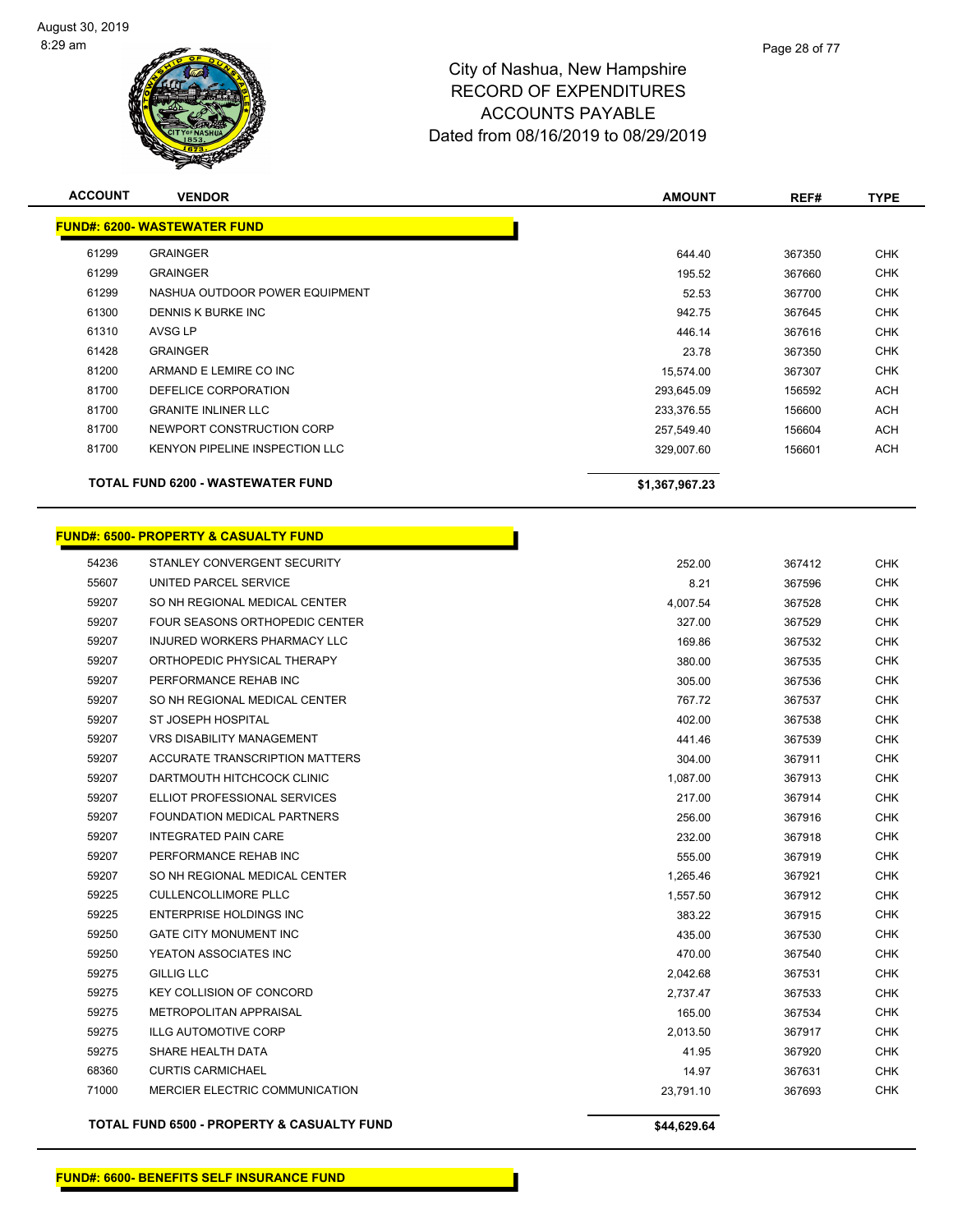

| <b>ACCOUNT</b><br><b>VENDOR</b>                        | <b>AMOUNT</b>  | REF#   | <b>TYPE</b> |
|--------------------------------------------------------|----------------|--------|-------------|
| <b>FUND#: 6600- BENEFITS SELF INSURANCE FUND</b>       |                |        |             |
| 21500<br><b>ITT HARTFORD</b>                           | 37,683.41      | 156568 | <b>ACH</b>  |
| 21503<br><b>ITT HARTFORD</b>                           | 9,067.82       | 156568 | <b>ACH</b>  |
| 21504<br><b>ITT HARTFORD</b>                           | 2,897.34       | 156568 | <b>ACH</b>  |
| 21520<br>COLONIAL LIFE AND ACCIDENT INS                | 846.63         | 156535 | <b>ACH</b>  |
| 21520<br>COLONIAL LIFE AND ACCIDENT INS                | 1,724.71       | 156574 | <b>ACH</b>  |
| 21585<br><b>VISION SERVICE PLAN NH</b>                 | 22,830.30      | 367750 | <b>CHK</b>  |
| 21990<br><b>MICHELLE BARTON</b>                        | 19.92          | 367619 | <b>CHK</b>  |
| 53121<br>THE HOWARD E NYHART COMPANY                   | 1,050.00       | 367740 | <b>CHK</b>  |
| 53452<br><b>LEDDY GROUP</b>                            | 640.00         | 156602 | <b>ACH</b>  |
| 53999<br><b>BENEFIT STRATEGIES (ADMIN)</b>             | 3,163.95       | 156596 | <b>ACH</b>  |
| 59507<br>ANTHEM BCBS OF NE                             | 79,356.84      | 156567 | <b>ACH</b>  |
| 59507<br>ANTHEM BCBS OF NE                             | 135,050.18     | 156567 | <b>ACH</b>  |
| 59507<br>ANTHEM BCBS OF NE                             | 715,462.98     | 156567 | <b>ACH</b>  |
| 59507<br><b>HEALTH PLANS INC</b>                       | 10,338.71      | 156525 | <b>ACH</b>  |
| 59525<br>NORTHEAST DELTA DENTAL                        | 99,622.60      | 156569 | <b>ACH</b>  |
| TOTAL FUND 6600 - BENEFITS SELF INSURANCE FUND         | \$1,119,755.39 |        |             |
| <b>FUND#: 7052- MINE FALLS PARK ETF</b>                |                |        |             |
| 54280<br>PENNICHUCK WATER WORKS INC                    | 5,624.36       | 367593 | <b>CHK</b>  |
| TOTAL FUND 7052 - MINE FALLS PARK ETF                  | \$5,624.36     |        |             |
|                                                        |                |        |             |
| <b>FUND#: 7504- EDGEWOOD/SUBURBAN MAINT FUND</b>       |                |        |             |
| 45121<br>ROLAND L & PAULA M MATHERS                    | 400.00         | 367369 | <b>CHK</b>  |
| 54280<br>PIONEER TREE SERVICE                          | 11,200.00      | 367397 | <b>CHK</b>  |
| <b>HARDY DORIC INC</b><br>61299                        | 975.00         | 367353 | <b>CHK</b>  |
| TOTAL FUND 7504 - EDGEWOOD/SUBURBAN MAINT FUND         | \$12,575.00    |        |             |
|                                                        |                |        |             |
| <b>FUND#: 7506- ETF CONTRIB-WOODLAWN CEMETERY</b>      |                |        |             |
| 54280<br>ARCHITECTURAL STONE IMPORTS                   | 1.904.00       | 367613 | CHK         |
| TOTAL FUND 7506 - ETF CONTRIB-WOODLAWN CEMETERY        | \$1,904.00     |        |             |
|                                                        |                |        |             |
| <b>FUND#: 7565- SCHOOL RELATED PROGRAMS-ETF</b>        |                |        |             |
| 71999<br>AMAZON.COM LLC                                | 449.99         | 156606 | <b>ACH</b>  |
| TOTAL FUND 7565 - SCHOOL RELATED PROGRAMS-ETF          | \$449.99       |        |             |
|                                                        |                |        |             |
| <b>FUND#: 7582- ARLINGTON ST COMMUNITY CENTER</b>      |                |        |             |
| 61299<br><b>MEGAN CARON</b>                            | 278.58         | 367558 | <b>CHK</b>  |
| <b>TOTAL FUND 7582 - ARLINGTON ST COMMUNITY CENTER</b> | \$278.58       |        |             |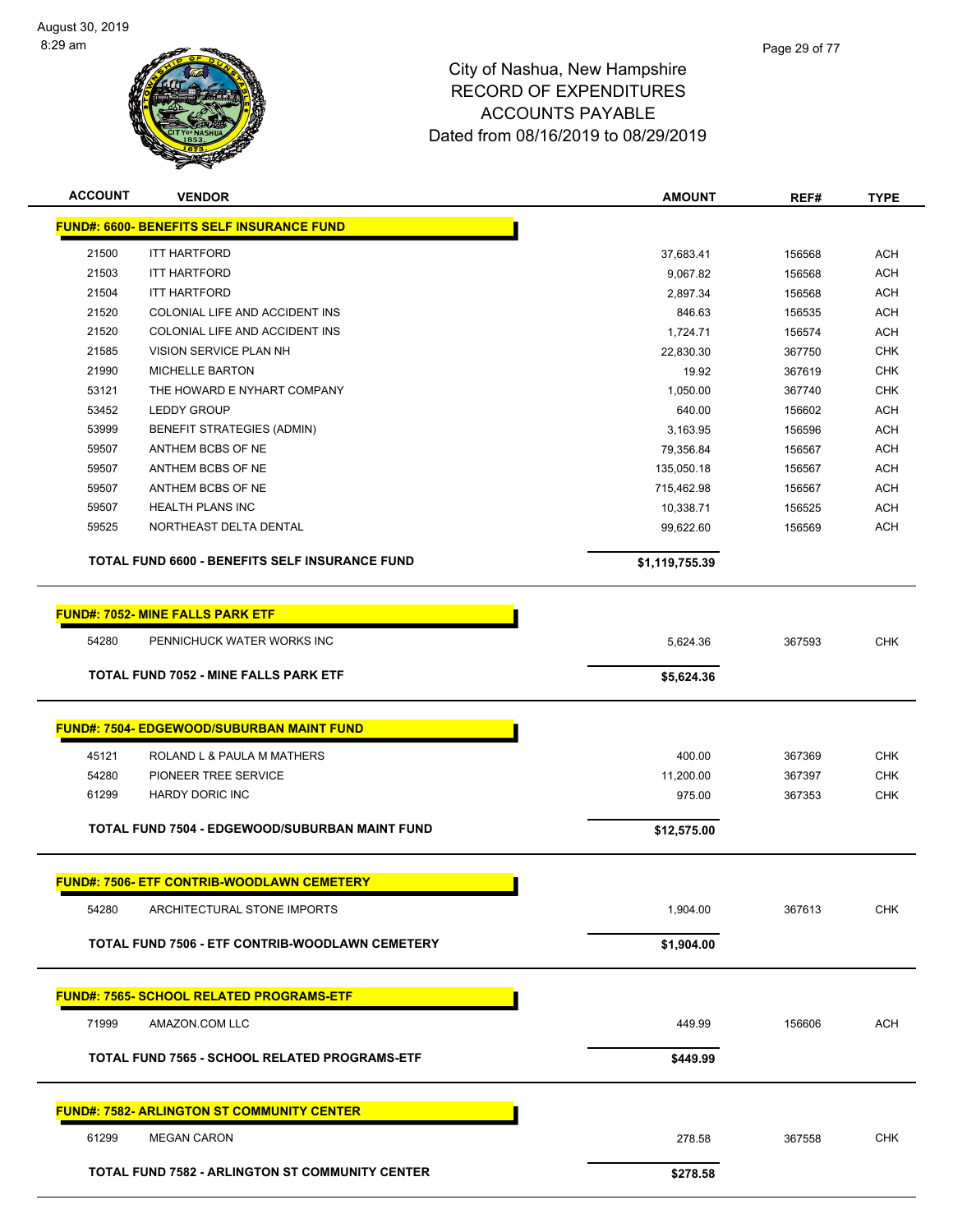

| <b>ACCOUNT</b>                      | <b>VENDOR</b>                                        | <b>AMOUNT</b> | REF#   | <b>TYPE</b> |
|-------------------------------------|------------------------------------------------------|---------------|--------|-------------|
| <b>FUND#: 7583- CITY EVENTS ETF</b> |                                                      |               |        |             |
| 61299                               | <b>KELLY CREATIVE</b>                                | 23.00         | 367366 | <b>CHK</b>  |
|                                     | <b>TOTAL FUND 7583 - CITY EVENTS ETF</b>             | \$23.00       |        |             |
|                                     | <b>FUND#: 8007- EDGEWOOD CEMETERY PERP-CARE</b>      |               |        |             |
| 44338                               | ROLAND L & PAULA M MATHERS                           | 1,600.00      | 367369 | <b>CHK</b>  |
|                                     | <b>TOTAL FUND 8007 - EDGEWOOD CEMETERY PERP-CARE</b> | \$1,600.00    |        |             |
|                                     | <b>FUND#: 8050- LIBRARY-CHARLES ZYLONIS</b>          |               |        |             |
| 55650                               | <b>OONAGH WILLIAMS</b>                               | 1,000.00      | 367754 | <b>CHK</b>  |
|                                     | <b>TOTAL FUND 8050 - LIBRARY-CHARLES ZYLONIS</b>     | \$1,000.00    |        |             |
|                                     | <b>FUND#: 8063- LIBRARY-HENRY STEARNS FUND</b>       |               |        |             |
| 61807                               | <b>BAKER &amp; TAYLOR</b>                            | 192.00        | 367312 | <b>CHK</b>  |
| 61807                               | <b>BAKER &amp; TAYLOR</b>                            | 160.25        | 367617 | <b>CHK</b>  |
|                                     | <b>TOTAL FUND 8063 - LIBRARY-HENRY STEARNS FUND</b>  | \$352.25      |        |             |
|                                     | <b>FUND#: 8615- LANTZAS/ERICKSON SCHOL</b>           |               |        |             |
| 68370                               | NATASHA BOULEY AND                                   | 550.00        | 367922 | <b>CHK</b>  |
|                                     | <b>TOTAL FUND 8615 - LANTZAS/ERICKSON SCHOL</b>      | \$550.00      |        |             |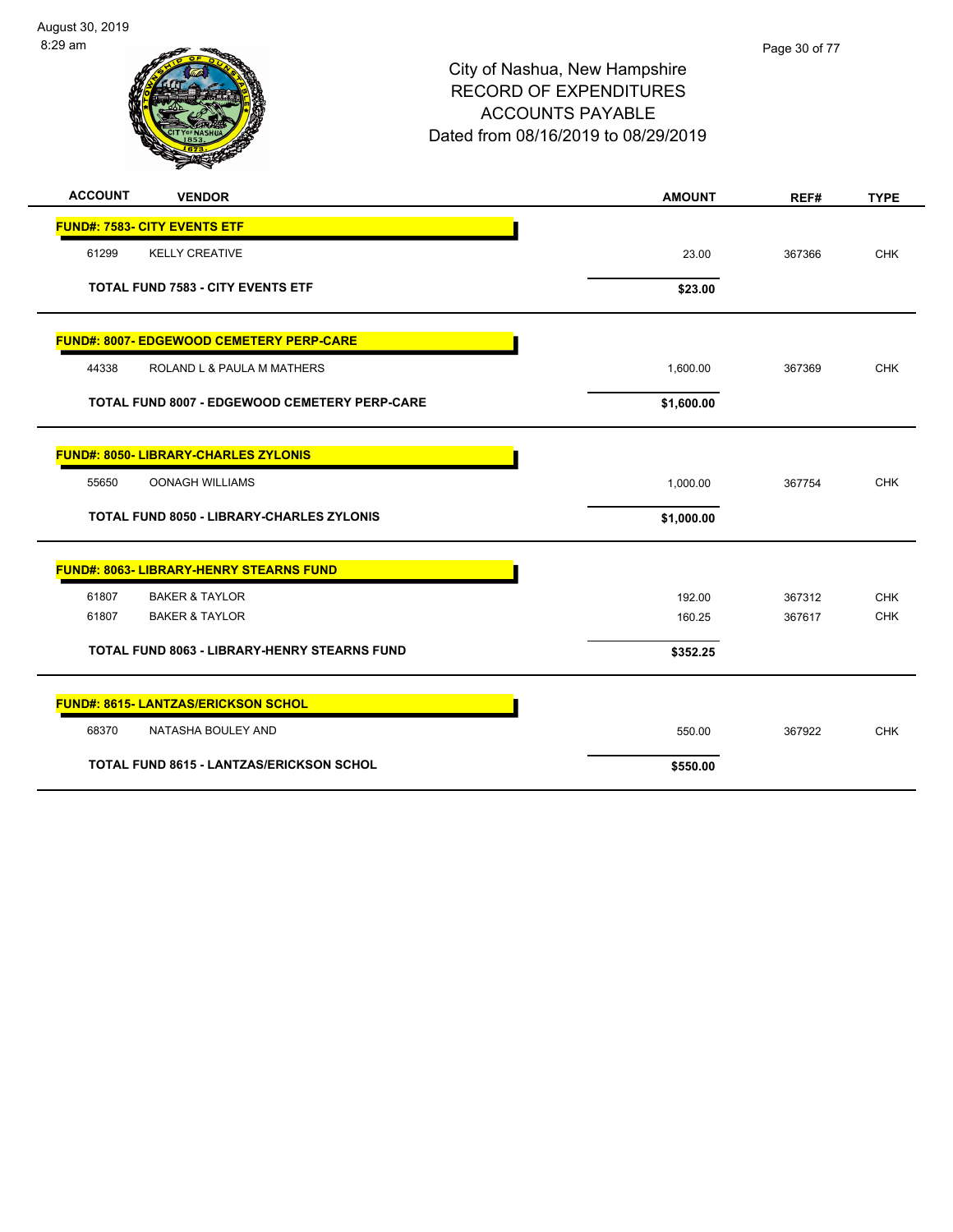

| <b>ACCOUNT</b> | <b>VENDOR</b> |                                        | <b>AMOUNT</b><br>REF# | <b>TYPE</b> |
|----------------|---------------|----------------------------------------|-----------------------|-------------|
|                |               | <b>EXPENDITURE SUMMARY BY FUND</b>     | <b>AMOUNT</b>         |             |
|                | 1000          | <b>GENERAL FUND</b>                    | 4,027,616.55          |             |
|                | 1001          | <b>GF-CAPITAL IMPROVEMENTS</b>         | 45,332.10             |             |
|                | 1010          | <b>GF-PRIOR YEAR ENC &amp; ESCROWS</b> | 98,993.15             |             |
|                | 2100          | <b>FOOD SERVICES FUND</b>              | 50,256.86             |             |
|                | 2201          | DRIVERS EDUCATION FUND                 | 450.00                |             |
|                | 2207          | ADULT ED/CONTINUING ED                 | 10.60                 |             |
|                | 2212          | ATHLETICS REVENUE FUND                 | 1,149.28              |             |
|                | 2217          | <b>SCHOOL FACILITIES RENTAL</b>        | 597.50                |             |
|                | 2222          | AFTER SCHOOL PROGRAM                   | 57.88                 |             |
|                | 2503          | PARKS & REC PROGRAMS FUND              | 25,594.00             |             |
|                | 2504          | HOLMAN STADIUM EVENTS FUND             | 1,667.01              |             |
|                | 2505          | PEG ACCESS CHANNELS FUND               | 364.50                |             |
|                | 2506          | HUNT BLDG FACILITY RENTAL FUND         | 999.44                |             |
|                | 2511          | 201 MAIN STREET RENTAL FUND            | 523.03                |             |
|                | 3040          | <b>COMMUNICATIONS GRANTS FUND</b>      | 1,719.00              |             |
|                | 3050          | POLICE GRANTS FUND                     | 11,905.00             |             |
|                | 3068          | COMMUNITY SERVICES GRANTS FUND         | 36,928.18             |             |
|                | 3070          | COMMUNITY HEALTH GRANTS FUND           | 780.29                |             |
|                | 3080          | <b>COMMUNITY DEVELOPMENT GRANTS</b>    | 26,854.16             |             |
|                | 3090          | URBAN PROGRAM GRANTS FUND              | 30,827.09             |             |
|                | 3120          | TRANSIT GRANTS FUND                    | 45,876.88             |             |
|                | 3800          | SCHOOL GRANTS FUND                     | 84,376.74             |             |
|                | 4005          | TRAFFIC VIOLATIONS FUND                | 17,247.32             |             |
|                | 4010          | <b>MOTOR VEHICLE ADMIN FUND</b>        | 2,518.52              |             |
|                | 4025          | DOJ DRUG FORFEITURE FUND               | 2,691.48              |             |
|                | 4085          | RIVERFRONT PROMENADE TIF FUND          | 452.56                |             |
|                | 4090          | LIB-LOST/DAMAGED BOOK FINES            | 2,150.13              |             |
|                | 4600          | ECON DEV-GREATER NASHUA RLF            | 52.76                 |             |
|                | 5090          | CAPITAL PROJECTS-HYDROELECTRIC         | 8,153.00              |             |
|                | 5700          | CAP PROJECTS-BROAD ST PARKWAY          | 1,603.26              |             |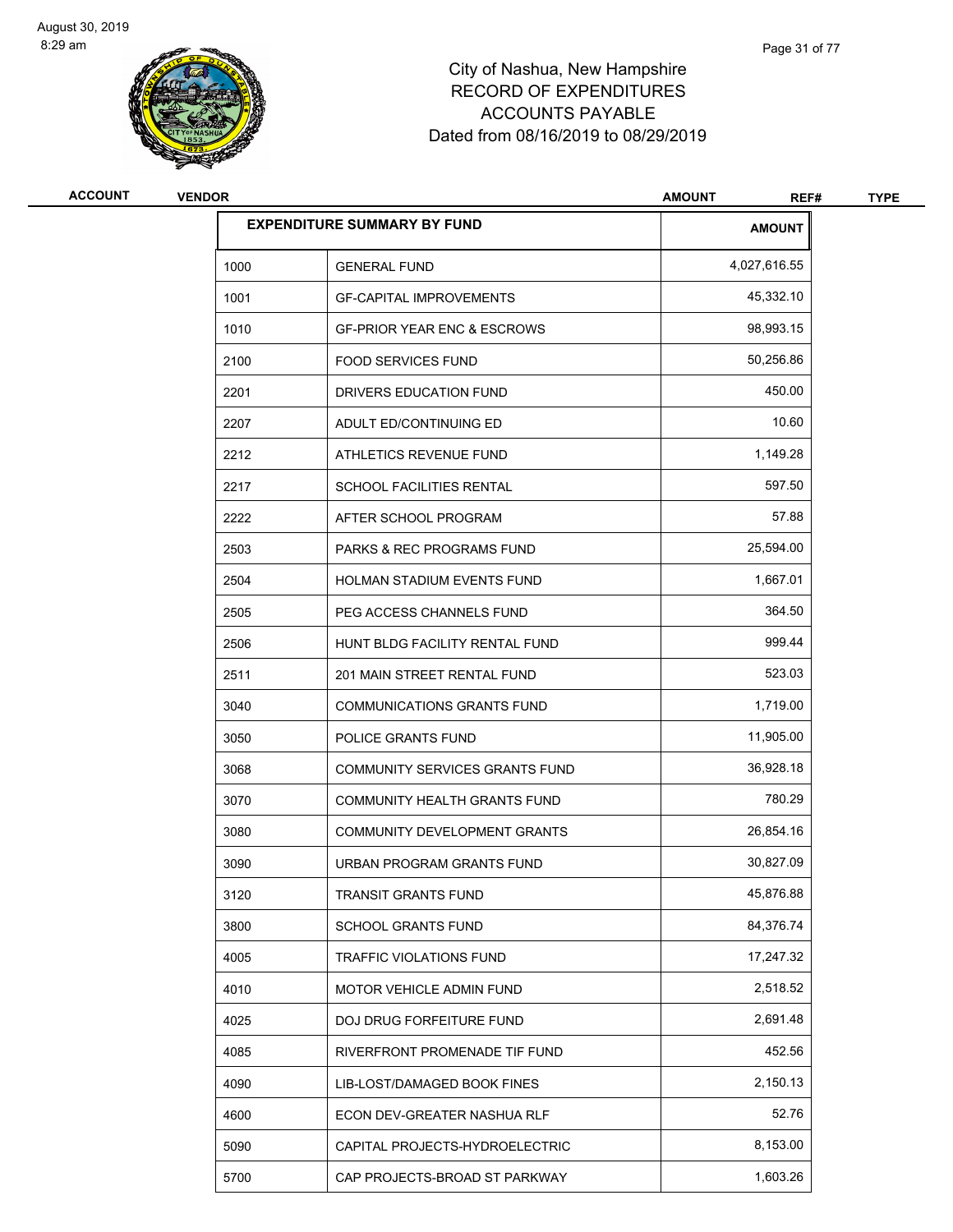

| ACCOUNT | <b>VENDOR</b> | <b>AMOUNT</b><br>REF#               |               |
|---------|---------------|-------------------------------------|---------------|
|         |               |                                     | <b>AMOUNT</b> |
|         | 5800          | <b>SCHOOL CAPITAL PROJECTS FUND</b> | 18,714.00     |
|         | 6000          | <b>SOLID WASTE FUND</b>             | 220,930.58    |
|         | 6200          | <b>WASTEWATER FUND</b>              | 1,367,967.23  |
|         | 6500          | PROPERTY & CASUALTY FUND            | 44,629.64     |
|         | 6600          | BENEFITS SELF INSURANCE FUND        | 1,119,755.39  |
|         | 7052          | MINE FALLS PARK ETF                 | 5,624.36      |
|         | 7504          | EDGEWOOD/SUBURBAN MAINT FUND        | 12,575.00     |
|         | 7506          | ETF CONTRIB-WOODLAWN CEMETERY       | 1,904.00      |
|         | 7565          | <b>SCHOOL RELATED PROGRAMS-ETF</b>  | 449.99        |
|         | 7582          | ARLINGTON ST COMMUNITY CENTER       | 278.58        |
|         | 7583          | <b>CITY EVENTS ETF</b>              | 23.00         |
|         | 8007          | EDGEWOOD CEMETERY PERP-CARE         | 1,600.00      |
|         | 8050          | <b>LIBRARY-CHARLES ZYLONIS</b>      | 1,000.00      |
|         | 8063          | LIBRARY-HENRY STEARNS FUND          | 352.25        |
|         | 8615          | <b>LANTZAS/ERICKSON SCHOL</b>       | 550.00        |
|         | <b>TOTAL:</b> |                                     | 7,324,102.29  |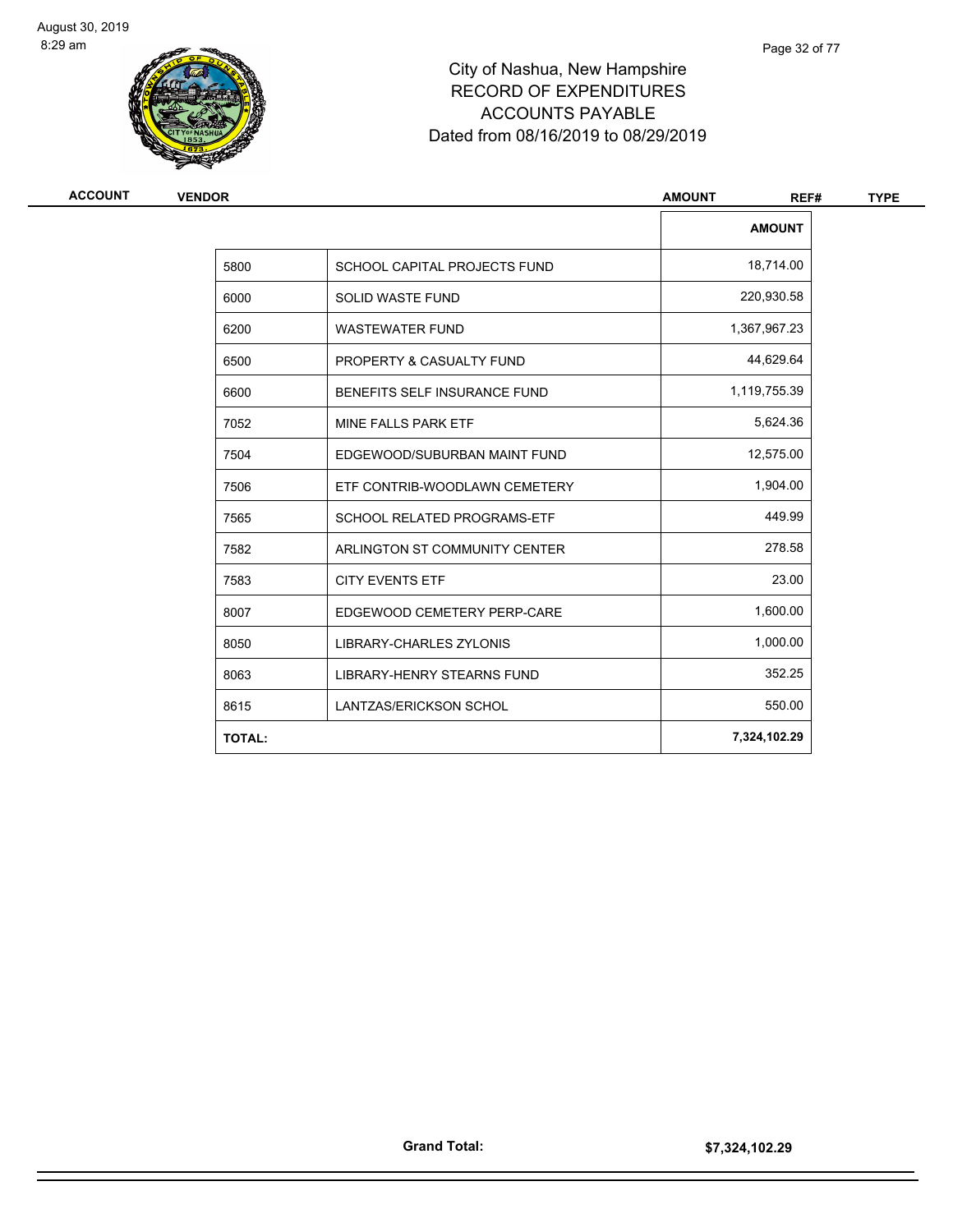

Page 33 of 77

| <b>SANGALL</b><br><b>PAY DATE</b> | <b>ACCOUNT</b>                       | <b>DESCRIPTION</b>                       | <b>AMOUNT</b> |
|-----------------------------------|--------------------------------------|------------------------------------------|---------------|
|                                   |                                      |                                          |               |
| <b>FUND#: 1000 - GENERAL FUND</b> |                                      |                                          |               |
| <b>MAYOR</b><br>101               |                                      |                                          |               |
| 8/22/19                           | 51100                                | ADMINISTRATIVE ASSISTANT II              | 679.36        |
| 8/29/19                           | 51100                                | ADMINISTRATIVE ASSISTANT II              | 679.35        |
| 8/22/19                           | 51100                                | CHIEF OF STAFF                           | 1,686.60      |
| 8/29/19                           | 51100                                | CHIEF OF STAFF                           | 1,686.59      |
| 8/22/19                           | 51100                                | COMMUNICATIONS & SPECIAL PRJ COORDINATOR | 851.95        |
| 8/29/19                           | 51100                                | COMMUNICATIONS & SPECIAL PRJ COORDINATOR | 851.95        |
| 8/22/19                           | 51100                                | CONSTITUENT SERVICES COORDINATOR         | 851.95        |
| 8/29/19                           | 51100                                | CONSTITUENT SERVICES COORDINATOR         | 851.95        |
| 8/22/19                           | 51403                                | <b>WAGES-INTERNS</b>                     | 2,952.50      |
| 8/29/19                           | 51403                                | <b>WAGES-INTERNS</b>                     | 540.00        |
| 8/22/19                           | 51500                                | <b>MAYOR</b>                             | 2,290.80      |
| 8/29/19                           | 51500                                | MAYOR                                    | 2,290.80      |
| 8/29/19                           | 55118                                | TELEPHONE-CELLULAR                       | 100.00        |
|                                   |                                      |                                          |               |
| <b>TOTAL 101 - MAYOR</b>          |                                      |                                          | \$16,313.80   |
|                                   |                                      |                                          |               |
| 102                               | <b>BOARD OF ALDERMEN</b>             |                                          |               |
| 8/22/19                           | 51100                                | LEGISLATIVE AFFAIRS MANAGER              | 1,751.00      |
| 8/29/19                           | 51100                                | LEGISLATIVE AFFAIRS MANAGER              | 1,751.00      |
| 8/22/19                           | 51200                                | LEGISLATIVE TRANSCRIPTION SPEC           | 243.11        |
| 8/29/19                           | 51200                                | LEGISLATIVE TRANSCRIPTION SPEC           | 318.24        |
|                                   | <b>TOTAL 102 - BOARD OF ALDERMEN</b> |                                          | \$4,063.35    |
|                                   |                                      |                                          |               |
| 103<br><b>LEGAL</b>               |                                      |                                          |               |
| 8/22/19                           | 51100                                | <b>CORPORATION COUNSEL</b>               | 2,561.50      |
| 8/29/19                           | 51100                                | <b>CORPORATION COUNSEL</b>               | 2,561.50      |
| 8/22/19                           | 51100                                | DEPUTY CORPORATION COUNSEL               | 4,444.50      |
| 8/29/19                           | 51100                                | DEPUTY CORPORATION COUNSEL               | 4,444.50      |
| 8/22/19                           | 51100                                | <b>LEGAL ASSISTANT</b>                   | 2,065.25      |
| 8/29/19                           | 51100                                | <b>LEGAL ASSISTANT</b>                   | 2,065.25      |
| 8/29/19                           | 55118                                | TELEPHONE-CELLULAR                       | 100.00        |
| <b>TOTAL 103 - LEGAL</b>          |                                      |                                          | \$18,242.50   |
|                                   |                                      |                                          |               |
| 106                               | <b>ADMINISTRATIVE SERVICES</b>       |                                          |               |
| 8/22/19                           | 51100                                | ADMINISTRATIVE ASSISTANT I               | 735.30        |
| 8/29/19                           | 51100                                | ADMINISTRATIVE ASSISTANT I               | 735.30        |
| 8/22/19                           | 51100                                | ADMINISTRATIVE SERVICES DIRECTOR         | 2,023.90      |
| 8/29/19                           | 51100                                | ADMINISTRATIVE SERVICES DIRECTOR         | 2,023.90      |
| 8/22/19                           | 51300                                | <b>OVERTIME</b>                          | 41.36         |
| 8/29/19                           | 55118                                | TELEPHONE-CELLULAR                       | 50.00         |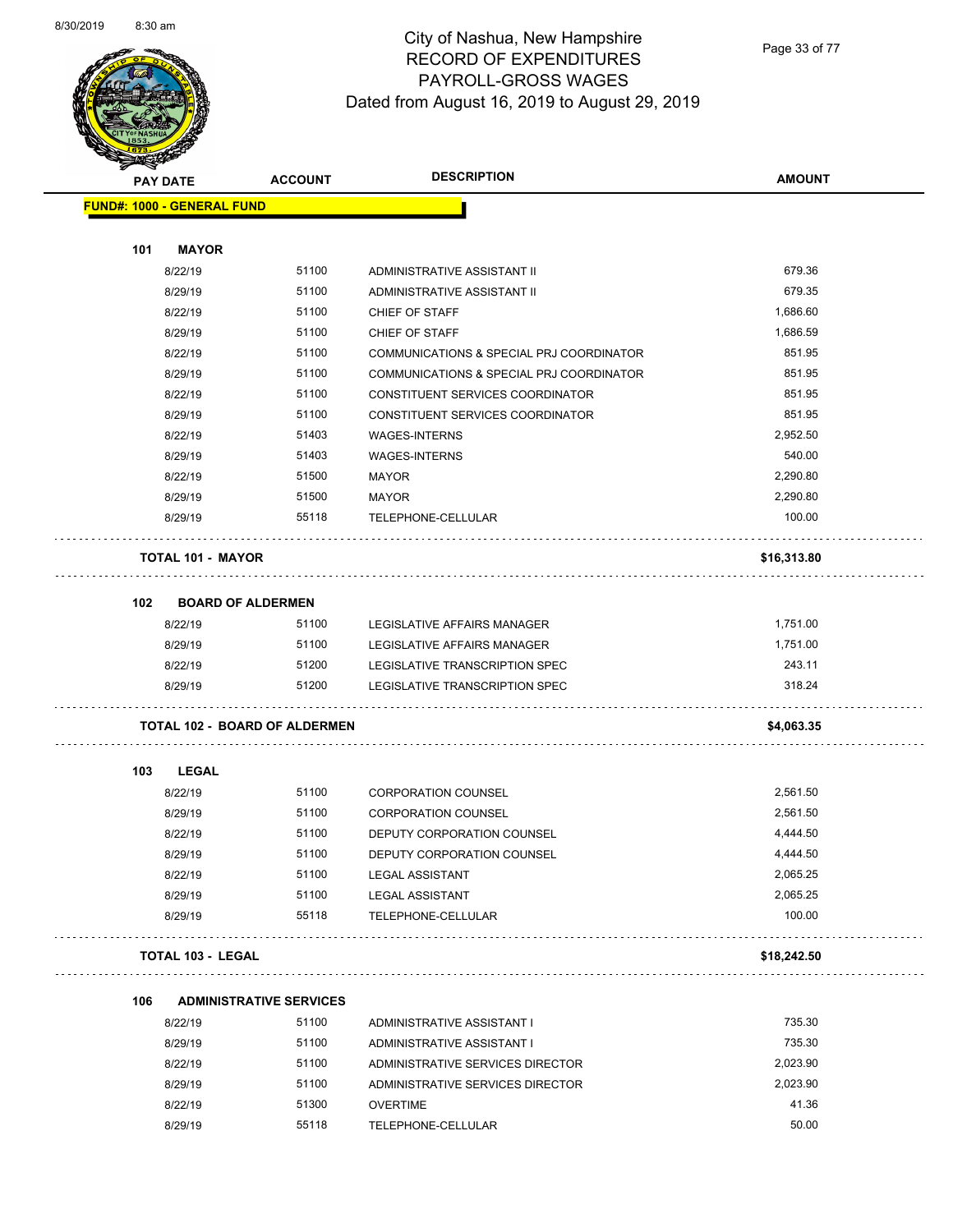

Page 34 of 77

|     | <b>PAY DATE</b>                   | <b>ACCOUNT</b>                                   | <b>DESCRIPTION</b>                     | <b>AMOUNT</b> |
|-----|-----------------------------------|--------------------------------------------------|----------------------------------------|---------------|
|     | <b>FUND#: 1000 - GENERAL FUND</b> |                                                  |                                        |               |
|     |                                   | <b>TOTAL 106 - ADMINISTRATIVE SERVICES</b>       |                                        | \$5,609.76    |
| 107 | <b>CITY CLERK</b>                 |                                                  |                                        |               |
|     | 8/22/19                           | 51100                                            | <b>CITY CLERK</b>                      | 1,907.15      |
|     | 8/29/19                           | 51100                                            | <b>CITY CLERK</b>                      | 1,907.15      |
|     | 8/22/19                           | 51100                                            | <b>CLERK VITAL RECORDS II</b>          | 1,245.00      |
|     | 8/29/19                           | 51100                                            | <b>CLERK VITAL RECORDS II</b>          | 1,855.30      |
|     | 8/22/19                           | 51100                                            | DEPARTMENT COORDINATOR, CC             | 730.70        |
|     | 8/29/19                           | 51100                                            | DEPARTMENT COORDINATOR, CC             | 730.70        |
|     | 8/22/19                           | 51100                                            | DEPUTY CITY CLERK                      | 1,011.96      |
|     | 8/29/19                           | 51100                                            | DEPUTY CITY CLERK                      | 1,011.96      |
|     | 8/29/19                           | 51300                                            | <b>OVERTIME</b>                        | 267.43        |
|     | <b>TOTAL 107 - CITY CLERK</b>     |                                                  |                                        | \$10,667.35   |
| 110 |                                   | <b>ARLINGTON ST COMMUNITY CENTER</b>             |                                        |               |
|     | 8/22/19                           | 51100                                            | ARLINGTON ST COMMUNITY CENTER DIRECTOR | 1,043.57      |
|     | 8/29/19                           | 51100                                            | ARLINGTON ST COMMUNITY CENTER DIRECTOR | 1,043.55      |
|     | 8/29/19                           | 55118                                            | TELEPHONE-CELLULAR                     | 50.00         |
|     |                                   | <b>TOTAL 110 - ARLINGTON ST COMMUNITY CENTER</b> |                                        | \$2,137.12    |
| 111 |                                   | <b>HUMAN RESOURCES</b>                           |                                        |               |
|     | 8/22/19                           | 51100                                            | HR SPEC                                | 979.90        |
|     | 8/29/19                           | 51100                                            | HR SPEC                                | 979.90        |
|     | 8/22/19                           | 51100                                            | <b>HRIS &amp; PAYROLL ANALYST</b>      | 1,239.00      |
|     | 8/29/19                           | 51100                                            | HRIS & PAYROLL ANALYST                 | 1,239.00      |
|     | 8/22/19                           | 51100                                            | HUMAN RESOURCES DIRECTOR               | 1,907.35      |
|     | 8/29/19                           | 51100                                            | HUMAN RESOURCES DIRECTOR               | 1,907.35      |
|     | 8/22/19                           | 51100                                            | HUMAN RESOURCES MANAGER                | 1,313.50      |
|     | 8/29/19                           | 51100                                            | HUMAN RESOURCES MANAGER                | 1,313.50      |
|     | 8/22/19                           | 51100                                            | PAYROLL ANALYST                        | 2,349.95      |
|     | 8/29/19                           | 51100                                            | PAYROLL ANALYST                        | 2,349.97      |
|     | 8/22/19                           | 51100                                            | PAYROLL MANAGER                        | 1,651.40      |
|     | 8/29/19                           | 51100                                            | PAYROLL MANAGER                        | 1,651.40      |
|     | 8/22/19                           | 51200                                            | ADMINISTRATIVE ASSISTANT I             | 405.40        |
|     | 8/29/19                           | 55118                                            | TELEPHONE-CELLULAR                     | 100.00        |
|     |                                   | <b>TOTAL 111 - HUMAN RESOURCES</b>               |                                        | \$19,387.62   |
| 120 |                                   | <b>TELECOMMUNICATIONS</b>                        |                                        |               |
|     | 8/29/19                           | 55109                                            | TELEPHONE-VOICE                        | 50.00         |
|     |                                   |                                                  |                                        |               |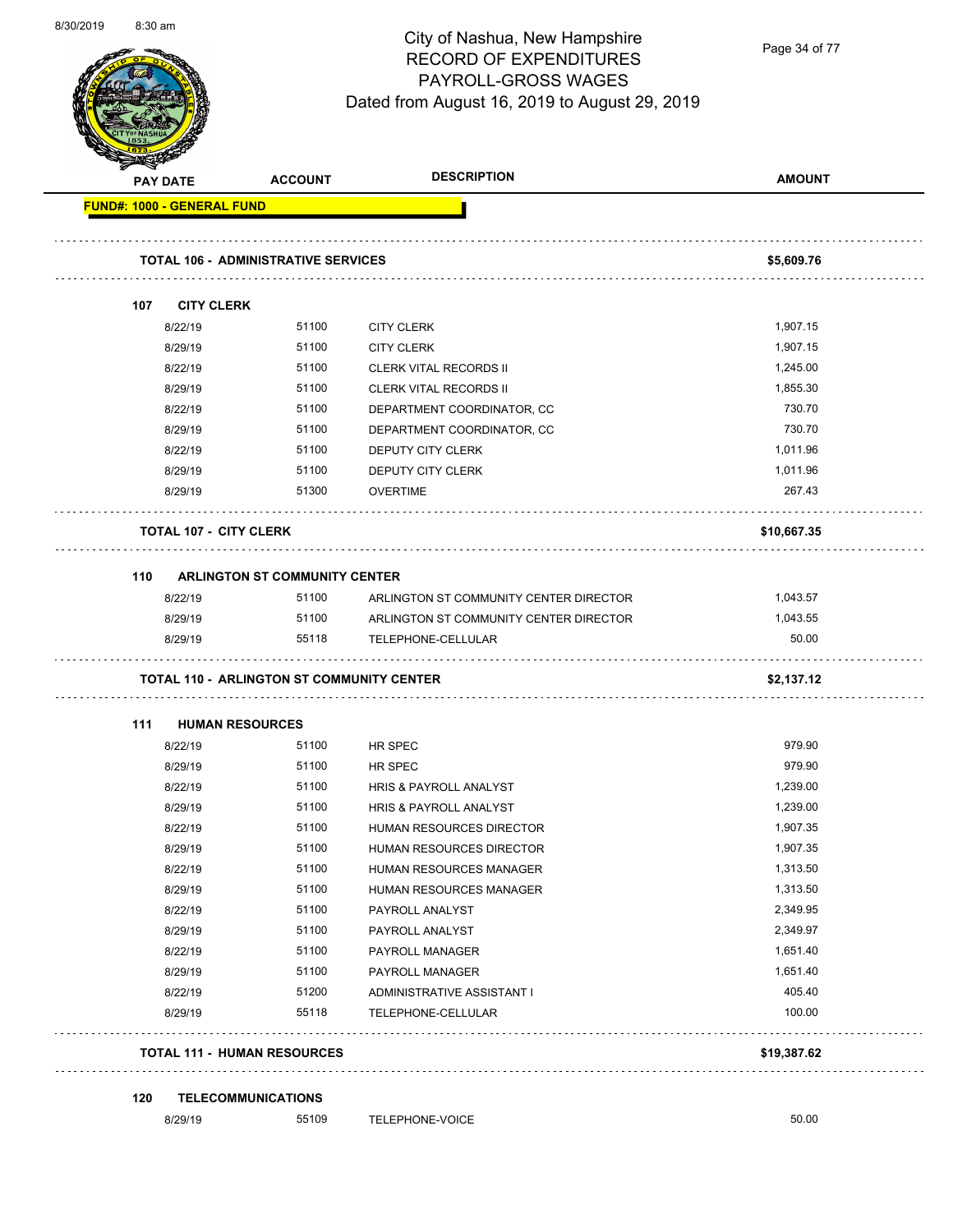

Page 35 of 77

| PAY DATE                          | <b>ACCOUNT</b>                            | <b>DESCRIPTION</b>                       | <b>AMOUNT</b> |
|-----------------------------------|-------------------------------------------|------------------------------------------|---------------|
| <b>FUND#: 1000 - GENERAL FUND</b> |                                           |                                          |               |
|                                   |                                           |                                          |               |
|                                   | <b>TOTAL 120 - TELECOMMUNICATIONS</b>     |                                          | \$50.00       |
| 122                               | <b>INFORMATION TECHNOLOGY</b>             |                                          |               |
| 8/22/19                           | 51100                                     | ADMIN ASSISTANT III                      | 824.10        |
| 8/29/19                           | 51100                                     | ADMIN ASSISTANT III                      | 824.10        |
| 8/22/19                           | 51100                                     | <b>ENTERPRISE SYS ADMINISTRATOR</b>      | 1,651.40      |
| 8/29/19                           | 51100                                     | <b>ENTERPRISE SYS ADMINISTRATOR</b>      | 1,651.40      |
| 8/22/19                           | 51100                                     | ERP SYSTEM ADMIN DBA                     | 1,973.35      |
| 8/29/19                           | 51100                                     | ERP SYSTEM ADMIN DBA                     | 1,973.35      |
| 8/22/19                           | 51100                                     | IT APPLICATIONS ANALYST                  | 1,445.40      |
| 8/29/19                           | 51100                                     | IT APPLICATIONS ANALYST                  | 1,445.40      |
| 8/22/19                           | 51100                                     | IT DIVISION DIRECTOR                     | 2,427.25      |
| 8/29/19                           | 51100                                     | IT DIVISION DIRECTOR                     | 2,427.25      |
| 8/22/19                           | 51100                                     | IT INFRASTRUCTURE ANALYST                | 1,334.10      |
| 8/29/19                           | 51100                                     | IT INFRASTRUCTURE ANALYST                | 1,334.10      |
| 8/22/19                           | 51100                                     | IT MANAGER, INFRASTRUCTURE               | 2,177.35      |
| 8/29/19                           | 51100                                     | IT MANAGER, INFRASTRUCTURE               | 2,177.35      |
| 8/22/19                           | 51100                                     | IT MANAGER, PROJECT/DEVELOPMENT SERVICES | 1,684.21      |
| 8/29/19                           | 51100                                     | IT MANAGER, PROJECT/DEVELOPMENT SERVICES | 1,684.20      |
| 8/22/19                           | 51100                                     | IT MANAGER, TECHNICAL SERVICES           | 1,620.45      |
| 8/29/19                           | 51100                                     | IT MANAGER, TECHNICAL SERVICES           | 1,620.45      |
| 8/22/19                           | 51100                                     | TECHNICAL SPEC II NET SUPPORT            | 1,273.15      |
| 8/29/19                           | 51100                                     | TECHNICAL SPEC II NET SUPPORT            | 1,273.15      |
| 8/22/19                           | 51100                                     | <b>TECHNICAL SPECIALIST I</b>            | 888.90        |
| 8/29/19                           | 51100                                     | <b>TECHNICAL SPECIALIST I</b>            | 888.89        |
| 8/22/19                           | 51100                                     | WEB ADMINISTRATOR/GRAPHIC DESINGER       | 983.40        |
| 8/29/19                           | 51100                                     | WEB ADMINISTRATOR/GRAPHIC DESINGER       | 983.40        |
| 8/29/19                           | 55118                                     | TELEPHONE-CELLULAR                       | 234.00        |
|                                   | <b>TOTAL 122 - INFORMATION TECHNOLOGY</b> |                                          | \$36,800.10   |
| 126                               | <b>FINANCIAL SERVICES</b>                 |                                          |               |
| 8/22/19                           | 51100                                     | <b>ACCOUNTANT</b>                        | 1,062.30      |
| 8/29/19                           | 51100                                     | <b>ACCOUNTANT</b>                        | 1,062.30      |
| 8/22/19                           | 51100                                     | ACCOUNTS PAYABLE COORDINATOR             | 2,362.35      |
| 8/29/19                           | 51100                                     | ACCOUNTS PAYABLE COORDINATOR             | 2,362.35      |
| 8/22/19                           | 51100                                     | ACCOUNTS PAYABLE SUPV                    | 1,158.35      |
| 8/29/19                           | 51100                                     | ACCOUNTS PAYABLE SUPV                    | 1,158.35      |
| 8/22/19                           | 51100                                     | CFO COMPTROLLER                          | 2,664.05      |
| 8/29/19                           | 51100                                     | <b>CFO COMPTROLLER</b>                   | 2,664.06      |
| 8/22/19                           | 51100                                     | DEP TREASURER TAX COLLECTOR              | 1,243.25      |
| 8/29/19                           | 51100                                     | DEP TREASURER TAX COLLECTOR              | 1,243.25      |

8/22/19 51100 FINANCE AND ADMIN MANAGER 688.05 8/29/19 51100 FINANCE AND ADMIN MANAGER 688.05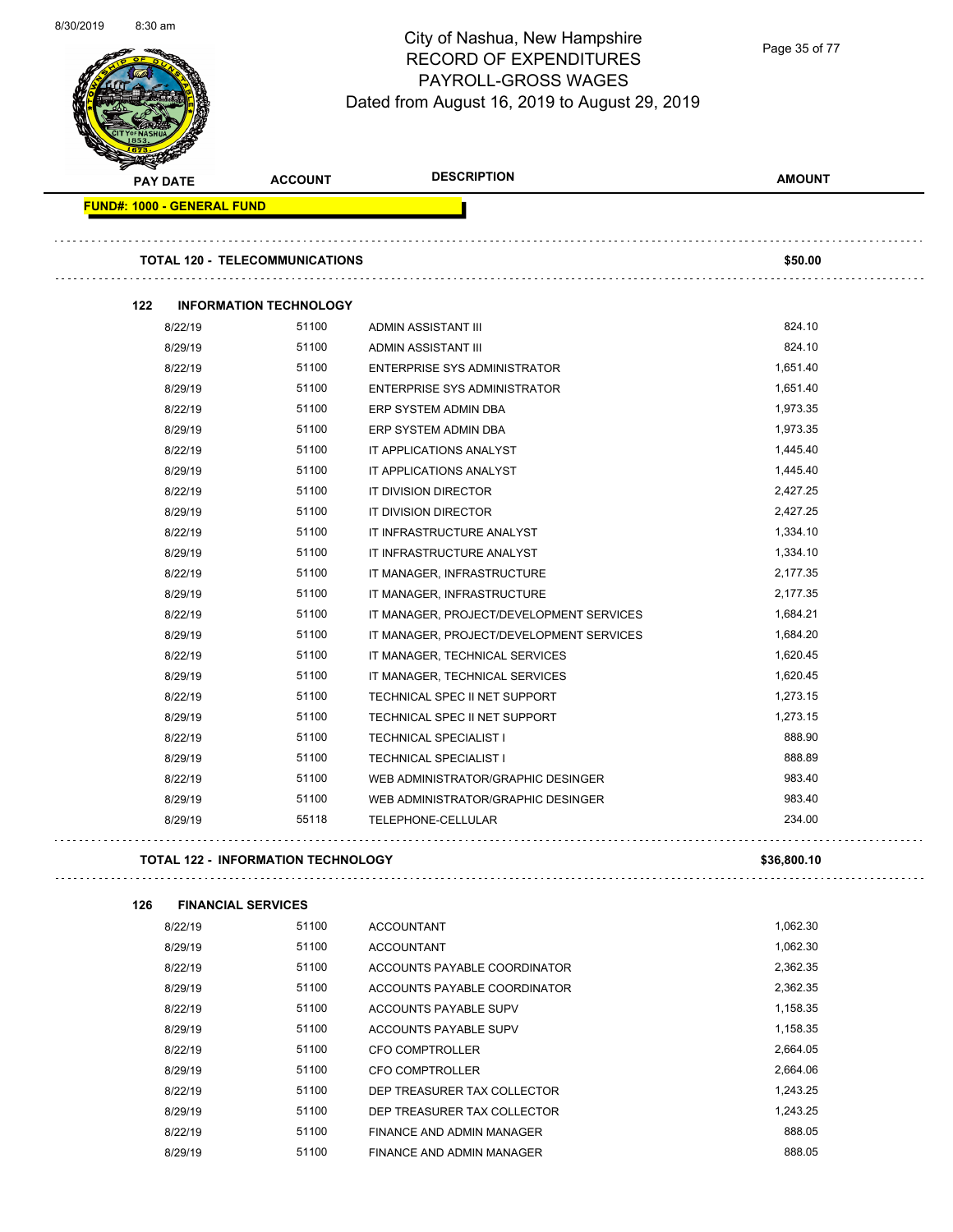

Page 36 of 77

| Constitution of the Constitution | <b>PAY DATE</b>                   | <b>ACCOUNT</b>                        | <b>DESCRIPTION</b>                     | <b>AMOUNT</b> |
|----------------------------------|-----------------------------------|---------------------------------------|----------------------------------------|---------------|
|                                  | <b>FUND#: 1000 - GENERAL FUND</b> |                                       |                                        |               |
| 126                              | <b>FINANCIAL SERVICES</b>         |                                       |                                        |               |
|                                  | 8/22/19                           | 51100                                 | <b>MVR CLERK I</b>                     | 598.35        |
|                                  | 8/29/19                           | 51100                                 | <b>MVR CLERK I</b>                     | 598.35        |
|                                  | 8/22/19                           | 51100                                 | MVR CLERK II                           | 1,895.15      |
|                                  | 8/29/19                           | 51100                                 | <b>MVR CLERK II</b>                    | 1,895.15      |
|                                  | 8/22/19                           | 51100                                 | <b>MVR CLERK III</b>                   | 1,565.41      |
|                                  | 8/29/19                           | 51100                                 | MVR CLERK III                          | 1,565.40      |
|                                  | 8/22/19                           | 51100                                 | ORDINANCE VIOLATIONS COORDINATOR       | 299.55        |
|                                  | 8/29/19                           | 51100                                 | ORDINANCE VIOLATIONS COORDINATOR       | 299.55        |
|                                  | 8/22/19                           | 51100                                 | REVENUE ACCOUNTS SPEC                  | 898.05        |
|                                  | 8/29/19                           | 51100                                 | REVENUE ACCOUNTS SPEC                  | 898.05        |
|                                  | 8/22/19                           | 51100                                 | REVENUE COORDINATOR                    | 1,103.65      |
|                                  | 8/29/19                           | 51100                                 | REVENUE COORDINATOR                    | 1,103.65      |
|                                  | 8/22/19                           | 51100                                 | <b>SENIOR FINANCE MANAGER</b>          | 1,776.05      |
|                                  | 8/29/19                           | 51100                                 | SENIOR FINANCE MANAGER                 | 1,776.05      |
|                                  | 8/22/19                           | 51100                                 | SENIOR FINANCIAL ANALYST               | 1,268.05      |
|                                  | 8/29/19                           | 51100                                 | SENIOR FINANCIAL ANALYST               | 1,268.05      |
|                                  | 8/22/19                           | 51100                                 | SR MGR ACCT FIN REPORTING              | 461.03        |
|                                  | 8/29/19                           | 51100                                 | SR MGR ACCT FIN REPORTING              | 461.03        |
|                                  | 8/22/19                           | 51100                                 | <b>SUPV VEHICLE REGISTRATION</b>       | 1,282.70      |
|                                  | 8/29/19                           | 51100                                 | SUPV VEHICLE REGISTRATION              | 1,282.70      |
|                                  | 8/22/19                           | 51100                                 | TREASURER TAX COLLECTOR                | 2,177.35      |
|                                  | 8/29/19                           | 51100                                 | TREASURER TAX COLLECTOR                | 2,177.35      |
|                                  | 8/22/19                           | 51200                                 | TRUST ACCOUNTANT PT                    | 798.77        |
|                                  | 8/29/19                           | 51200                                 | TRUST ACCOUNTANT PT                    | 773.00        |
|                                  | 8/22/19                           | 51300                                 | <b>OVERTIME</b>                        | 52.41         |
|                                  | 8/29/19                           | 51300                                 | <b>OVERTIME</b>                        | 13.35         |
|                                  | 8/29/19                           | 55118                                 | TELEPHONE-CELLULAR                     | 50.00         |
|                                  |                                   | <b>TOTAL 126 - FINANCIAL SERVICES</b> |                                        | \$47,094.91   |
|                                  |                                   |                                       |                                        |               |
| 129                              | <b>CITY BUILDINGS</b>             |                                       |                                        |               |
|                                  | 8/22/19                           | 51100                                 | <b>BUILDING MANAGER</b>                | 1,305.25      |
|                                  | 8/29/19                           | 51100                                 | <b>BUILDING MANAGER</b>                | 1,305.25      |
|                                  | 8/22/19                           | 51100                                 | <b>CUSTODIAN I</b>                     | 1,282.70      |
|                                  | 8/29/19                           | 51100                                 | <b>CUSTODIAN I</b>                     | 1,282.70      |
|                                  | 8/22/19                           | 51100                                 | MAINTENANCE SPEC                       | 1,440.85      |
|                                  | 8/29/19                           | 51100                                 | MAINTENANCE SPEC                       | 1,440.85      |
|                                  | 8/22/19                           | 51300                                 | <b>OVERTIME</b>                        | 129.38        |
|                                  | 8/29/19                           | 51300                                 | <b>OVERTIME</b>                        | 242.76        |
|                                  | 8/22/19                           | 51750                                 | <b>RETIREMENT &amp; SEPARATION PAY</b> | 142.26        |
|                                  | 8/29/19                           | 55118                                 | TELEPHONE-CELLULAR                     | 67.00         |
|                                  | <b>TOTAL 129 - CITY BUILDINGS</b> |                                       |                                        | \$8,639.00    |
|                                  |                                   |                                       |                                        |               |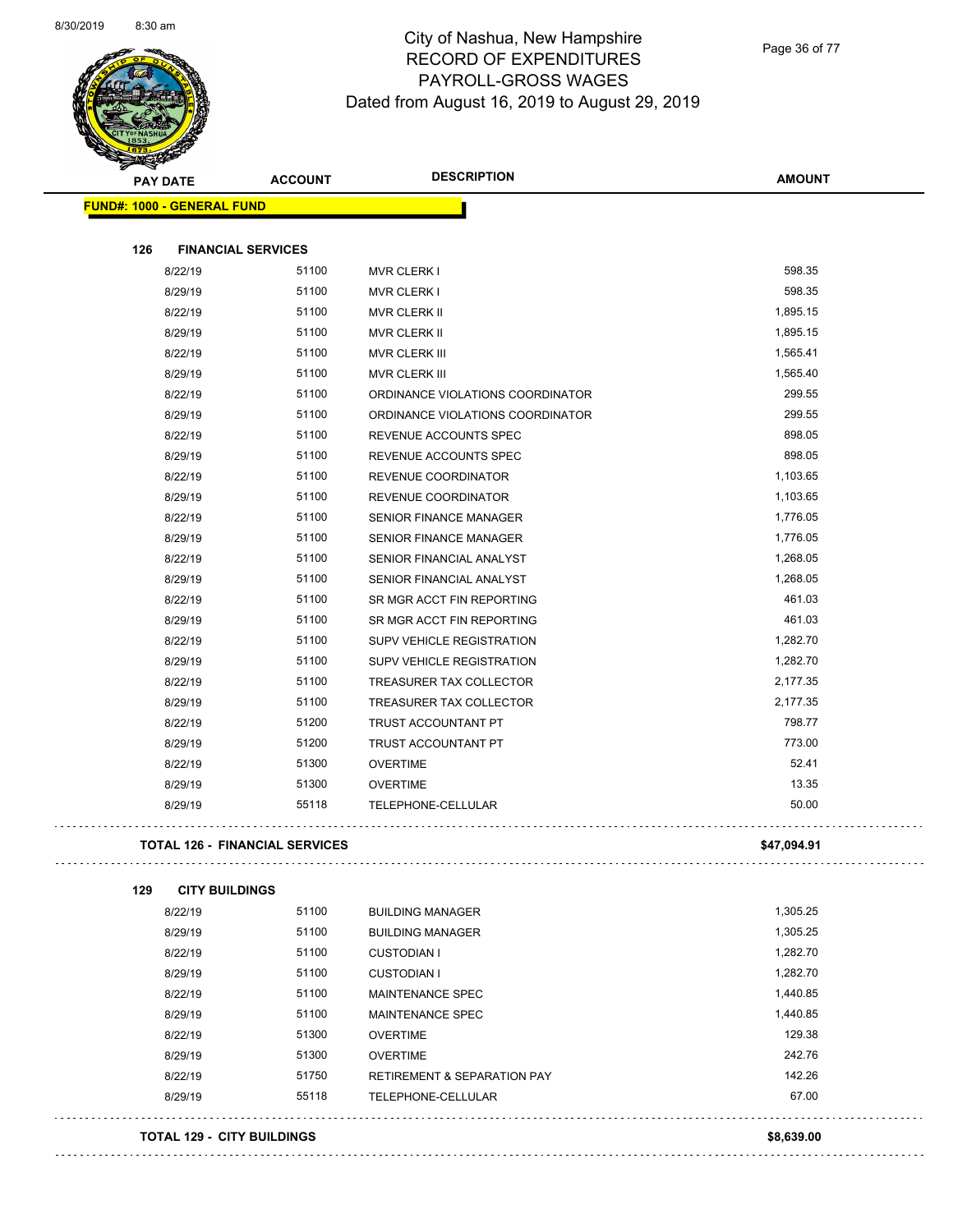

Page 37 of 77

|     | <b>PAY DATE</b>                    | <b>ACCOUNT</b> | <b>DESCRIPTION</b>             | <b>AMOUNT</b> |
|-----|------------------------------------|----------------|--------------------------------|---------------|
|     | <b>FUND#: 1000 - GENERAL FUND</b>  |                |                                |               |
| 130 | <b>PURCHASING</b>                  |                |                                |               |
|     | 8/22/19                            | 51100          | PURCHASING AGENT I             | 774.95        |
|     | 8/29/19                            | 51100          | PURCHASING AGENT I             | 774.95        |
|     | 8/22/19                            | 51100          | PURCHASING AGENT II            | 703.58        |
|     | 8/29/19                            | 51100          | PURCHASING AGENT II            | 962.16        |
|     | 8/22/19                            | 51100          | PURCHASING MANAGER             | 1,776.05      |
|     | 8/29/19                            | 51100          | PURCHASING MANAGER             | 1,776.05      |
|     | 8/22/19                            | 51200          | MESSENGER MAIL DISTRIBUTION CL | 326.80        |
|     | 8/29/19                            | 51200          | MESSENGER MAIL DISTRIBUTION CL | 326.80        |
|     | 8/22/19                            | 51300          | <b>OVERTIME</b>                | 123.52        |
|     | <b>TOTAL 130 - PURCHASING</b><br>. |                |                                | \$7,544.86    |
| 131 | <b>HUNT BUILDING</b>               |                |                                |               |
|     | 8/22/19                            | 51100          | HUNT MEMORIAL BLDG & ARTS ADM  | 394.18        |
|     | 8/29/19                            | 51100          | HUNT MEMORIAL BLDG & ARTS ADM  | 394.17        |
|     | <b>TOTAL 131 - HUNT BUILDING</b>   |                |                                | \$788.35      |
| 132 | <b>ASSESSING</b>                   |                |                                |               |
|     | 8/22/19                            | 51100          | ASSESSING ADMIN SPEC I CSR     | 670.15        |
|     | 8/29/19                            | 51100          | ASSESSING ADMIN SPEC I CSR     | 670.15        |
|     | 8/22/19                            | 51100          | ASSESSING ADMIN SPEC II CSR    | 730.70        |
|     | 8/29/19                            | 51100          | ASSESSING ADMIN SPEC II CSR    | 730.70        |
|     | 8/22/19                            | 51100          | ASSESSING ADMIN SPEC III CSR   | 1,020.05      |
|     | 8/29/19                            | 51100          | ASSESSING ADMIN SPEC III CSR   | 1,020.05      |
|     | 8/22/19                            | 51100          | ASSESSOR I                     | 813.45        |
|     | 8/29/19                            | 51100          | ASSESSOR I                     | 813.44        |
|     | 8/22/19                            | 51100          | ASSESSOR II                    | 1,171.15      |
|     | 8/29/19                            | 51100          | <b>ASSESSOR II</b>             | 1,171.15      |
|     | 8/22/19                            | 51100          | <b>ASSESSOR III</b>            | 2,518.80      |
|     | 8/29/19                            | 51100          | ASSESSOR III                   | 2,518.80      |
|     | 8/22/19                            | 51100          | DEPARTMENT COORDINATOR         | 968.66        |
|     | 8/29/19                            | 51100          | DEPARTMENT COORDINATOR         | 968.65        |
|     | 8/29/19                            | 51512          | WAGES APPOINTED OFFICIALS      | 375.00        |
|     | <b>TOTAL 132 - ASSESSING</b>       |                |                                | \$16,160.90   |
| 134 | <b>GIS</b>                         |                |                                |               |
|     | 8/22/19                            | 51100          | <b>GIS TECHNICIAN II</b>       | 1,199.70      |
|     | 8/29/19                            | 51100          | <b>GIS TECHNICIAN II</b>       | 1,199.71      |
|     | TOTAL 134 - GIS                    |                |                                | \$2,399.41    |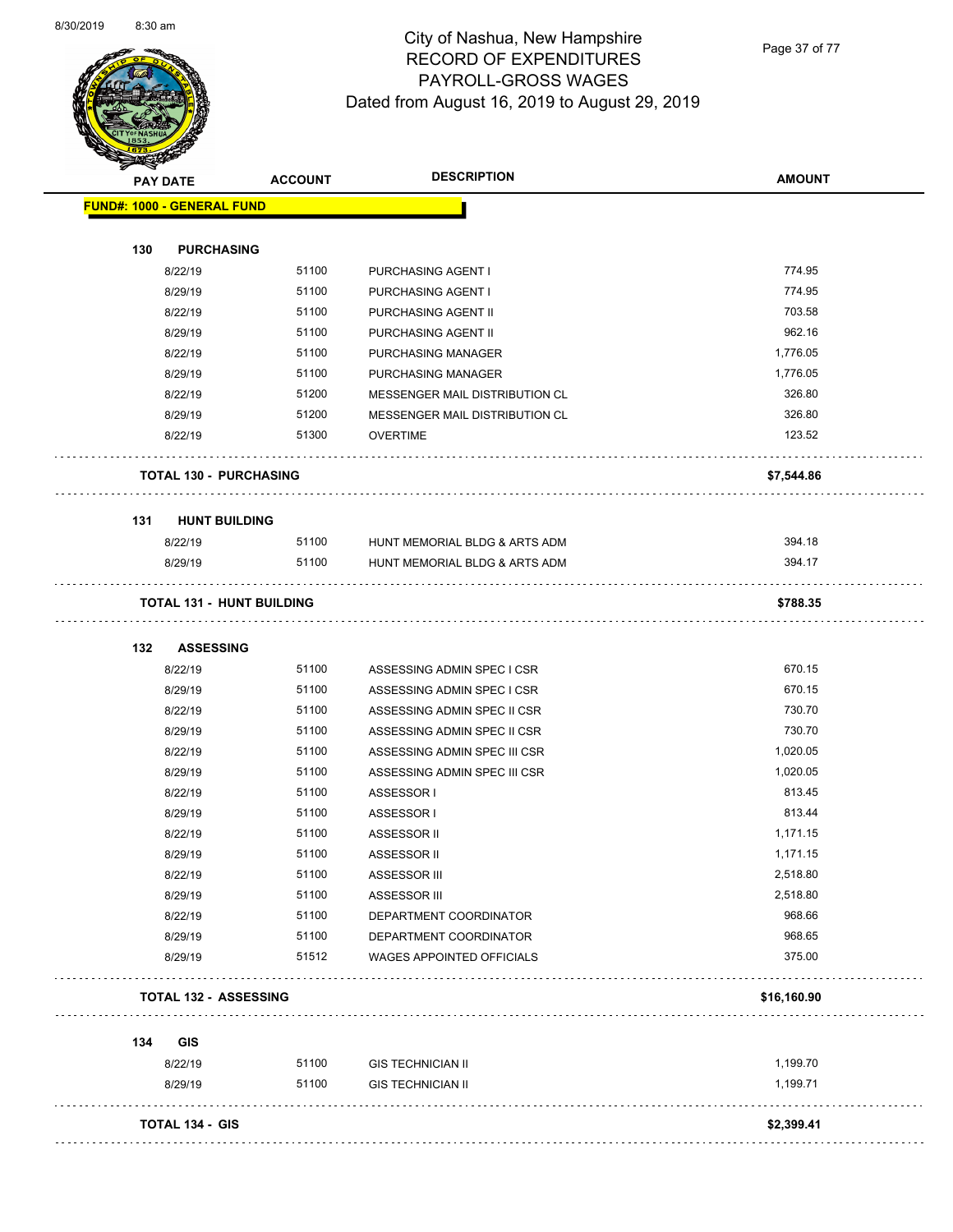

Page 38 of 77

| <b>PAY DATE</b> |                                   | <b>ACCOUNT</b>                            | <b>DESCRIPTION</b>                                    | <b>AMOUNT</b> |
|-----------------|-----------------------------------|-------------------------------------------|-------------------------------------------------------|---------------|
|                 | <b>FUND#: 1000 - GENERAL FUND</b> |                                           |                                                       |               |
|                 |                                   |                                           |                                                       |               |
| 140             | <b>PINEWOOD CEMETERY</b>          |                                           |                                                       |               |
|                 | 8/29/19                           | 51400                                     | WAGES TEMPORARY/SEASONAL                              | 393.25        |
|                 | 8/29/19                           | 55314                                     | FIXED RATE MILEAGE ALLOWANCE                          | 100.00        |
|                 |                                   | <b>TOTAL 140 - PINEWOOD CEMETERY</b>      |                                                       | \$493.25      |
|                 |                                   |                                           |                                                       |               |
| 142             |                                   | <b>WOODLAWN CEMETERY</b>                  |                                                       |               |
|                 | 8/22/19                           | 51100                                     | <b>GROUNDSKEEPER CEMETERY</b>                         | 1,480.00      |
|                 | 8/29/19                           | 51100                                     | <b>GROUNDSKEEPER CEMETERY</b>                         | 1,480.01      |
|                 | 8/22/19                           | 51100                                     | <b>SUBFOREMAN CEMETERY</b>                            | 901.25        |
|                 | 8/29/19                           | 51100                                     | <b>SUBFOREMAN CEMETERY</b>                            | 901.25        |
|                 | 8/22/19                           | 51100                                     | SUPERINTENDENT CEMETERY I                             | 1,263.75      |
|                 | 8/29/19                           | 51100                                     | SUPERINTENDENT CEMETERY I                             | 1,263.75      |
|                 | 8/29/19                           | 51300                                     | <b>OVERTIME</b>                                       | 249.75        |
|                 | 8/22/19                           | 51400                                     | <b>WAGES TEMPORARY/SEASONAL</b>                       | 474.50        |
|                 |                                   | <b>TOTAL 142 - WOODLAWN CEMETERY</b>      |                                                       | \$8,014.26    |
| 144             |                                   | <b>EDGEWOOD &amp; SUBURBAN CEMETERIES</b> |                                                       |               |
|                 | 8/22/19                           | 51100                                     | <b>GROUNDSKEEPER CEMETERY</b>                         | 1,286.25      |
|                 | 8/29/19                           | 51100                                     | <b>GROUNDSKEEPER CEMETERY</b>                         | 1,286.25      |
|                 | 8/22/19                           | 51100                                     | <b>SUBFOREMAN CEMETERY</b>                            | 778.65        |
|                 | 8/29/19                           | 51100                                     | SUBFOREMAN CEMETERY                                   | 778.65        |
|                 | 8/22/19                           | 51100                                     | SUPERINTENDENT CEMETERY II                            | 1,282.70      |
|                 | 8/29/19                           | 51100                                     | SUPERINTENDENT CEMETERY II                            | 1,282.70      |
|                 | 8/29/19                           | 51300                                     | <b>OVERTIME</b>                                       | 157.87        |
|                 | 8/22/19                           | 51400                                     | <b>WAGES TEMPORARY/SEASONAL</b>                       | 1,040.00      |
|                 | 8/29/19                           | 51400                                     | <b>WAGES TEMPORARY/SEASONAL</b>                       | 936.00        |
|                 | 8/29/19                           | 55314                                     | FIXED RATE MILEAGE ALLOWANCE                          | 100.00        |
|                 |                                   |                                           | <b>TOTAL 144 - EDGEWOOD &amp; SUBURBAN CEMETERIES</b> | \$8,929.07    |
|                 |                                   |                                           |                                                       |               |
| 150             | <b>POLICE</b>                     | 51100                                     |                                                       |               |
|                 | 8/22/19                           |                                           | <b>1ST YEAR OFFICERS</b>                              | 3,157.20      |
|                 | 8/29/19                           | 51100                                     | <b>1ST YEAR OFFICERS</b>                              | 3,157.20      |
|                 | 8/22/19                           | 51100                                     | 1ST YR OFFICERS CERTIFIED SPEC                        | 2,199.80      |
|                 | 8/29/19                           | 51100                                     | 1ST YR OFFICERS CERTIFIED SPEC                        | 2,199.80      |
|                 | 8/22/19                           | 51100                                     | 1st YR SPECIAL OFFICER CERTIFIED II                   | 1,430.00      |
|                 | 8/29/19                           | 51100                                     | 1st YR SPECIAL OFFICER CERTIFIED II                   | 2,860.00      |
|                 | 8/22/19                           | 51100                                     | <b>ACCOUNT CLERK III</b>                              | 2,333.76      |
|                 | 8/29/19                           | 51100                                     | <b>ACCOUNT CLERK III</b>                              | 2,333.76      |
|                 | 8/22/19                           | 51100                                     | ADMIN ASSISTANT I DETECTIVES                          | 2,889.65      |
|                 | 8/29/19                           | 51100                                     | ADMIN ASSISTANT I DETECTIVES                          | 2,889.65      |
|                 | 8/22/19                           | 51100                                     | ADMIN ASSISTANT I LEGAL                               | 774.05        |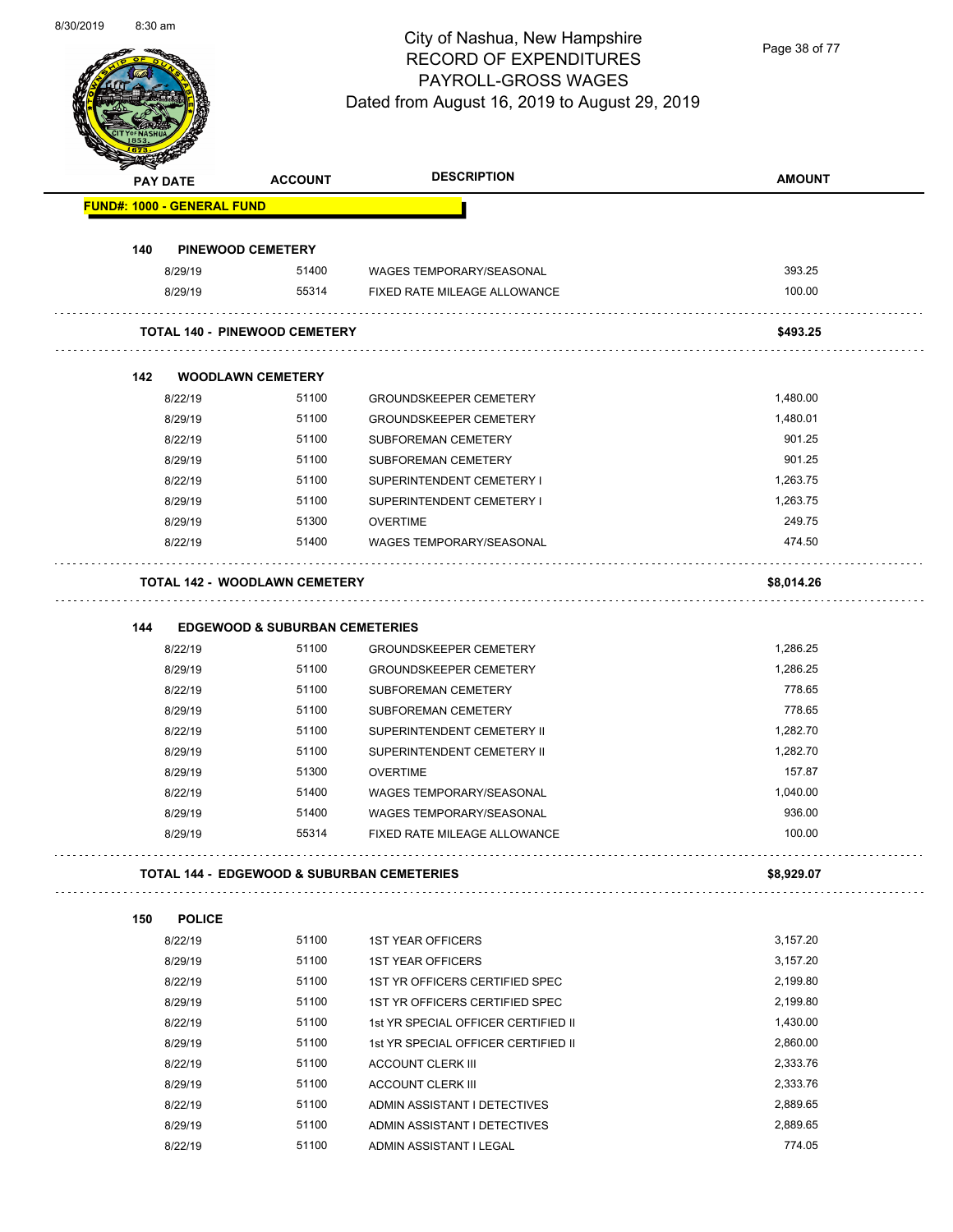

Page 39 of 77

|     | <b>PAY DATE</b>                   | <b>ACCOUNT</b> | <b>DESCRIPTION</b>                   | <b>AMOUNT</b>        |
|-----|-----------------------------------|----------------|--------------------------------------|----------------------|
|     | <b>FUND#: 1000 - GENERAL FUND</b> |                |                                      |                      |
|     |                                   |                |                                      |                      |
| 150 | <b>POLICE</b>                     |                |                                      |                      |
|     | 8/29/19                           | 51100          | ADMIN ASSISTANT I LEGAL              | 774.05               |
|     | 8/22/19                           | 51100          | ADMIN ASSISTANT II LEGAL             | 784.25               |
|     | 8/29/19                           | 51100          | ADMIN ASSISTANT II LEGAL             | 784.25               |
|     | 8/22/19                           | 51100          | ADMIN ASSISTANT III PROF STANDARDS   | 983.25               |
|     | 8/29/19                           | 51100          | ADMIN ASSISTANT III PROF STANDARDS   | 983.25               |
|     | 8/22/19                           | 51100          | ADMIN ASSISTANT III SERVICES         | 810.55               |
|     | 8/29/19                           | 51100          | ADMIN ASSISTANT III SERVICES         | 810.56               |
|     | 8/22/19                           | 51100          | ADMIN ASSISTANT IV UNIFORM FIELD OPS | 853.00               |
|     | 8/29/19                           | 51100          | ADMIN ASSISTANT IV UNIFORM FIELD OPS | 853.00               |
|     | 8/22/19                           | 51100          | ADMIN SUPERVISOR DETECTIVES          | 943.95               |
|     | 8/29/19                           | 51100          | ADMIN SUPERVISOR DETECTIVES          | 943.95               |
|     | 8/22/19                           | 51100          | ADMINISTRATIVE PROJECT SPEC          | 1,480.05             |
|     | 8/29/19                           | 51100          | ADMINISTRATIVE PROJECT SPEC          | 1,480.05             |
|     | 8/22/19                           | 51100          | ANIMAL CONTROL OFFICER               | 1,028.91             |
|     | 8/29/19                           | 51100          | ANIMAL CONTROL OFFICER               | 1,028.90             |
|     | 8/22/19                           | 51100          | ASSISTANT RECORDS MANAGER            | 1,028.25             |
|     | 8/29/19                           | 51100          | ASSISTANT RECORDS MANAGER            | 1,028.25             |
|     | 8/22/19                           | 51100          | AUTO MECHANIC 1ST CLASS              | 1,755.20             |
|     | 8/29/19                           | 51100          | AUTO MECHANIC 1ST CLASS              | 1,755.19             |
|     | 8/22/19                           | 51100          | <b>BUILDING MAINTENANCE SUPV</b>     | 1,028.25             |
|     | 8/29/19                           | 51100          | <b>BUILDING MAINTENANCE SUPV</b>     | 1,028.25             |
|     | 8/22/19                           | 51100          | <b>CAPTAIN</b>                       | 16,638.29            |
|     | 8/29/19                           | 51100          | <b>CAPTAIN</b>                       | 16,638.30            |
|     | 8/22/19                           | 51100          | CHIEF OF POLICE                      | 2,928.65             |
|     | 8/29/19                           | 51100          | CHIEF OF POLICE                      | 2,928.65             |
|     | 8/22/19                           | 51100          | COMM TECH ALL DESIGNATIONS           | 7,410.03             |
|     | 8/29/19                           | 51100          | COMM TECH ALL DESIGNATIONS           | 7,395.31             |
|     | 8/22/19                           | 51100          | COMMUNITY POLICE COORD CEMD          | 1,354.20             |
|     | 8/29/19                           | 51100          | COMMUNITY POLICE COORD CEMD          | 1,354.20             |
|     | 8/22/19                           | 51100          | CRIME ANALYST                        | 1,096.70             |
|     | 8/29/19                           | 51100          | <b>CRIME ANALYST</b>                 | 1,096.70             |
|     | 8/22/19                           | 51100          | <b>CUSTODIAN III</b>                 | 2,384.55             |
|     | 8/29/19                           | 51100          | <b>CUSTODIAN III</b>                 | 2,384.56             |
|     | 8/22/19                           | 51100          | DEPUTY CHIEF OF POLICE               | 2,653.90<br>2,653.90 |
|     | 8/29/19                           | 51100<br>51100 | DEPUTY CHIEF OF POLICE               | 2,719.30             |
|     | 8/22/19<br>8/29/19                | 51100          | DETENTION SPEC<br>DETENTION SPEC     | 2,719.30             |
|     | 8/22/19                           | 51100          | DISPATCHERS ALL DESIGNATIONS         | 4,599.89             |
|     | 8/29/19                           | 51100          | DISPATCHERS ALL DESIGNATIONS         | 4,288.18             |
|     | 8/22/19                           | 51100          | FLEET MAINTENANCE ASST SUPV          | 963.20               |
|     | 8/29/19                           | 51100          | FLEET MAINTENANCE ASST SUPV          | 963.20               |
|     | 8/22/19                           | 51100          | IT MANAGER/SOFTWARE SPECIALIST       | 1,728.00             |
|     | 8/29/19                           | 51100          | IT MANAGER/SOFTWARE SPECIALIST       | 1,728.00             |
|     | 8/22/19                           | 51100          | IT PROGRAMS ADMIN & INSTRUCTOR       | 1,081.50             |
|     |                                   |                |                                      |                      |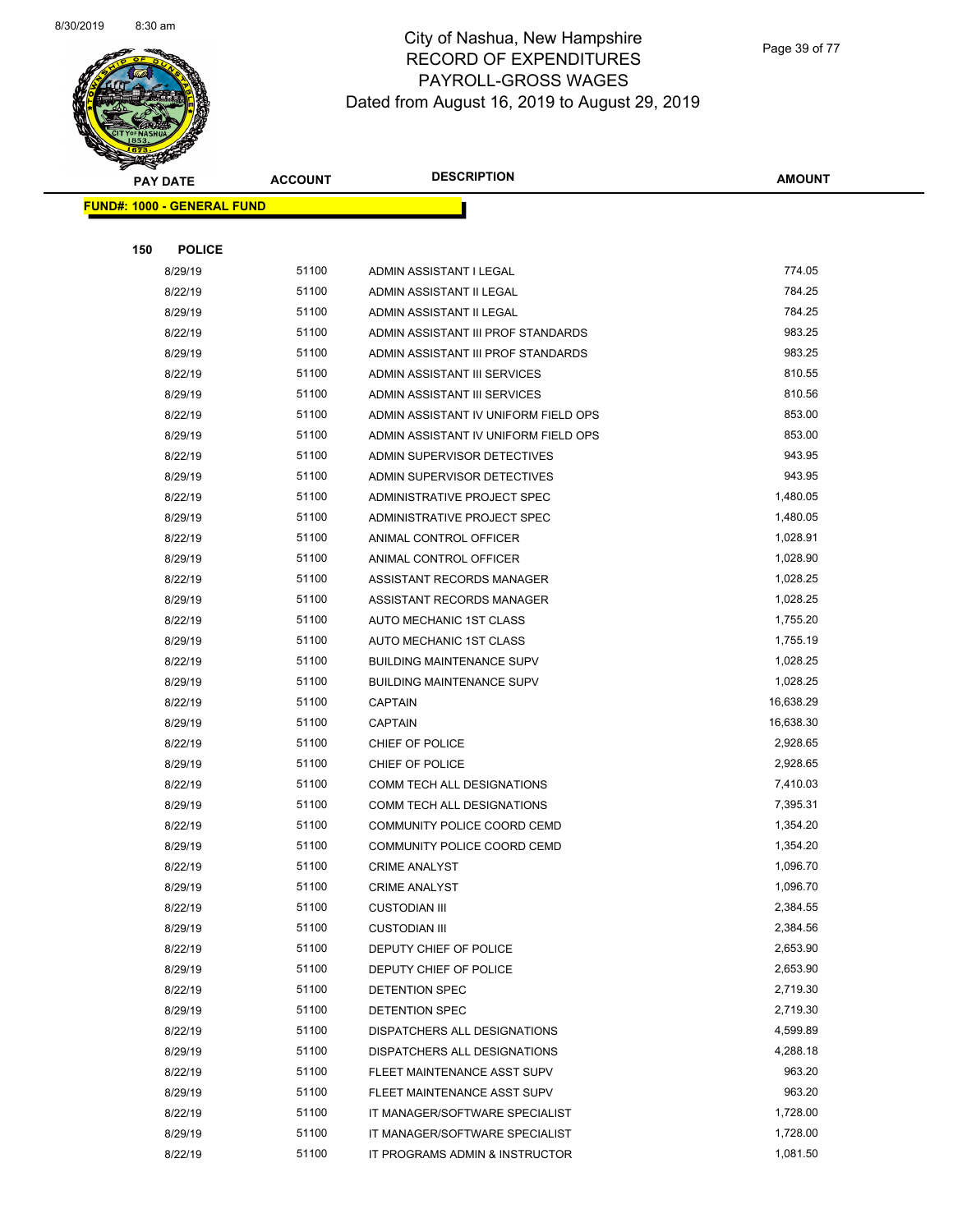

Page 40 of 77

|     | <b>PAY DATE</b>                   | <b>ACCOUNT</b> | <b>DESCRIPTION</b>                      | <b>AMOUNT</b> |
|-----|-----------------------------------|----------------|-----------------------------------------|---------------|
|     | <b>FUND#: 1000 - GENERAL FUND</b> |                |                                         |               |
|     |                                   |                |                                         |               |
| 150 | <b>POLICE</b>                     |                |                                         |               |
|     | 8/29/19                           | 51100          | IT PROGRAMS ADMIN & INSTRUCTOR          | 1,081.50      |
|     | 8/22/19                           | 51100          | LIEUTENANT                              | 17,799.96     |
|     | 8/29/19                           | 51100          | LIEUTENANT                              | 17,792.61     |
|     | 8/22/19                           | 51100          | NPD BUSINESS COORDINATOR                | 1,080.60      |
|     | 8/29/19                           | 51100          | NPD BUSINESS COORDINATOR                | 1,080.60      |
|     | 8/22/19                           | 51100          | NPD BUSINESS MANAGER                    | 1,802.00      |
|     | 8/29/19                           | 51100          | NPD BUSINESS MANAGER                    | 1,802.00      |
|     | 8/22/19                           | 51100          | NPD NETWORK ADMINISTRATOR               | 1,377.50      |
|     | 8/29/19                           | 51100          | NPD NETWORK ADMINISTRATOR               | 1,377.50      |
|     | 8/22/19                           | 51100          | PARALEGAL                               | 871.10        |
|     | 8/29/19                           | 51100          | PARALEGAL                               | 871.10        |
|     | 8/22/19                           | 51100          | PATROLMAN ALL RANKS                     | 181,847.29    |
|     | 8/29/19                           | 51100          | PATROLMAN ALL RANKS                     | 180,924.69    |
|     | 8/22/19                           | 51100          | POLICE ATTORNEY                         | 2,942.33      |
|     | 8/29/19                           | 51100          | POLICE ATTORNEY                         | 2,942.33      |
|     | 8/22/19                           | 51100          | <b>RECORDS &amp; COMMUNICATIONS MGR</b> | 1,589.40      |
|     | 8/29/19                           | 51100          | RECORDS & COMMUNICATIONS MGR            | 1,589.40      |
|     | 8/22/19                           | 51100          | <b>RECORDS TECHNICIAN I</b>             | 1,398.80      |
|     | 8/29/19                           | 51100          | <b>RECORDS TECHNICIAN I</b>             | 1,398.80      |
|     | 8/22/19                           | 51100          | RECORDS TECHNICIAN II                   | 1,709.85      |
|     | 8/29/19                           | 51100          | RECORDS TECHNICIAN II                   | 1,709.85      |
|     | 8/22/19                           | 51100          | <b>SERGEANT</b>                         | 41,639.97     |
|     | 8/29/19                           | 51100          | <b>SERGEANT</b>                         | 41,579.26     |
|     | 8/22/19                           | 51100          | SHIFT LEADER                            | 2,185.00      |
|     | 8/29/19                           | 51100          | SHIFT LEADER                            | 2,185.00      |
|     | 8/22/19                           | 51100          | SUPV POLICE FLEET                       | 1,306.34      |
|     | 8/29/19                           | 51100          | <b>SUPV POLICE FLEET</b>                | 1,306.35      |
|     | 8/22/19                           | 51200          | <b>ACCREDITATION MANAGER</b>            | 1,151.84      |
|     | 8/29/19                           | 51200          | <b>ACCREDITATION MANAGER</b>            | 1,151.84      |
|     | 8/22/19                           | 51200          | SENIOR RELATIONS SPECIALIST             | 739.92        |
|     | 8/29/19                           | 51200          | SENIOR RELATIONS SPECIALIST             | 739.92        |
|     | 8/22/19                           | 51300          | <b>OVERTIME</b>                         | 4,277.37      |
|     | 8/29/19                           | 51300          | <b>OVERTIME</b>                         | 3,615.59      |
|     | 8/22/19                           | 51309          | <b>OVERTIME-TRAINING</b>                | 843.89        |
|     | 8/22/19                           | 51315          | <b>OVERTIME-WITNESS</b>                 | 1,107.78      |
|     | 8/29/19                           | 51315          | <b>OVERTIME-WITNESS</b>                 | 1,710.07      |
|     | 8/22/19                           | 51322          | OVERTIME-INVESTIGATIVE                  | 6,549.02      |
|     | 8/29/19                           | 51322          | OVERTIME-INVESTIGATIVE                  | 7,415.46      |
|     | 8/22/19                           | 51330          | OVERTIME-COVERAGE                       | 35,641.56     |
|     | 8/29/19                           | 51330          | OVERTIME-COVERAGE                       | 24,408.92     |
|     | 8/22/19                           | 51412          | <b>WAGES PER DIEM</b>                   | 199.74        |
|     | 8/22/19                           | 51600          | <b>LONGEVITY</b>                        | 12,550.00     |
|     | 8/29/19                           | 51600          | <b>LONGEVITY</b>                        | 1,000.00      |
|     |                                   |                |                                         |               |
|     | 8/22/19                           | 51700          | <b>STIPENDS</b>                         | 478.57        |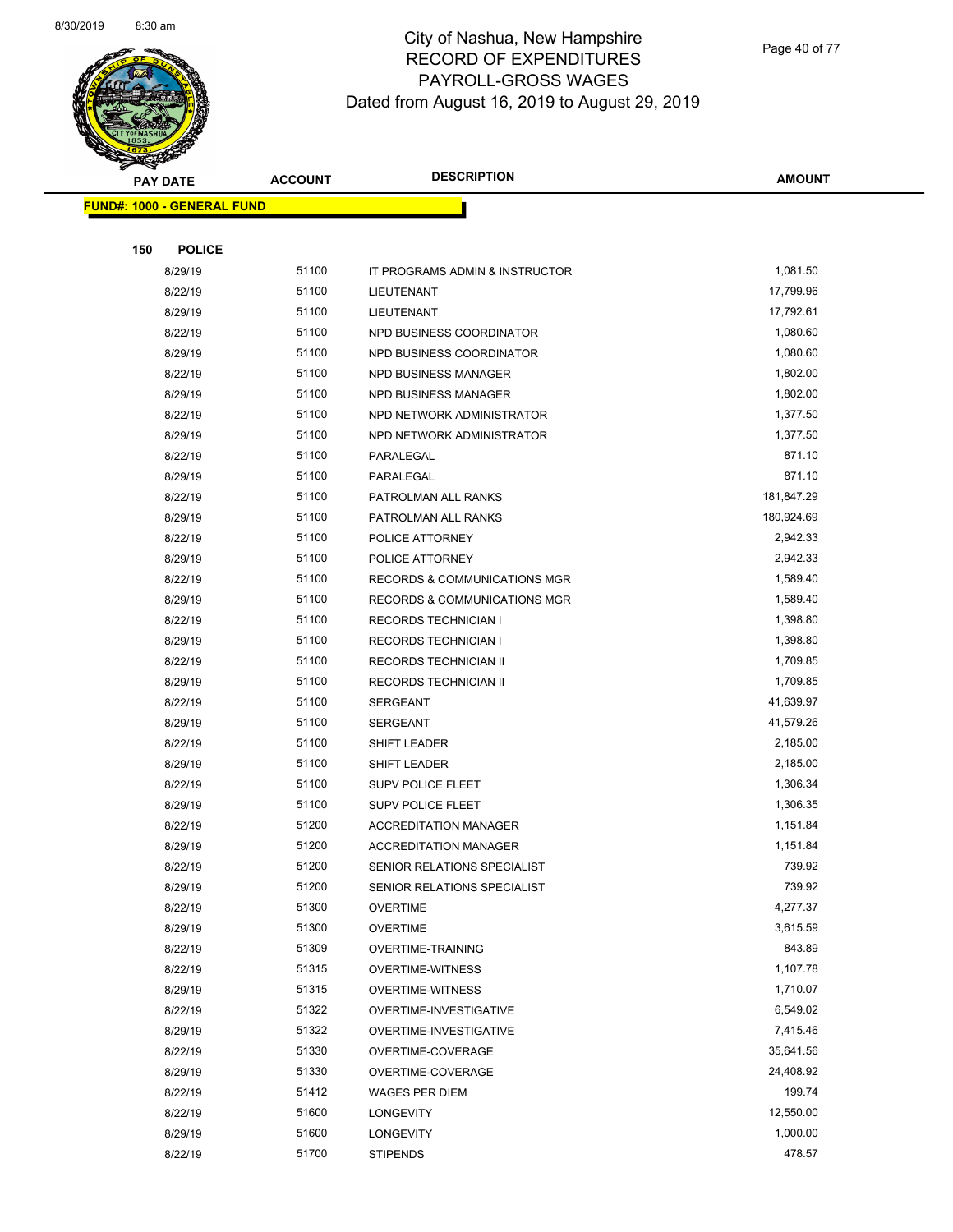

Page 41 of 77

|     | <b>PAY DATE</b>                   | <b>ACCOUNT</b> | <b>DESCRIPTION</b>                     | <b>AMOUNT</b> |
|-----|-----------------------------------|----------------|----------------------------------------|---------------|
|     | <b>FUND#: 1000 - GENERAL FUND</b> |                |                                        |               |
|     |                                   |                |                                        |               |
| 150 | <b>POLICE</b>                     |                |                                        |               |
|     | 8/29/19                           | 51700          | <b>STIPENDS</b>                        | 478.58        |
|     | 8/29/19                           | 51750          | <b>RETIREMENT &amp; SEPARATION PAY</b> | 1,363.93      |
|     | 8/29/19                           | 52800          | EDUCATIONAL ASSISTANCE                 | 900.00        |
|     | 8/22/19                           | 52809          | <b>WELLNESS PROGRAM</b>                | 370.66        |
|     | 8/29/19                           | 55118          | TELEPHONE-CELLULAR                     | 150.00        |
|     | 8/22/19                           | 61107          | <b>CLOTHING &amp; UNIFORMS</b>         | 601.59        |
|     | 8/29/19                           | 61107          | <b>CLOTHING &amp; UNIFORMS</b>         | 615.80        |
|     | <b>TOTAL 150 - POLICE</b>         |                |                                        | \$761,351.92  |
| 152 | <b>FIRE</b>                       |                |                                        |               |
|     | 8/22/19                           | 51100          | ADMINISTRATIVE ASSISTANT II            | 2,378.65      |
|     | 8/29/19                           | 51100          | ADMINISTRATIVE ASSISTANT II            | 2,378.65      |
|     | 8/22/19                           | 51100          | <b>ASST FIRE CHIEF</b>                 | 2,525.92      |
|     | 8/29/19                           | 51100          | <b>ASST FIRE CHIEF</b>                 | 2,525.92      |
|     | 8/22/19                           | 51100          | ASST SUPERINTENDENT PREVENTION         | 3,291.72      |
|     | 8/29/19                           | 51100          | ASST SUPERINTENDENT PREVENTION         | 3,392.44      |
|     | 8/22/19                           | 51100          | <b>CAPTAIN</b>                         | 11,623.21     |
|     | 8/29/19                           | 51100          | <b>CAPTAIN</b>                         | 10,798.92     |
|     | 8/22/19                           | 51100          | CAPTAIN FIRE TRAINING SAFETY           | 1,799.56      |
|     | 8/29/19                           | 51100          | CAPTAIN FIRE TRAINING SAFETY           | 1,799.56      |
|     | 8/22/19                           | 51100          | DEPUTY FIRE CHIEF                      | 8,903.65      |
|     | 8/29/19                           | 51100          | DEPUTY FIRE CHIEF                      | 8,903.65      |
|     | 8/22/19                           | 51100          | <b>EXEC ASST BUSINESS COORD</b>        | 888.00        |
|     | 8/29/19                           | 51100          | <b>EXEC ASST BUSINESS COORD</b>        | 888.00        |
|     | 8/22/19                           | 51100          | FIRE CHIEF                             | 2,762.72      |
|     | 8/29/19                           | 51100          | <b>FIRE CHIEF</b>                      | 2,762.72      |
|     | 8/22/19                           | 51100          | FIRE DISPATCH ALL RANKS                | 11,733.66     |
|     | 8/29/19                           | 51100          | FIRE DISPATCH ALL RANKS                | 11,591.52     |
|     | 8/22/19                           | 51100          | FIRE DISPATCHER CLERK TRAINER          | 1,191.71      |
|     | 8/29/19                           | 51100          | FIRE DISPATCHER CLERK TRAINER          | 1,331.92      |
|     | 8/22/19                           | 51100          | FIRE LIEUTENANT                        | 42,055.02     |
|     | 8/29/19                           | 51100          | FIRE LIEUTENANT                        | 42,063.09     |
|     | 8/22/19                           | 51100          | <b>FIRE MECHANIC</b>                   | 1,381.76      |
|     | 8/29/19                           | 51100          | <b>FIRE MECHANIC</b>                   | 1,381.76      |
|     | 8/22/19                           | 51100          | FIRE TRAINING OFFICER                  | 1,645.88      |
|     | 8/29/19                           | 51100          | FIRE TRAINING OFFICER                  | 1,645.88      |
|     | 8/22/19                           | 51100          | FIREFIGHTERS ALL RANKS                 | 130,146.85    |
|     | 8/29/19                           | 51100          | FIREFIGHTERS ALL RANKS                 | 129,542.90    |
|     | 8/22/19                           | 51100          | SUPERINTENDENT FIRE ALARM              | 1,835.72      |
|     | 8/29/19                           | 51100          | SUPERINTENDENT FIRE ALARM              | 1,835.72      |
|     | 8/22/19                           | 51100          | SUPERINTENDENT FIRE FLEET              | 1,799.56      |
|     | 8/29/19                           | 51100          | SUPERINTENDENT FIRE FLEET              | 1,799.56      |
|     | 8/22/19                           | 51100          | SUPERINTENDENT FIRE PREVENTION         | 1,817.56      |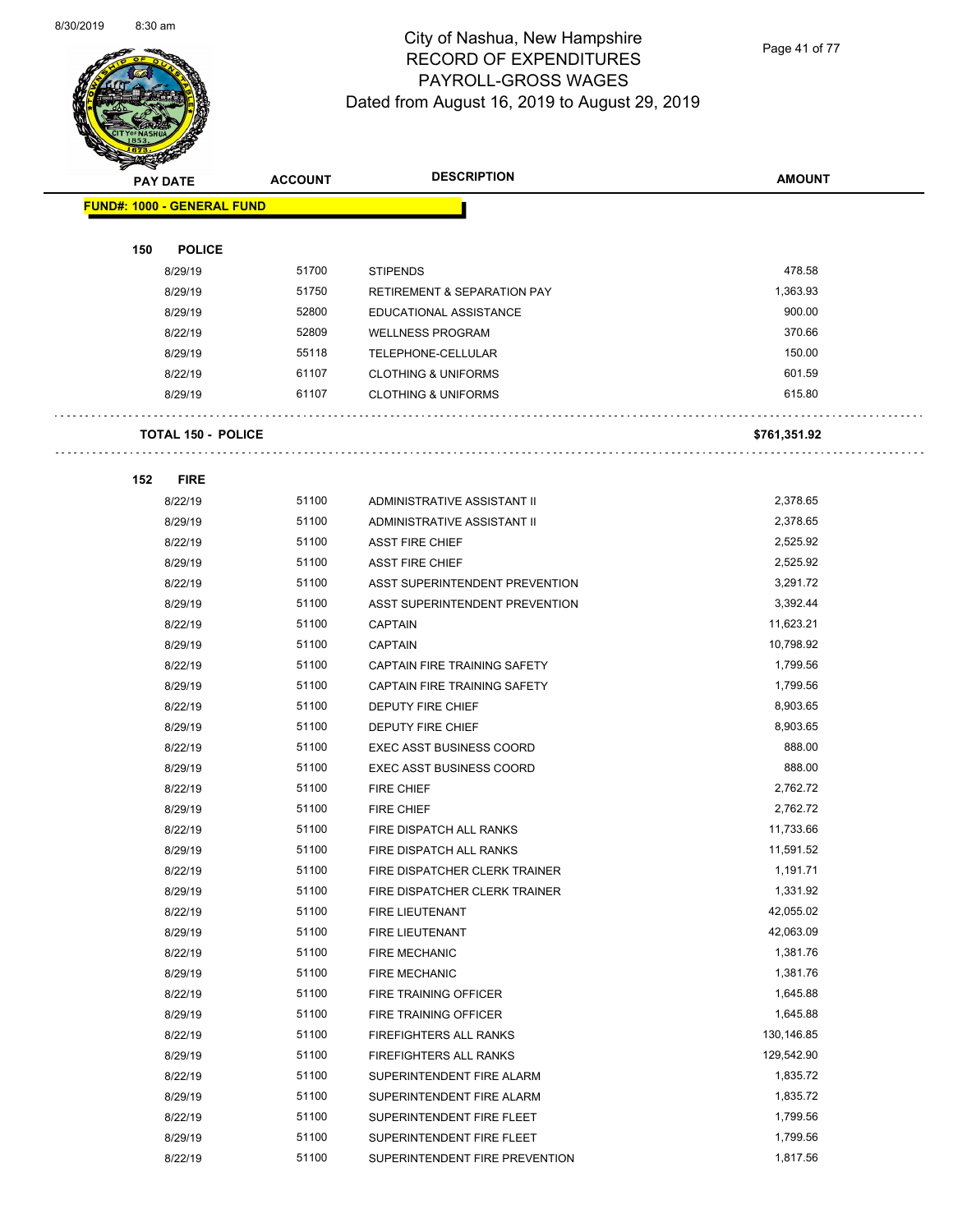$\overline{\phantom{0}}$ 



# City of Nashua, New Hampshire RECORD OF EXPENDITURES PAYROLL-GROSS WAGES Dated from August 16, 2019 to August 29, 2019

Page 42 of 77

| $\sum_{i=1}^n a_i$<br><b>PAY DATE</b> | <b>ACCOUNT</b>                         | <b>DESCRIPTION</b>                    | <b>AMOUNT</b> |
|---------------------------------------|----------------------------------------|---------------------------------------|---------------|
| <b>FUND#: 1000 - GENERAL FUND</b>     |                                        |                                       |               |
|                                       |                                        |                                       |               |
| 152<br><b>FIRE</b>                    |                                        |                                       |               |
| 8/29/19                               | 51100                                  | SUPERINTENDENT FIRE PREVENTION        | 1,817.56      |
| 8/22/19                               | 51300                                  | <b>OVERTIME</b>                       | 800.54        |
| 8/29/19                               | 51300                                  | <b>OVERTIME</b>                       | 3,498.12      |
| 8/22/19                               | 51330                                  | OVERTIME-COVERAGE                     | 22,110.69     |
| 8/29/19                               | 51330                                  | OVERTIME-COVERAGE                     | 19,810.11     |
| 8/22/19                               | 51650                                  | ADDITIONAL HOURS                      | 51,817.79     |
| 8/29/19                               | 51650                                  | ADDITIONAL HOURS                      | 43,094.24     |
| 8/22/19                               | 51700                                  | <b>STIPENDS</b>                       | 4,740.97      |
| 8/29/19                               | 51700                                  | <b>STIPENDS</b>                       | 4,742.23      |
| 8/29/19                               | 55118                                  | TELEPHONE-CELLULAR                    | 567.00        |
| <b>TOTAL 152 - FIRE</b>               |                                        |                                       | \$605,422.61  |
| 153                                   | <b>BUILDING INSPECTION</b>             |                                       |               |
| 8/22/19                               | 51100                                  | <b>BLD INSP ASST PLANS EXAMINER</b>   | 1,069.30      |
| 8/29/19                               | 51100                                  | <b>BLD INSP ASST PLANS EXAMINER</b>   | 1,069.30      |
| 8/22/19                               | 51100                                  | <b>BUILDING AND UTILITIES INSPCTR</b> | 3,713.45      |
| 8/29/19                               | 51100                                  | <b>BUILDING AND UTILITIES INSPCTR</b> | 3,713.46      |
| 8/22/19                               | 51100                                  | <b>BUILDING DEPARTMENT MANAGER</b>    | 1,677.35      |
| 8/29/19                               | 51100                                  | <b>BUILDING DEPARTMENT MANAGER</b>    | 1,677.35      |
| 8/22/19                               | 51100                                  | PERMIT TECHNICIAN I                   | 1,315.65      |
| 8/29/19                               | 51100                                  | PERMIT TECHNICIAN I                   | 1,315.65      |
| 8/22/19                               | 51100                                  | <b>PLANS EXAMINER</b>                 | 1,298.65      |
| 8/29/19                               | 51100                                  | <b>PLANS EXAMINER</b>                 | 1,298.65      |
|                                       | <b>TOTAL 153 - BUILDING INSPECTION</b> |                                       | \$18,148.81   |
| 155                                   | <b>CODE ENFORCEMENT</b>                |                                       |               |
| 8/22/19                               | 51100                                  | CODE ENFORCEMENT OFFICER II           | 2,822.41      |
| 8/29/19                               | 51100                                  | CODE ENFORCEMENT OFFICER II           | 2,822.41      |
| 8/22/19                               | 51100                                  | MGR CODE ENFORCEMENT DEPT             | 1,607.75      |
| 8/29/19                               | 51100                                  | MGR CODE ENFORCEMENT DEPT             | 1,607.75      |
| 8/29/19                               | 55118                                  | TELEPHONE-CELLULAR                    | 42.50         |
|                                       | <b>TOTAL 155 - CODE ENFORCEMENT</b>    |                                       | \$8,902.82    |
| 156                                   | <b>EMERGENCY MANAGEMENT</b>            |                                       |               |
| 8/22/19                               | 51100                                  | <b>EMERGENCY MANAGEMENT DIRECTOR</b>  | 1,776.05      |
| 8/29/19                               | 51100                                  | <b>EMERGENCY MANAGEMENT DIRECTOR</b>  | 1,776.05      |
| 6/30/19                               | 51200                                  | EMERGENCY MANAGEMENT COORDINAT        | 4,629.99      |
| 8/22/19                               | 51200                                  | EMERGENCY MANAGEMENT COORDINAT        | 759.12        |
| 8/29/19                               | 51200                                  | EMERGENCY MANAGEMENT COORDINAT        | 759.11        |

8/29/19 55118 TELEPHONE-CELLULAR 100.00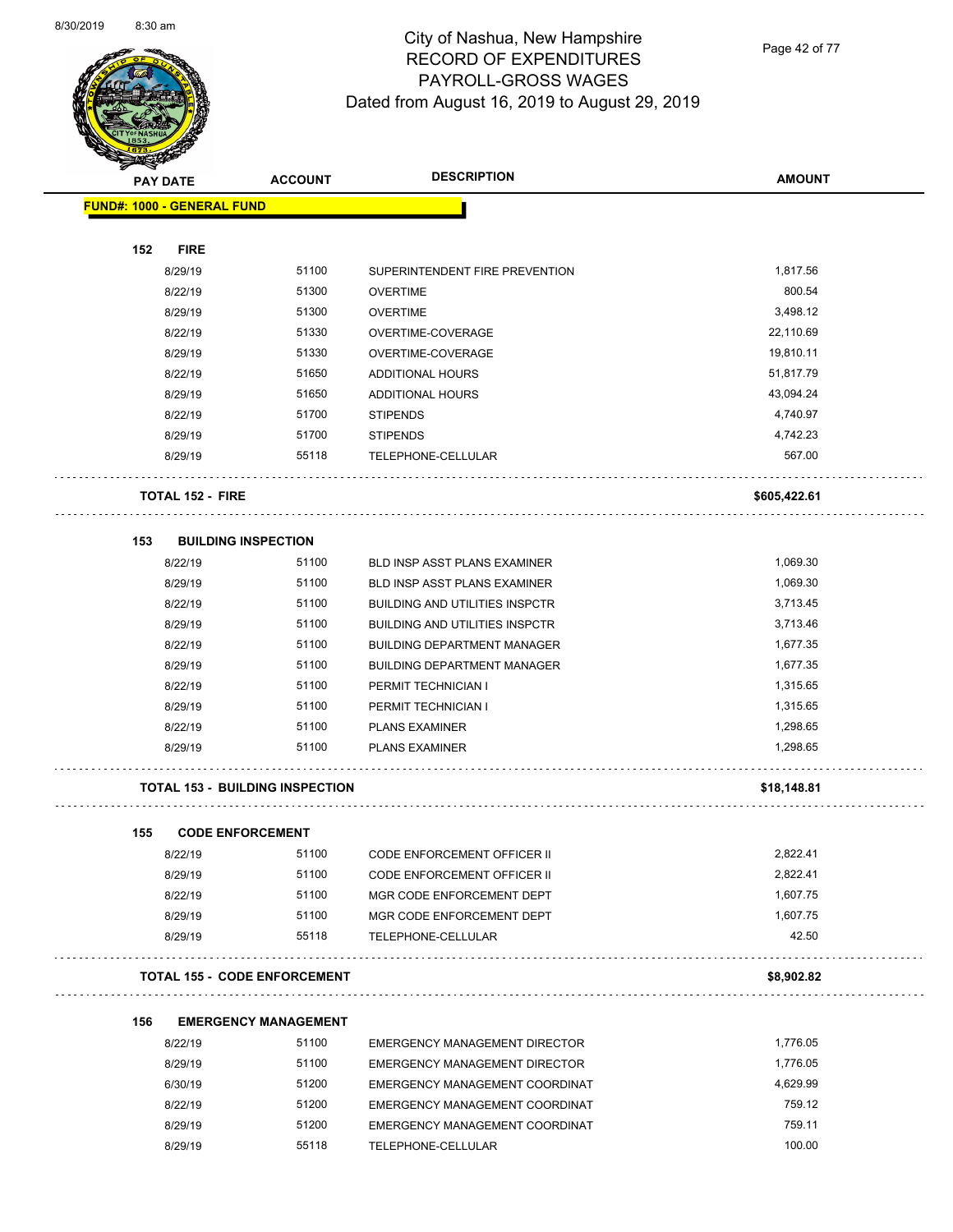

Page 43 of 77

|                                   | <b>PAY DATE</b> | <b>ACCOUNT</b>                             | <b>DESCRIPTION</b>                 | <b>AMOUNT</b> |  |
|-----------------------------------|-----------------|--------------------------------------------|------------------------------------|---------------|--|
| <b>FUND#: 1000 - GENERAL FUND</b> |                 |                                            |                                    |               |  |
|                                   |                 |                                            |                                    |               |  |
|                                   |                 | <b>TOTAL 156 - EMERGENCY MANAGEMENT</b>    |                                    | \$9,800.32    |  |
|                                   |                 |                                            |                                    |               |  |
| 157                               |                 | <b>CITYWIDE COMMUNICATIONS</b>             |                                    |               |  |
|                                   | 8/22/19         | 51100                                      | <b>COMM SYS ENGR TECH</b>          | 1,616.80      |  |
|                                   | 8/29/19         | 51100                                      | <b>COMM SYS ENGR TECH</b>          | 1,616.80      |  |
|                                   | 8/22/19         | 51200                                      | RADIO SYSTEMS MANAGER              | 1,371.96      |  |
|                                   | 8/29/19         | 51200                                      | RADIO SYSTEMS MANAGER              | 1,371.96      |  |
|                                   | 8/29/19         | 55118                                      | TELEPHONE-CELLULAR                 | 100.00        |  |
|                                   |                 | <b>TOTAL 157 - CITYWIDE COMMUNICATIONS</b> |                                    | \$6,077.52    |  |
| 160                               |                 | <b>PW-ADMIN &amp; ENGINEERING</b>          |                                    |               |  |
|                                   | 8/22/19         | 51100                                      | ADMINISTRATIVE ASSISTANT II        | 786.85        |  |
|                                   | 8/29/19         | 51100                                      | ADMINISTRATIVE ASSISTANT II        | 786.84        |  |
|                                   | 8/22/19         | 51100                                      | ASSISTANT DIRECTOR OF PUBLIC WORKS | 1,711.30      |  |
|                                   | 8/29/19         | 51100                                      | ASSISTANT DIRECTOR OF PUBLIC WORKS | 1,711.30      |  |
|                                   | 8/22/19         | 51100                                      | <b>CITY ENGINEER</b>               | 1,210.00      |  |
|                                   | 8/29/19         | 51100                                      | <b>CITY ENGINEER</b>               | 1,210.00      |  |
|                                   | 8/22/19         | 51100                                      | <b>CITY SURVEYOR</b>               | 1,257.20      |  |
|                                   | 8/29/19         | 51100                                      | <b>CITY SURVEYOR</b>               | 1,257.20      |  |
|                                   | 8/22/19         | 51100                                      | DEPUTY CITY ENGINEER               | 780.45        |  |
|                                   | 8/29/19         | 51100                                      | DEPUTY CITY ENGINEER               | 780.45        |  |
|                                   | 8/22/19         | 51100                                      | DIRECTOR PUBLIC WORKS              | 1,933.90      |  |
|                                   | 8/29/19         | 51100                                      | DIRECTOR PUBLIC WORKS              | 1,933.90      |  |
|                                   | 8/22/19         | 51100                                      | <b>DIVISION OPERATIONS MANAGER</b> | 1,546.45      |  |
|                                   | 8/29/19         | 51100                                      | <b>DIVISION OPERATIONS MANAGER</b> | 1,546.45      |  |
|                                   | 8/22/19         | 51100                                      | DPW CONTRACT ADMINISTRATOR         | 372.85        |  |
|                                   | 8/29/19         | 51100                                      | DPW CONTRACT ADMINISTRATOR         | 372.85        |  |
|                                   | 8/22/19         | 51100                                      | <b>ENGINEERING INSPECTOR</b>       | 2.093.65      |  |
|                                   | 8/29/19         | 51100                                      | <b>ENGINEERING INSPECTOR</b>       | 2,093.65      |  |
|                                   |                 | 51100                                      | <b>EXECUTIVE ASSISTANT</b>         | 810.85        |  |
|                                   | 8/22/19         | 51100                                      | <b>EXECUTIVE ASSISTANT</b>         | 810.85        |  |
|                                   | 8/29/19         | 51100                                      |                                    | 752.95        |  |
|                                   | 8/22/19         | 51100                                      | PUBLIC RELATIONS ADMINISTRATOR     | 752.95        |  |
|                                   | 8/29/19         |                                            | PUBLIC RELATIONS ADMINISTRATOR     |               |  |
|                                   | 8/22/19         | 51100                                      | SENIOR STAFF ENGINEER              | 1,490.55      |  |
|                                   | 8/29/19         | 51100                                      | SENIOR STAFF ENGINEER              | 1,139.20      |  |
|                                   | 8/22/19         | 51100                                      | SENIOR TRAFFIC ENGINEER            | 1,776.05      |  |
|                                   | 8/29/19         | 51100                                      | SENIOR TRAFFIC ENGINEER            | 1,776.05      |  |
|                                   | 8/22/19         | 51100                                      | <b>STAFF ENGINEER</b>              | 1,124.61      |  |
|                                   | 8/29/19         | 51100                                      | <b>STAFF ENGINEER</b>              | 1,124.61      |  |
|                                   | 8/22/19         | 51100                                      | STREET CONSTRUCTION ENGINEER       | 1,480.05      |  |
|                                   | 8/29/19         | 51100                                      | STREET CONSTRUCTION ENGINEER       | 1,480.05      |  |
|                                   | 8/29/19         | 55118                                      | TELEPHONE-CELLULAR                 | 305.15        |  |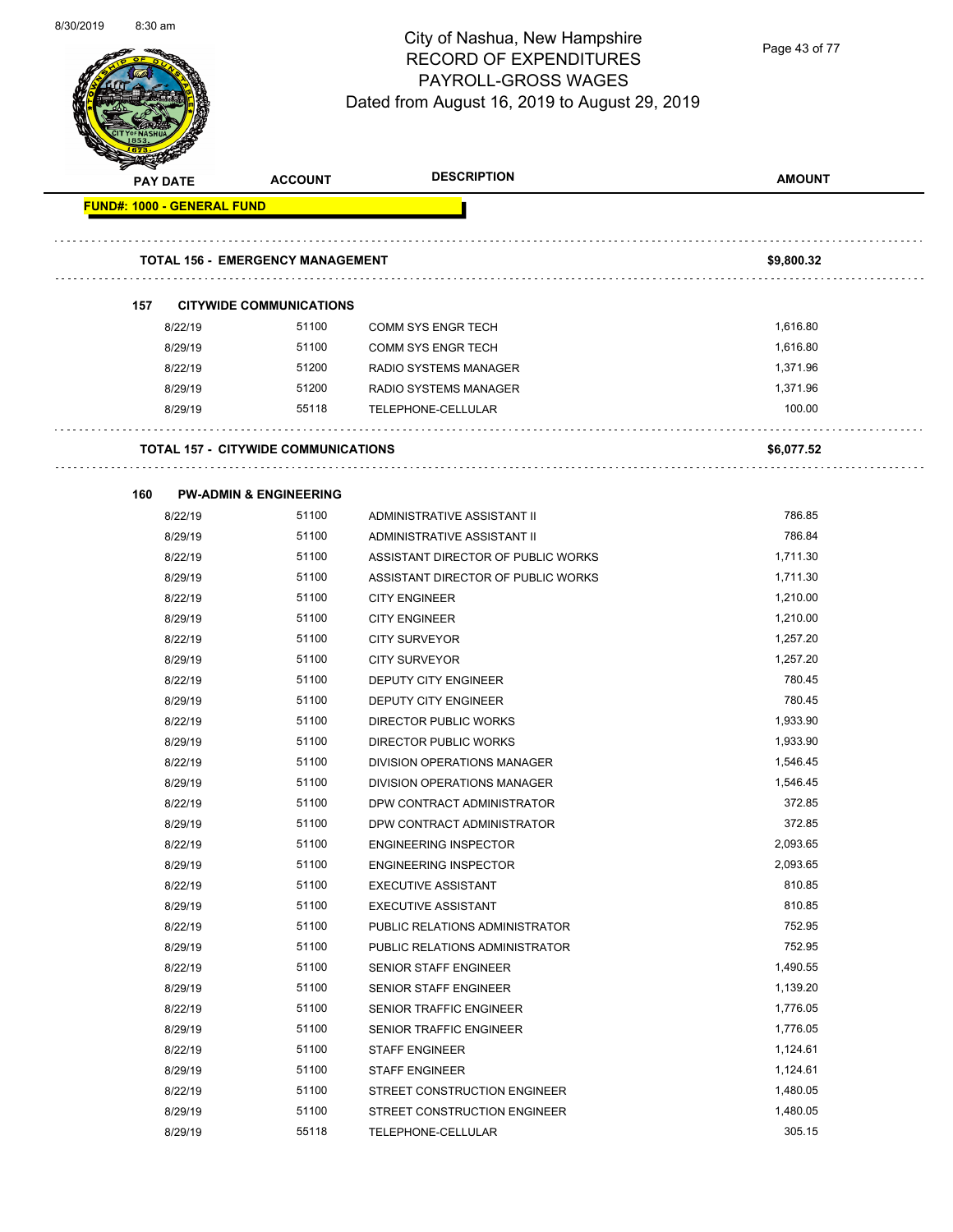Page 44 of 77

| <b>PAY DATE</b> |                                   | <b>ACCOUNT</b>                                | <b>DESCRIPTION</b>          | <b>AMOUNT</b> |
|-----------------|-----------------------------------|-----------------------------------------------|-----------------------------|---------------|
|                 | <b>FUND#: 1000 - GENERAL FUND</b> |                                               |                             |               |
|                 |                                   | <b>TOTAL 160 - PW-ADMIN &amp; ENGINEERING</b> |                             | \$38,209.21   |
| 161             | <b>STREETS</b>                    |                                               |                             |               |
|                 | 8/22/19                           | 51100                                         | ADMINISTRATIVE ASSISTANT II | 822.90        |
|                 | 8/29/19                           | 51100                                         | ADMINISTRATIVE ASSISTANT II | 822.90        |
|                 | 8/22/19                           | 51100                                         | AUTO MECH 1ST CLASS NIGHTS  | 4,353.60      |
|                 | 8/29/19                           | 51100                                         | AUTO MECH 1ST CLASS NIGHTS  | 4,353.60      |
|                 | 8/22/19                           | 51100                                         | AUTO MECH 2ND CLASS         | 1,959.20      |
|                 | 8/29/19                           | 51100                                         | AUTO MECH 2ND CLASS         | 1,959.20      |
|                 | 8/22/19                           | 51100                                         | AUTO MECHANIC 1ST CLASS     | 3,229.20      |
|                 | 8/29/19                           | 51100                                         | AUTO MECHANIC 1ST CLASS     | 3,229.20      |
|                 | 8/22/19                           | 51100                                         | EQUIP OPR STREET REPAIR     | 7,010.80      |
|                 | 8/29/19                           | 51100                                         | EQUIP OPR STREET REPAIR     | 6,875.21      |
|                 | 8/22/19                           | 51100                                         | FLEET MAINTENANCE FOREMAN   | 1,324.60      |
|                 | 8/29/19                           | 51100                                         | FLEET MAINTENANCE FOREMAN   | 1,324.60      |
|                 | 8/22/19                           | 51100                                         | FLEET MANAGER STREET DEPT   | 1,207.70      |
|                 | 8/29/19                           | 51100                                         | FLEET MANAGER STREET DEPT   | 1,207.70      |
|                 | 8/22/19                           | 51100                                         | <b>FOREMAN LABOR STREET</b> | 2,649.20      |
|                 | 8/29/19                           | 51100                                         | <b>FOREMAN LABOR STREET</b> | 2,649.20      |
|                 | 8/22/19                           | 51100                                         | <b>MASON PIPELAYER</b>      | 3,759.21      |
|                 | 8/29/19                           | 51100                                         | <b>MASON PIPELAYER</b>      | 3,759.20      |
|                 | 8/22/19                           | 51100                                         | OPERATIONS SUPERVISOR       | 1,116.35      |
|                 | 8/29/19                           | 51100                                         | OPERATIONS SUPERVISOR       | 1,116.35      |
|                 | 8/22/19                           | 51100                                         | <b>SIGN MAINTENANCE</b>     | 1,901.45      |
|                 | 8/29/19                           | 51100                                         | <b>SIGN MAINTENANCE</b>     | 1,859.84      |
|                 | 8/22/19                           | 51100                                         | STOREKEEPER PWD             | 1,027.95      |
|                 | 8/29/19                           | 51100                                         | STOREKEEPER PWD             | 1,027.95      |
|                 | 8/22/19                           | 51100                                         | <b>STREET FOREMAN</b>       | 2,649.18      |
|                 | 8/29/19                           | 51100                                         | STREET FOREMAN              | 2,649.20      |
|                 | 8/22/19                           | 51100                                         | SUPERINTENDENT OF STREETS   | 1,973.36      |
|                 | 8/29/19                           | 51100                                         | SUPERINTENDENT OF STREETS   | 1,973.35      |
|                 | 8/22/19                           | 51100                                         | <b>TRAFFIC FOREMAN</b>      | 1,351.10      |
|                 | 8/29/19                           | 51100                                         | <b>TRAFFIC FOREMAN</b>      | 1,351.10      |
|                 | 8/22/19                           | 51100                                         | <b>TRAFFIC TECHNICIAN I</b> | 2,231.20      |
|                 | 8/29/19                           | 51100                                         | TRAFFIC TECHNICIAN I        | 2,231.20      |
|                 | 8/22/19                           | 51100                                         | TRUCK DRIVER STREET REPAIR  | 15,056.57     |
|                 | 8/29/19                           | 51100                                         | TRUCK DRIVER STREET REPAIR  | 15,330.74     |
|                 | 8/22/19                           | 51100                                         | <b>WELDER FIRST CLASS</b>   | 1,060.80      |
|                 | 8/29/19                           | 51100                                         | <b>WELDER FIRST CLASS</b>   | 1,060.80      |
|                 | 8/22/19                           | 51300                                         | <b>OVERTIME</b>             | 4,470.06      |
|                 | 8/29/19                           | 51300                                         | <b>OVERTIME</b>             | 1,676.22      |
|                 | 8/22/19                           | 51600                                         | <b>LONGEVITY</b>            | 2,400.00      |
|                 | 8/29/19                           | 55118                                         | TELEPHONE-CELLULAR          | 84.00         |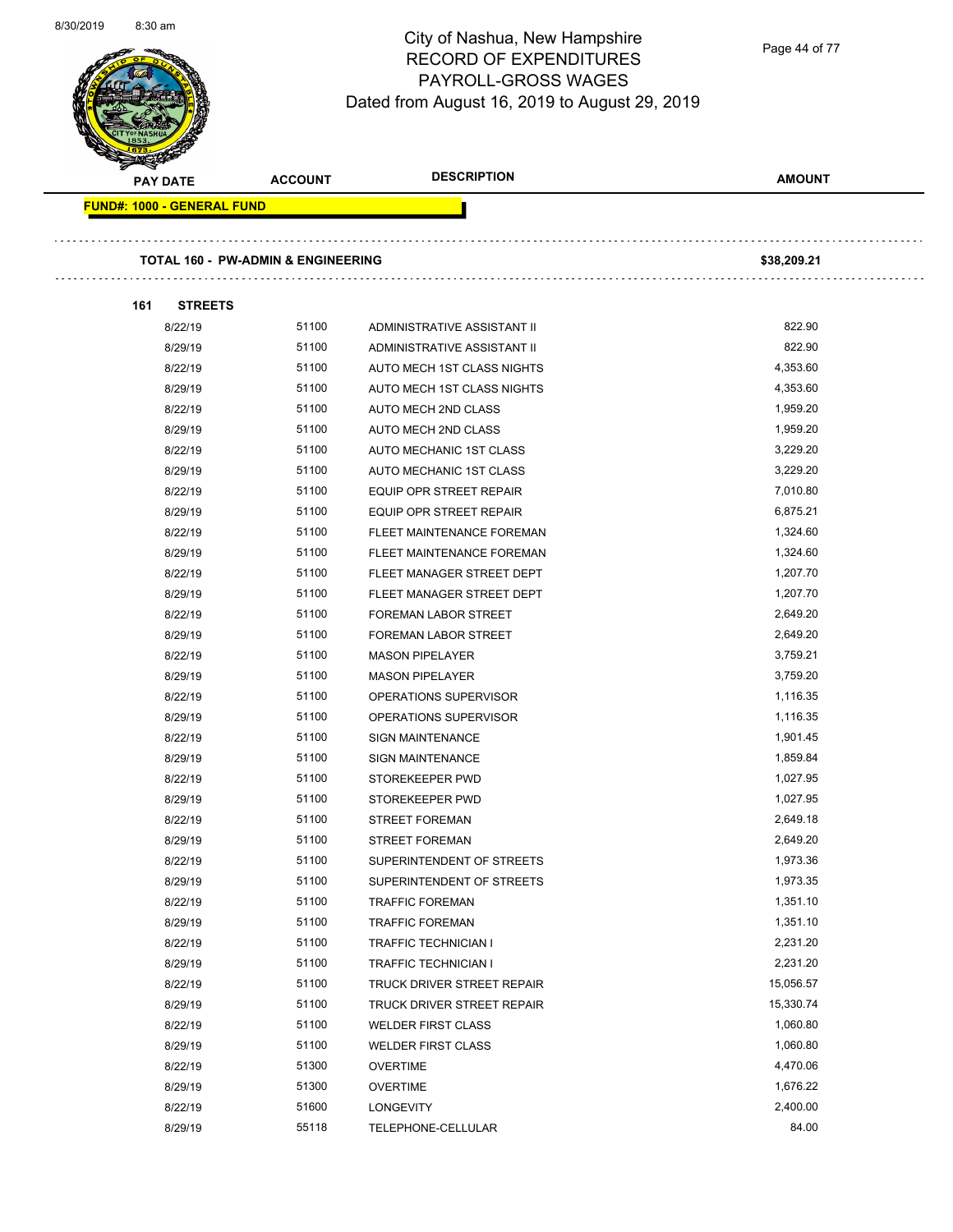

Page 45 of 77

| <b>PAY DATE</b>            |         | <b>ACCOUNT</b>                        | <b>DESCRIPTION</b>               | <b>AMOUNT</b> |
|----------------------------|---------|---------------------------------------|----------------------------------|---------------|
| FUND#: 1000 - GENERAL FUND |         |                                       |                                  |               |
|                            |         |                                       |                                  |               |
|                            |         | <b>TOTAL 161 - STREETS</b>            |                                  | \$118,095.99  |
| 166                        |         | <b>PARKING OPERATIONS</b>             |                                  |               |
|                            | 8/22/19 | 51100                                 | <b>PARKING MAINTENANCE</b>       | 1,333.10      |
|                            | 8/29/19 | 51100                                 | PARKING MAINTENANCE              | 1,333.10      |
|                            | 8/22/19 | 51100                                 | <b>PARKING MANAGER</b>           | 947.55        |
|                            | 8/29/19 | 51100                                 | <b>PARKING MANAGER</b>           | 947.55        |
|                            | 8/22/19 | 51400                                 | <b>WAGES TEMPORARY/SEASONAL</b>  | 420.00        |
|                            | 8/29/19 | 51400                                 | WAGES TEMPORARY/SEASONAL         | 161.00        |
|                            | 8/29/19 | 55118                                 | TELEPHONE-CELLULAR               | 117.00        |
|                            |         | <b>TOTAL 166 - PARKING OPERATIONS</b> |                                  | \$5,259.30    |
| 171                        |         | <b>COMMUNITY SERVICES</b>             |                                  |               |
|                            | 8/22/19 | 51100                                 | DIRECTOR HEALTH AND COMM SVS     | 2,030.44      |
|                            | 8/29/19 | 51100                                 | DIRECTOR HEALTH AND COMM SVS     | 2,030.45      |
|                            | 8/22/19 | 51100                                 | <b>EPIDEMIOLOGIST</b>            | 1,084.10      |
|                            | 8/29/19 | 51100                                 | <b>EPIDEMIOLOGIST</b>            | 1,084.10      |
|                            | 8/22/19 | 51100                                 | <b>HEALTH PROMOTION SPEC</b>     | 1,030.95      |
|                            | 8/29/19 | 51100                                 | <b>HEALTH PROMOTION SPEC</b>     | 1,030.95      |
|                            | 8/29/19 | 55118                                 | TELEPHONE-CELLULAR               | 67.00         |
|                            |         | <b>TOTAL 171 - COMMUNITY SERVICES</b> |                                  | \$8,357.99    |
| 172                        |         | <b>COMMUNITY HEALTH</b>               |                                  |               |
|                            | 8/22/19 | 51100                                 | ADMINISTRATIVE ASSISTANT II      | 505.62        |
|                            | 8/29/19 | 51100                                 | ADMINISTRATIVE ASSISTANT II      | 674.16        |
|                            | 8/22/19 | 51100                                 | <b>BILINGUAL OUTREACH WORKER</b> | 924.59        |
|                            | 8/29/19 | 51100                                 | BILINGUAL OUTREACH WORKER        | 924.59        |
|                            | 8/22/19 | 51100                                 | CHIEF PUBLIC HEALTH NURSE        | 1,612.80      |
|                            | 8/29/19 | 51100                                 | CHIEF PUBLIC HEALTH NURSE        | 1,612.80      |
|                            | 8/22/19 | 51100                                 | PUB HEALTH NURSE                 | 3,654.10      |
|                            | 8/29/19 | 51100                                 | PUB HEALTH NURSE                 | 3,654.10      |
|                            | 8/22/19 | 51300                                 | <b>OVERTIME</b>                  | 173.36        |
|                            | 8/29/19 | 51300                                 | <b>OVERTIME</b>                  | 17.34         |
|                            | 8/22/19 | 51412                                 | <b>WAGES PER DIEM</b>            | 177.90        |
|                            | 8/29/19 | 51412                                 | WAGES PER DIEM                   | 177.10        |
|                            | 8/29/19 | 55118                                 | TELEPHONE-CELLULAR               | 50.00         |
|                            |         | <b>TOTAL 172 - COMMUNITY HEALTH</b>   |                                  | \$14,158.46   |
| 173                        |         | <b>ENVIRONMENTAL HEALTH</b>           |                                  |               |
|                            | 8/22/19 | 51100                                 | DEP HEALTH OFFICER/LAB DIRECTOR  | 1,239.00      |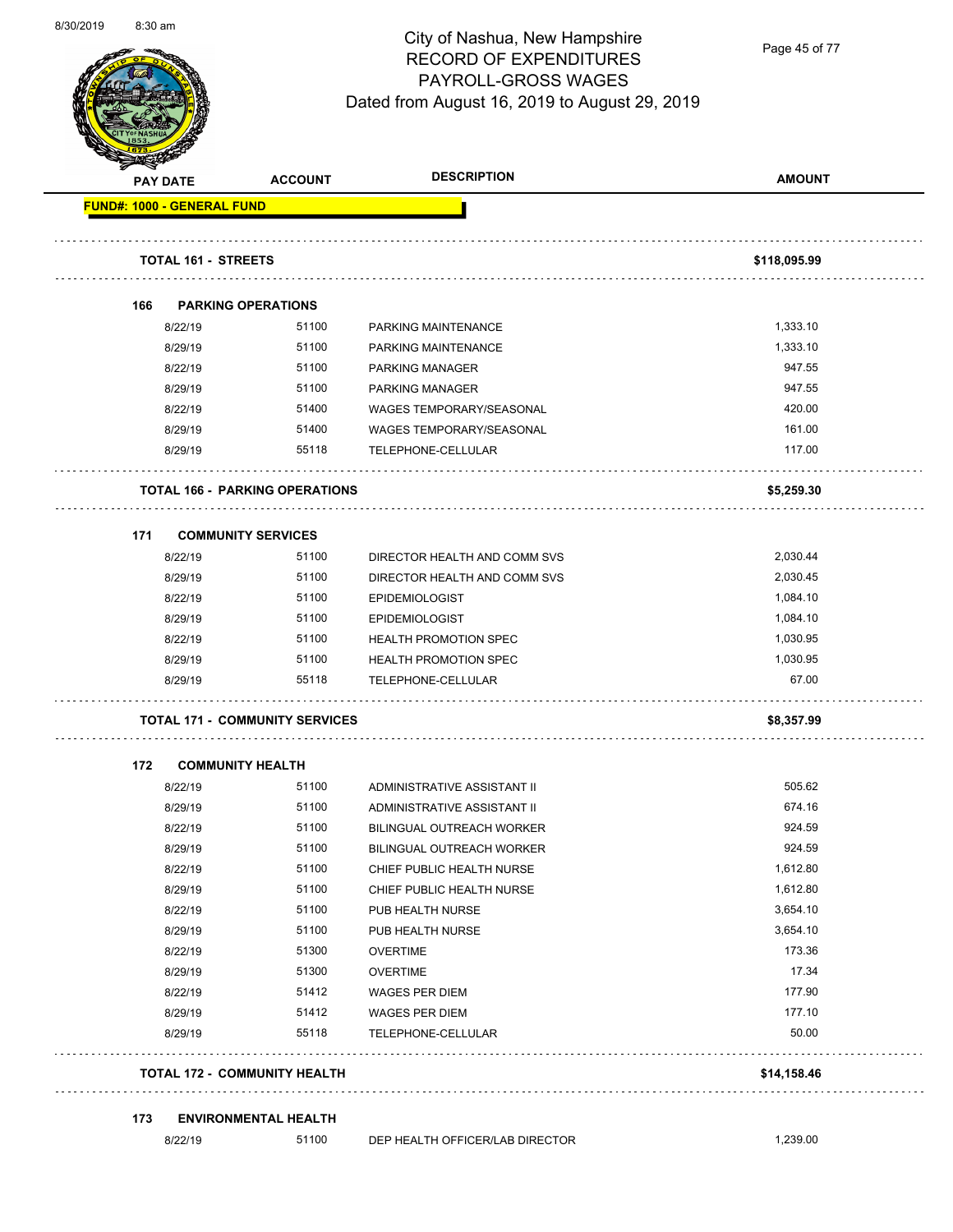

Page 46 of 77

|     | <b>RESERVED</b>                   |                                           |                                  |               |  |
|-----|-----------------------------------|-------------------------------------------|----------------------------------|---------------|--|
|     | <b>PAY DATE</b>                   |                                           | <b>DESCRIPTION</b>               | <b>AMOUNT</b> |  |
|     | <b>FUND#: 1000 - GENERAL FUND</b> |                                           |                                  |               |  |
|     |                                   |                                           |                                  |               |  |
| 173 |                                   | <b>ENVIRONMENTAL HEALTH</b>               |                                  |               |  |
|     | 8/29/19                           | 51100                                     | DEP HEALTH OFFICER/LAB DIRECTOR  | 1,239.00      |  |
|     | 8/22/19                           | 51100                                     | ENVIRONMENTAL HEALTH SPEC        | 2,735.57      |  |
|     | 8/29/19                           | 51100                                     | ENVIRONMENTAL HEALTH SPEC        | 2,735.55      |  |
|     | 8/22/19                           | 51100                                     | ENVIRONMENTAL TECH OFFICE MGR    | 1,085.35      |  |
|     | 8/29/19                           | 51100                                     | ENVIRONMENTAL TECH OFFICE MGR    | 1,085.35      |  |
|     | 8/22/19                           | 51100                                     | MANAGER ENVIRONMENTAL HEALTH     | 1,677.35      |  |
|     | 8/29/19                           | 51100                                     | MANAGER ENVIRONMENTAL HEALTH     | 1,677.35      |  |
|     | 8/29/19                           | 51300                                     | <b>OVERTIME</b>                  | 166.82        |  |
|     | 8/29/19                           | 55118                                     | TELEPHONE-CELLULAR               | 67.00         |  |
|     |                                   | <b>TOTAL 173 - ENVIRONMENTAL HEALTH</b>   |                                  | \$13,708.34   |  |
| 174 |                                   | <b>WELFARE ADMINISTRATION</b>             |                                  |               |  |
|     | 8/22/19                           | 51100                                     | CASE TECHNICIAN WELFARE          | 2,633.95      |  |
|     | 8/29/19                           | 51100                                     | <b>CASE TECHNICIAN WELFARE</b>   | 2,633.94      |  |
|     | 8/22/19                           | 51100                                     | <b>INTAKE WORKER</b>             | 849.40        |  |
|     | 8/29/19                           | 51100                                     | <b>INTAKE WORKER</b>             | 849.39        |  |
|     | 8/22/19                           | 51100                                     | SENIOR CASE TECHNICIAN           | 1,094.60      |  |
|     |                                   |                                           |                                  |               |  |
|     | 8/29/19                           | 51100                                     | SENIOR CASE TECHNICIAN           | 1,094.60      |  |
|     | 8/22/19                           | 51100                                     | <b>WELFARE OFFICER</b>           | 1,776.05      |  |
|     | 8/29/19                           | 51100                                     | <b>WELFARE OFFICER</b>           | 1,776.05      |  |
|     | 8/29/19                           | 55118                                     | TELEPHONE-CELLULAR               | 50.00         |  |
|     |                                   | <b>TOTAL 174 - WELFARE ADMINISTRATION</b> |                                  | \$12,757.98   |  |
| 177 | <b>PARKS &amp; RECREATION</b>     |                                           |                                  |               |  |
|     | 8/22/19                           | 51100                                     | ADMINISTRATIVE ASSISTANT II      | 860.15        |  |
|     | 8/29/19                           | 51100                                     | ADMINISTRATIVE ASSISTANT II      | 860.17        |  |
|     | 8/22/19                           | 51100                                     | EQUIPMENT OPERATOR, PARKS        | 979.60        |  |
|     | 8/29/19                           | 51100                                     | EQUIPMENT OPERATOR, PARKS        | 979.60        |  |
|     | 8/22/19                           | 51100                                     | FOREMAN LABOR PARK               | 3,973.80      |  |
|     | 8/29/19                           | 51100                                     | FOREMAN LABOR PARK               | 3,973.79      |  |
|     | 8/22/19                           | 51100                                     | <b>GROUNDSKEEPER MAINTENANCE</b> | 7,176.44      |  |
|     | 8/29/19                           | 51100                                     | GROUNDSKEEPER MAINTENANCE        | 7,238.09      |  |
|     | 8/22/19                           | 51100                                     | <b>GROUNDSMAN I</b>              | 5,940.97      |  |
|     | 8/29/19                           | 51100                                     | <b>GROUNDSMAN I</b>              | 5,935.69      |  |
|     | 8/22/19                           | 51100                                     | <b>GROUNDSMAN II</b>             | 882.00        |  |
|     | 8/29/19                           | 51100                                     | <b>GROUNDSMAN II</b>             | 882.00        |  |
|     | 8/22/19                           | 51100                                     | <b>LEAD GROUNDSMAN</b>           | 1,981.60      |  |
|     | 8/29/19                           | 51100                                     | <b>LEAD GROUNDSMAN</b>           | 1,981.60      |  |
|     | 8/22/19                           | 51100                                     | PROGRAM COORDINATOR              | 390.90        |  |
|     | 8/29/19                           | 51100                                     | PROGRAM COORDINATOR              | 390.90        |  |
|     | 8/22/19                           | 51100                                     |                                  | 1,092.80      |  |
|     |                                   |                                           | RECREATION PROGRAM MANAGER       |               |  |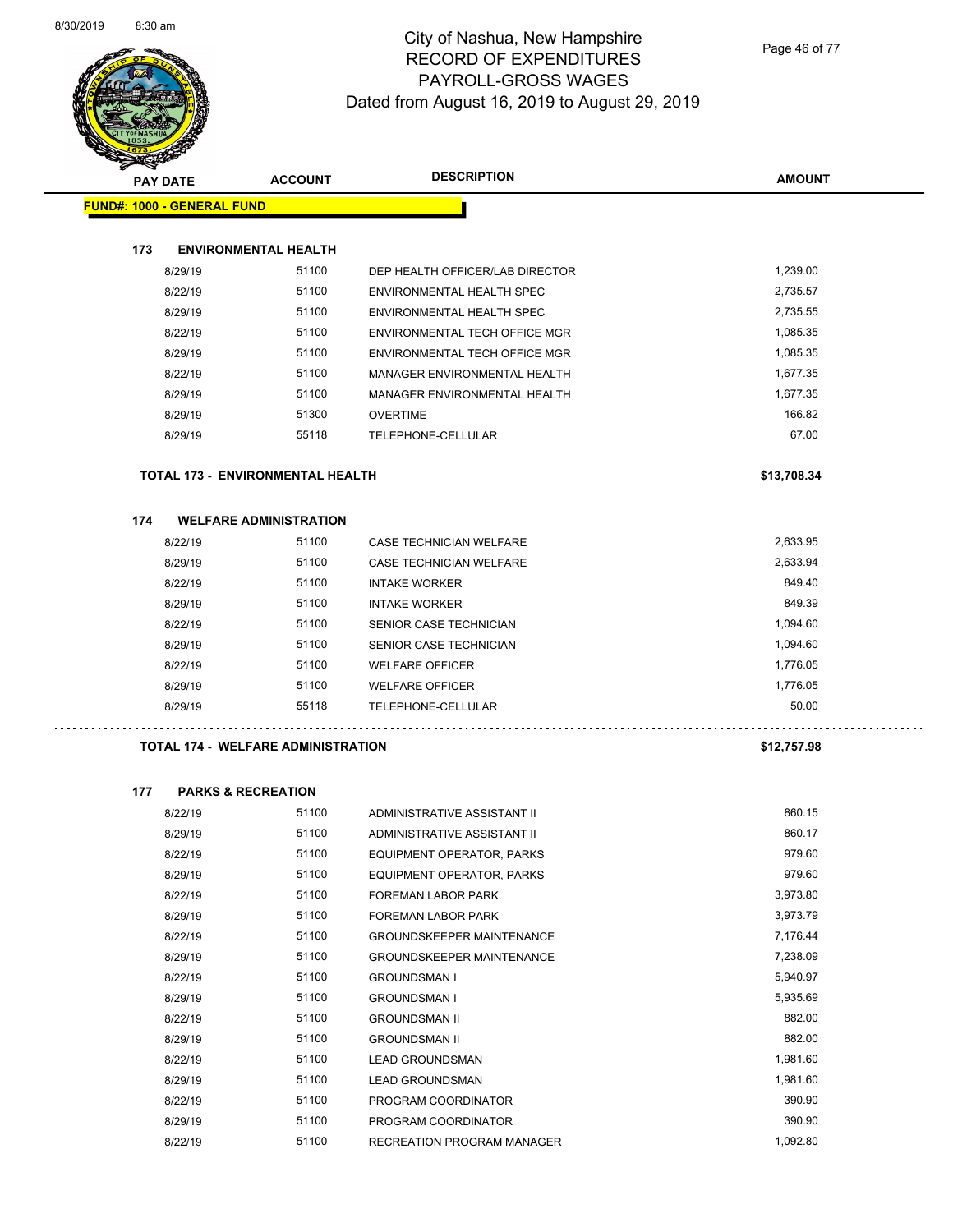$\overline{\phantom{0}}$ 



# City of Nashua, New Hampshire RECORD OF EXPENDITURES PAYROLL-GROSS WAGES Dated from August 16, 2019 to August 29, 2019

Page 47 of 77

|     | <b>PAY DATE</b>                           | <b>ACCOUNT</b> | <b>DESCRIPTION</b>               | <b>AMOUNT</b>        |
|-----|-------------------------------------------|----------------|----------------------------------|----------------------|
|     | <b>FUND#: 1000 - GENERAL FUND</b>         |                |                                  |                      |
|     |                                           |                |                                  |                      |
| 177 | <b>PARKS &amp; RECREATION</b>             |                |                                  |                      |
|     | 8/29/19                                   | 51100          | RECREATION PROGRAM MANAGER       | 1,092.80             |
|     | 8/22/19                                   | 51100          | STELLOS STADIUM ATTENDANT        | 979.60               |
|     | 8/29/19                                   | 51100          | STELLOS STADIUM ATTENDANT        | 979.60               |
|     | 8/22/19                                   | 51100          | SUPERINTENDENT OF PARKS RECR     | 1,973.35             |
|     | 8/29/19                                   | 51100          | SUPERINTENDENT OF PARKS RECR     | 1,973.35             |
|     | 8/22/19                                   | 51300          | <b>OVERTIME</b>                  | 2,497.80             |
|     | 8/29/19                                   | 51300          | <b>OVERTIME</b>                  | 5,677.54             |
|     | 8/22/19                                   | 51400          | <b>WAGES TEMPORARY/SEASONAL</b>  | 14,496.50            |
|     | 8/29/19                                   | 51400          | <b>WAGES TEMPORARY/SEASONAL</b>  | 8,648.00             |
|     | 8/22/19                                   | 51600          | <b>LONGEVITY</b>                 | 1,000.00             |
|     | 8/29/19                                   | 55118          | TELEPHONE-CELLULAR               | 67.00                |
|     |                                           |                |                                  |                      |
|     | <b>TOTAL 177 - PARKS &amp; RECREATION</b> |                |                                  | \$84,905.64          |
|     |                                           |                |                                  |                      |
| 179 | <b>LIBRARY</b>                            |                |                                  |                      |
|     | 8/22/19                                   | 51100          | ASSISTANT DIRECTOR LIBRARY       | 1,655.50             |
|     | 8/29/19                                   | 51100          | ASSISTANT DIRECTOR LIBRARY       | 1,655.50             |
|     | 8/22/19                                   | 51100          | ASSISTANT LIBRARIAN CIRCULATIO   | 1,084.10             |
|     | 8/29/19                                   | 51100          | ASSISTANT LIBRARIAN CIRCULATIO   | 1,084.10             |
|     | 8/22/19                                   | 51100          | ASSISTANT LIBRARIAN TECH SVS     | 819.50               |
|     | 8/29/19                                   | 51100          | ASSISTANT LIBRARIAN TECH SVS     | 819.51               |
|     | 8/22/19                                   | 51100          | ASSISTANT LIBRARIAN YOUTH SERV   | 868.90               |
|     | 8/29/19                                   | 51100          | ASSISTANT LIBRARIAN YOUTH SERV   | 879.76               |
|     | 8/22/19                                   | 51100<br>51100 | <b>DIRECTOR LIBRARY</b>          | 2,210.20<br>2,210.20 |
|     | 8/29/19                                   | 51100          | <b>DIRECTOR LIBRARY</b>          | 962.95               |
|     | 8/22/19                                   | 51100          | IT COORDINATOR                   | 962.95               |
|     | 8/29/19<br>8/22/19                        | 51100          | IT COORDINATOR<br><b>JANITOR</b> | 541.65               |
|     | 8/29/19                                   | 51100          | <b>JANITOR</b>                   | 552.00               |
|     | 8/22/19                                   | 51100          | <b>LIBRARIAN ADULT SERVICES</b>  | 829.75               |
|     | 8/29/19                                   | 51100          | <b>LIBRARIAN ADULT SERVICES</b>  | 921.95               |
|     | 8/22/19                                   | 51100          | <b>LIBRARIAN CIRCULATION</b>     | 1,117.36             |
|     | 8/29/19                                   | 51100          | LIBRARIAN CIRCULATION            | 1,117.36             |
|     | 8/22/19                                   | 51100          | LIBRARIAN OUTREACH SVS           | 1,113.10             |
|     | 8/29/19                                   | 51100          | <b>LIBRARIAN OUTREACH SVS</b>    | 1,113.09             |
|     | 8/22/19                                   | 51100          | <b>LIBRARIAN TECH SERVICES</b>   | 1,155.30             |
|     | 8/29/19                                   | 51100          | <b>LIBRARIAN TECH SERVICES</b>   | 1,155.30             |
|     | 8/22/19                                   | 51100          | <b>LIBRARIAN YOUTH SERVICES</b>  | 2,496.95             |
|     | 8/29/19                                   | 51100          | LIBRARIAN YOUTH SERVICES         | 2,496.93             |
|     | 8/22/19                                   | 51100          | LIBRARY ASSISTANT CIRCULATION    | 6,566.80             |
|     | 8/29/19                                   | 51100          | LIBRARY ASSISTANT CIRCULATION    | 6,566.80             |
|     | 8/22/19                                   | 51100          | LIBRARY ASSISTANT MEDIA SERVIC   | 787.50               |
|     | 8/29/19                                   | 51100          | LIBRARY ASSISTANT MEDIA SERVIC   | 787.50               |
|     | 8/22/19                                   | 51100          | LIBRARY ASSISTANT TECH SVS       | 787.50               |
|     |                                           |                |                                  |                      |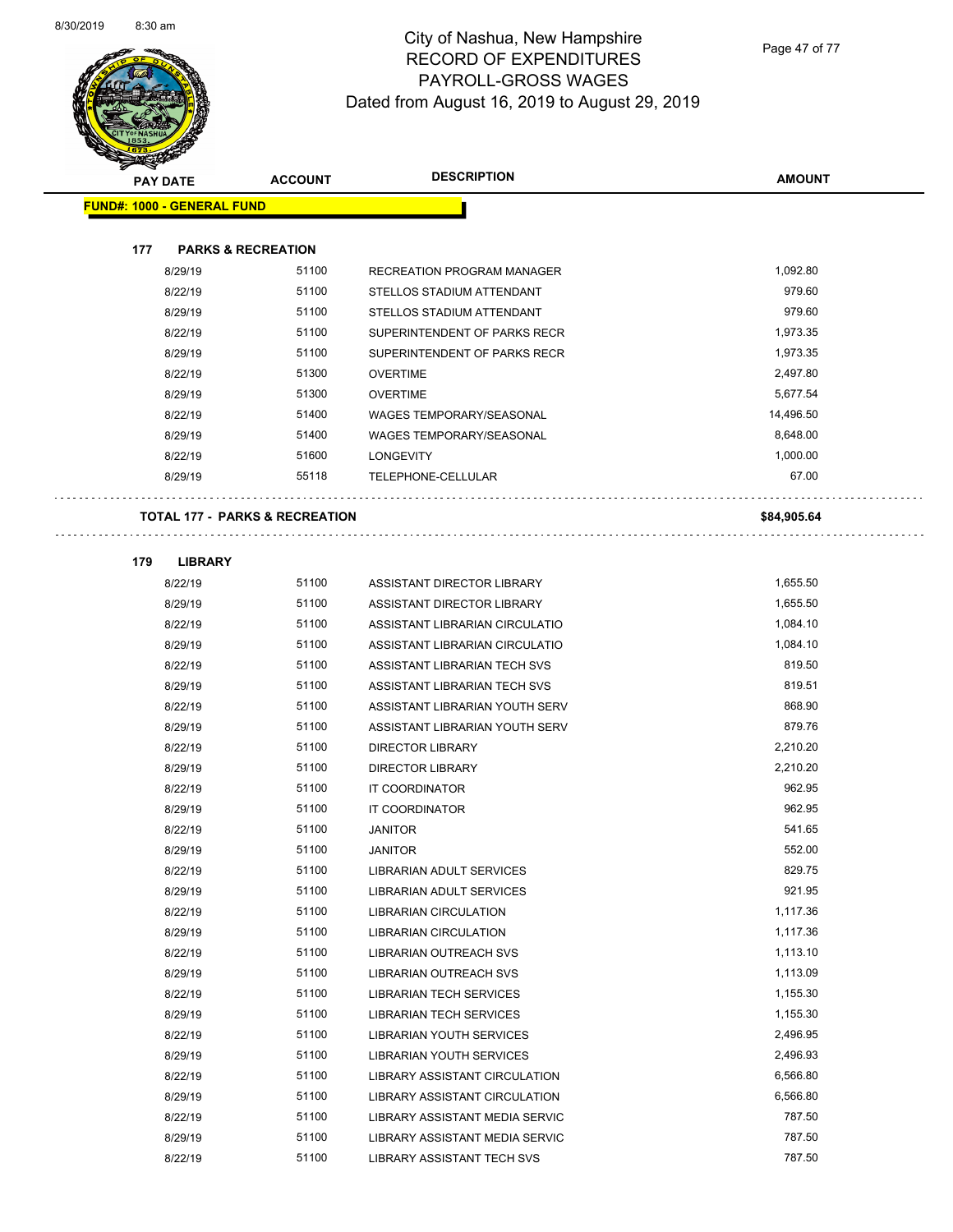

Page 48 of 77

|     | <b>PAY DATE</b>                   | <b>ACCOUNT</b> | <b>DESCRIPTION</b>                     | <b>AMOUNT</b> |
|-----|-----------------------------------|----------------|----------------------------------------|---------------|
|     | <b>FUND#: 1000 - GENERAL FUND</b> |                |                                        |               |
|     |                                   |                |                                        |               |
| 179 | <b>LIBRARY</b>                    |                |                                        |               |
|     | 8/29/19                           | 51100          | LIBRARY ASSISTANT TECH SVS             | 787.50        |
|     | 8/22/19                           | 51100          | LIBRARY ASSISTANT YOUTH SERVIC         | 2,185.73      |
|     | 8/29/19                           | 51100          | LIBRARY ASSISTANT YOUTH SERVIC         | 2,185.72      |
|     | 8/22/19                           | 51100          | <b>MAINTENANCE SUPV</b>                | 949.45        |
|     | 8/29/19                           | 51100          | <b>MAINTENANCE SUPV</b>                | 949.45        |
|     | 8/22/19                           | 51100          | PAGE & COLLECTION COORDINATOR          | 935.80        |
|     | 8/29/19                           | 51100          | PAGE & COLLECTION COORDINATOR          | 935.81        |
|     | 8/22/19                           | 51100          | REFERENCE LIBRARIAN ADULT SERV         | 3,302.42      |
|     | 8/29/19                           | 51100          | REFERENCE LIBRARIAN ADULT SERV         | 3,292.41      |
|     | 8/22/19                           | 51100          | REFERENCE LIBRARIAN TECH SVS           | 842.50        |
|     | 8/29/19                           | 51100          | REFERENCE LIBRARIAN TECH SVS           | 842.49        |
|     | 8/22/19                           | 51100          | <b>SECURITY LIBRARY</b>                | 649.76        |
|     | 8/29/19                           | 51100          | <b>SECURITY LIBRARY</b>                | 521.52        |
|     | 8/22/19                           | 51200          | <b>JANITOR</b>                         | 255.35        |
|     | 8/29/19                           | 51200          | <b>JANITOR</b>                         | 255.35        |
|     | 8/22/19                           | 51200          | LIBRARY ASSISTANT TECH SVS             | 462.90        |
|     | 8/29/19                           | 51200          | LIBRARY ASSISTANT TECH SVS             | 462.91        |
|     | 8/22/19                           | 51200          | <b>LIBRARY PAGE</b>                    | 1,000.67      |
|     | 8/29/19                           | 51200          | <b>LIBRARY PAGE</b>                    | 1,174.77      |
|     | 8/22/19                           | 51200          | RECEPTIONIST/DATA ENTRY SPECIALIST     | 463.80        |
|     | 8/29/19                           | 51200          | RECEPTIONIST/DATA ENTRY SPECIALIST     | 463.80        |
|     | 8/22/19                           | 51200          | REFERENCE LIBRARIAN ADULT SERV         | 759.92        |
|     | 8/29/19                           | 51200          | REFERENCE LIBRARIAN ADULT SERV         | 759.92        |
|     | 8/22/19                           | 51200          | <b>SECURITY LIBRARY</b>                | 398.40        |
|     | 8/29/19                           | 51200          | <b>SECURITY LIBRARY</b>                | 398.39        |
|     | 8/22/19                           | 51300          | <b>OVERTIME</b>                        | 1,384.55      |
|     | 8/29/19                           | 51300          | <b>OVERTIME</b>                        | 936.31        |
|     | 8/29/19                           | 51750          | <b>RETIREMENT &amp; SEPARATION PAY</b> | 2,010.01      |
|     |                                   |                |                                        |               |

#### **TOTAL 179 - LIBRARY \$74,887.62**

. . . . . . . . . . . . . .

```
181 COMMUNITY DEVELOPMENT
```

| 8/22/19 | 51100 | ADMINISTRATIVE ASSISTANT II     | 786.83   |
|---------|-------|---------------------------------|----------|
| 8/29/19 | 51100 | ADMINISTRATIVE ASSISTANT II     | 786.85   |
| 8/22/19 | 51100 | DIRECTOR COMMUNITY DEVELOPMENT  | 2.427.25 |
| 8/29/19 | 51100 | DIRECTOR COMMUNITY DEVELOPMENT  | 2.427.25 |
| 8/22/19 | 51100 | <b>TRANSPORTATION PLANNER</b>   | 1,313.35 |
| 8/29/19 | 51100 | <b>TRANSPORTATION PLANNER</b>   | 1.313.35 |
| 8/22/19 | 51100 | WATERWAYS MANAGER               | 1,612.80 |
| 8/29/19 | 51100 | <b>WATERWAYS MANAGER</b>        | 1,612.80 |
| 8/22/19 | 51200 | ADMINISTRATIVE ASSISTANT I      | 390.64   |
| 8/29/19 | 51200 | ADMINISTRATIVE ASSISTANT I      | 390.64   |
| 8/22/19 | 51400 | <b>WAGES TEMPORARY/SEASONAL</b> | 100.00   |
| 8/29/19 | 51400 | <b>WAGES TEMPORARY/SEASONAL</b> | 100.00   |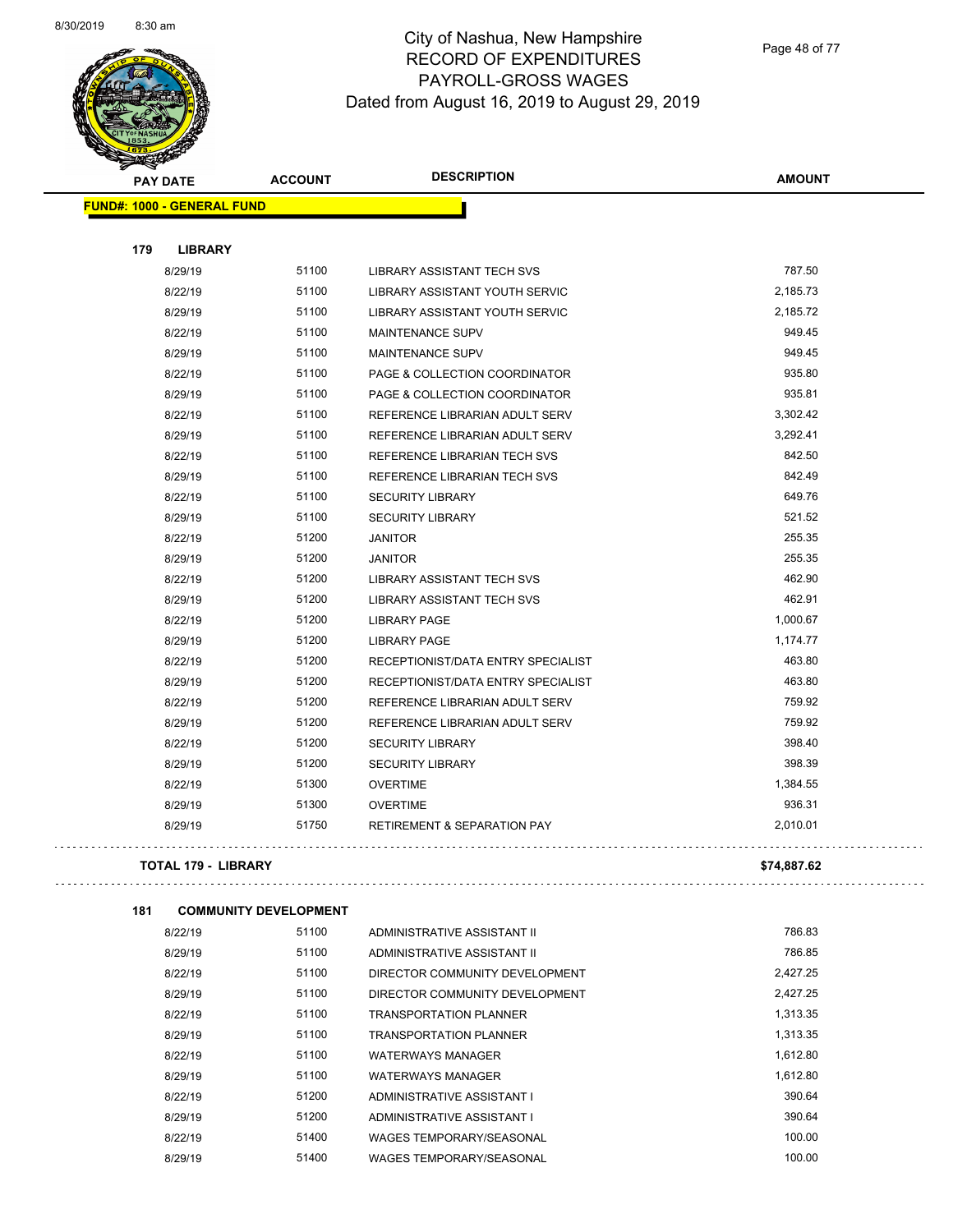| 8/30/2019 | $8:30$ am |                 |                                          | City of Nashua, New Hampshire<br><b>RECORD OF EXPENDITURES</b><br>PAYROLL-GROSS WAGES<br>Dated from August 16, 2019 to August 29, 2019 | Page 49 of 77 |
|-----------|-----------|-----------------|------------------------------------------|----------------------------------------------------------------------------------------------------------------------------------------|---------------|
|           |           | <b>PAY DATE</b> | <b>ACCOUNT</b>                           | <b>DESCRIPTION</b>                                                                                                                     | <b>AMOUNT</b> |
|           |           |                 | <b>FUND#: 1000 - GENERAL FUND</b>        |                                                                                                                                        |               |
|           |           |                 |                                          |                                                                                                                                        |               |
|           | 181       |                 | <b>COMMUNITY DEVELOPMENT</b>             |                                                                                                                                        |               |
|           |           | 8/29/19         | 55118                                    | TELEPHONE-CELLULAR                                                                                                                     | 50.00         |
|           |           |                 | <b>TOTAL 181 - COMMUNITY DEVELOPMENT</b> |                                                                                                                                        | \$13,311.76   |
|           | 182       |                 | <b>PLANNING AND ZONING</b>               |                                                                                                                                        |               |
|           |           | 8/22/19         | 51100                                    | DEPARTMENT COORDINATOR                                                                                                                 | 1,048.50      |
|           |           | 8/29/19         | 51100                                    | DEPARTMENT COORDINATOR                                                                                                                 | 1,048.50      |
|           |           | 8/22/19         | 51100                                    | DEPUTY PLANNING MANAGER                                                                                                                | 2,861.15      |
|           |           | 8/29/19         | 51100                                    | DEPUTY PLANNING MANAGER                                                                                                                | 2,861.16      |
|           |           | 8/22/19         | 51100                                    | MANAGER PLANNING DEPT                                                                                                                  | 2,210.20      |
|           |           | 8/29/19         | 51100                                    | MANAGER PLANNING DEPT                                                                                                                  | 2,210.20      |
|           |           | 8/22/19         | 51100                                    | PLANNER I                                                                                                                              | 1,918.15      |
|           |           | 8/29/19         | 51100                                    | PLANNER I                                                                                                                              | 1,918.15      |
|           |           | 8/22/19         | 51100                                    | ZONING COORDINATOR                                                                                                                     | 839.35        |
|           |           | 8/29/19         | 51100                                    | ZONING COORDINATOR                                                                                                                     | 839.35        |
|           |           | 8/29/19         | 53428                                    | STENOGRAPHIC SERVICES                                                                                                                  | 500.00        |
|           |           | 8/29/19         | 55118                                    | TELEPHONE-CELLULAR                                                                                                                     | 17.00         |
|           |           |                 |                                          |                                                                                                                                        |               |
|           |           |                 | <b>TOTAL 182 - PLANNING AND ZONING</b>   |                                                                                                                                        | \$18,271.71   |
|           | 183       |                 | <b>ECONOMIC DEVELOPMENT</b>              |                                                                                                                                        |               |
|           |           | 8/22/19         | 51100                                    | DWNTWN SPCLST & OED PGRM COOR                                                                                                          | 920.91        |
|           |           | 8/29/19         | 51100                                    | DWNTWN SPCLST & OED PGRM COOR                                                                                                          | 920.91        |
|           |           | 8/22/19         | 51100                                    | ECONOMIC DEV DIRECTOR                                                                                                                  | 2,202.85      |
|           |           | 8/29/19         | 51100                                    | <b>ECONOMIC DEV DIRECTOR</b>                                                                                                           | 2,202.85      |
|           |           | 8/22/19         | 51100                                    | HUNT MEMORIAL BLDG & ARTS ADM                                                                                                          | 394.20        |
|           |           | 8/29/19         | 51100                                    | HUNT MEMORIAL BLDG & ARTS ADM                                                                                                          | 394.21        |
|           |           | 8/29/19         | 55118                                    | TELEPHONE-CELLULAR                                                                                                                     | 50.00         |
|           |           |                 |                                          |                                                                                                                                        |               |
|           |           |                 | <b>TOTAL 183 - ECONOMIC DEVELOPMENT</b>  |                                                                                                                                        | \$7,085.93    |
|           | 191       | <b>SCHOOL</b>   |                                          |                                                                                                                                        |               |
|           |           | 8/29/19         | 51100                                    | <b>7PAR CTE NHN</b>                                                                                                                    | 192.65        |
|           |           | 8/29/19         | 51100                                    | ASSISTANT DIRECTOR BUSINESS                                                                                                            | 3,219.60      |
|           |           | 8/29/19         | 51100                                    | ASSISTANT DIRECTOR OF TECHNOLOGY                                                                                                       | 3,208.70      |
|           |           | 8/29/19         | 51100                                    | ASSISTANT PRINCIPAL AMH                                                                                                                | 3,163.50      |
|           |           | 8/29/19         | 51100                                    | ASSISTANT PRINCIPAL BIC                                                                                                                | 2,875.00      |
|           |           | 8/29/19         | 51100                                    | ASSISTANT PRINCIPAL BIR                                                                                                                | 3,019.20      |
|           |           | 8/29/19         | 51100                                    | ASSISTANT PRINCIPAL BRO                                                                                                                | 3,357.70      |
|           |           | 8/29/19         | 51100                                    | ASSISTANT PRINCIPAL CHARL                                                                                                              | 3,293.00      |
|           |           | 8/29/19         | 51100                                    | ASSISTANT PRINCIPAL DR CRSP                                                                                                            | 3,293.00      |
|           |           | 8/29/19         | 51100                                    | ASSISTANT PRINCIPAL ELM                                                                                                                | 6,769.20      |
|           |           | 8/29/19         | 51100                                    | ASSISTANT PRINCIPAL FES                                                                                                                | 2,875.00      |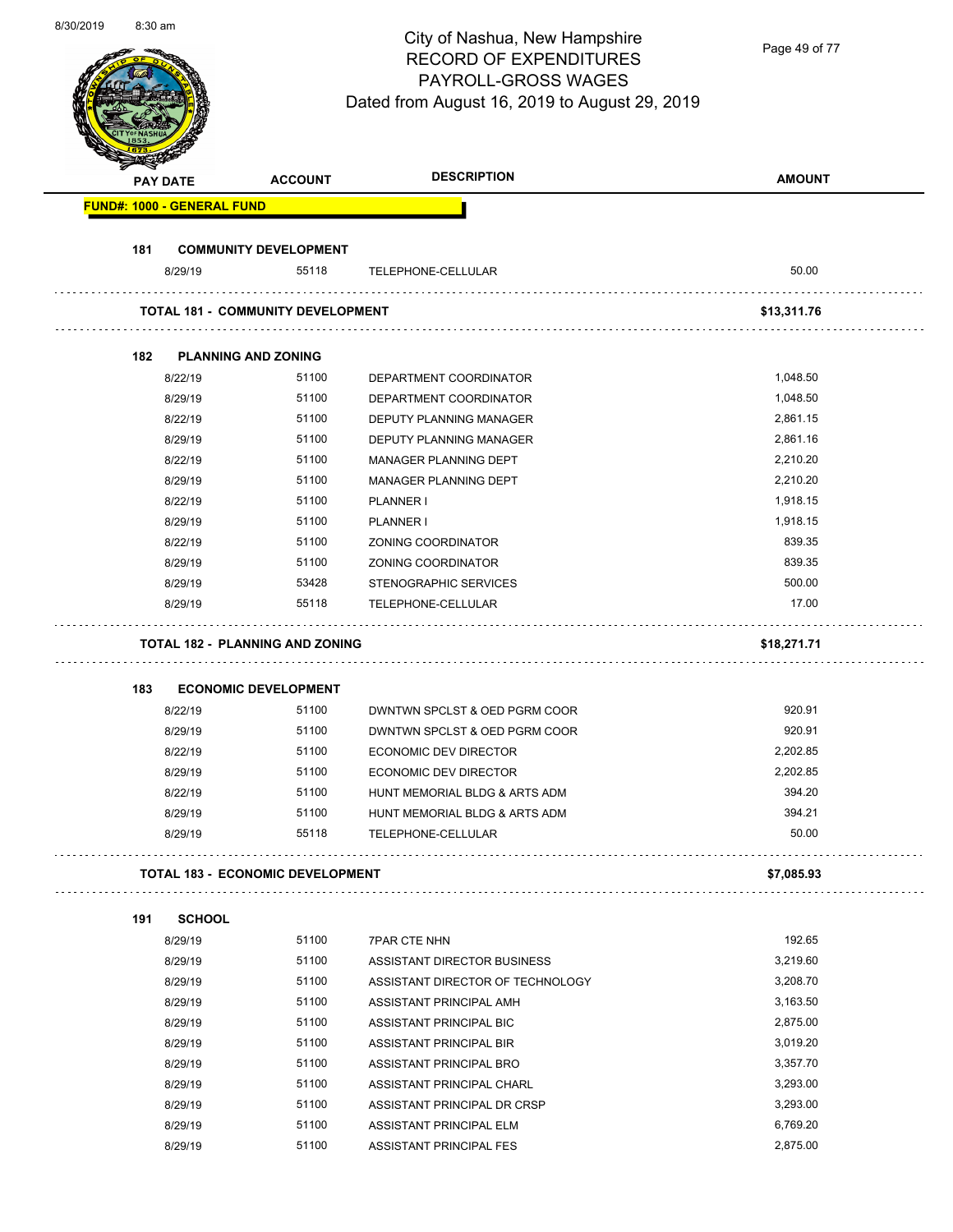

Page 50 of 77

|     | <b>PAY DATE</b>                   | <b>ACCOUNT</b> | <b>DESCRIPTION</b>                        | <b>AMOUNT</b>    |
|-----|-----------------------------------|----------------|-------------------------------------------|------------------|
|     | <b>FUND#: 1000 - GENERAL FUND</b> |                |                                           |                  |
|     |                                   |                |                                           |                  |
| 191 | <b>SCHOOL</b>                     |                |                                           |                  |
|     | 8/29/19                           | 51100          | ASSISTANT PRINCIPAL FMS                   | 3,288.50         |
|     | 8/29/19                           | 51100          | ASSISTANT PRINCIPAL LEDGE                 | 3,292.90         |
|     | 8/29/19                           | 51100          | ASSISTANT PRINCIPAL MDE                   | 3,115.40         |
|     | 8/29/19                           | 51100          | ASSISTANT PRINCIPAL MTP                   | 2,875.00         |
|     | 8/29/19                           | 51100          | ASSISTANT PRINCIPAL NHN                   | 13,806.40        |
|     | 8/29/19                           | 51100          | ASSISTANT PRINCIPAL NHS                   | 13,884.60        |
|     | 8/29/19                           | 51100          | ASSISTANT PRINCIPAL SHE                   | 2,923.10         |
|     | 8/29/19                           | 51100          | ASSISTANT SUPERINTENDENT                  | 8,830.89         |
|     | 8/29/19                           | 51100          | ASST DIRECTOR PLANT OPS                   | 2,756.50         |
|     | 8/29/19                           | 51100          | ASST DIRECTOR SPED                        | 6,623.10         |
|     | 8/29/19                           | 51100          | ASST SYSTEMS ADMIN FULL YEAR              | 17,467.70        |
|     | 8/29/19                           | 51100          | ATTENDANCE OFFICER                        | 2,543.80         |
|     | 8/29/19                           | 51100          | CAREER CENTER COORD NHN                   | 1,348.90         |
|     | 8/29/19                           | 51100          | CHIEF OPERATING OFFICER                   | 4,323.70         |
|     | 8/22/19                           | 51100          | CLERICAL ACADEMY NHN                      | 2,050.46         |
|     | 8/29/19                           | 51100          | CLERICAL ACADEMY NHN                      | 3,130.94         |
|     | 8/22/19                           | 51100          | <b>CLERICAL ACADEMY NHS</b>               | 1,566.21         |
|     | 8/29/19                           | 51100          | CLERICAL ACADEMY NHS                      | 3,028.54         |
|     | 8/22/19                           | 51100          | CLERICAL ASST SUPER SUP                   | 1,210.96         |
|     | 8/29/19                           | 51100          | <b>CLERICAL ASST SUPER SUP</b>            | 1,389.01         |
|     | 8/22/19                           | 51100          | CLERICAL ATHLETIC NHN                     | 652.52           |
|     | 8/29/19                           | 51100          | CLERICAL ATHLETIC NHN                     | 815.65           |
|     | 8/22/19                           | 51100          | CLERICAL ATHLETIC NHS                     | 731.25           |
|     | 8/29/19                           | 51100          | <b>CLERICAL ATHLETIC NHS</b>              | 731.25           |
|     | 8/22/19                           | 51100          | <b>CLERICAL BUSINESS</b>                  | 3,313.83         |
|     | 8/29/19                           | 51100          | <b>CLERICAL BUSINESS</b>                  | 3,319.20         |
|     | 8/22/19                           | 51100          | CLERICAL CHIEF OP OFFICER SUP             | 743.17           |
|     | 8/29/19                           | 51100          | CLERICAL CHIEF OP OFFICER SUP             | 787.43           |
|     | 8/22/19                           | 51100          | <b>CLERICAL CTE NHN</b>                   | 370.80           |
|     | 8/29/19                           | 51100          | <b>CLERICAL CTE NHN</b>                   | 695.25           |
|     | 8/22/19                           | 51100<br>51100 | CLERICAL CTE NHS                          | 641.64<br>793.89 |
|     | 8/29/19<br>8/22/19                | 51100          | CLERICAL CTE NHS<br>CLERICAL GUIDANCE ELM | 421.80           |
|     | 8/29/19                           | 51100          | CLERICAL GUIDANCE ELM                     | 681.35           |
|     | 8/22/19                           | 51100          | CLERICAL GUIDANCE NHN                     | 1,216.75         |
|     | 8/29/19                           | 51100          | <b>CLERICAL GUIDANCE NHN</b>              | 2,067.10         |
|     | 8/22/19                           | 51100          | <b>CLERICAL GUIDANCE NHS</b>              | 774.05           |
|     | 8/29/19                           | 51100          | <b>CLERICAL GUIDANCE NHS</b>              | 2,034.00         |
|     | 8/22/19                           | 51100          | CLERICAL HUMAN RESOURCES                  | 2,295.63         |
|     | 8/29/19                           | 51100          | <b>CLERICAL HUMAN RESOURCES</b>           | 2,295.64         |
|     | 8/22/19                           | 51100          | <b>CLERICAL PAYROLL SUP</b>               | 1,532.30         |
|     | 8/29/19                           | 51100          | <b>CLERICAL PAYROLL SUP</b>               | 1,532.30         |
|     | 8/22/19                           | 51100          | <b>CLERICAL PLANT OPS</b>                 | 755.94           |
|     | 8/29/19                           | 51100          | CLERICAL PLANT OPS                        | 766.15           |
|     |                                   |                |                                           |                  |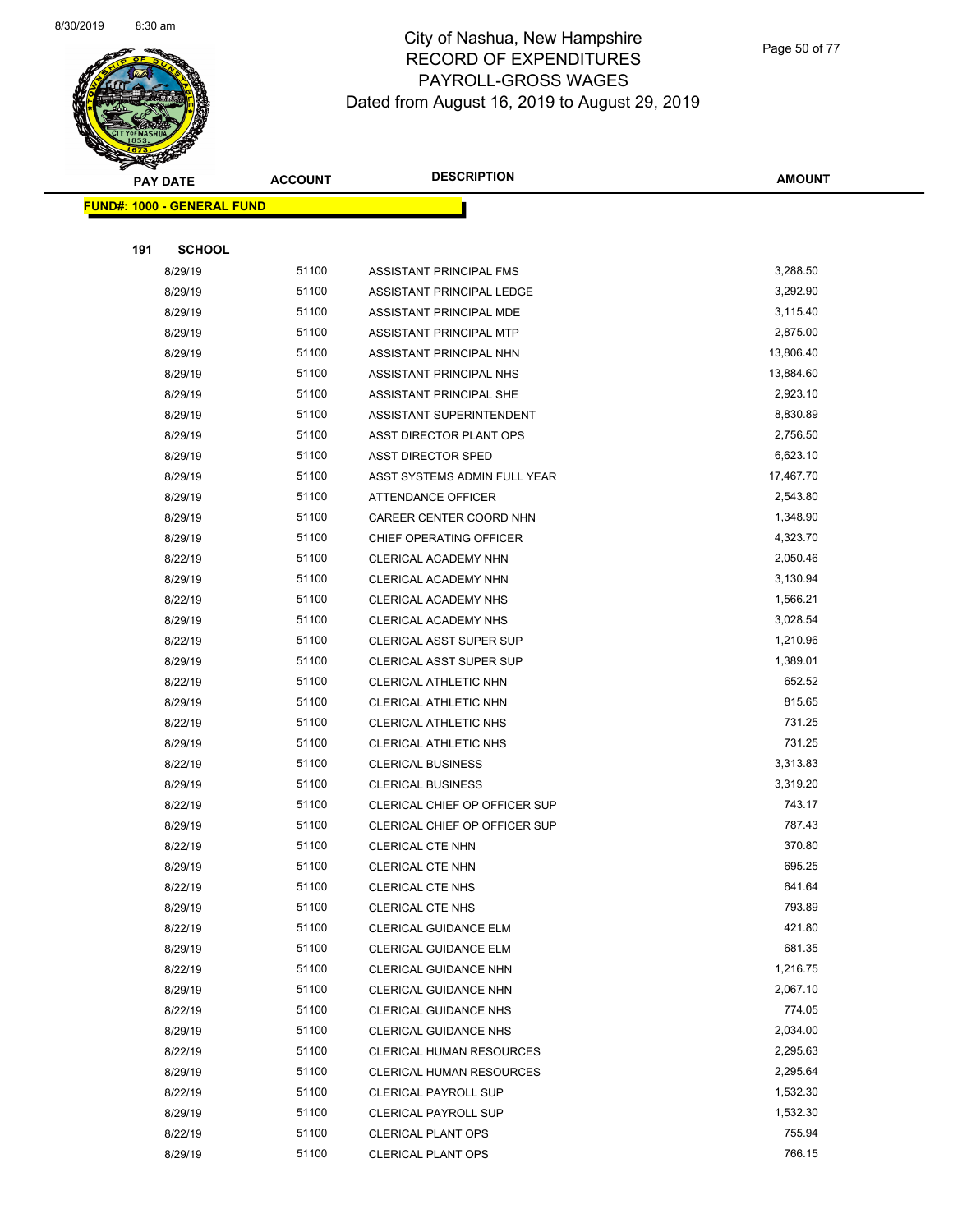

Page 51 of 77

| <b>PAY DATE</b> |                                   | <b>ACCOUNT</b> | <b>DESCRIPTION</b>                                 | <b>AMOUNT</b>    |
|-----------------|-----------------------------------|----------------|----------------------------------------------------|------------------|
|                 | <b>FUND#: 1000 - GENERAL FUND</b> |                |                                                    |                  |
|                 |                                   |                |                                                    |                  |
| 191             | <b>SCHOOL</b>                     |                |                                                    |                  |
|                 | 8/22/19                           | 51100          | CLERICAL PRINCIPAL AMH                             | 1,401.28         |
|                 | 8/29/19                           | 51100          | <b>CLERICAL PRINCIPAL AMH</b>                      | 1,497.40         |
|                 | 8/22/19                           | 51100          | <b>CLERICAL PRINCIPAL BIC</b>                      | 846.20           |
|                 | 8/29/19                           | 51100          | <b>CLERICAL PRINCIPAL BIC</b>                      | 1,546.90         |
|                 | 8/22/19                           | 51100          | <b>CLERICAL PRINCIPAL BIR</b>                      | 1,054.89         |
|                 | 8/29/19                           | 51100          | <b>CLERICAL PRINCIPAL BIR</b>                      | 1,631.29         |
|                 | 8/22/19                           | 51100          | <b>CLERICAL PRINCIPAL BRO</b>                      | 1,071.58         |
|                 | 8/29/19                           | 51100          | <b>CLERICAL PRINCIPAL BRO</b>                      | 1,546.90         |
|                 | 8/22/19                           | 51100          | CLERICAL PRINCIPAL CHA                             | 944.90           |
|                 | 8/29/19                           | 51100          | CLERICAL PRINCIPAL CHA                             | 1,532.30         |
|                 | 8/22/19                           | 51100          | CLERICAL PRINCIPAL DRC                             | 987.50           |
|                 | 8/29/19                           | 51100          | <b>CLERICAL PRINCIPAL DRC</b>                      | 1,499.65         |
|                 | 8/22/19                           | 51100          | <b>CLERICAL PRINCIPAL ELM</b>                      | 1,188.92         |
|                 | 8/29/19                           | 51100          | CLERICAL PRINCIPAL ELM                             | 2,182.43         |
|                 | 8/22/19                           | 51100          | <b>CLERICAL PRINCIPAL FES</b>                      | 993.89           |
|                 | 8/29/19                           | 51100          | <b>CLERICAL PRINCIPAL FES</b>                      | 1,392.40         |
|                 | 8/22/19                           | 51100          | <b>CLERICAL PRINCIPAL FMS</b>                      | 1,664.38         |
|                 | 8/29/19                           | 51100          | <b>CLERICAL PRINCIPAL FMS</b>                      | 2,351.30         |
|                 | 8/22/19                           | 51100          | <b>CLERICAL PRINCIPAL LDG</b>                      | 849.03           |
|                 | 8/29/19                           | 51100          | <b>CLERICAL PRINCIPAL LDG</b>                      | 1,461.40         |
|                 | 8/22/19                           | 51100          | CLERICAL PRINCIPAL MDE                             | 1,358.59         |
|                 | 8/29/19                           | 51100          | CLERICAL PRINCIPAL MDE                             | 1,570.55         |
|                 | 8/22/19                           | 51100          | <b>CLERICAL PRINCIPAL MTP</b>                      | 1,092.03         |
|                 | 8/29/19                           | 51100          | <b>CLERICAL PRINCIPAL MTP</b>                      | 1,511.28         |
|                 | 8/22/19                           | 51100          | CLERICAL PRINCIPAL NHN                             | 798.61           |
|                 | 8/29/19                           | 51100          | CLERICAL PRINCIPAL NHN                             | 1,497.41         |
|                 | 8/22/19                           | 51100          | <b>CLERICAL PRINCIPAL NHS</b>                      | 857.28           |
|                 | 8/29/19                           | 51100          | <b>CLERICAL PRINCIPAL NHS</b>                      | 2,165.26         |
|                 | 8/22/19                           | 51100          | <b>CLERICAL PRINCIPAL NSE</b>                      | 979.81           |
|                 | 8/29/19                           | 51100          | <b>CLERICAL PRINCIPAL NSE</b>                      | 1,497.00         |
|                 | 8/22/19                           | 51100          | <b>CLERICAL PRINCIPAL PMS</b>                      | 1,214.20         |
|                 | 8/29/19                           | 51100          | <b>CLERICAL PRINCIPAL PMS</b>                      | 2,152.88         |
|                 | 8/22/19                           | 51100          | <b>CLERICAL PRINCIPAL SHE</b>                      | 1,044.39         |
|                 | 8/29/19                           | 51100          | <b>CLERICAL PRINCIPAL SHE</b>                      | 1,488.40         |
|                 | 8/22/19                           | 51100          | CLERICAL RECEPTIONIST NHN                          | 261.00           |
|                 | 8/29/19                           | 51100          | CLERICAL RECEPTIONIST NHN                          | 815.65           |
|                 | 8/22/19                           | 51100          | CLERICAL RECEPTIONIST NHS                          | 370.80           |
|                 | 8/29/19                           | 51100          | CLERICAL RECEPTIONIST NHS                          | 695.25           |
|                 | 8/22/19                           | 51100          | CLERICAL SPECIAL ED NHN                            | 390.00<br>731.25 |
|                 | 8/29/19                           | 51100<br>51100 | CLERICAL SPECIAL ED NHN                            | 433.88           |
|                 | 8/22/19                           | 51100          | CLERICAL SPECIAL ED NHS                            | 731.25           |
|                 | 8/29/19<br>8/22/19                | 51100          | CLERICAL SPECIAL ED NHS<br>CLERICAL SPECIAL ED SUP | 1,426.50         |
|                 | 8/29/19                           | 51100          | CLERICAL SPECIAL ED SUP                            | 1,426.51         |
|                 |                                   |                |                                                    |                  |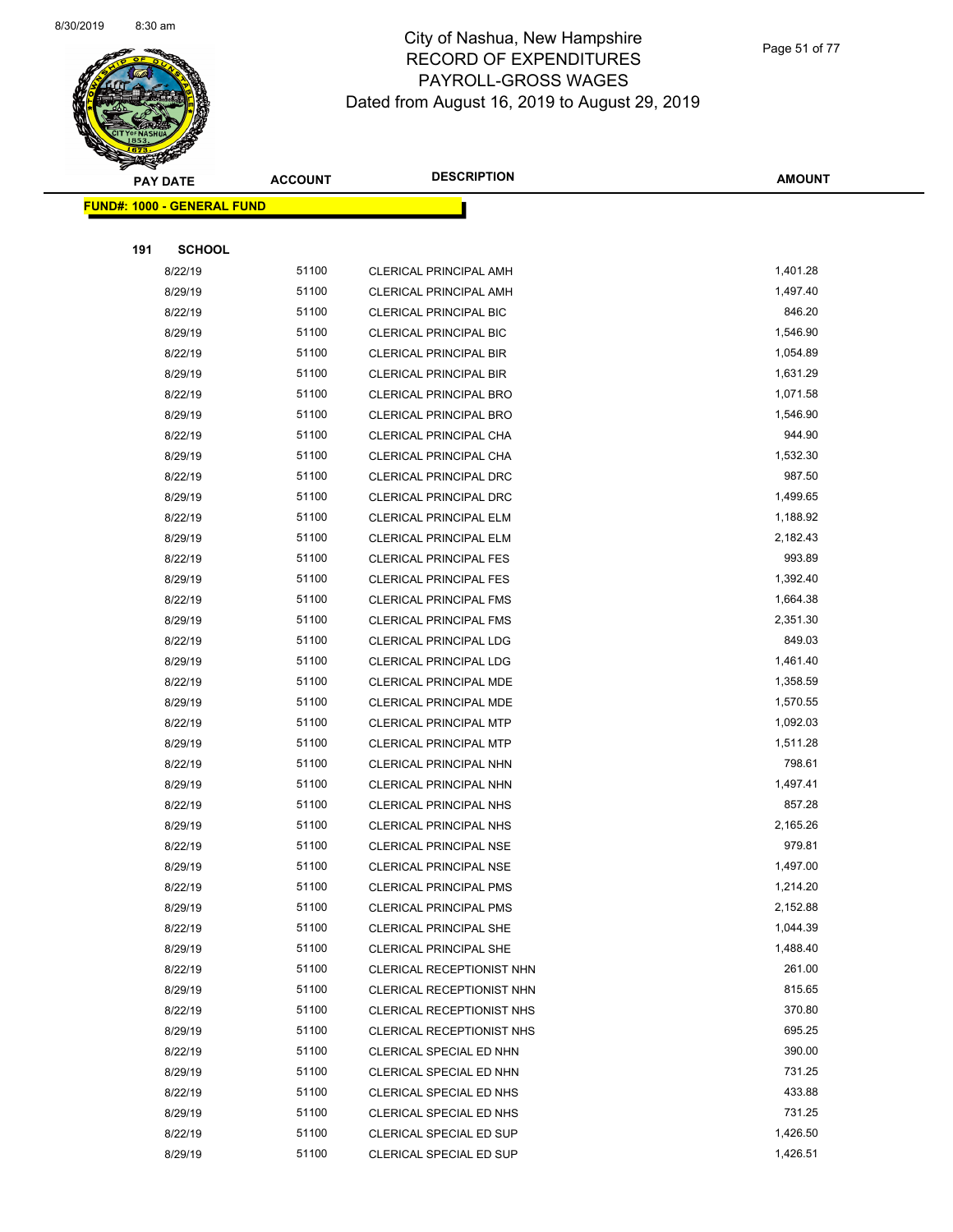

Page 52 of 77

| <b>PAY DATE</b> |                                   | <b>ACCOUNT</b> | <b>DESCRIPTION</b>             | <b>AMOUNT</b> |
|-----------------|-----------------------------------|----------------|--------------------------------|---------------|
|                 | <b>FUND#: 1000 - GENERAL FUND</b> |                |                                |               |
|                 |                                   |                |                                |               |
| 191             | <b>SCHOOL</b>                     |                |                                |               |
|                 | 8/22/19                           | 51100          | CLERICAL STUDENT SERV SUP      | 861.16        |
|                 | 8/29/19                           | 51100          | CLERICAL STUDENT SERV SUP      | 822.75        |
|                 | 8/22/19                           | 51100          | CLERICAL SUPERINTENDANT HRLY   | 779.65        |
|                 | 8/29/19                           | 51100          | CLERICAL SUPERINTENDANT HRLY   | 779.63        |
|                 | 8/29/19                           | 51100          | CLERICAL SUPERINTENDANT SUP    | 1,848.30      |
|                 | 8/22/19                           | 51100          | <b>CUSTODIAN AMH</b>           | 1,389.60      |
|                 | 8/29/19                           | 51100          | <b>CUSTODIAN AMH</b>           | 1,389.60      |
|                 | 8/22/19                           | 51100          | <b>CUSTODIAN ASST HEAD ELM</b> | 791.20        |
|                 | 8/29/19                           | 51100          | <b>CUSTODIAN ASST HEAD ELM</b> | 791.20        |
|                 | 8/22/19                           | 51100          | <b>CUSTODIAN ASST HEAD FMS</b> | 791.20        |
|                 | 8/29/19                           | 51100          | <b>CUSTODIAN ASST HEAD FMS</b> | 791.20        |
|                 | 8/22/19                           | 51100          | <b>CUSTODIAN ASST HEAD NHN</b> | 1,590.40      |
|                 | 8/29/19                           | 51100          | <b>CUSTODIAN ASST HEAD NHN</b> | 1,590.40      |
|                 | 8/22/19                           | 51100          | <b>CUSTODIAN ASST HEAD NHS</b> | 1,582.41      |
|                 | 8/29/19                           | 51100          | <b>CUSTODIAN ASST HEAD NHS</b> | 1,582.40      |
|                 | 8/22/19                           | 51100          | <b>CUSTODIAN ASST HEAD PMS</b> | 791.20        |
|                 | 8/29/19                           | 51100          | <b>CUSTODIAN ASST HEAD PMS</b> | 791.20        |
|                 | 8/22/19                           | 51100          | <b>CUSTODIAN BIC</b>           | 1,389.60      |
|                 | 8/29/19                           | 51100          | <b>CUSTODIAN BIC</b>           | 1,389.61      |
|                 | 8/22/19                           | 51100          | <b>CUSTODIAN BIR</b>           | 1,389.60      |
|                 | 8/29/19                           | 51100          | <b>CUSTODIAN BIR</b>           | 1,389.60      |
|                 | 8/22/19                           | 51100          | <b>CUSTODIAN BRO</b>           | 1,389.60      |
|                 | 8/29/19                           | 51100          | <b>CUSTODIAN BRO</b>           | 1,389.61      |
|                 | 8/22/19                           | 51100          | <b>CUSTODIAN CHA</b>           | 1,389.60      |
|                 | 8/29/19                           | 51100          | <b>CUSTODIAN CHA</b>           | 1,389.61      |
|                 | 8/22/19                           | 51100          | <b>CUSTODIAN DRC</b>           | 1,389.60      |
|                 | 8/29/19                           | 51100          | <b>CUSTODIAN DRC</b>           | 1,389.60      |
|                 | 8/22/19                           | 51100          | <b>CUSTODIAN ELM</b>           | 4,540.65      |
|                 | 8/29/19                           | 51100          | <b>CUSTODIAN ELM</b>           | 4,679.61      |
|                 | 8/22/19                           | 51100          | <b>CUSTODIAN FES</b>           | 1,389.60      |
|                 | 8/29/19                           | 51100          | <b>CUSTODIAN FES</b>           | 1,389.60      |
|                 | 8/22/19                           | 51100          | <b>CUSTODIAN FMS</b>           | 2,779.20      |
|                 | 8/29/19                           | 51100          | <b>CUSTODIAN FMS</b>           | 2,779.20      |
|                 | 8/22/19                           | 51100          | <b>CUSTODIAN HEAD AMH</b>      | 791.20        |
|                 | 8/29/19                           | 51100          | <b>CUSTODIAN HEAD AMH</b>      | 791.20        |
|                 | 8/22/19                           | 51100          | <b>CUSTODIAN HEAD BIC</b>      | 791.20        |
|                 | 8/29/19                           | 51100          | <b>CUSTODIAN HEAD BIC</b>      | 791.20        |
|                 | 8/22/19                           | 51100          | <b>CUSTODIAN HEAD BIR</b>      | 791.20        |
|                 | 8/29/19                           | 51100          | <b>CUSTODIAN HEAD BIR</b>      | 791.20        |
|                 | 8/22/19                           | 51100          | <b>CUSTODIAN HEAD BRO</b>      | 791.21        |
|                 | 8/29/19                           | 51100          | <b>CUSTODIAN HEAD BRO</b>      | 791.20        |
|                 | 8/22/19                           | 51100          | <b>CUSTODIAN HEAD CHA</b>      | 791.20        |
|                 | 8/29/19                           | 51100          | <b>CUSTODIAN HEAD CHA</b>      | 791.20        |
|                 | 8/22/19                           | 51100          | <b>CUSTODIAN HEAD DRC</b>      | 791.20        |
|                 |                                   |                |                                |               |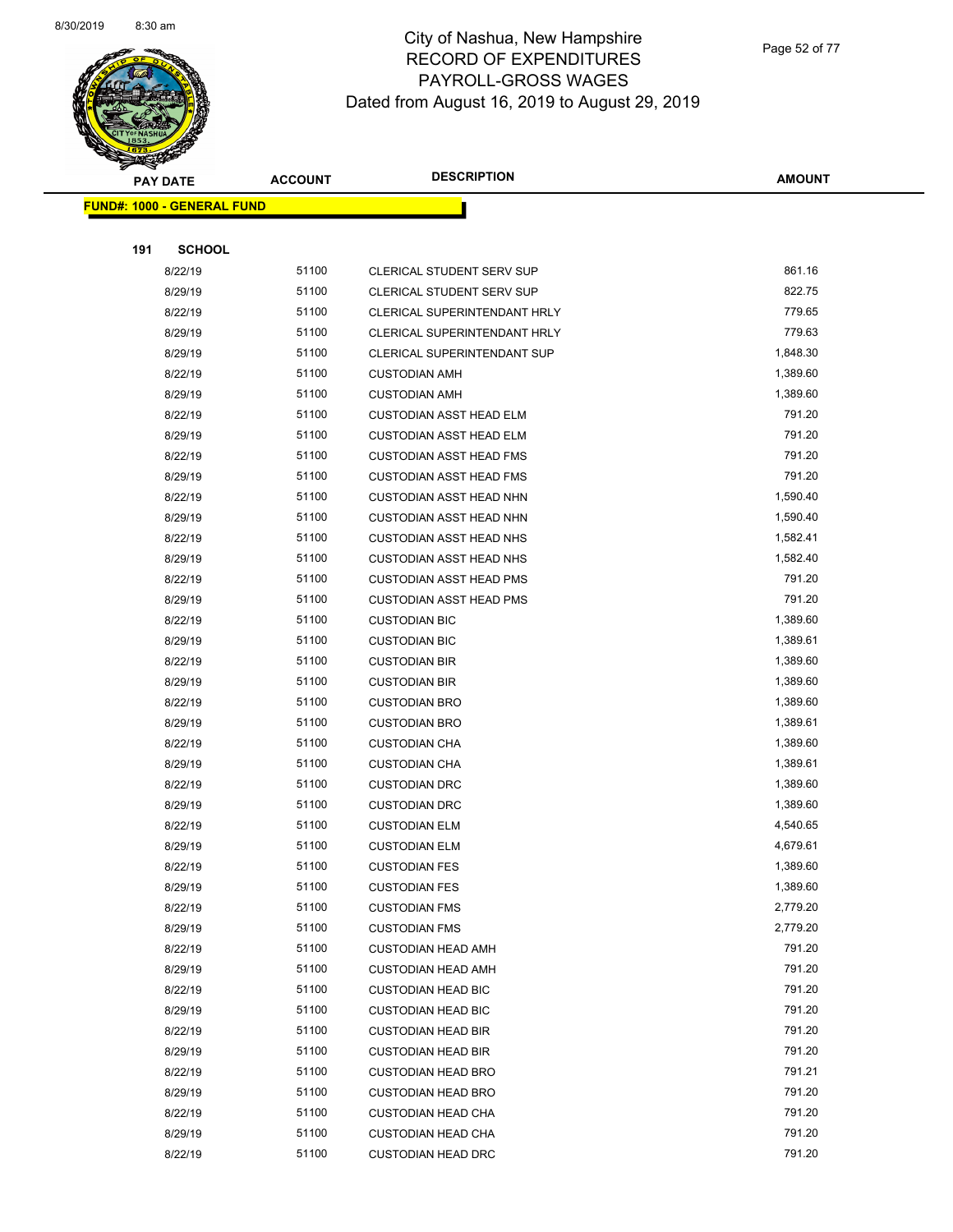

Page 53 of 77

|     | <b>PAY DATE</b>                    | <b>ACCOUNT</b> | <b>DESCRIPTION</b>              | <b>AMOUNT</b> |
|-----|------------------------------------|----------------|---------------------------------|---------------|
|     | <u> FUND#: 1000 - GENERAL FUND</u> |                |                                 |               |
|     |                                    |                |                                 |               |
| 191 | <b>SCHOOL</b>                      |                |                                 |               |
|     | 8/29/19                            | 51100          | <b>CUSTODIAN HEAD DRC</b>       | 791.20        |
|     | 8/22/19                            | 51100          | <b>CUSTODIAN HEAD ELM</b>       | 937.60        |
|     | 8/29/19                            | 51100          | <b>CUSTODIAN HEAD ELM</b>       | 937.60        |
|     | 8/22/19                            | 51100          | <b>CUSTODIAN HEAD FES</b>       | 791.20        |
|     | 8/29/19                            | 51100          | <b>CUSTODIAN HEAD FES</b>       | 791.20        |
|     | 8/22/19                            | 51100          | <b>CUSTODIAN HEAD FMS</b>       | 937.60        |
|     | 8/29/19                            | 51100          | <b>CUSTODIAN HEAD FMS</b>       | 937.60        |
|     | 8/22/19                            | 51100          | <b>CUSTODIAN HEAD LDG</b>       | 791.20        |
|     | 8/29/19                            | 51100          | <b>CUSTODIAN HEAD LDG</b>       | 791.20        |
|     | 8/22/19                            | 51100          | <b>CUSTODIAN HEAD MDE</b>       | 791.20        |
|     | 8/29/19                            | 51100          | <b>CUSTODIAN HEAD MDE</b>       | 791.20        |
|     | 8/22/19                            | 51100          | <b>CUSTODIAN HEAD MTP</b>       | 796.15        |
|     | 8/29/19                            | 51100          | <b>CUSTODIAN HEAD MTP</b>       | 791.20        |
|     | 8/22/19                            | 51100          | <b>CUSTODIAN HEAD NHN</b>       | 943.20        |
|     | 8/29/19                            | 51100          | <b>CUSTODIAN HEAD NHN</b>       | 943.20        |
|     | 8/22/19                            | 51100          | <b>CUSTODIAN HEAD NHS</b>       | 943.21        |
|     | 8/29/19                            | 51100          | <b>CUSTODIAN HEAD NHS</b>       | 943.20        |
|     | 8/22/19                            | 51100          | <b>CUSTODIAN HEAD NSE</b>       | 890.10        |
|     | 8/29/19                            | 51100          | <b>CUSTODIAN HEAD NSE</b>       | 791.20        |
|     | 8/22/19                            | 51100          | <b>CUSTODIAN HEAD PMS</b>       | 937.60        |
|     | 8/29/19                            | 51100          | <b>CUSTODIAN HEAD PMS</b>       | 937.60        |
|     | 8/22/19                            | 51100          | <b>CUSTODIAN HEAD SHE</b>       | 791.20        |
|     | 8/29/19                            | 51100          | <b>CUSTODIAN HEAD SHE</b>       | 791.20        |
|     | 8/22/19                            | 51100          | <b>CUSTODIAN LDG</b>            | 1,389.60      |
|     | 8/29/19                            | 51100          | <b>CUSTODIAN LDG</b>            | 1,389.60      |
|     | 8/22/19                            | 51100          | <b>CUSTODIAN MDE</b>            | 1,389.60      |
|     | 8/29/19                            | 51100          | <b>CUSTODIAN MDE</b>            | 1,389.60      |
|     | 8/22/19                            | 51100          | <b>CUSTODIAN MTP</b>            | 1,250.64      |
|     | 8/29/19                            | 51100          | <b>CUSTODIAN MTP</b>            | 1,389.60      |
|     | 8/22/19                            | 51100          | <b>CUSTODIAN NHN</b>            | 9,519.69      |
|     | 8/29/19                            | 51100          | <b>CUSTODIAN NHN</b>            | 9,662.17      |
|     | 8/22/19                            | 51100          | <b>CUSTODIAN NHS</b>            | 9,096.50      |
|     | 8/29/19                            | 51100          | <b>CUSTODIAN NHS</b>            | 8,679.23      |
|     | 8/22/19                            | 51100          | <b>CUSTODIAN NSE</b>            | 1,389.60      |
|     | 8/29/19                            | 51100          | <b>CUSTODIAN NSE</b>            | 1,389.60      |
|     | 8/22/19                            | 51100          | <b>CUSTODIAN PMS</b>            | 2,084.40      |
|     | 8/29/19                            | 51100          | <b>CUSTODIAN PMS</b>            | 2,084.40      |
|     | 8/22/19                            | 51100          | <b>CUSTODIAN SHE</b>            | 1,389.60      |
|     | 8/29/19                            | 51100          | <b>CUSTODIAN SHE</b>            | 1,389.60      |
|     | 8/29/19                            | 51100          | <b>CUSTODIAN SUPERVISOR WPO</b> | 6,269.40      |
|     | 8/22/19                            | 51100          | <b>CUSTODIAN WID</b>            | 694.80        |
|     | 8/29/19                            | 51100          | <b>CUSTODIAN WID</b>            | 694.80        |
|     | 8/29/19                            | 51100          | DATA ANALYST                    | 3,213.00      |
|     | 8/29/19                            | 51100          | <b>DIRECTOR ATHLETICS</b>       | 3,855.50      |
|     |                                    |                |                                 |               |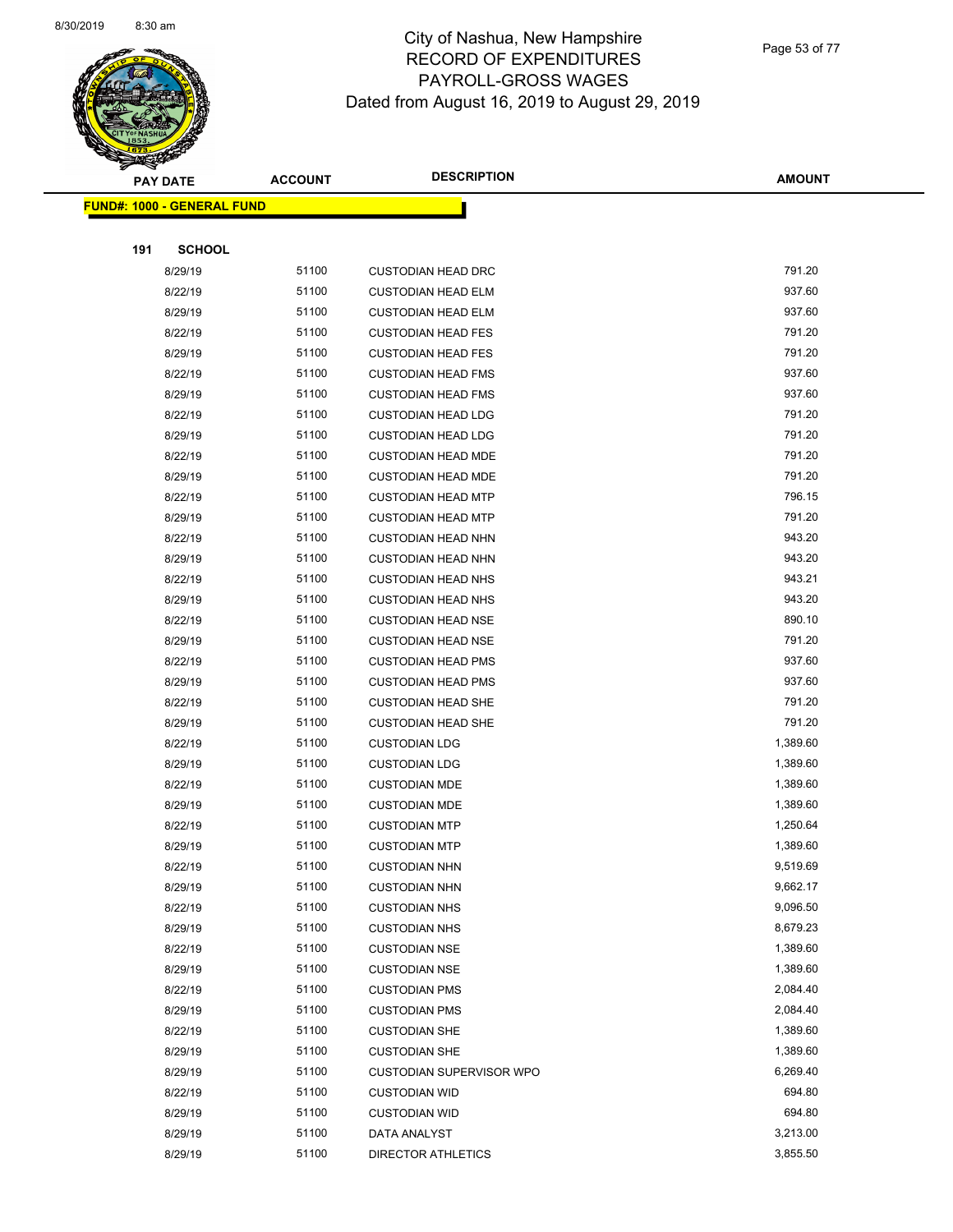

Page 54 of 77

| <b>PAY DATE</b>                   | <b>ACCOUNT</b> | <b>DESCRIPTION</b>             | <b>AMOUNT</b> |
|-----------------------------------|----------------|--------------------------------|---------------|
| <b>FUND#: 1000 - GENERAL FUND</b> |                |                                |               |
|                                   |                |                                |               |
| 191<br><b>SCHOOL</b>              |                |                                |               |
| 8/29/19                           | 51100          | DIRECTOR COM GRANTS            | 2,528.70      |
| 8/29/19                           | 51100          | <b>DIRECTOR GUIDANCE</b>       | 6,723.85      |
| 8/29/19                           | 51100          | DIRECTOR HUMAN RESOURCES       | 3,422.50      |
| 8/29/19                           | 51100          | DIRECTOR PLANT OPS             | 4,002.20      |
| 8/29/19                           | 51100          | DIRECTOR SPECIAL ED            | 3,745.20      |
| 8/29/19                           | 51100          | DIRECTOR STUDENT SERVICES      | 3,515.40      |
| 8/29/19                           | 51100          | DIRECTOR TECHNOLOGY            | 4,427.90      |
| 8/29/19                           | 51100          | DIRECTOR TITLE 1               | 3,329.40      |
| 8/29/19                           | 51100          | DIRECTOR TRANSPORTATION        | 3,346.50      |
| 8/29/19                           | 51100          | DIRECTOR VOCATIONAL            | 6,790.00      |
| 8/29/19                           | 51100          | DW TECHNOLOGY PEER COACH       | 1,966.31      |
| 8/22/19                           | 51100          | E-BLOCK TECHNICAL PARA         | 689.52        |
| 8/29/19                           | 51100          | E-BLOCK TECHNICAL PARA         | 623.61        |
| 8/29/19                           | 51100          | ELL OUTREACH WORKER            | 1,722.98      |
| 8/29/19                           | 51100          | GUIDANCE COUNSELOR AMH         | 2,403.59      |
| 8/29/19                           | 51100          | GUIDANCE COUNSELOR BIC         | 2,064.74      |
| 8/29/19                           | 51100          | <b>GUIDANCE COUNSELOR BIR</b>  | 3,015.80      |
| 8/29/19                           | 51100          | GUIDANCE COUNSELOR BRO         | 1,980.45      |
| 8/29/19                           | 51100          | GUIDANCE COUNSELOR CHA         | 3,015.80      |
| 8/29/19                           | 51100          | GUIDANCE COUNSELOR DRC         | 2,923.68      |
| 8/29/19                           | 51100          | <b>GUIDANCE COUNSELOR ELM</b>  | 13,680.24     |
| 8/29/19                           | 51100          | <b>GUIDANCE COUNSELOR FES</b>  | 2,923.68      |
| 8/29/19                           | 51100          | <b>GUIDANCE COUNSELOR FMS</b>  | 5,660.72      |
| 8/29/19                           | 51100          | GUIDANCE COUNSELOR LDG         | 3,015.80      |
| 8/29/19                           | 51100          | GUIDANCE COUNSELOR MDE         | 2,895.11      |
| 8/29/19                           | 51100          | <b>GUIDANCE COUNSELOR MTP</b>  | 2,923.68      |
| 8/29/19                           | 51100          | GUIDANCE COUNSELOR NHN         | 17,716.06     |
| 8/29/19                           | 51100          | <b>GUIDANCE COUNSELOR NHS</b>  | 19,076.59     |
| 8/29/19                           | 51100          | <b>GUIDANCE COUNSELOR NSE</b>  | 2,923.68      |
| 8/29/19                           | 51100          | GUIDANCE COUNSELOR PMS         | 8,286.59      |
| 8/29/19                           | 51100          | GUIDANCE COUNSELOR SHE         | 2,923.68      |
| 8/29/19                           | 51100          | <b>HOMELESS LIASION</b>        | 1,465.68      |
| 8/29/19                           | 51100          | <b>INTRUCTIONAL LEADER FES</b> | 3,074.40      |
| 8/29/19                           | 51100          | JOB DEVELOPER SPED NHN         | 3,015.80      |
| 8/29/19                           | 51100          | LIBRARIAN AMH                  | 1,989.54      |
| 8/29/19                           | 51100          | <b>LIBRARIAN BIC</b>           | 1,835.62      |
| 8/29/19                           | 51100          | LIBRARIAN BIR                  | 2,187.13      |
| 8/29/19                           | 51100          | <b>LIBRARIAN BRO</b>           | 2,204.19      |
| 8/29/19                           | 51100          | LIBRARIAN CHA                  | 3,015.80      |
| 8/29/19                           | 51100          | LIBRARIAN DRC                  | 2,250.50      |
| 8/29/19                           | 51100          | LIBRARIAN ELM                  | 2,040.05      |
| 8/29/19                           | 51100          | LIBRARIAN FES                  | 2,923.68      |
| 8/29/19                           | 51100          | <b>LIBRARIAN FMS</b>           | 2,923.68      |
| 8/29/19                           | 51100          | <b>LIBRARIAN LDG</b>           | 2,426.69      |
|                                   |                |                                |               |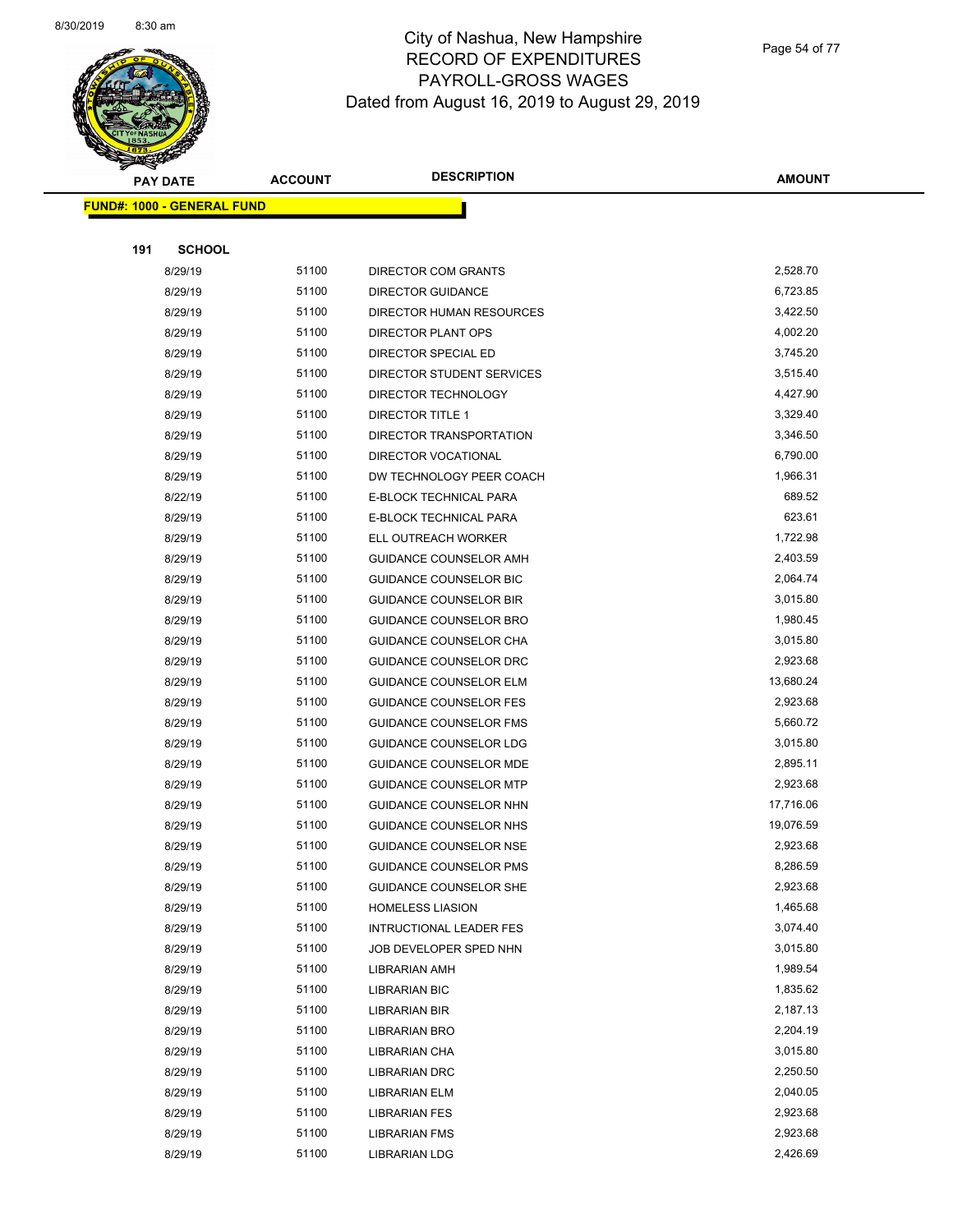

Page 55 of 77

|     | <b>PAY DATE</b>                   | <b>ACCOUNT</b> | <b>DESCRIPTION</b>           | <b>AMOUNT</b> |
|-----|-----------------------------------|----------------|------------------------------|---------------|
|     | <b>FUND#: 1000 - GENERAL FUND</b> |                |                              |               |
|     |                                   |                |                              |               |
| 191 | <b>SCHOOL</b>                     |                |                              |               |
|     | 8/29/19                           | 51100          | <b>LIBRARIAN MDE</b>         | 2,895.11      |
|     | 8/29/19                           | 51100          | <b>LIBRARIAN MTP</b>         | 1,667.45      |
|     | 8/29/19                           | 51100          | <b>LIBRARIAN NHN</b>         | 4,926.74      |
|     | 8/29/19                           | 51100          | <b>LIBRARIAN NHS</b>         | 5,984.68      |
|     | 8/29/19                           | 51100          | LIBRARIAN NSE                | 2,895.11      |
|     | 8/29/19                           | 51100          | <b>LIBRARIAN PMS</b>         | 2,040.05      |
|     | 8/29/19                           | 51100          | <b>LIBRARIAN SHE</b>         | 2,923.68      |
|     | 8/29/19                           | 51100          | LICENSED PRACTICAL NURSE ELM | 1,414.58      |
|     | 8/22/19                           | 51100          | MAINTENANCE ALARM WPO        | 998.80        |
|     | 8/29/19                           | 51100          | MAINTENANCE ALARM WPO        | 998.80        |
|     | 8/22/19                           | 51100          | MAINTENANCE CARPENTER WPO    | 975.60        |
|     | 8/29/19                           | 51100          | MAINTENANCE CARPENTER WPO    | 975.60        |
|     | 8/22/19                           | 51100          | MAINTENANCE ELECTRICIAN WPO  | 1,997.60      |
|     | 8/29/19                           | 51100          | MAINTENANCE ELECTRICIAN WPO  | 2,010.09      |
|     | 8/22/19                           | 51100          | MAINTENANCE GRDS FORMEN WPO  | 975.61        |
|     | 8/29/19                           | 51100          | MAINTENANCE GRDS FORMEN WPO  | 975.61        |
|     | 8/22/19                           | 51100          | MAINTENANCE GROUNDS WPO      | 4,100.40      |
|     | 8/29/19                           | 51100          | MAINTENANCE GROUNDS WPO      | 4,100.41      |
|     | 8/22/19                           | 51100          | MAINTENANCE HVAC WPO         | 4,498.16      |
|     | 8/29/19                           | 51100          | MAINTENANCE HVAC WPO         | 4,890.02      |
|     | 8/22/19                           | 51100          | MAINTENANCE MESSENGER WPO    | 937.60        |
|     | 8/29/19                           | 51100          | MAINTENANCE MESSENGER WPO    | 937.60        |
|     | 8/22/19                           | 51100          | MAINTENANCE PLUMBER WPO      | 1,002.81      |
|     | 8/29/19                           | 51100          | MAINTENANCE PLUMBER WPO      | 1,002.80      |
|     | 8/22/19                           | 51100          | MAINTENANCE TRADES WPO       | 2,946.00      |
|     | 8/29/19                           | 51100          | MAINTENANCE TRADES WPO       | 2,958.11      |
|     | 8/29/19                           | 51100          | MARKETING TEACHER NHS        | 2,838.35      |
|     | 8/29/19                           | 51100          | <b>NURSE AMH</b>             | 2,739.61      |
|     | 8/29/19                           | 51100          | <b>NURSE BIC</b>             | 2,739.61      |
|     | 8/29/19                           | 51100          | <b>NURSE BIR</b>             | 2,712.86      |
|     | 8/29/19                           | 51100          | <b>NURSE BRO</b>             | 2,739.61      |
|     | 8/29/19                           | 51100          | <b>NURSE CHA</b>             | 1,776.19      |
|     | 8/29/19                           | 51100          | <b>NURSE DRC</b>             | 2,739.61      |
|     | 8/29/19                           | 51100          | <b>NURSE ELM</b>             | 3,237.72      |
|     | 8/29/19                           | 51100          | <b>NURSE FES</b>             | 1,906.78      |
|     | 8/29/19                           | 51100          | <b>NURSE FMS</b>             | 1,768.89      |
|     | 8/29/19                           | 51100          | NURSE LDG                    | 2,594.23      |
|     | 8/29/19                           | 51100          | <b>NURSE MDE</b>             | 2,253.47      |
|     | 8/29/19                           | 51100          | <b>NURSE MTP</b>             | 1,858.10      |
|     | 8/29/19                           | 51100          | <b>NURSE NHN</b>             | 3,537.78      |
|     | 8/29/19                           | 51100          | <b>NURSE NHS</b>             | 4,302.96      |
|     | 8/29/19                           | 51100          | <b>NURSE NSE</b>             | 2,739.61      |
|     | 8/29/19                           | 51100          | <b>NURSE PMS</b>             | 3,199.68      |
|     | 8/29/19                           | 51100          | <b>NURSE SHE</b>             | 1,833.00      |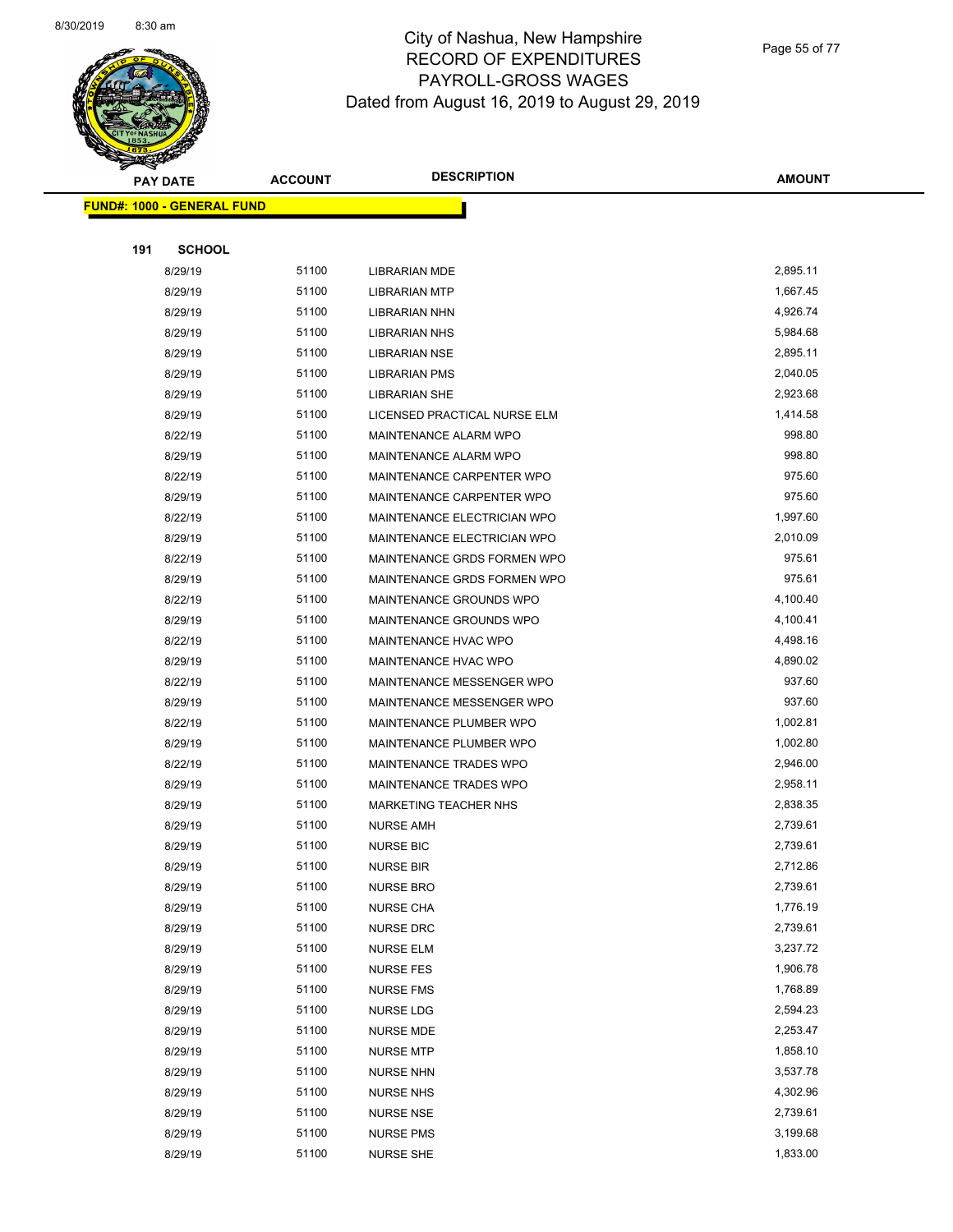

Page 56 of 77

|     | <b>PAY DATE</b>                   | <b>ACCOUNT</b> | <b>DESCRIPTION</b>             | <b>AMOUNT</b>   |
|-----|-----------------------------------|----------------|--------------------------------|-----------------|
|     | <b>FUND#: 1000 - GENERAL FUND</b> |                |                                |                 |
|     |                                   |                |                                |                 |
| 191 | <b>SCHOOL</b>                     |                |                                |                 |
|     | 8/29/19                           | 51100          | OFFICE MANAGER BUSINESS        | 2,705.90        |
|     | 8/29/19                           | 51100          | OFFICE MANAGER HUMAN RESOURCES | 2,038.50        |
|     | 8/29/19                           | 51100          | OFFICE MANAGER SPED            | 2,052.10        |
|     | 8/29/19                           | 51100          | OFFICE MANAGER TITLE 1         | 1,583.80        |
|     | 8/29/19                           | 51100          | OUT DISTRICT COORDINATOR       | 2,951.90        |
|     | 8/29/19                           | 51100          | PARA PRE SCHOOL BIR            | 272.89          |
|     | 8/29/19                           | 51100          | PARA ALT AMH                   | 138.92          |
|     | 8/29/19                           | 51100          | PARA ALT FMS                   | 131.82          |
|     | 8/29/19                           | 51100          | PARA ALT LDG                   | 105.23          |
|     | 8/29/19                           | 51100          | PARA ALT MTP                   | 178.38          |
|     | 8/29/19                           | 51100          | PARA ALT PMS                   | 82.05           |
|     | 8/29/19                           | 51100          | PARA DW SPEC ED AMH            | 2,090.03        |
|     | 8/29/19                           | 51100          | PARA DW SPEC ED BIR            | 740.55          |
|     | 8/29/19                           | 51100          | PARA DW SPEC ED BRO            | 1,159.72        |
|     | 8/29/19                           | 51100          | PARA DW SPEC ED CHA            | 2,627.81        |
|     | 8/29/19                           | 51100          | PARA DW SPEC ED FMS            | 1,914.27        |
|     | 8/29/19                           | 51100          | PARA DW SPEC ED MDE            | 1,896.14        |
|     | 8/29/19                           | 51100          | PARA DW SPEC ED MTP            | 222.16          |
|     | 8/29/19                           | 51100          | PARA DW SPEC ED NHN            | 928.82          |
|     | 8/29/19                           | 51100          | PARA DW SPEC ED NHS            | 797.26          |
|     | 8/29/19                           | 51100          | PARA DW SPEC ED NSE            | 720.14          |
|     | 8/29/19                           | 51100          | PARA DW SPEC ED PMS            | 343.66          |
|     | 8/29/19                           | 51100          | PARA DW SPEC ED SHE            | 2,146.98        |
|     | 8/29/19                           | 51100          | PARA DW SPEC ED WID            | 216.39          |
|     | 8/29/19                           | 51100          | PARA DW SPEC ELM               | 1,365.71        |
|     | 8/29/19                           | 51100          | PARA ELL BIR                   | 109.07          |
|     | 8/29/19                           | 51100          | PARA ELL DRC                   | 133.85          |
|     | 8/29/19                           | 51100          | PARA ELL ELM                   | 90.03<br>125.26 |
|     | 8/29/19                           | 51100<br>51100 | PARA ELL FES                   | 86.56           |
|     | 8/29/19                           | 51100          | PARA ELL FMS<br>PARA ELL LDG   | 252.84          |
|     | 8/29/19<br>8/29/19                | 51100          | PARA ELL MTP                   | 90.84           |
|     | 8/29/19                           | 51100          | PARA ELL SHE                   | 133.85          |
|     | 8/29/19                           | 51100          | PARA INST AMH                  | 428.26          |
|     | 8/29/19                           | 51100          | PARA INST BIC                  | 1,171.44        |
|     | 8/29/19                           | 51100          | PARA INST BIR                  | 996.00          |
|     | 8/29/19                           | 51100          | PARA INST BRO                  | 604.64          |
|     | 8/29/19                           | 51100          | PARA INST CHA                  | 960.28          |
|     | 8/29/19                           | 51100          | PARA INST DRC                  | 564.53          |
|     | 8/29/19                           | 51100          | PARA INST ELM                  | 801.88          |
|     | 8/29/19                           | 51100          | PARA INST FES                  | 1,233.47        |
|     | 8/29/19                           | 51100          | PARA INST FMS                  | 930.86          |
|     | 8/29/19                           | 51100          | PARA INST LDG                  | 1,305.36        |
|     | 8/29/19                           | 51100          | PARA INST MDE                  | 845.60          |
|     |                                   |                |                                |                 |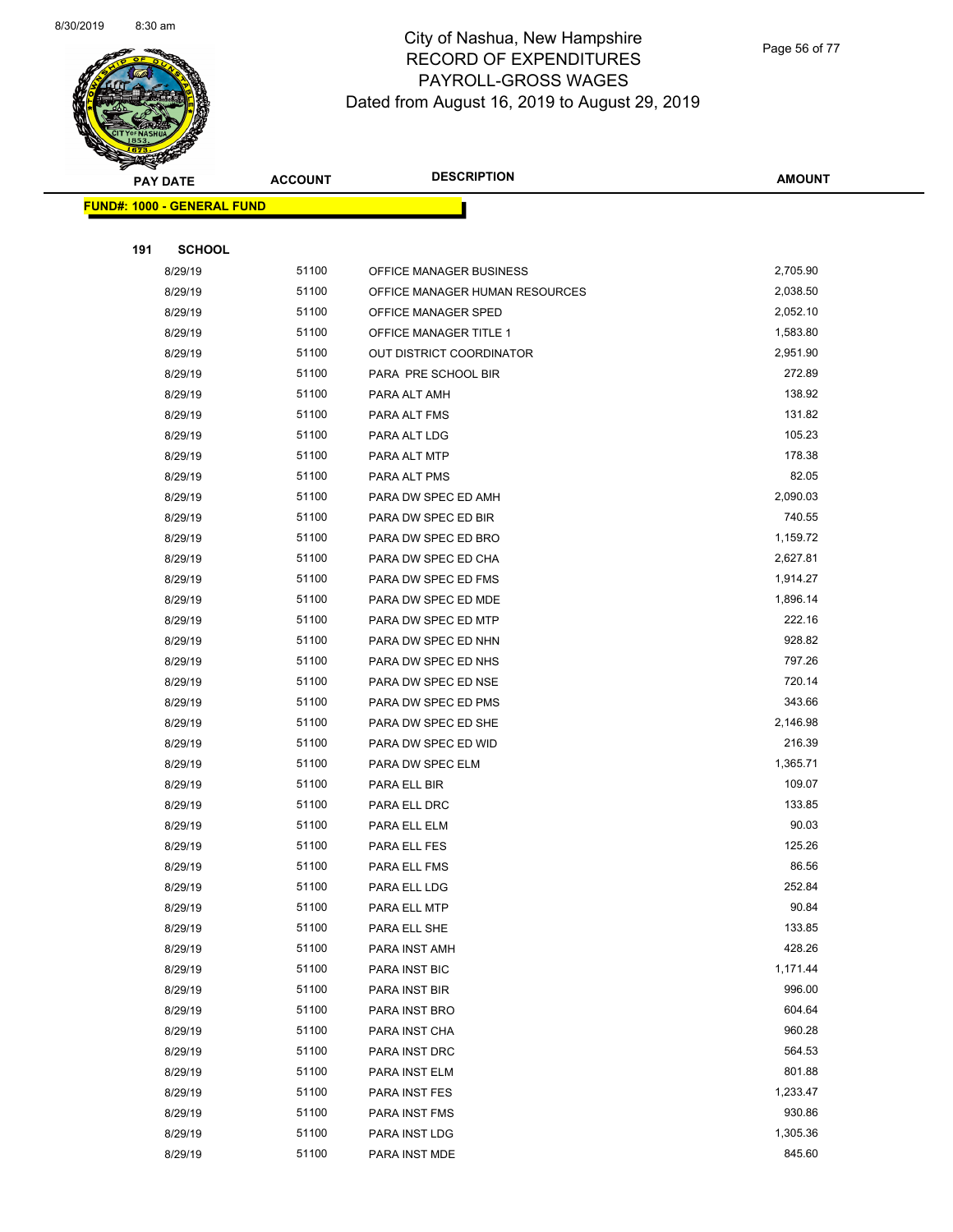

Page 57 of 77

|     | <b>PAY DATE</b>                    | <b>ACCOUNT</b> | <b>DESCRIPTION</b> | <b>AMOUNT</b> |
|-----|------------------------------------|----------------|--------------------|---------------|
|     | <u> FUND#: 1000 - GENERAL FUND</u> |                |                    |               |
|     |                                    |                |                    |               |
| 191 | <b>SCHOOL</b>                      |                |                    |               |
|     | 8/29/19                            | 51100          | PARA INST MTP      | 1,272.88      |
|     | 8/29/19                            | 51100          | PARA INST NHN      | 372.07        |
|     | 8/29/19                            | 51100          | PARA INST NHS      | 547.29        |
|     | 8/29/19                            | 51100          | PARA INST NSE      | 1,068.43      |
|     | 8/29/19                            | 51100          | PARA INST PMS      | 865.98        |
|     | 8/29/19                            | 51100          | PARA INST SHE      | 877.34        |
|     | 8/29/19                            | 51100          | PARA JOB COACH     | 119.54        |
|     | 8/29/19                            | 51100          | PARA KIND AMH      | 226.75        |
|     | 8/29/19                            | 51100          | PARA KIND BIC      | 166.20        |
|     | 8/29/19                            | 51100          | PARA KIND BIR      | 133.85        |
|     | 8/29/19                            | 51100          | PARA KIND BRO      | 118.98        |
|     | 8/29/19                            | 51100          | PARA KIND CHA      | 101.22        |
|     | 8/29/19                            | 51100          | PARA KIND DRC      | 123.06        |
|     | 8/29/19                            | 51100          | PARA KIND FES      | 193.29        |
|     | 8/29/19                            | 51100          | PARA KIND LDG      | 262.75        |
|     | 8/29/19                            | 51100          | PARA KIND MDE      | 246.03        |
|     | 8/29/19                            | 51100          | PARA KIND MTP      | 90.03         |
|     | 8/29/19                            | 51100          | PARA KIND NSE      | 128.90        |
|     | 8/29/19                            | 51100          | PARA KIND SHE      | 133.85        |
|     | 8/29/19                            | 51100          | PARA MEDIA NHN     | 136.89        |
|     | 8/29/19                            | 51100          | PARA MEDIA NHS     | 225.49        |
|     | 8/29/19                            | 51100          | PARA PRE SCH BIC   | 217.68        |
|     | 8/29/19                            | 51100          | PARA PRE SCH BRO   | 1,170.40      |
|     | 8/29/19                            | 51100          | PARA PRE SCH MTP   | 175.92        |
|     | 8/29/19                            | 51100          | PARA PRE SCH NSE   | 609.37        |
|     | 8/29/19                            | 51100          | PARA READ ELM      | 133.85        |
|     | 8/29/19                            | 51100          | PARA SCI NHN       | 172.38        |
|     | 8/29/19                            | 51100          | PARA SCI NHS       | 126.75        |
|     | 8/29/19                            | 51100          | PARA TTI AMH       | 166.20        |
|     | 8/29/19                            | 51100          | PARA TTI DRC       | 213.95        |
|     | 8/29/19                            | 51100          | PARA TTI LDG       | 257.79        |
|     | 8/29/19                            | 51100          | PARA TTI MTP       | 714.45        |
|     | 8/29/19                            | 51100          | PARA VOC NHS       | 186.53        |
|     | 8/29/19                            | 51100          | PEER COACH         | 5,939.48      |
|     | 8/29/19                            | 51100          | PRINCIPAL AMH      | 3,979.39      |
|     | 8/29/19                            | 51100          | PRINCIPAL BIC      | 3,815.70      |
|     | 8/29/19                            | 51100          | PRINCIPAL BIR      | 3,966.30      |
|     | 8/29/19                            | 51100          | PRINCIPAL BRO      | 3,710.00      |
|     | 8/29/19                            | 51100          | PRINCIPAL CHA      | 3,912.80      |
|     | 8/29/19                            | 51100          | PRINCIPAL DRC      | 3,798.10      |
|     | 8/29/19                            | 51100          | PRINCIPAL ELM      | 3,849.40      |
|     | 8/29/19                            | 51100          | PRINCIPAL FES      | 3,841.30      |
|     | 8/29/19                            | 51100          | PRINCIPAL FMS      | 4,035.90      |
|     | 8/29/19                            | 51100          | PRINCIPAL LDG      | 4,023.10      |
|     |                                    |                |                    |               |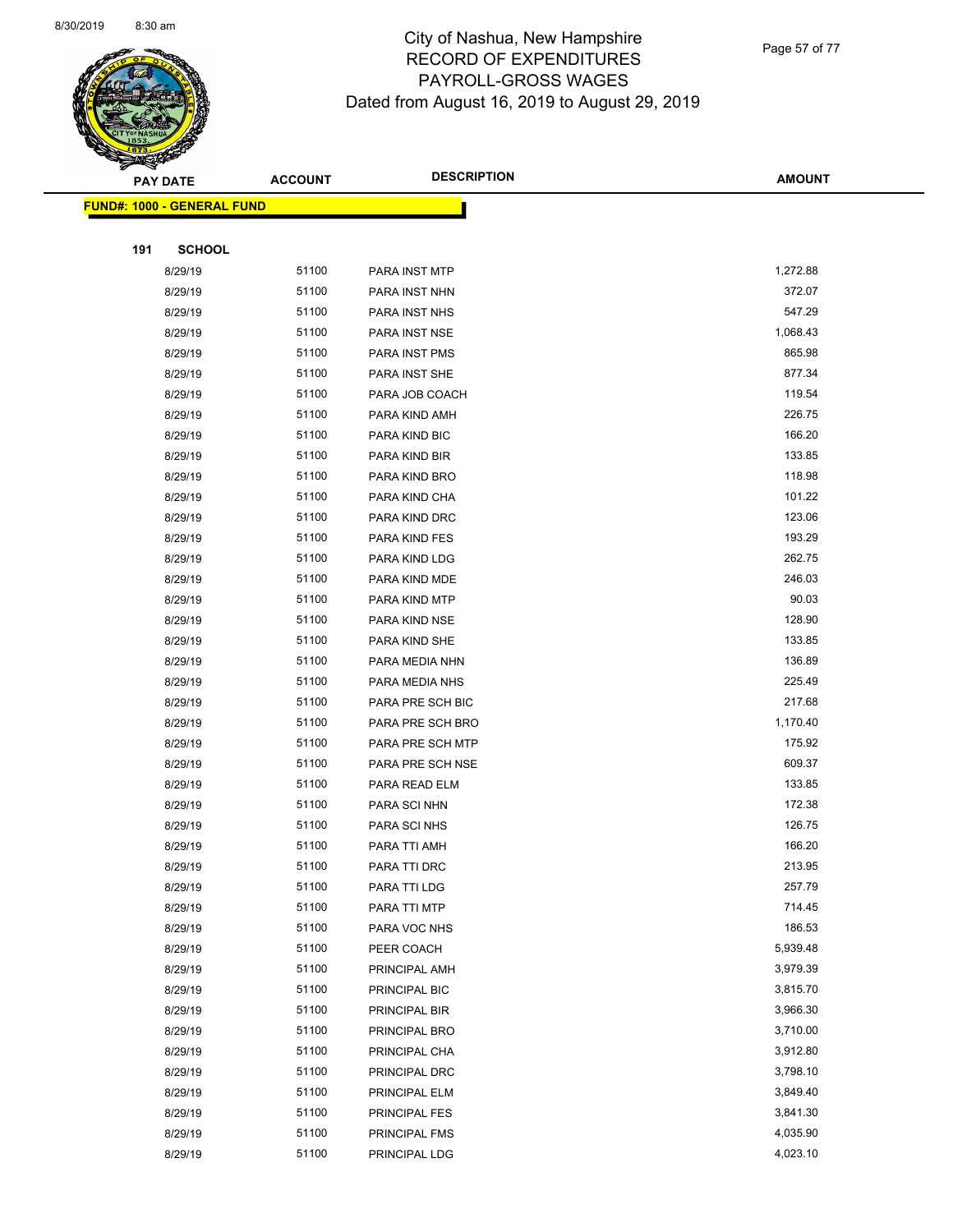

Page 58 of 77

|     | <b>PAY DATE</b>                   | <b>ACCOUNT</b> | <b>DESCRIPTION</b>             | <b>AMOUNT</b> |
|-----|-----------------------------------|----------------|--------------------------------|---------------|
|     | <b>FUND#: 1000 - GENERAL FUND</b> |                |                                |               |
|     |                                   |                |                                |               |
| 191 | <b>SCHOOL</b>                     |                |                                |               |
|     | 8/29/19                           | 51100          | PRINCIPAL MDE                  | 3,859.00      |
|     | 8/29/19                           | 51100          | PRINCIPAL MTP                  | 3,903.80      |
|     | 8/29/19                           | 51100          | PRINCIPAL NHN                  | 4,057.70      |
|     | 8/29/19                           | 51100          | PRINCIPAL NHS                  | 4,288.50      |
|     | 8/29/19                           | 51100          | PRINCIPAL NSE                  | 3,851.00      |
|     | 8/29/19                           | 51100          | <b>PRINCIPAL PMS</b>           | 3,817.30      |
|     | 8/29/19                           | 51100          | PRINCIPAL SHE                  | 3,692.30      |
|     | 8/29/19                           | 51100          | SCHOOL PSYCHOLOGIST WID        | 41,004.46     |
|     | 8/29/19                           | 51100          | SCHOOL PSYCHOLOGY INTERN       | 636.36        |
|     | 8/29/19                           | 51100          | SECURITY MONITOR NHN           | 473.34        |
|     | 8/29/19                           | 51100          | SECURITY MONITOR NHS           | 816.41        |
|     | 8/22/19                           | 51100          | SIGN LANGUAGE INTERPRETER      | 125.24        |
|     | 8/29/19                           | 51100          | SIGN LANGUAGE INTERPRETER      | 1,156.04      |
|     | 8/29/19                           | 51100          | SOCIAL WORKER                  | 11,142.97     |
|     | 8/29/19                           | 51100          | SOCIAL WORKER FMS              | 2,923.69      |
|     | 8/29/19                           | 51100          | SPECIAL SERVICES ADMINISTRATOR | 5,341.80      |
|     | 8/29/19                           | 51100          | SPEECH LANG PATHOLOGIST WID    | 58,157.74     |
|     | 8/29/19                           | 51100          | SPEECH LANGUAGE ASST           | 143.23        |
|     | 8/29/19                           | 51100          | STUDENT ACTIVITY COORD NHN     | 1,093.02      |
|     | 8/29/19                           | 51100          | <b>SUPERINTENDENT</b>          | 6,166.80      |
|     | 8/29/19                           | 51100          | SYSTEMS ADMIN FULL YEAR        | 8,256.60      |
|     | 8/29/19                           | 51100          | <b>TEACHER ART AMH</b>         | 2,739.61      |
|     | 8/29/19                           | 51100          | <b>TEACHER ART BIC</b>         | 2,187.13      |
|     | 8/29/19                           | 51100          | <b>TEACHER ART BIR</b>         | 2,923.68      |
|     | 8/29/19                           | 51100          | <b>TEACHER ART CHA</b>         | 2,123.49      |
|     | 8/29/19                           | 51100          | <b>TEACHER ART DRC</b>         | 2,064.74      |
|     | 8/29/19                           | 51100          | <b>TEACHER ART ELM</b>         | 4,904.13      |
|     | 8/29/19                           | 51100          | <b>TEACHER ART FES</b>         | 1,708.73      |
|     | 8/29/19                           | 51100          | <b>TEACHER ART FMS</b>         | 799.92        |
|     | 8/29/19                           | 51100          | TEACHER ART LDG                | 2,739.61      |
|     | 8/29/19                           | 51100          | <b>TEACHER ART MDE</b>         | 2,064.74      |
|     | 8/29/19                           | 51100          | <b>TEACHER ART MTP</b>         | 2,923.69      |
|     | 8/29/19                           | 51100          | <b>TEACHER ART NHN</b>         | 10,902.92     |
|     | 8/29/19                           | 51100          | TEACHER ART NHS                | 10,571.89     |
|     | 8/29/19                           | 51100          | TEACHER ART NSE                | 3,015.80      |
|     | 8/29/19                           | 51100          | <b>TEACHER ART PMS</b>         | 4,062.44      |
|     | 8/29/19                           | 51100          | <b>TEACHER ART SHE</b>         | 2,594.23      |
|     | 8/29/19                           | 51100          | TEACHER AUTO NHN               | 2,739.61      |
|     | 8/29/19                           | 51100          | TEACHER BEHAVIOR SPEC WID      | 8,863.17      |
|     | 8/29/19                           | 51100          | TEACHER BIO TEC NHN            | 2,498.77      |
|     | 8/29/19                           | 51100          | TEACHER BUILD CONST NHS        | 2,739.61      |
|     | 8/29/19                           | 51100          | TEACHER BUSINESS NHN           | 8,668.22      |
|     | 8/29/19                           | 51100          | <b>TEACHER BUSINESS NHS</b>    | 8,869.95      |
|     | 8/29/19                           | 51100          | TEACHER COMPUTER ELM           | 3,664.57      |
|     |                                   |                |                                |               |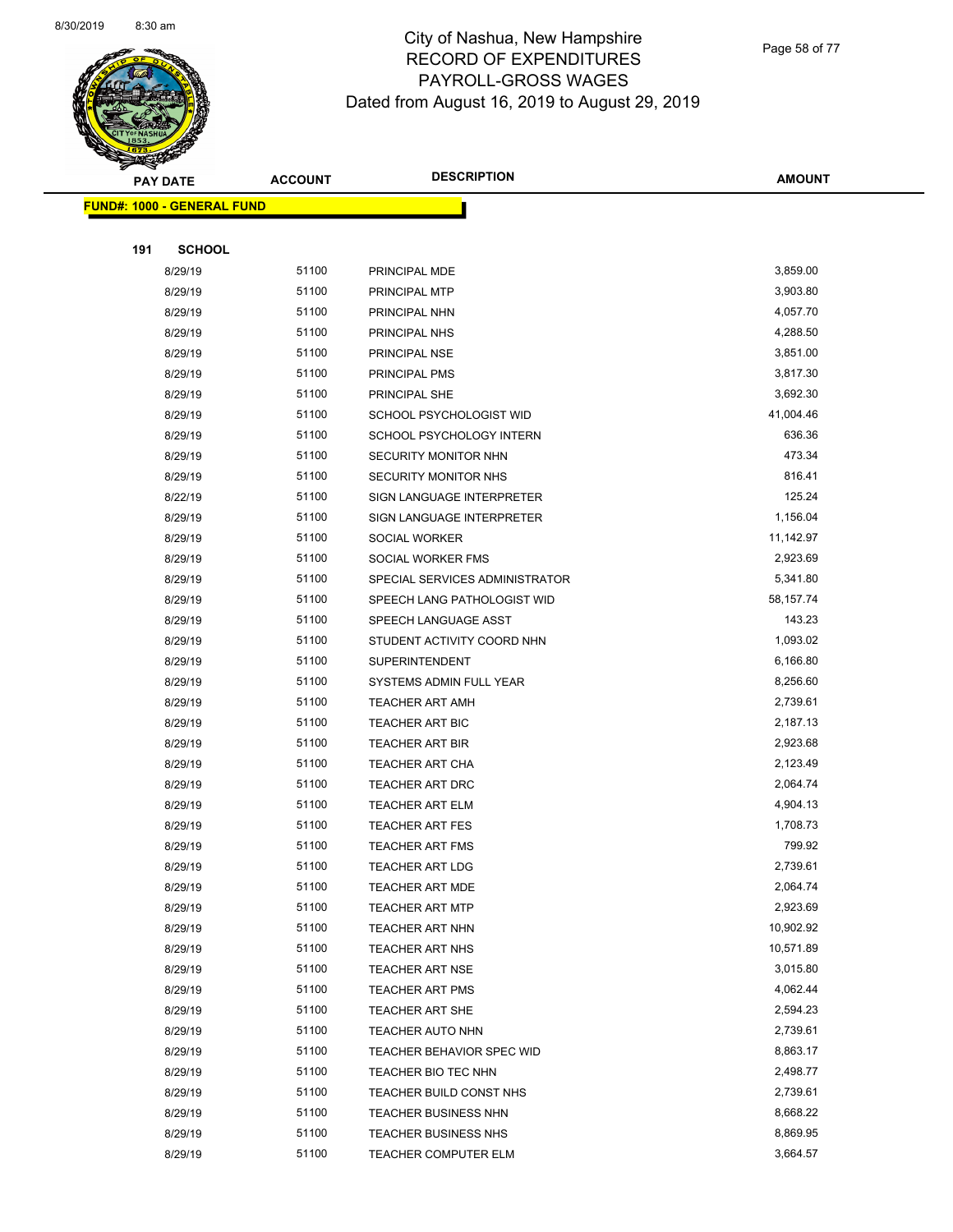

Page 59 of 77

|     | <b>PAY DATE</b>                   | <b>ACCOUNT</b> | <b>DESCRIPTION</b>                                 | <b>AMOUNT</b>          |
|-----|-----------------------------------|----------------|----------------------------------------------------|------------------------|
|     | <b>FUND#: 1000 - GENERAL FUND</b> |                |                                                    |                        |
|     |                                   |                |                                                    |                        |
| 191 | <b>SCHOOL</b>                     |                |                                                    |                        |
|     | 8/29/19                           | 51100          | TEACHER COMPUTER FMS                               | 5,399.64               |
|     | 8/29/19                           | 51100          | TEACHER COMPUTER NHN                               | 5,423.14               |
|     | 8/29/19                           | 51100          | TEACHER COMPUTER NHS                               | 1,599.83               |
|     | 8/29/19                           | 51100          | <b>TEACHER COMPUTER PMS</b>                        | 2,923.68               |
|     | 8/29/19                           | 51100          | TEACHER COSMETOLOGY NHN                            | 4,572.61               |
|     | 8/29/19                           | 51100          | TEACHER CULINARY NHN                               | 5,543.60               |
|     | 8/29/19                           | 51100          | <b>TEACHER DEAF NSE</b>                            | 4,767.83               |
|     | 8/29/19                           | 51100          | <b>TEACHER DEAF WID</b>                            | 7,465.75               |
|     | 8/29/19                           | 51100          | <b>TEACHER DWSE AMH</b>                            | 5,177.77               |
|     | 8/29/19                           | 51100          | TEACHER DWSE BIR                                   | 4,804.35               |
|     | 8/29/19                           | 51100          | <b>TEACHER DWSE BRO</b>                            | 3,015.80               |
|     | 8/29/19                           | 51100          | TEACHER DWSE CHA                                   | 1,775.50               |
|     | 8/29/19                           | 51100          | <b>TEACHER DWSE ELM</b>                            | 15,001.67              |
|     | 8/29/19                           | 51100          | <b>TEACHER DWSE FMS</b>                            | 5,051.06               |
|     | 8/29/19                           | 51100          | TEACHER DWSE MDE                                   | 3,896.85               |
|     | 8/29/19                           | 51100          | <b>TEACHER DWSE NHS</b>                            | 2,924.89               |
|     | 8/29/19                           | 51100          | <b>TEACHER DWSE SHE</b>                            | 6,076.31               |
|     | 8/29/19                           | 51100          | <b>TEACHER ECE NHS</b>                             | 5,847.36               |
|     | 8/29/19                           | 51100          | TEACHER ELECTRICAL NHS                             | 2,739.61               |
|     | 8/29/19                           | 51100          | <b>TEACHER ELL AMH</b>                             | 2,255.26               |
|     | 8/29/19                           | 51100          | TEACHER ELL BIC                                    | 1,966.31               |
|     | 8/29/19                           | 51100          | <b>TEACHER ELL BIR</b>                             | 2,923.68               |
|     | 8/29/19                           | 51100          | TEACHER ELL DRC                                    | 5,755.32               |
|     | 8/29/19                           | 51100          | TEACHER ELL ELM                                    | 7,870.83               |
|     | 8/29/19                           | 51100          | <b>TEACHER ELL FES</b>                             | 7,682.98               |
|     | 8/29/19                           | 51100          | TEACHER ELL FMS                                    | 1,904.27               |
|     | 8/29/19                           | 51100          | TEACHER ELL LDG                                    | 6,191.60               |
|     | 8/29/19                           | 51100          | <b>TEACHER ELL MTP</b>                             | 2,923.68               |
|     | 8/29/19                           | 51100          | TEACHER ELL NHN                                    | 7,388.53               |
|     | 8/29/19                           | 51100          | <b>TEACHER ELL NHS</b>                             | 11,234.44              |
|     | 8/29/19                           | 51100          | TEACHER ELL PMS                                    | 1,904.27               |
|     | 8/29/19                           | 51100          | TEACHER ELL SHE                                    | 2,055.34               |
|     | 8/29/19                           | 51100          | <b>TEACHER ENGLISH ELM</b>                         | 28,419.06              |
|     | 8/29/19                           | 51100          | TEACHER ENGLISH FMS                                | 16,688.77              |
|     | 8/29/19                           | 51100          | <b>TEACHER ENGLISH NHN</b>                         | 44,925.00<br>44,753.45 |
|     | 8/29/19                           | 51100<br>51100 | <b>TEACHER ENGLISH NHS</b>                         | 16,286.09              |
|     | 8/29/19                           |                | <b>TEACHER ENGLISH PMS</b>                         |                        |
|     | 8/29/19<br>8/29/19                | 51100<br>51100 | <b>TEACHER FACS ELM</b><br><b>TEACHER FACS FMS</b> | 2,204.19<br>4,756.68   |
|     | 8/29/19                           | 51100          | <b>TEACHER FACS NHN</b>                            | 9,712.41               |
|     | 8/29/19                           | 51100          | <b>TEACHER FACS NHS</b>                            | 7,587.68               |
|     | 8/29/19                           | 51100          | <b>TEACHER FACS PMS</b>                            | 3,267.28               |
|     | 8/29/19                           | 51100          | TEACHER FOREIGN LANG ELM                           | 6,031.60               |
|     | 8/29/19                           | 51100          | TEACHER FOREIGN LANG FMS                           | 2,923.68               |
|     |                                   |                |                                                    |                        |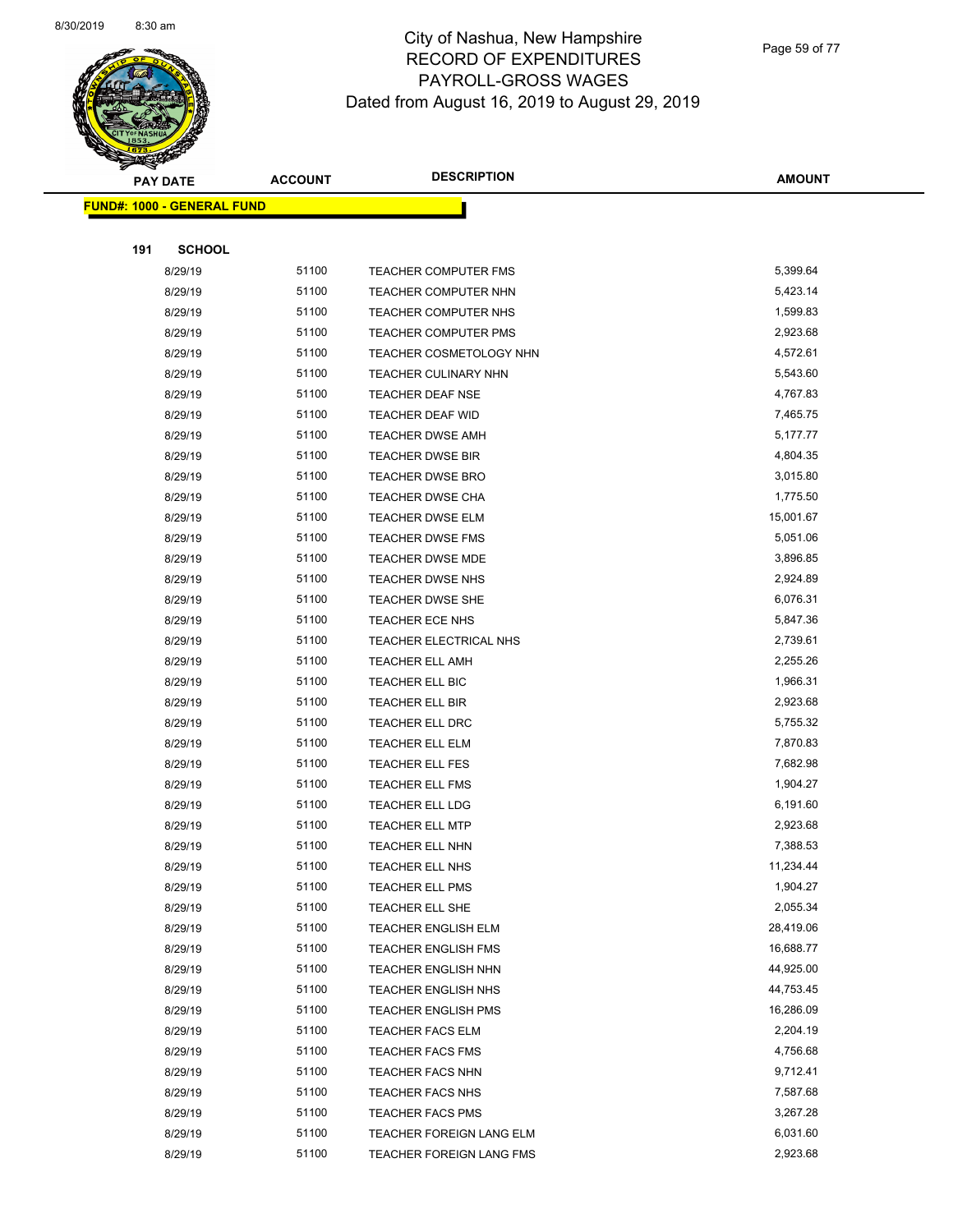

Page 60 of 77

|     | <b>PAY DATE</b>                   | <b>ACCOUNT</b> | <b>DESCRIPTION</b>                        | <b>AMOUNT</b>        |
|-----|-----------------------------------|----------------|-------------------------------------------|----------------------|
|     | <b>FUND#: 1000 - GENERAL FUND</b> |                |                                           |                      |
|     |                                   |                |                                           |                      |
| 191 | <b>SCHOOL</b>                     |                |                                           |                      |
|     | 8/29/19                           | 51100          | TEACHER FOREIGN LANG NHN                  | 13,853.50            |
|     | 8/29/19                           | 51100          | TEACHER FOREIGN LANG NHS                  | 18,623.10            |
|     | 8/29/19                           | 51100          | <b>TEACHER FOREIGN LANG PMS</b>           | 5,382.01             |
|     | 8/29/19                           | 51100          | <b>TEACHER GR1 AMH</b>                    | 9,039.92             |
|     | 8/29/19                           | 51100          | <b>TEACHER GR1 BIC</b>                    | 9,792.17             |
|     | 8/29/19                           | 51100          | <b>TEACHER GR1 BIR</b>                    | 9,482.29             |
|     | 8/29/19                           | 51100          | <b>TEACHER GR1 BRO</b>                    | 5,636.54             |
|     | 8/29/19                           | 51100          | <b>TEACHER GR1 CHA</b>                    | 10,185.14            |
|     | 8/29/19                           | 51100          | <b>TEACHER GR1 DRC</b>                    | 5,425.98             |
|     | 8/29/19                           | 51100          | <b>TEACHER GR1 FES</b>                    | 8,779.43             |
|     | 8/29/19                           | 51100          | <b>TEACHER GR1 LDG</b>                    | 7,395.15             |
|     | 8/29/19                           | 51100          | <b>TEACHER GR1 MDE</b>                    | 7,882.69             |
|     | 8/29/19                           | 51100          | <b>TEACHER GR1 MTP</b>                    | 6,658.88             |
|     | 8/29/19                           | 51100          | <b>TEACHER GR1 NSE</b>                    | 7,651.79             |
|     | 8/29/19                           | 51100          | <b>TEACHER GR1 SHE</b>                    | 8,715.71             |
|     | 8/29/19                           | 51100          | <b>TEACHER GR2 AMH</b>                    | 5,927.29             |
|     | 8/29/19                           | 51100          | <b>TEACHER GR2 BIC</b>                    | 10,470.89            |
|     | 8/29/19                           | 51100          | <b>TEACHER GR2 BIR</b>                    | 9,613.09             |
|     | 8/29/19                           | 51100          | <b>TEACHER GR2 BRO</b>                    | 7,527.55             |
|     | 8/29/19                           | 51100          | <b>TEACHER GR2 CHA</b>                    | 7,349.08             |
|     | 8/29/19                           | 51100          | <b>TEACHER GR2 DRC</b>                    | 3,393.54             |
|     | 8/29/19                           | 51100          | <b>TEACHER GR2 FES</b>                    | 15,704.59            |
|     | 8/29/19                           | 51100          | <b>TEACHER GR2 LDG</b>                    | 8,039.03             |
|     | 8/29/19                           | 51100          | <b>TEACHER GR2 MDE</b>                    | 10,138.09            |
|     | 8/29/19                           | 51100          | <b>TEACHER GR2 MTP</b>                    | 7,175.55             |
|     | 8/29/19                           | 51100          | <b>TEACHER GR2 NSE</b>                    | 5,479.22             |
|     | 8/29/19                           | 51100          | <b>TEACHER GR2 SHE</b>                    | 6,784.80             |
|     | 8/29/19                           | 51100          | <b>TEACHER GR3 AMH</b>                    | 4,727.28             |
|     | 8/29/19                           | 51100          | <b>TEACHER GR3 BIC</b>                    | 5,419.89             |
|     | 8/29/19                           | 51100          | <b>TEACHER GR3 BIR</b>                    | 6,739.73             |
|     | 8/29/19                           | 51100<br>51100 | <b>TEACHER GR3 BRO</b>                    | 5,663.29<br>9,502.13 |
|     | 8/29/19<br>8/29/19                | 51100          | <b>TEACHER GR3 CHA</b>                    | 7,601.93             |
|     | 8/29/19                           | 51100          | <b>TEACHER GR3 DRC</b><br>TEACHER GR3 FES | 9,519.66             |
|     | 8/29/19                           | 51100          | TEACHER GR3 LDG                           | 10,524.71            |
|     | 8/29/19                           | 51100          | <b>TEACHER GR3 MDE</b>                    | 10,159.02            |
|     | 8/29/19                           | 51100          | <b>TEACHER GR3 MTP</b>                    | 6,793.89             |
|     | 8/29/19                           | 51100          | <b>TEACHER GR3 NSE</b>                    | 7,730.73             |
|     | 8/29/19                           | 51100          | TEACHER GR3 SHE                           | 7,492.22             |
|     | 8/29/19                           | 51100          | <b>TEACHER GR4 AMH</b>                    | 4,167.58             |
|     | 8/29/19                           | 51100          | TEACHER GR4 BIC                           | 13,448.15            |
|     | 8/29/19                           | 51100          | TEACHER GR4 BIR                           | 6,269.27             |
|     | 8/29/19                           | 51100          | <b>TEACHER GR4 BRO</b>                    | 5,269.03             |
|     | 8/29/19                           | 51100          | <b>TEACHER GR4 CHA</b>                    | 10,807.29            |
|     |                                   |                |                                           |                      |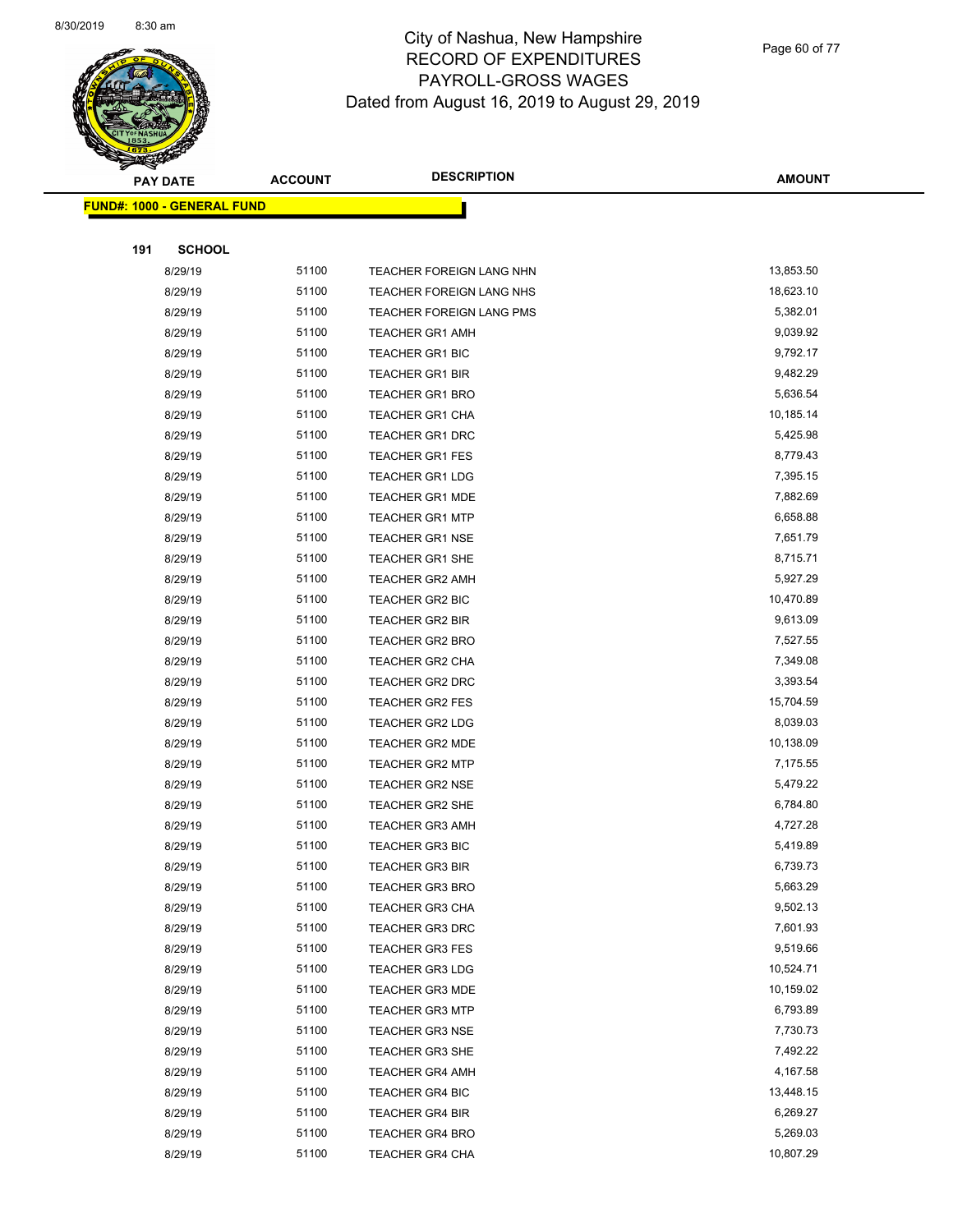

Page 61 of 77

| <b>PAY DATE</b>                   |               | <b>ACCOUNT</b> | <b>DESCRIPTION</b>            | <b>AMOUNT</b> |  |
|-----------------------------------|---------------|----------------|-------------------------------|---------------|--|
| <b>FUND#: 1000 - GENERAL FUND</b> |               |                |                               |               |  |
|                                   |               |                |                               |               |  |
| 191                               | <b>SCHOOL</b> |                |                               |               |  |
|                                   | 8/29/19       | 51100          | <b>TEACHER GR4 DRC</b>        | 9,778.51      |  |
|                                   | 8/29/19       | 51100          | <b>TEACHER GR4 FES</b>        | 8,608.77      |  |
|                                   | 8/29/19       | 51100          | <b>TEACHER GR4 LDG</b>        | 8,541.62      |  |
|                                   | 8/29/19       | 51100          | <b>TEACHER GR4 MDE</b>        | 10,152.78     |  |
|                                   | 8/29/19       | 51100          | <b>TEACHER GR4 MTP</b>        | 6,962.27      |  |
|                                   | 8/29/19       | 51100          | <b>TEACHER GR4 NSE</b>        | 6,978.51      |  |
|                                   | 8/29/19       | 51100          | <b>TEACHER GR4 SHE</b>        | 6,539.72      |  |
|                                   | 8/29/19       | 51100          | <b>TEACHER GR5 AMH</b>        | 5,663.29      |  |
|                                   | 8/29/19       | 51100          | <b>TEACHER GR5 BIC</b>        | 8,968.61      |  |
|                                   | 8/29/19       | 51100          | <b>TEACHER GR5 BIR</b>        | 9,965.29      |  |
|                                   | 8/29/19       | 51100          | <b>TEACHER GR5 BRO</b>        | 5,847.36      |  |
|                                   | 8/29/19       | 51100          | <b>TEACHER GR5 CHA</b>        | 11,095.55     |  |
|                                   | 8/29/19       | 51100          | <b>TEACHER GR5 DRC</b>        | 4,251.96      |  |
|                                   | 8/29/19       | 51100          | <b>TEACHER GR5 FES</b>        | 8,919.69      |  |
|                                   | 8/29/19       | 51100          | <b>TEACHER GR5 LDG</b>        | 10,702.38     |  |
|                                   | 8/29/19       | 51100          | <b>TEACHER GR5 MDE</b>        | 10,142.87     |  |
|                                   | 8/29/19       | 51100          | <b>TEACHER GR5 MTP</b>        | 6,704.66      |  |
|                                   | 8/29/19       | 51100          | <b>TEACHER GR5 NSE</b>        | 8,679.00      |  |
|                                   | 8/29/19       | 51100          | <b>TEACHER GR5 SHE</b>        | 7,473.72      |  |
|                                   | 8/29/19       | 51100          | <b>TEACHER GR6 ELM</b>        | 31,683.68     |  |
|                                   | 8/29/19       | 51100          | <b>TEACHER GR6 FMS</b>        | 25,865.72     |  |
|                                   | 8/29/19       | 51100          | <b>TEACHER GR6 PMS</b>        | 19,654.06     |  |
|                                   | 8/29/19       | 51100          | <b>TEACHER GRAPH NHS</b>      | 3,533.48      |  |
|                                   | 8/29/19       | 51100          | <b>TEACHER GRAPHICS NHN</b>   | 5,977.33      |  |
|                                   | 8/29/19       | 51100          | TEACHER HEALTH NHN            | 3,564.12      |  |
|                                   | 8/29/19       | 51100          | TEACHER HEALTH NHS            | 2,739.61      |  |
|                                   | 8/29/19       | 51100          | TEACHER HEALTHOC NHS          | 5,135.30      |  |
|                                   | 8/29/19       | 51100          | TEACHER HVAC NHS              | 1,989.54      |  |
|                                   | 8/29/19       | 51100          | TEACHER IN SCH SUSPENSION ELM | 1,844.15      |  |
|                                   | 8/29/19       | 51100          | TEACHER IN SCH SUSPENSION NHN | 5,399.64      |  |
|                                   | 8/29/19       | 51100          | TEACHER IN SCH SUSPENSION NHS | 1,844.31      |  |
|                                   | 8/29/19       | 51100          | <b>TEACHER INST SPED WID</b>  | 2,923.68      |  |
|                                   | 8/29/19       | 51100          | <b>TEACHER KIND AMH</b>       | 5,847.36      |  |
|                                   | 8/29/19       | 51100          | TEACHER KIND BIC              | 10,491.24     |  |
|                                   | 8/29/19       | 51100          | <b>TEACHER KIND BIR</b>       | 7,316.68      |  |
|                                   | 8/29/19       | 51100          | <b>TEACHER KIND BRO</b>       | 5,755.41      |  |
|                                   | 8/29/19       | 51100          | <b>TEACHER KIND CHA</b>       | 6,879.53      |  |
|                                   | 8/29/19       | 51100          | <b>TEACHER KIND DRC</b>       | 10,032.01     |  |
|                                   | 8/29/19       | 51100          | <b>TEACHER KIND FES</b>       | 10,984.22     |  |
|                                   | 8/29/19       | 51100          | <b>TEACHER KIND LDG</b>       | 10,855.30     |  |
|                                   | 8/29/19       | 51100          | <b>TEACHER KIND MDE</b>       | 10,523.74     |  |
|                                   | 8/29/19       | 51100          | <b>TEACHER KIND MTP</b>       | 6,209.88      |  |
|                                   | 8/29/19       | 51100          | <b>TEACHER KIND NSE</b>       | 5,262.72      |  |
|                                   | 8/29/19       | 51100          | <b>TEACHER KIND SHE</b>       | 7,101.50      |  |
|                                   |               |                |                               |               |  |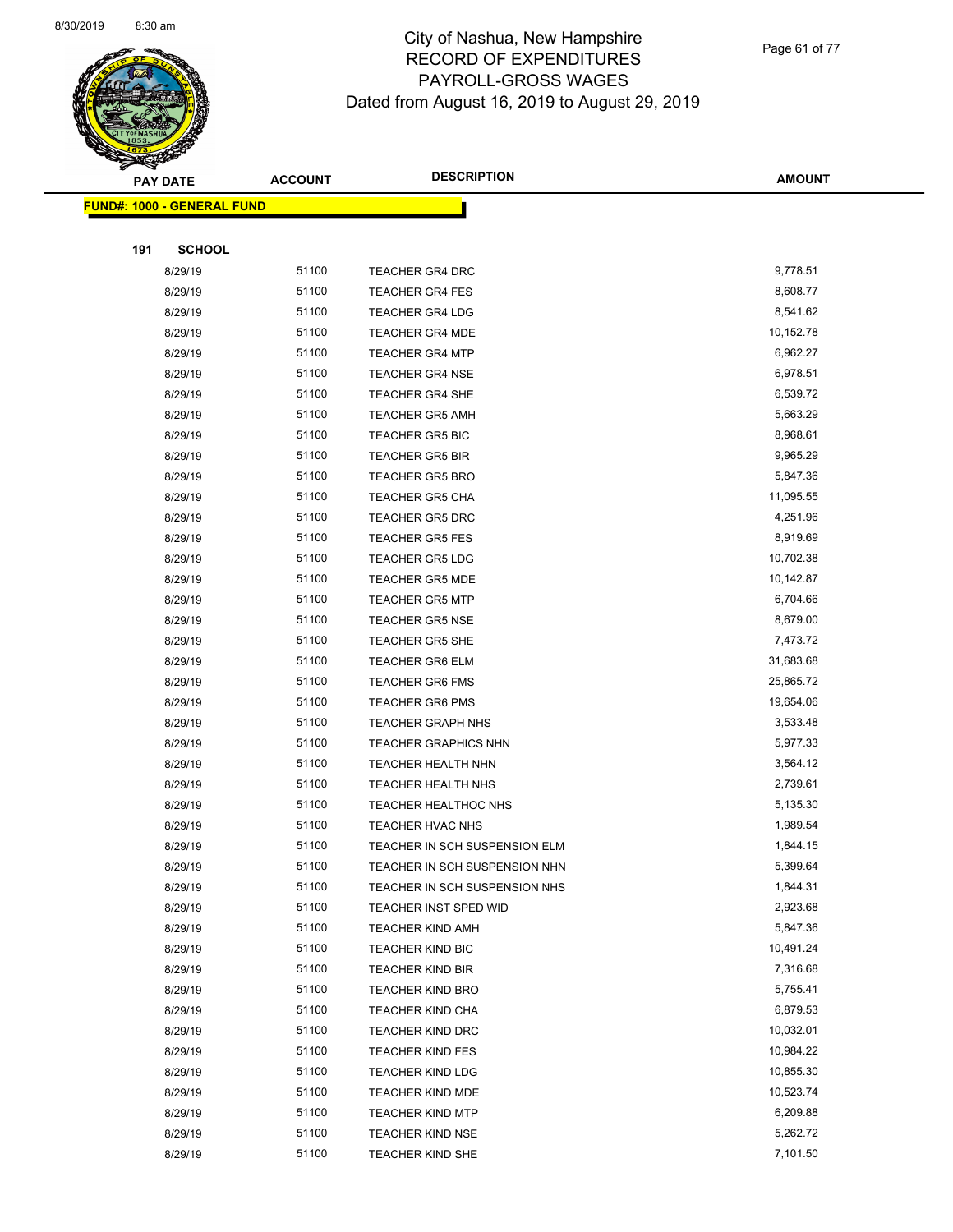

Page 62 of 77

|     | <b>PAY DATE</b>                   | <b>ACCOUNT</b> | <b>DESCRIPTION</b>                      | <b>AMOUNT</b>         |
|-----|-----------------------------------|----------------|-----------------------------------------|-----------------------|
|     | <b>FUND#: 1000 - GENERAL FUND</b> |                |                                         |                       |
|     |                                   |                |                                         |                       |
| 191 | <b>SCHOOL</b>                     |                |                                         |                       |
|     | 8/29/19                           | 51100          | <b>TEACHER MATH ELM</b>                 | 21,242.81             |
|     | 8/29/19                           | 51100          | <b>TEACHER MATH FMS</b>                 | 13,577.54             |
|     | 8/29/19                           | 51100          | <b>TEACHER MATH NHN</b>                 | 37,066.21             |
|     | 8/29/19                           | 51100          | <b>TEACHER MATH NHS</b>                 | 48,143.94             |
|     | 8/29/19                           | 51100          | <b>TEACHER MATH PMS</b>                 | 12,867.41             |
|     | 8/29/19                           | 51100          | <b>TEACHER MUSIC AMH</b>                | 1,858.10              |
|     | 8/29/19                           | 51100          | <b>TEACHER MUSIC BIC</b>                | 2,739.61              |
|     | 8/29/19                           | 51100          | <b>TEACHER MUSIC BIR</b>                | 1,768.89              |
|     | 8/29/19                           | 51100          | <b>TEACHER MUSIC BRO</b>                | 1,641.23              |
|     | 8/29/19                           | 51100          | <b>TEACHER MUSIC CHA</b>                | 2,923.68              |
|     | 8/29/19                           | 51100          | <b>TEACHER MUSIC DRC</b>                | 2,831.64              |
|     | 8/29/19                           | 51100          | <b>TEACHER MUSIC ELM</b>                | 4,699.68              |
|     | 8/29/19                           | 51100          | <b>TEACHER MUSIC FES</b>                | 1,708.73              |
|     | 8/29/19                           | 51100          | <b>TEACHER MUSIC FMS</b>                | 5,847.36              |
|     | 8/29/19                           | 51100          | <b>TEACHER MUSIC LDG</b>                | 1,587.85              |
|     | 8/29/19                           | 51100          | <b>TEACHER MUSIC MDE</b>                | 2,187.13              |
|     | 8/29/19                           | 51100          | <b>TEACHER MUSIC NHN</b>                | 4,767.83              |
|     | 8/29/19                           | 51100          | <b>TEACHER MUSIC NHS</b>                | 5,479.22              |
|     | 8/29/19                           | 51100          | <b>TEACHER MUSIC NSE</b>                | 2,665.27              |
|     | 8/29/19                           | 51100          | <b>TEACHER MUSIC PMS</b>                | 4,327.46              |
|     | 8/29/19                           | 51100          | <b>TEACHER MUSIC SHE</b>                | 1,689.15              |
|     | 8/29/19                           | 51100          | TEACHER PE BIC                          | 2,529.42              |
|     | 8/29/19                           | 51100          | TEACHER PE BIR                          | 3,015.80              |
|     | 8/29/19                           | 51100          | <b>TEACHER PE BRO</b>                   | 2,831.64              |
|     | 8/29/19                           | 51100          | TEACHER PE CHA                          | 2,712.86              |
|     | 8/29/19                           | 51100          | TEACHER PE DRC                          | 2,923.68              |
|     | 8/29/19                           | 51100          | <b>TEACHER PE ELM</b>                   | 9,690.82              |
|     | 8/29/19                           | 51100          | <b>TEACHER PE FES</b>                   | 1,768.89              |
|     | 8/29/19                           | 51100          | <b>TEACHER PE FMS</b>                   | 5,479.22              |
|     | 8/29/19                           | 51100          | <b>TEACHER PE LDG</b>                   | 2,051.17              |
|     | 8/29/19                           | 51100          | TEACHER PE MDE                          | 3,015.80              |
|     | 8/29/19                           | 51100          | <b>TEACHER PE MTP</b>                   | 2,033.81              |
|     | 8/29/19                           | 51100          | <b>TEACHER PE NHN</b>                   | 10,746.58             |
|     | 8/29/19                           | 51100<br>51100 | TEACHER PE NHS<br><b>TEACHER PE NSE</b> | 10,175.76<br>2,989.32 |
|     | 8/29/19<br>8/29/19                | 51100          | <b>TEACHER PE PMS</b>                   | 3,792.04              |
|     | 8/29/19                           | 51100          | TEACHER PE SHE                          | 2,774.04              |
|     | 8/29/19                           | 51100          | TEACHER PRE SCHOOL BIR                  | 4,646.92              |
|     | 8/29/19                           | 51100          | TEACHER PRESCHOOL BIC                   | 5,755.32              |
|     | 8/29/19                           | 51100          | <b>TEACHER PRESCHOOL BRO</b>            | 13,883.37             |
|     | 8/29/19                           | 51100          | <b>TEACHER PRESCHOOL MTP</b>            | 1,768.89              |
|     | 8/29/19                           | 51100          | <b>TEACHER PRESCHOOL NSE</b>            | 7,136.04              |
|     | 8/29/19                           | 51100          | TEACHER READ AMH                        | 3,015.80              |
|     | 8/29/19                           | 51100          | TEACHER READ BIC                        | 2,923.68              |
|     |                                   |                |                                         |                       |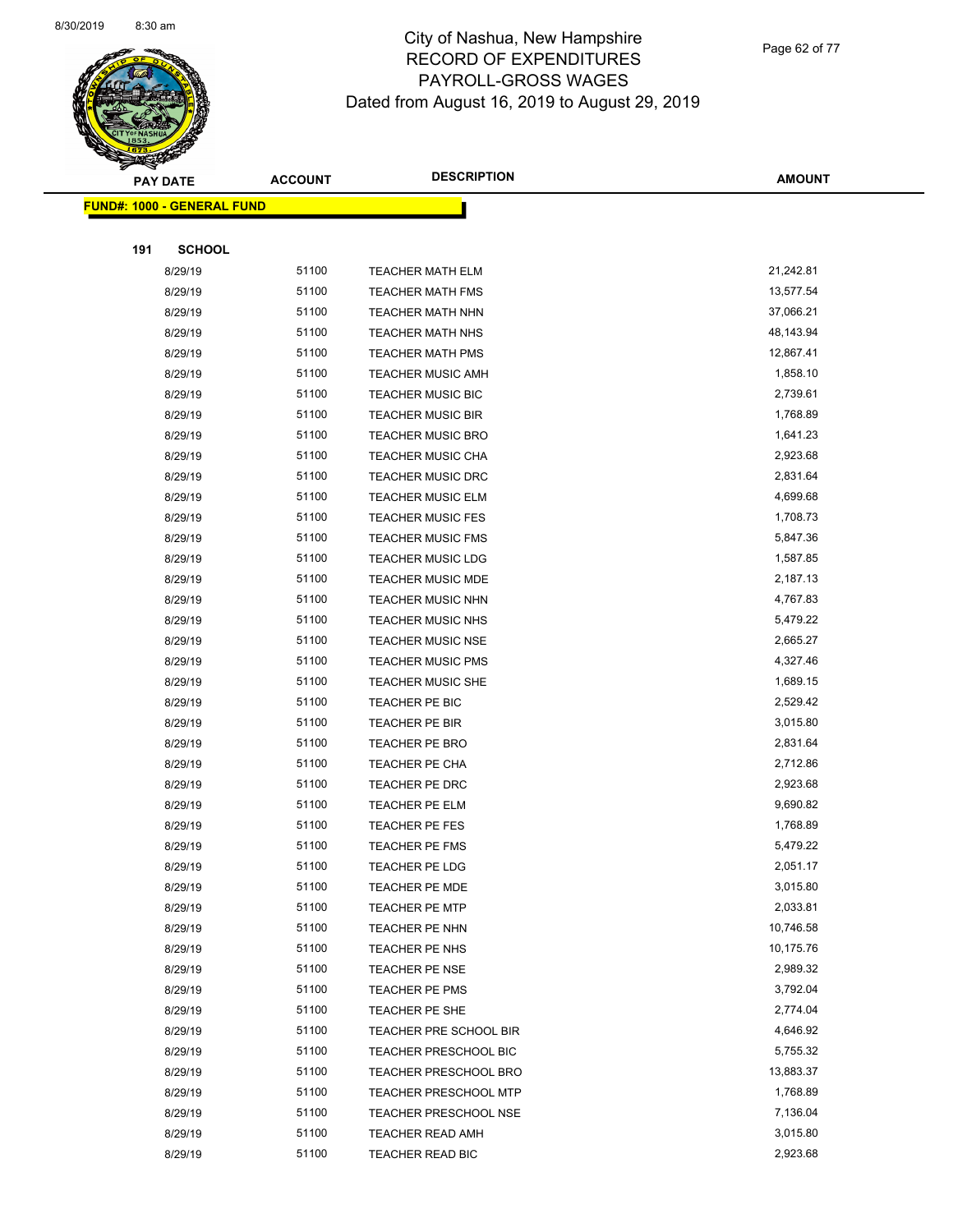

Page 63 of 77

|     | <b>PAY DATE</b>                   | <b>ACCOUNT</b> | <b>DESCRIPTION</b>         | <b>AMOUNT</b> |
|-----|-----------------------------------|----------------|----------------------------|---------------|
|     | <b>FUND#: 1000 - GENERAL FUND</b> |                |                            |               |
|     |                                   |                |                            |               |
| 191 | <b>SCHOOL</b>                     |                |                            |               |
|     | 8/29/19                           | 51100          | <b>TEACHER READ BIR</b>    | 2,923.68      |
|     | 8/29/19                           | 51100          | <b>TEACHER READ BRO</b>    | 2,923.68      |
|     | 8/29/19                           | 51100          | <b>TEACHER READ CHA</b>    | 2,123.49      |
|     | 8/29/19                           | 51100          | <b>TEACHER READ DRC</b>    | 3,015.80      |
|     | 8/29/19                           | 51100          | <b>TEACHER READ ELM</b>    | 5,939.48      |
|     | 8/29/19                           | 51100          | <b>TEACHER READ FES</b>    | 2,923.68      |
|     | 8/29/19                           | 51100          | <b>TEACHER READ FMS</b>    | 2,923.68      |
|     | 8/29/19                           | 51100          | <b>TEACHER READ LDG</b>    | 3,564.12      |
|     | 8/29/19                           | 51100          | <b>TEACHER READ MDE</b>    | 2,923.68      |
|     | 8/29/19                           | 51100          | <b>TEACHER READ MTP</b>    | 2,426.69      |
|     | 8/29/19                           | 51100          | TEACHER READ NHN           | 1,989.54      |
|     | 8/29/19                           | 51100          | <b>TEACHER READ NHS</b>    | 2,923.68      |
|     | 8/29/19                           | 51100          | <b>TEACHER READ NSE</b>    | 2,838.35      |
|     | 8/29/19                           | 51100          | <b>TEACHER READ PMS</b>    | 5,178.95      |
|     | 8/29/19                           | 51100          | <b>TEACHER READ SHE</b>    | 2,923.68      |
|     | 8/29/19                           | 51100          | TEACHER ROTC NHN           | 2,204.19      |
|     | 8/29/19                           | 51100          | <b>TEACHER SCIENCE ELM</b> | 27,032.42     |
|     | 8/29/19                           | 51100          | <b>TEACHER SCIENCE FMS</b> | 9,549.10      |
|     | 8/29/19                           | 51100          | TEACHER SCIENCE NHN        | 30,570.15     |
|     | 8/29/19                           | 51100          | TEACHER SCIENCE NHS        | 35,999.13     |
|     | 8/29/19                           | 51100          | <b>TEACHER SCIENCE PMS</b> | 10,924.60     |
|     | 8/29/19                           | 51100          | TEACHER SOCIAL STUDIES ELM | 17,264.92     |
|     | 8/29/19                           | 51100          | TEACHER SOCIAL STUDIES FMS | 12,669.22     |
|     | 8/29/19                           | 51100          | TEACHER SOCIAL STUDIES NHN | 33,994.94     |
|     | 8/29/19                           | 51100          | TEACHER SOCIAL STUDIES NHS | 42,521.18     |
|     | 8/29/19                           | 51100          | TEACHER SOCIAL STUDIES PMS | 13,420.17     |
|     | 8/29/19                           | 51100          | <b>TEACHER SPED AMH</b>    | 6,584.29      |
|     | 8/29/19                           | 51100          | TEACHER SPED BIC           | 5,560.38      |
|     | 8/29/19                           | 51100          | <b>TEACHER SPED BIR</b>    | 5,663.29      |
|     | 8/29/19                           | 51100          | <b>TEACHER SPED BRO</b>    | 6,699.11      |
|     | 8/29/19                           | 51100          | TEACHER SPED CHA           | 8,073.45      |
|     | 8/29/19                           | 51100          | TEACHER SPED DRC           | 5,560.30      |
|     | 8/29/19                           | 51100          | TEACHER SPED ELM           | 12,371.18     |
|     | 8/29/19                           | 51100          | TEACHER SPED FES           | 3,484.73      |
|     | 8/29/19                           | 51100          | TEACHER SPED FMS           | 13,069.30     |
|     | 8/29/19                           | 51100          | TEACHER SPED LDG           | 6,544.02      |
|     | 8/29/19                           | 51100          | <b>TEACHER SPED MDE</b>    | 4,804.61      |
|     | 8/29/19                           | 51100          | <b>TEACHER SPED MTP</b>    | 3,947.36      |
|     | 8/29/19                           | 51100          | TEACHER SPED NHN           | 21,106.80     |
|     | 8/29/19                           | 51100          | TEACHER SPED NHS           | 31,958.42     |
|     | 8/29/19                           | 51100          | TEACHER SPED NSE           | 1,641.23      |
|     | 8/29/19                           | 51100          | <b>TEACHER SPED PMS</b>    | 12,561.43     |
|     | 8/29/19                           | 51100          | TEACHER SPED SHE           | 7,263.12      |
|     | 8/29/19                           | 51100          | TEACHER TECHED ELM         | 7,369.89      |
|     |                                   |                |                            |               |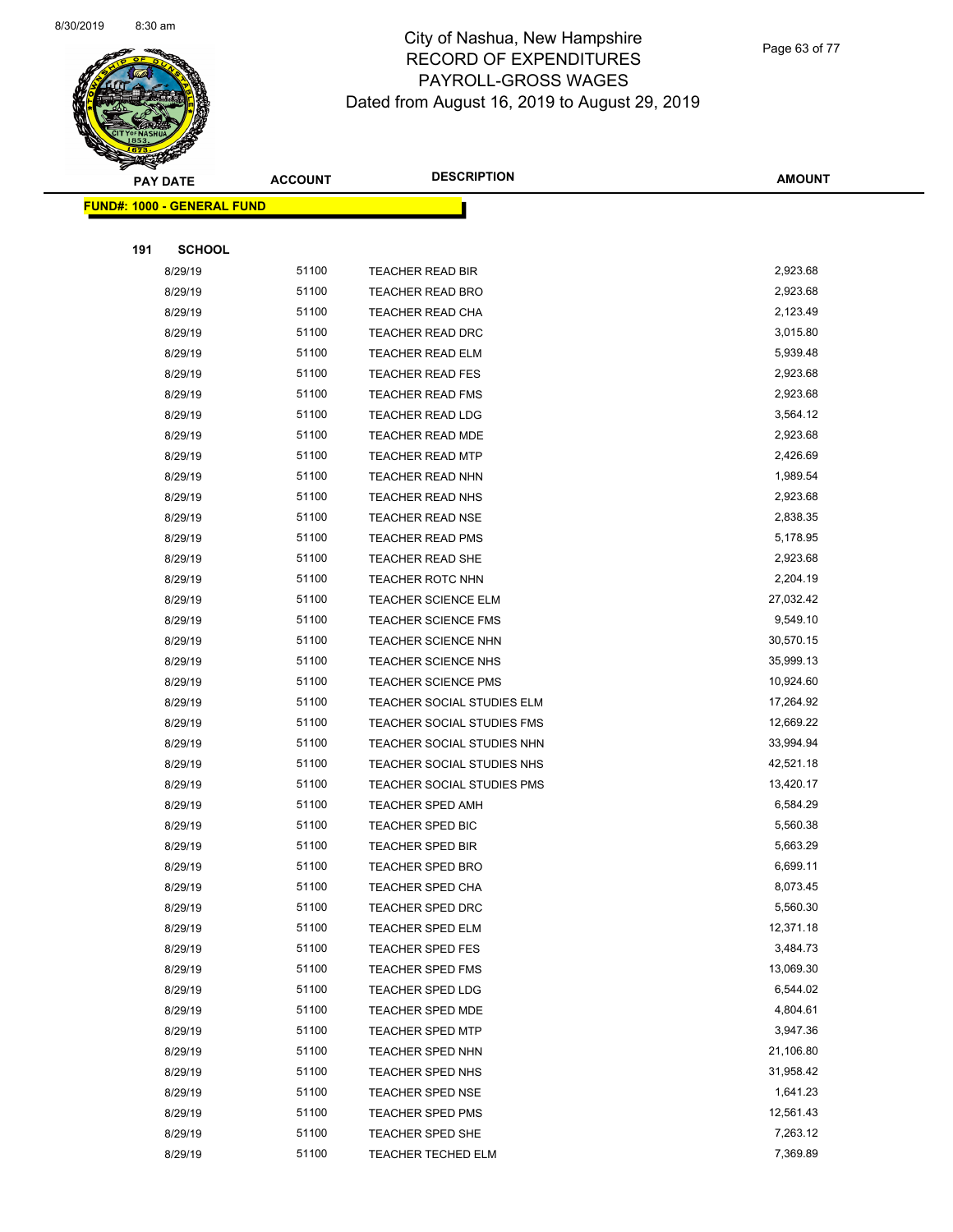

Page 64 of 77

|     | <b>PAY DATE</b>                   | <b>ACCOUNT</b> | <b>DESCRIPTION</b>          | <b>AMOUNT</b> |
|-----|-----------------------------------|----------------|-----------------------------|---------------|
|     | <b>FUND#: 1000 - GENERAL FUND</b> |                |                             |               |
|     |                                   |                |                             |               |
| 191 | <b>SCHOOL</b>                     |                |                             |               |
|     | 8/29/19                           | 51100          | TEACHER TECHED FMS          | 3,609.19      |
|     | 8/29/19                           | 51100          | <b>TEACHER TECHED NHN</b>   | 7,794.83      |
|     | 8/29/19                           | 51100          | <b>TEACHER TECHED NHS</b>   | 11,418.70     |
|     | 8/29/19                           | 51100          | <b>TEACHER TECHED PMS</b>   | 5,847.36      |
|     | 8/29/19                           | 51100          | <b>TEACHER TTI AMH</b>      | 1,525.85      |
|     | 8/29/19                           | 51100          | <b>TEACHER TTI LDG</b>      | 4,747.08      |
|     | 8/29/19                           | 51100          | <b>TEACHER TTI MTP</b>      | 8,967.89      |
|     | 8/29/19                           | 51100          | <b>TEACHER TTI NURSERY</b>  | 1,777.72      |
|     | 8/29/19                           | 51100          | <b>TEACHER TTI SHE</b>      | 2,338.95      |
|     | 8/29/19                           | 51100          | TEACHER TV PROD NHS         | 2,923.68      |
|     | 8/29/19                           | 51100          | <b>TEACHER VISION WID</b>   | 6,208.27      |
|     | 8/29/19                           | 51100          | TECH INTERGRATION ASST BIC  | 121.06        |
|     | 8/29/19                           | 51100          | TECH INTERGRATION ASST CHA  | 130.50        |
|     | 8/29/19                           | 51100          | TECH INTERGRATION ASST FES  | 140.89        |
|     | 8/29/19                           | 51100          | TECH INTERGRATION ASST LDG  | 95.87         |
|     | 8/29/19                           | 51100          | TECH INTERGRATION ASST MDE  | 108.00        |
|     | 8/29/19                           | 51100          | TECH INTERGRATION ASST MTP  | 124.02        |
|     | 8/29/19                           | 51100          | TECH INTERGRATION ASST SHE  | 148.61        |
|     | 8/29/19                           | 51100          | TITLE ONE PARA FES          | 239.76        |
|     | 8/22/19                           | 51200          | CLERICAL BOARD OF ED SUP    | 742.93        |
|     | 8/29/19                           | 51200          | CLERICAL BOARD OF ED SUP    | 703.25        |
|     | 8/29/19                           | 51200          | DIRECTOR ADULT ED           | 2,724.80      |
|     | 8/29/19                           | 51200          | GUIDANCE COUNSELOR NHS      | 1,727.63      |
|     | 8/29/19                           | 51200          | HOME SCHOOL CORD TTI        | 442.93        |
|     | 8/29/19                           | 51200          | LUNCH MONITOR DRC           | 36.49         |
|     | 8/22/19                           | 51200          | OFFICE MANAGER BUSINESS     | 1,825.45      |
|     | 8/29/19                           | 51200          | OFFICE MANAGER BUSINESS     | 995.70        |
|     | 8/29/19                           | 51200          | PARA PRE SCHOOL BIR         | 287.23        |
|     | 8/29/19                           | 51200          | PARA DW SPEC ED BIR         | 305.58        |
|     | 8/29/19                           | 51200          | PARA DW SPEC ED MDE         | 283.57        |
|     | 8/29/19                           | 51200          | PARA INST AMH               | 123.94        |
|     | 8/29/19                           | 51200          | PARA INST BIC               | 237.96        |
|     | 8/29/19                           | 51200          | PARA INST NHN               | 127.99        |
|     | 8/29/19                           | 51200          | PARA LIB PMS                | 118.09        |
|     | 8/29/19                           | 51200          | PARA PRE SCH BIC            | 410.65        |
|     | 8/29/19                           | 51200          | PARA PRE SCH BRO            | 989.51        |
|     | 8/29/19                           | 51200          | PARA PRE SCH MTP            | 187.76        |
|     | 8/29/19                           | 51200          | PARA PRE SCH NSE            | 1,120.37      |
|     | 8/29/19                           | 51200          | PARA TTI DRC                | 120.78        |
|     | 8/29/19                           | 51200          | PARA TTI NURSERY            | 98.45         |
|     | 8/29/19                           | 51200          | SCHOOL PSYCHOLOGIST WID     | 3,938.06      |
|     | 8/29/19                           | 51200          | SPEECH LANG PATHOLOGIST WID | 7,212.18      |
|     | 8/29/19                           | 51200          | STUDENT ACTIVITY COORD NHS  | 1,066.36      |
|     | 8/22/19                           | 51200          | STUDENT INFO COORDINATOR    | 1,005.71      |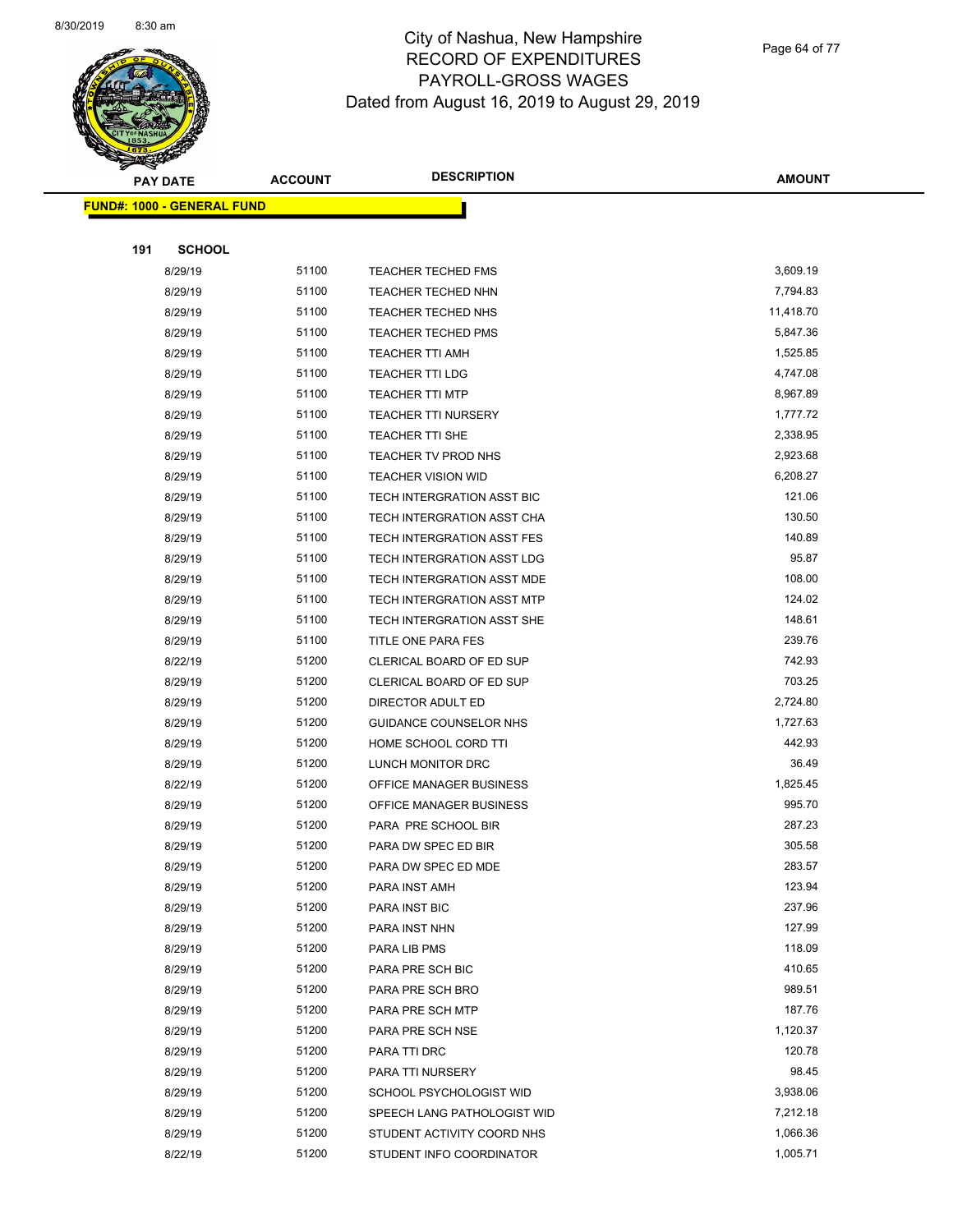

Page 65 of 77

| <b>PAY DATE</b>                   | <b>ACCOUNT</b> | <b>DESCRIPTION</b>                     | <b>AMOUNT</b>  |
|-----------------------------------|----------------|----------------------------------------|----------------|
| <b>FUND#: 1000 - GENERAL FUND</b> |                |                                        |                |
|                                   |                |                                        |                |
| 191<br><b>SCHOOL</b>              |                |                                        |                |
| 8/29/19                           | 51200          | STUDENT INFO COORDINATOR               | 146.18         |
| 8/22/19                           | 51200          | SUB CLERICAL                           | 643.50         |
| 8/29/19                           | 51200          | SUB CLERICAL                           | 487.50         |
| 8/29/19                           | 51200          | <b>TEACHER ART FMS</b>                 | 2,040.05       |
| 8/29/19                           | 51200          | <b>TEACHER ART NHS</b>                 | 994.77         |
| 8/29/19                           | 51200          | TEACHER BIO TEC NHN                    | 562.63         |
| 8/29/19                           | 51200          | TEACHER COMPUTER NHN                   | 200.00         |
| 8/29/19                           | 51200          | TEACHER ELL NHN                        | 793.92         |
| 8/29/19                           | 51200          | <b>TEACHER ENGLISH NHS</b>             | 4,830.28       |
| 8/29/19                           | 51200          | <b>TEACHER FOREIGN LANG FMS</b>        | 1,188.27       |
| 8/29/19                           | 51200          | TEACHER MATH NHN                       | 300.00         |
| 8/29/19                           | 51200          | <b>TEACHER MUSIC ELM</b>               | 1,972.89       |
| 8/29/19                           | 51200          | <b>TEACHER MUSIC MTP</b>               | 1,643.76       |
| 8/29/19                           | 51200          | <b>TEACHER READ ELM</b>                | 1,727.63       |
| 8/29/19                           | 51200          | TEACHER SOCIAL STUDIES NHN             | 975.00         |
| 8/29/19                           | 51200          | TEACHER SPED NHN                       | 1,809.48       |
| 8/29/19                           | 51200          | TEACHER SPED NHS                       | 1,461.84       |
| 8/29/19                           | 51200          | TEACHER TTI AMH                        | 7,205.18       |
| 8/29/19                           | 51200          | TEACHER TTI BIR                        | 2,412.64       |
| 8/29/19                           | 51200          | <b>TEACHER TTI LDG</b>                 | 8,137.44       |
| 8/29/19                           | 51200          | <b>TEACHER TTI MTP</b>                 | 3,632.31       |
| 8/29/19                           | 51200          | <b>TEACHER TTI NURSERY</b>             | 3,517.25       |
| 8/29/19                           | 51200          | <b>TEACHER TTIDRC</b>                  | 6,293.98       |
| 8/29/19                           | 51200          | <b>TEACHER VISION WID</b>              | 818.84         |
| 8/22/19                           | 51300          | <b>OVERTIME</b>                        | 5,291.25       |
| 8/29/19                           | 51300          | <b>OVERTIME</b>                        | 8,988.42       |
| 8/22/19                           | 51400          | WAGES TEMPORARY/SEASONAL               | 4,972.50       |
| 8/29/19                           | 51400          | WAGES TEMPORARY/SEASONAL               | 1,659.25       |
| 8/22/19                           | 51412          | WAGES PER DIEM                         | 468.00         |
| 8/29/19                           | 51412          | WAGES PER DIEM                         | 11,961.18      |
| 8/22/19                           | 51650          | ADDITIONAL HOURS                       | 1,093.75       |
| 8/29/19                           | 51650          | ADDITIONAL HOURS                       | 16,642.23      |
| 8/22/19                           | 51700          | <b>STIPENDS</b>                        | 3,533.00       |
| 8/29/19                           | 51700          | <b>STIPENDS</b>                        | 2,460.77       |
| 8/22/19                           | 51750          | <b>RETIREMENT &amp; SEPARATION PAY</b> | 39,140.61      |
| 8/29/19                           | 51750          | <b>RETIREMENT &amp; SEPARATION PAY</b> | 31,921.60      |
| 8/22/19                           | 53628          | CONTRACT SERVICES                      | 2,000.00       |
| 8/29/19                           | 55118          | TELEPHONE-CELLULAR                     | 2,240.00       |
| TOTAL 191 - SCHOOL                |                |                                        | \$3,091,970.28 |
|                                   |                |                                        |                |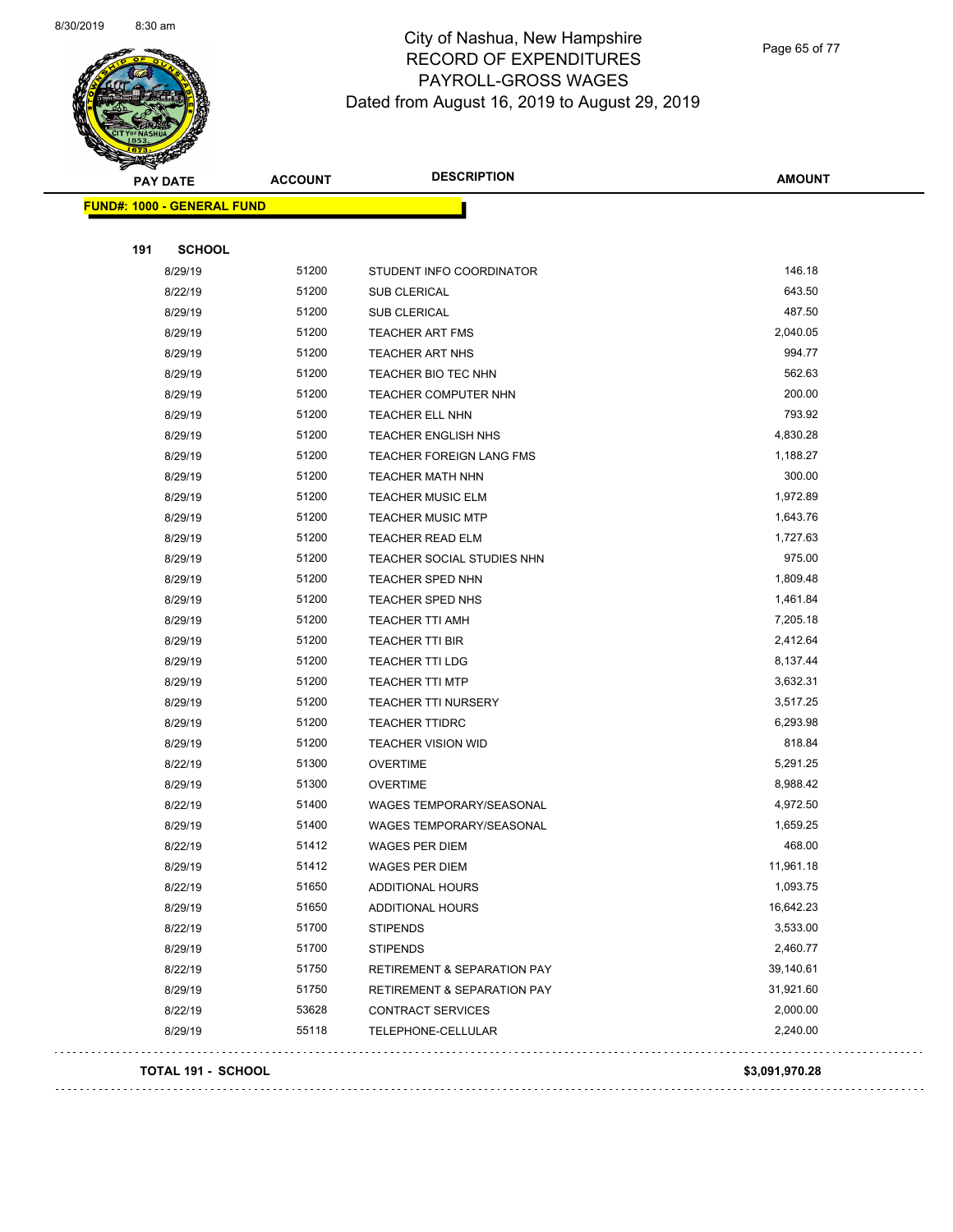

Page 66 of 77

**AMOUNT PAY DATE ACCOUNT DESCRIPTION TOTAL FUND 1000 - GENERAL FUND \$5,124,019.82 FUND#: 2100 - FOOD SERVICES FUND** 8/22/19 51100 CLERICAL FOOD SERVICE NHS 604.39 8/29/19 51100 CLERICAL FOOD SERVICE NHS 604.40 8/22/19 51100 DELIVERY DRIVER FOOD SERVICE 587.52 8/29/19 51100 DELIVERY DRIVER FOOD SERVICE 6 234.40 8/29/19 51100 DIRECTOR FOOD SERVICE 55 100 2,956.70 8/29/19 51100 FOOD SERVICE BUSINESS MANAGER 2,275.20 8/29/19 51100 FOOD SERVICE COOK AMH 303.45 8/29/19 51100 FOOD SERVICE COOK BIC 57 FOOD SERVICE COOK BIC 8/29/19 51100 FOOD SERVICE COOK BIR 313.95 8/29/19 51100 FOOD SERVICE COOK BRO 311.01 8/29/19 51100 FOOD SERVICE COOK CHA 306.47 8/29/19 51100 FOOD SERVICE COOK DRC 56 FOOD SERVICE COOK DRC 8/29/19 51100 FOOD SERVICE COOK ELM 601.23 8/29/19 51100 FOOD SERVICE COOK FES 313.95 8/29/19 51100 FOOD SERVICE COOK FMS 307.02 8/29/19 51100 FOOD SERVICE COOK LDG 157.41 8/29/19 51100 FOOD SERVICE COOK MDE 503.45 8/29/19 51100 FOOD SERVICE COOK NHN 505.66 8/22/19 51100 FOOD SERVICE COOK NHS 51.21 8/29/19 51100 FOOD SERVICE COOK NHS 1,037.29 8/29/19 51100 FOOD SERVICE COOK NSE 385.09 8/29/19 51100 FOOD SERVICE COOK PMS 5000 FOOD SERVICE COOK PMS 8/29/19 51100 FOOD SERVICE COOK SHE 303.45 8/29/19 51100 FOOD SERVICE SITE CORD 12,481.00 8/29/19 51100 FOOD SERVICECOOK MTP 300.51 8/29/19 51200 FOOD SERVICE ASST PT AMH 152.88 8/29/19 51200 FOOD SERVICE ASST PT BIC 6 ASSEMBLE 122.40 8/29/19 51200 FOOD SERVICE ASST PT BIR 673.32 8/29/19 51200 FOOD SERVICE ASST PT BRO 6 FOOD SERVICE ASST PT BRO 8/29/19 51200 FOOD SERVICE ASST PT CHA 690.93 8/29/19 51200 FOOD SERVICE ASST PT DRC 526.73 8/29/19 51200 FOOD SERVICE ASST PT ELM 563.35 8/29/19 51200 FOOD SERVICE ASST PT FES 137.88 8/29/19 51200 FOOD SERVICE ASST PT FMS 673.45 8/29/19 51200 FOOD SERVICE ASST PT LDG 163.99 8/29/19 51200 FOOD SERVICE ASST PT MDE 6 146.88 8/29/19 51200 FOOD SERVICE ASST PT MTP 6 ASSEMBLE 2014 19:30 19:41

> 8/29/19 51200 FOOD SERVICE ASST PT NHN 676.42 8/22/19 51200 FOOD SERVICE ASST PT NHS 6000 524.44 8/29/19 51200 FOOD SERVICE ASST PT NHS 1,279.73 8/29/19 51200 FOOD SERVICE ASST PT PMS 681.65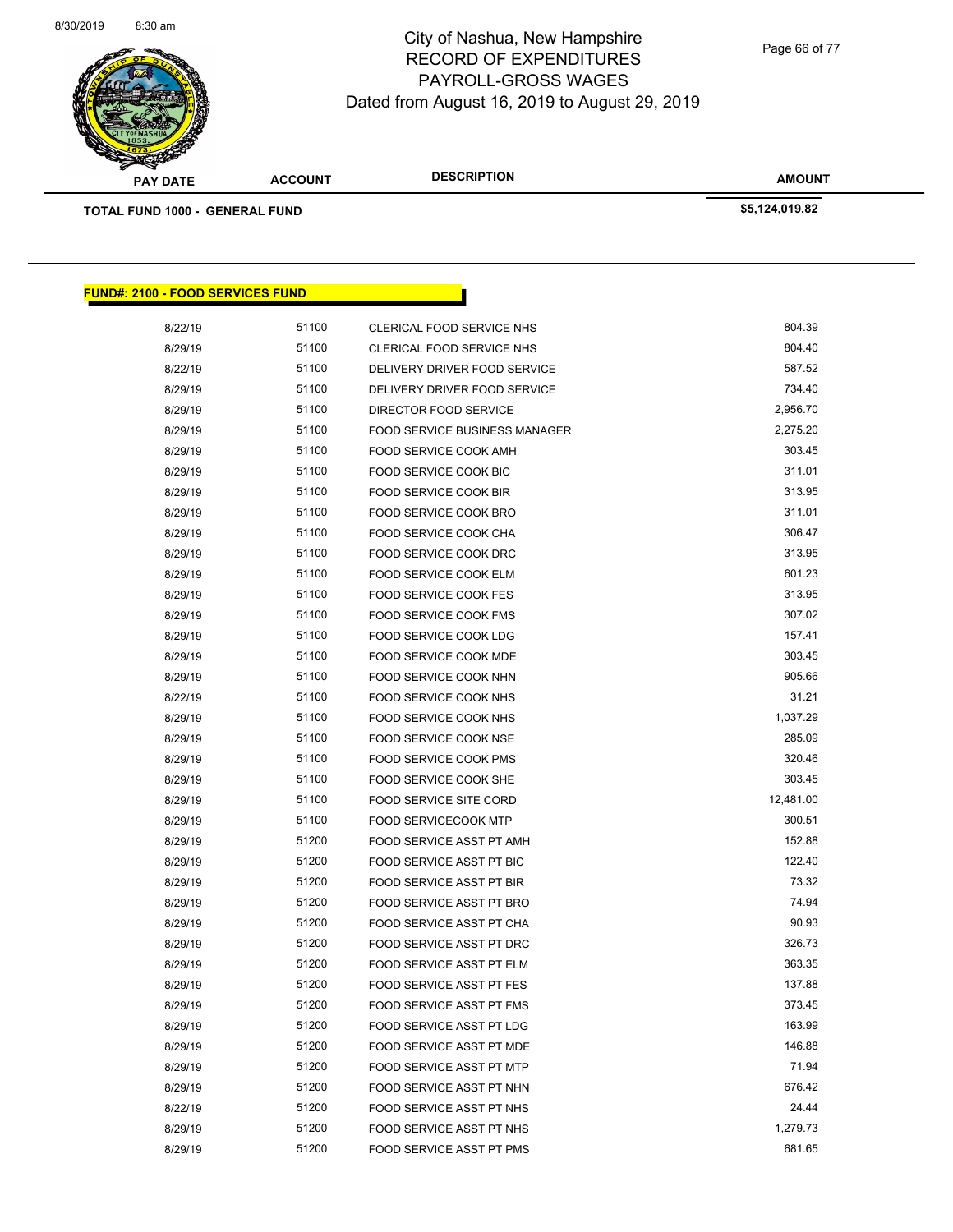

Page 67 of 77

| <b>PAY DATE</b>                                 | <b>ACCOUNT</b> | <b>DESCRIPTION</b>         | <b>AMOUNT</b> |
|-------------------------------------------------|----------------|----------------------------|---------------|
| <b>FUND#: 2100 - FOOD SERVICES FUND</b>         |                |                            |               |
| 8/29/19                                         | 51200          | FOOD SERVICE ASST PT SHE   | 146.76        |
| 8/29/19                                         | 51300          | <b>OVERTIME</b>            | 49.34         |
| 8/29/19                                         | 51412          | <b>WAGES PER DIEM</b>      | 122.85        |
| 8/29/19                                         | 55118          | TELEPHONE-CELLULAR         | 100.00        |
| <b>TOTAL FUND 2100 - FOOD SERVICES FUND</b>     |                |                            | \$32,550.06   |
| <b>FUND#: 2201 - DRIVERS EDUCATION FUND</b>     |                |                            |               |
| 8/29/19                                         | 51200          | DRIVER INSTRUCTOR          | 1,400.00      |
| <b>TOTAL FUND 2201 - DRIVERS EDUCATION FUND</b> |                |                            | \$1,400.00    |
|                                                 |                |                            |               |
| <b>FUND#: 2207 - ADULT ED/CONTINUING ED</b>     |                |                            |               |
| 8/22/19                                         | 51100          | CLERICAL ADULT ED NHN      | 691.78        |
| 8/29/19                                         | 51100          | CLERICAL ADULT ED NHN      | 740.04        |
| <b>TOTAL FUND 2207 - ADULT ED/CONTINUING ED</b> |                |                            | \$1,431.82    |
| <b>FUND#: 2222 - AFTER SCHOOL PROGRAM</b>       |                |                            |               |
|                                                 |                |                            |               |
| 8/29/19                                         | 51100          | 21 CENTURY COORDINATOR     | 2,380.10      |
| 8/29/19                                         | 55118          | TELEPHONE-CELLULAR         | 40.00         |
| TOTAL FUND 2222 - AFTER SCHOOL PROGRAM          |                |                            | \$2,420.10    |
|                                                 |                |                            |               |
| FUND#: 2252 - DAY CARE                          |                |                            |               |
| 8/29/19                                         | 51100          | PANTHER PRESCHOOL DIRECTOR | 1,096.16      |
|                                                 |                |                            | \$1,096.16    |
| <b>TOTAL FUND 2252 - DAY CARE</b>               |                |                            |               |
| <b>FUND#: 2257 - SPECIAL ED LOCAL</b>           |                |                            |               |
| 8/29/19                                         | 51100          | PARA DW SPEC ED NHS        | 91.63         |
| 8/29/19                                         | 51100          | PARA DW SPEC ED WID        | 95.29         |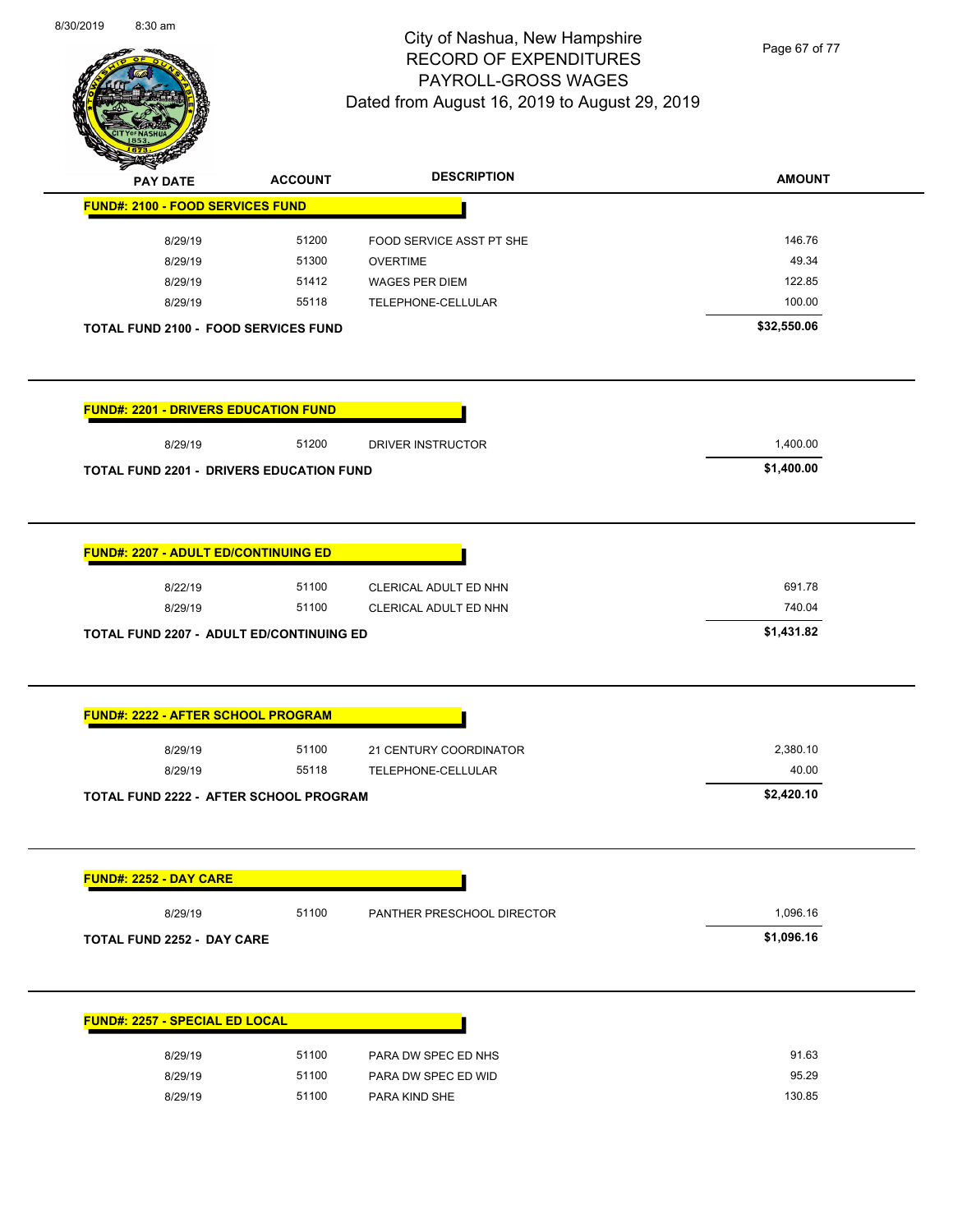**AMOUNT** City of Nashua, New Hampshire RECORD OF EXPENDITURES PAYROLL-GROSS WAGES Dated from August 16, 2019 to August 29, 2019 **PAY DATE ACCOUNT DESCRIPTION TOTAL FUND 2257 - SPECIAL ED LOCAL \$317.77 FUND#: 2503 - PARKS & REC PROGRAMS FUND** 8/22/19 51100 PROGRAM COORDINATOR 390.95 8/29/19 51100 PROGRAM COORDINATOR 390.95 8/22/19 51300 OVERTIME 146.60 8/29/19 51300 OVERTIME 36.66 **TOTAL FUND 2503 - PARKS & REC PROGRAMS FUND \$965.16 FUND#: 2504 - HOLMAN STADIUM EVENTS FUND** 8/22/19 51300 OVERTIME 4,582.72 **TOTAL FUND 2504 - HOLMAN STADIUM EVENTS FUND \$4,582.72 FUND#: 2505 - PEG ACCESS CHANNELS FUND** 8/22/19 51100 ECHANNEL ACCESS ADMINISTRATOR 1,184.00 8/29/19 51100 ECHANNEL ACCESS ADMINISTRATOR 1,184.00 8/22/19 51100 PEG PROGRAM MANAGER 1,282.69 8/29/19 51100 PEG PROGRAM MANAGER 1,282.69 8/22/19 51200 VIDEOGRAPHER 483.75 8/29/19 51200 VIDEOGRAPHER 633.75 8/29/19 55118 TELEPHONE-CELLULAR 100.00 **TOTAL FUND 2505 - PEG ACCESS CHANNELS FUND \$6,150.88 FUND#: 2506 - HUNT BLDG FACILITY RENTAL FUND** 8/29/19 55118 TELEPHONE-CELLULAR 17.00 **TOTAL FUND 2506 - HUNT BLDG FACILITY RENTAL FUND \$17.00 FUND#: 3030 - EMERGENCY MGMT GRANTS FUND** Page 68 of 77

8/30/2019 8:30 am

6/30/19 51200 EMERGENCY MANAGEMENT COORDINAT (4,629.99)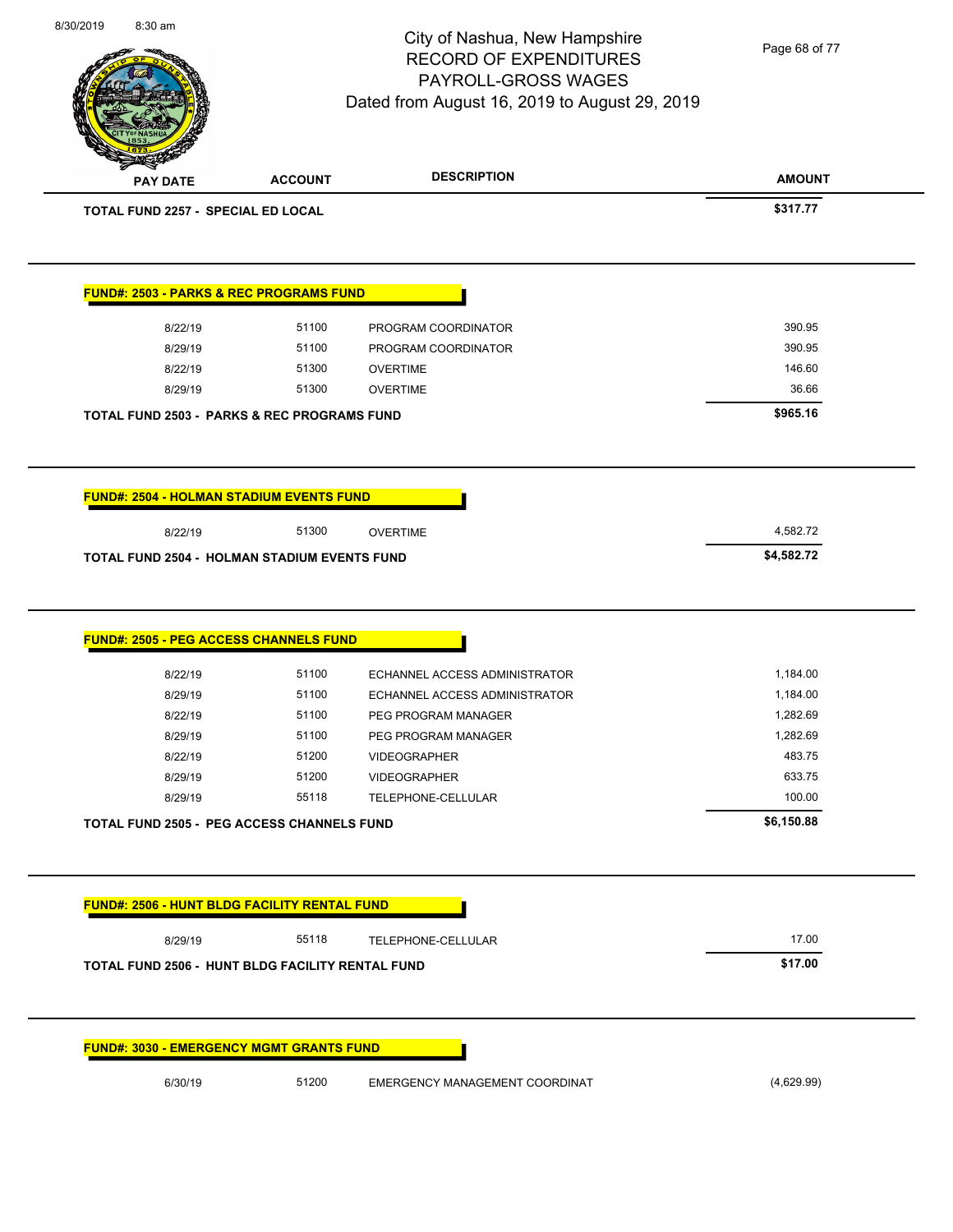

| <b>TOTAL FUND 3030 - EMERGENCY MGMT GRANTS FUND</b> |       |                            | (\$4,629.99) |
|-----------------------------------------------------|-------|----------------------------|--------------|
|                                                     |       |                            |              |
| <b>FUND#: 3050 - POLICE GRANTS FUND</b>             |       |                            |              |
|                                                     | 51100 | DOMESTIC VIOLENCE ADVOCATE | 882.25       |
| 8/22/19                                             |       |                            |              |
| 8/29/19                                             | 51100 | DOMESTIC VIOLENCE ADVOCATE | 882.25       |
| 8/22/19                                             | 51100 | PATROLMAN ALL RANKS        | 1,440.95     |
| 8/29/19                                             | 51100 | PATROLMAN ALL RANKS        | 1,440.95     |
| 8/22/19                                             | 51300 | <b>OVERTIME</b>            | 1,683.98     |

| <b>TOTAL FUND 3068 - COMMUNITY SERVICES GRANTS FUND</b> | \$10,052.52 |                                    |          |
|---------------------------------------------------------|-------------|------------------------------------|----------|
| 8/29/19                                                 | 55118       | TELEPHONE-CELLULAR                 | 100.00   |
| 7/25/19                                                 | 51300       | <b>OVERTIME</b>                    | 0.01     |
| 8/29/19                                                 | 51100       | SMP PROGRAM COORDINATOR            | 1,030.95 |
| 8/22/19                                                 | 51100       | SMP PROGRAM COORDINATOR            | 1,030.95 |
| 8/29/19                                                 | 51100       | PUB HEALTH PREPAREDNESS COORD      | 1,092.30 |
| 8/22/19                                                 | 51100       | PUB HEALTH PREPAREDNESS COORD      | 1,092.30 |
| 8/29/19                                                 | 51100       | PUB HEALTH NURSE                   | 228.00   |
| 8/22/19                                                 | 51100       | PUB HEALTH NURSE                   | 228.01   |
| 8/29/19                                                 | 51100       | PUB HEALTH NET SVS COORD           | 1,392.50 |
| 8/22/19                                                 | 51100       | PUB HEALTH NET SVS COORD           | 1,392.50 |
| 8/29/19                                                 | 51100       | PROGRAM ASSISTANT COMMUNITY HEALTH | 223.89   |
| 8/22/19                                                 | 51100       | PROGRAM ASSISTANT COMMUNITY HEALTH | 223.90   |
| 8/29/19                                                 | 51100       | PHNS PROGRAM ASSISTANT             | 853.71   |
| 8/22/19                                                 | 51100       | PHNS PROGRAM ASSISTANT             | 853.70   |
| 8/29/19                                                 | 51100       | <b>EPIDEMIOLOGIST</b>              | 154.90   |
| 8/22/19                                                 | 51100       | <b>EPIDEMIOLOGIST</b>              | 154.90   |
|                                                         |             |                                    |          |

#### **FUND#: 3070 - COMMUNITY HEALTH GRANTS FUND**

| 51100<br>8/29/19<br>BILINGUAL COMM HEALTH WORKER<br>51100<br>8/22/19<br>PROGRAM ASSISTANT COMMUNITY HEALTH<br>51100<br>8/29/19<br>PROGRAM ASSISTANT COMMUNITY HEALTH<br>51100<br>8/22/19<br>PUB HEALTH NURSE<br>51100<br>8/29/19<br>PUB HEALTH NURSE | 8/22/19 | 51100 | BILINGUAL COMM HEALTH WORKER | 749.60  |
|------------------------------------------------------------------------------------------------------------------------------------------------------------------------------------------------------------------------------------------------------|---------|-------|------------------------------|---------|
|                                                                                                                                                                                                                                                      |         |       |                              | 749.60  |
|                                                                                                                                                                                                                                                      |         |       |                              | 671.60  |
|                                                                                                                                                                                                                                                      |         |       |                              | 671.60  |
|                                                                                                                                                                                                                                                      |         |       |                              | 91215   |
|                                                                                                                                                                                                                                                      |         |       |                              | 912, 15 |
|                                                                                                                                                                                                                                                      | 7/25/19 | 51300 | <b>OVERTIME</b>              | (0.01)  |

Page 69 of 77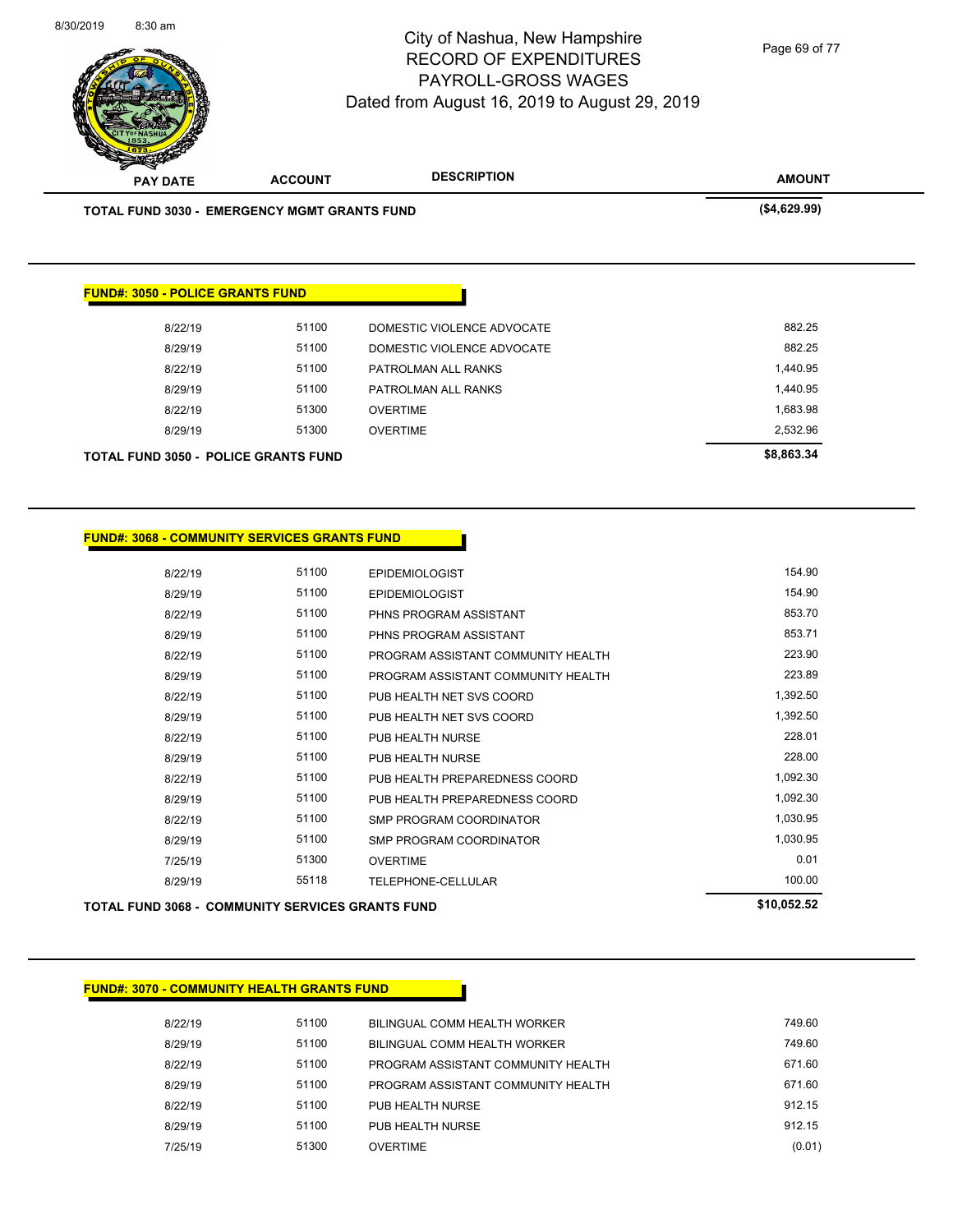

Page 70 of 77

| z<br>◅<br><b>PAY DATE</b>                             | <b>ACCOUNT</b> | <b>DESCRIPTION</b> | <b>AMOUNT</b> |
|-------------------------------------------------------|----------------|--------------------|---------------|
| <b>FUND#: 3070 - COMMUNITY HEALTH GRANTS FUND</b>     |                |                    |               |
| 8/22/19                                               | 51412          | WAGES PER DIEM     | 164.00        |
| 8/29/19                                               | 51412          | WAGES PER DIEM     | 123.00        |
| <b>TOTAL FUND 3070 - COMMUNITY HEALTH GRANTS FUND</b> |                |                    | \$4,953.69    |

#### **FUND#: 3090 - URBAN PROGRAM GRANTS FUND**

| 8/22/19 | 51100 | CODE ENFORCEMENT OFFICER II    | 488.50   |
|---------|-------|--------------------------------|----------|
| 8/29/19 | 51100 | CODE ENFORCEMENT OFFICER II    | 488.50   |
| 8/22/19 | 51100 | <b>GRANT MGMT SPECIALIST</b>   | 1,103.65 |
| 8/29/19 | 51100 | <b>GRANT MGMT SPECIALIST</b>   | 1,103.65 |
| 8/22/19 | 51100 | <b>MANAGER URBAN PROGRAMS</b>  | 1,677.35 |
| 8/29/19 | 51100 | <b>MANAGER URBAN PROGRAMS</b>  | 1,677.36 |
| 8/22/19 | 51100 | PROGRAM COORDINATOR LP&HH      | 1,282.35 |
| 8/29/19 | 51100 | PROGRAM COORDINATOR LP&HH      | 1,282.35 |
| 8/22/19 | 51100 | PROJECT ADMINISTRATOR          | 1,334.15 |
| 8/29/19 | 51100 | PROJECT ADMINISTRATOR          | 1,334.15 |
| 8/22/19 | 51100 | PROJECT ADMINISTRATOR LP&HH    | 1,257.20 |
| 8/29/19 | 51100 | PROJECT ADMINISTRATOR LP&HH    | 1,257.20 |
| 8/22/19 | 51100 | PROJECT SPECIALIST URBAN PROGR | 1,196.35 |
| 8/29/19 | 51100 | PROJECT SPECIALIST URBAN PROGR | 1,196.34 |
| 8/29/19 | 55118 | TELEPHONE-CELLULAR             | 142.50   |
|         |       |                                |          |

**TOTAL FUND 3090 - URBAN PROGRAM GRANTS FUND \$16,821.60** 

#### **FUND#: 3120 - TRANSIT GRANTS FUND**

| 8/22/19 | 51100 | <b>COMMUNICATION SPEC</b>             | 1,054.05 |
|---------|-------|---------------------------------------|----------|
| 8/29/19 | 51100 | <b>COMMUNICATION SPEC</b>             | 1,054.05 |
| 8/22/19 | 51100 | <b>TRANSIT FINANCE COORDINATOR</b>    | 1,308.00 |
| 8/29/19 | 51100 | <b>TRANSIT FINANCE COORDINATOR</b>    | 1,308.00 |
| 8/22/19 | 51100 | <b>TRANSIT FLEET FACILITIES SUPV</b>  | 1,103.65 |
| 8/29/19 | 51100 | <b>TRANSIT FLEET FACILITIES SUPV</b>  | 1,103.65 |
| 8/22/19 | 51100 | <b>TRANSIT MECHANICS</b>              | 2,001.65 |
| 8/29/19 | 51100 | <b>TRANSIT MECHANICS</b>              | 2,001.65 |
| 8/22/19 | 51100 | <b>TRANSIT OPERATIONS COORDINATOR</b> | 990.90   |
| 8/29/19 | 51100 | <b>TRANSIT OPERATIONS COORDINATOR</b> | 990.91   |
| 8/22/19 | 51100 | <b>TRANSIT OPERATIONS SUPERVISOR</b>  | 1,180.95 |
| 8/29/19 | 51100 | <b>TRANSIT OPERATIONS SUPERVISOR</b>  | 1,180.95 |
| 8/22/19 | 51100 | <b>TRANSIT UTILITY SERVICE WORKER</b> | 1,473.65 |
| 8/29/19 | 51100 | <b>TRANSIT UTILITY SERVICE WORKER</b> | 1,473.65 |
| 8/22/19 | 51100 | TRANSPORTATION DEPT MANAGER           | 1,776.05 |
| 8/29/19 | 51100 | TRANSPORTATION DEPT MANAGER           | 1,776.04 |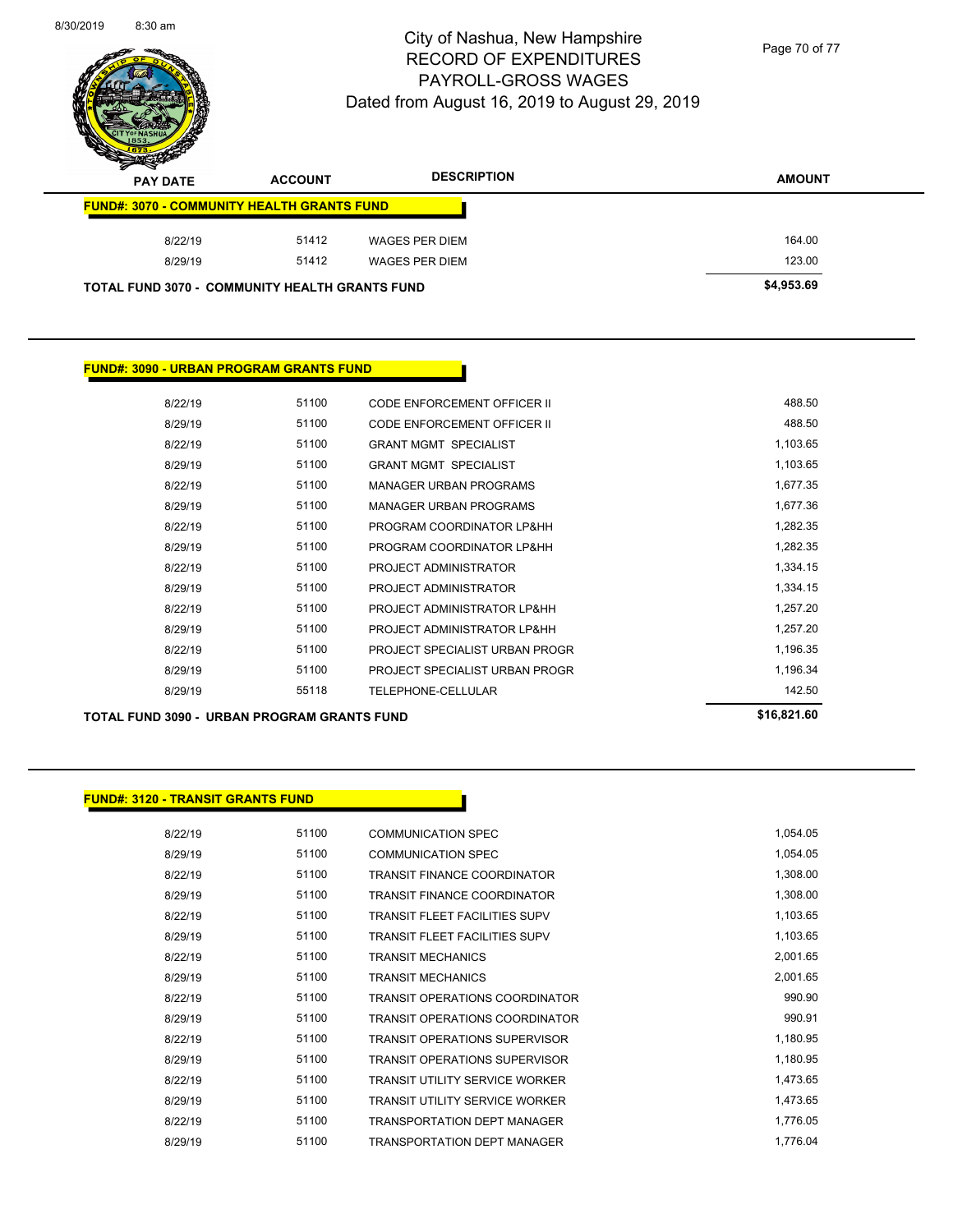$\overline{\phantom{0}}$ 

**FUND#: 3800 - SCHOOL GRANTS FUND**

# City of Nashua, New Hampshire RECORD OF EXPENDITURES PAYROLL-GROSS WAGES Dated from August 16, 2019 to August 29, 2019

Page 71 of 77

| $\rightarrow$<br><b>PAY DATE</b>             | <b>ACCOUNT</b> | <b>DESCRIPTION</b> | <b>AMOUNT</b> |
|----------------------------------------------|----------------|--------------------|---------------|
| <b>FUND#: 3120 - TRANSIT GRANTS FUND</b>     |                |                    |               |
| 8/29/19                                      | 55118          | TELEPHONE-CELLULAR | 67.00         |
| <b>TOTAL FUND 3120 - TRANSIT GRANTS FUND</b> |                |                    | \$21,844.80   |

Γ

| 8/22/19 | 51100 | <b>CLERICAL 21 CENTURY</b>    | 697.15    |
|---------|-------|-------------------------------|-----------|
| 8/29/19 | 51100 | <b>CLERICAL 21 CENTURY</b>    | 799.03    |
| 8/22/19 | 51100 | <b>CLERK VITAL RECORDS II</b> | 610.30    |
| 8/29/19 | 51100 | DW TECHNOLOGY PEER COACH      | 3,109.73  |
| 8/29/19 | 51100 | ELL OUTREACH WORKER HOURLY    | 187.50    |
| 8/29/19 | 51100 | HOME SCHOOL CORD TTI          | 111.38    |
| 8/22/19 | 51100 | <b>HOMELESS LIASION</b>       | 1,465.68  |
| 8/29/19 | 51100 | PARA TTI LDG                  | 125.81    |
| 8/29/19 | 51100 | PEER COACH                    | 11,035.98 |
| 8/29/19 | 51100 | PEER COACH MATH               | 3,898.15  |
| 8/29/19 | 51100 | TEACHER BEHAVIOR SPEC WID     | 2,923.69  |
| 8/29/19 | 51100 | <b>TEACHER DWSE BRO</b>       | 1,833.00  |
| 8/29/19 | 51100 | <b>TEACHER DWSE CHA</b>       | 4,091.40  |
| 8/29/19 | 51100 | <b>TEACHER DWSE ELM</b>       | 1,915.79  |
| 8/29/19 | 51100 | TEACHER DWSE NHS              | 2,712.86  |
| 8/29/19 | 51100 | TEACHER PRESCHOOL NHS         | 2,712.86  |
| 8/29/19 | 51100 | <b>TEACHER SPED AMH</b>       | 2,123.49  |
| 8/29/19 | 51100 | <b>TEACHER SPED BRO</b>       | 1,736.80  |
| 8/29/19 | 51100 | <b>TEACHER SPED DRC</b>       | 1,844.15  |
| 8/29/19 | 51100 | <b>TEACHER SPED ELM</b>       | 3,574.39  |
| 8/29/19 | 51100 | <b>TEACHER SPED FES</b>       | 3,241.06  |
| 8/29/19 | 51100 | <b>TEACHER SPED FMS</b>       | 2,052.58  |
| 8/29/19 | 51100 | <b>TEACHER SPED LDG</b>       | 1,835.62  |
| 8/29/19 | 51100 | TEACHER SPED MDE              | 4,031.05  |
| 8/29/19 | 51100 | TEACHER SPED NHN              | 9,577.44  |
| 8/29/19 | 51100 | TEACHER SPED NHS              | 8,658.21  |
| 8/29/19 | 51100 | TEACHER SPED NSE              | 4,838.78  |
| 8/29/19 | 51100 | <b>TEACHER SPED PMS</b>       | 3,962.43  |
| 8/29/19 | 51200 | <b>INTERPRETER</b>            | 1,475.00  |
| 8/29/19 | 51200 | SOCIAL WORKER                 | 300.00    |
| 8/22/19 | 51200 | SUB CLERICAL                  | 150.00    |
| 8/29/19 | 51200 | TEACHER GR2 DRC               | 1,599.85  |
| 8/22/19 | 51200 | TITLE ONE TUTOR               | 50.00     |
| 8/29/19 | 51200 | TITLE ONE TUTOR               | 125.00    |
| 8/22/19 | 51650 | ADDITIONAL HOURS              | 1,734.62  |
| 8/29/19 | 51650 | <b>ADDITIONAL HOURS</b>       | 18,087.09 |
|         |       |                               |           |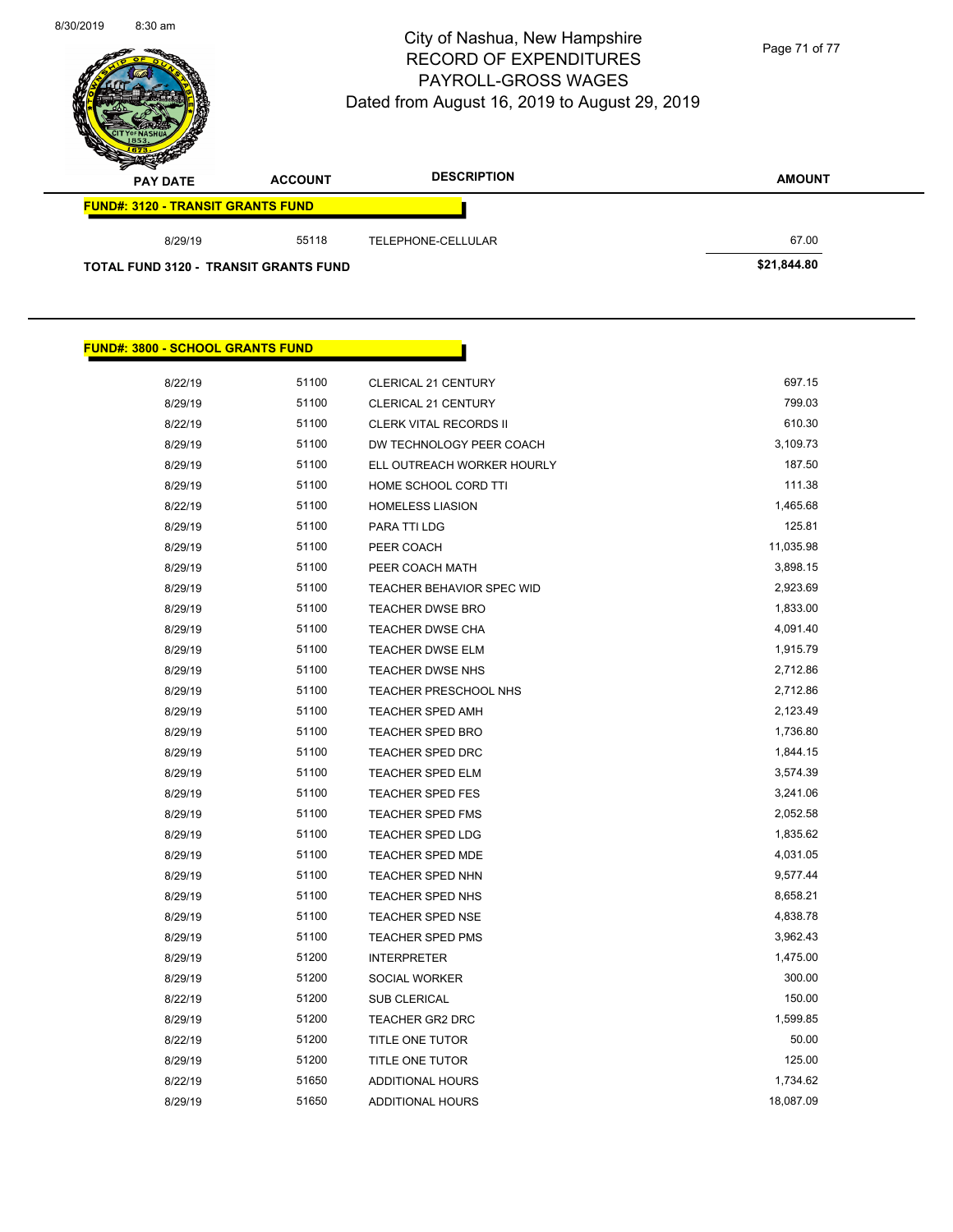8/30/2019 8:30 am



#### City of Nashua, New Hampshire RECORD OF EXPENDITURES PAYROLL-GROSS WAGES Dated from August 16, 2019 to August 29, 2019

**AMOUNT PAY DATE ACCOUNT DESCRIPTION TOTAL FUND 3800 - SCHOOL GRANTS FUND \$109,227.87 FUND#: 4005 - TRAFFIC VIOLATIONS FUND** 8/22/19 51100 MVR CLERK II 327.95 8/29/19 51100 MVR CLERK II 327.95 8/22/19 51100 ORDINANCE VIOLATIONS COORDINATOR 449.35 8/29/19 51100 ORDINANCE VIOLATIONS COORDINATOR 449.35 8/22/19 51100 PARKING MANAGER 315.85 8/29/19 51100 PARKING MANAGER 315.85 8/22/19 51200 MVR CLERK I 377.69 8/29/19 51200 MVR CLERK I 373.95 8/22/19 51200 PARKING ENFORCEMENT SPECIALIST 57 120 734.55 8/29/19 51200 PARKING ENFORCEMENT SPECIALIST 5738.21 8/22/19 51300 OVERTIME 3.08 **TOTAL FUND 4005 - TRAFFIC VIOLATIONS FUND \$4,413.78 FUND#: 4010 - MOTOR VEHICLE ADMIN FUND** 8/22/19 51100 MVR CLERK II 310.95 8/29/19 51100 MVR CLERK II 310.95 **TOTAL FUND 4010 - MOTOR VEHICLE ADMIN FUND \$621.90** 

|                   | 8/29/19 | 51712 | SPECIAL DETAIL-PENSIONABLE     | 4,347.00  |
|-------------------|---------|-------|--------------------------------|-----------|
| 4,752.30<br>51712 | 8/29/19 | 51710 | SPECIAL DETAIL-NON PENSIONABLE | 11,057.43 |
|                   | 8/22/19 | 51710 | SPECIAL DETAIL-NON PENSIONABLE | 8,687.89  |

| <b>FUND#: 4035 - POLICE OVERTIME BILLING FUND</b>     |       |                 |  |
|-------------------------------------------------------|-------|-----------------|--|
| 8/22/19                                               | 51300 | OVERTIME        |  |
| 8/29/19                                               | 51300 | <b>OVERTIME</b> |  |
| <b>TOTAL FUND 4035 - POLICE OVERTIME BILLING FUND</b> |       |                 |  |

Page 72 of 77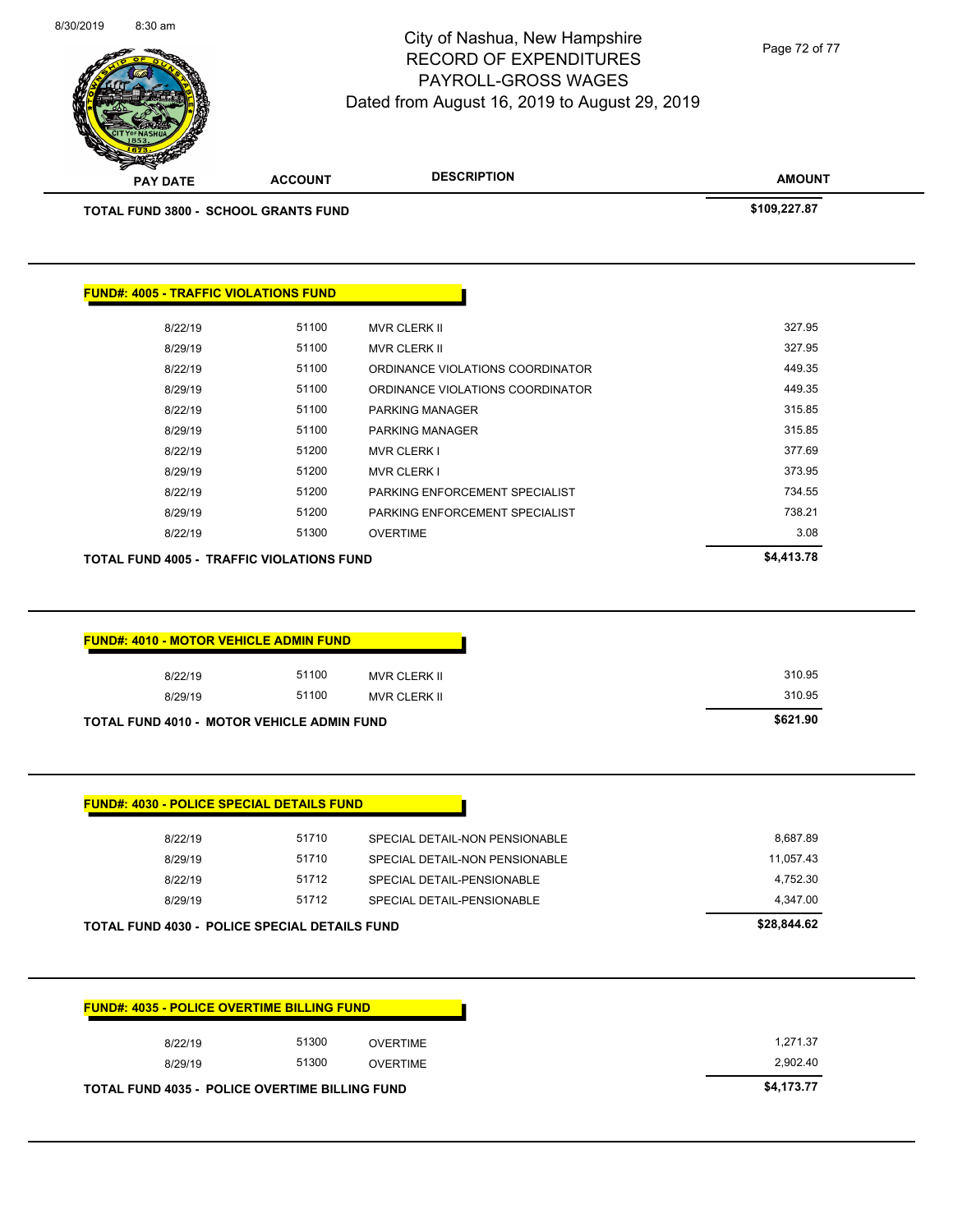

Page 73 of 77

| <b>PAY DATE</b>                                                                                | <b>ACCOUNT</b> | <b>DESCRIPTION</b>                 | <b>AMOUNT</b> |
|------------------------------------------------------------------------------------------------|----------------|------------------------------------|---------------|
| <b>FUND#: 4065 - FIRE WATCHGUARDS FUND</b>                                                     |                |                                    |               |
| 8/22/19                                                                                        | 51712          | SPECIAL DETAIL-PENSIONABLE         | 321.35        |
| 8/29/19                                                                                        | 51712          | SPECIAL DETAIL-PENSIONABLE         | 192.81        |
| TOTAL FUND 4065 - FIRE WATCHGUARDS FUND                                                        |                |                                    | \$514.16      |
| <b>FUND#: 4600 - ECON DEV-GREATER NASHUA RLF</b>                                               |                |                                    |               |
| 8/22/19                                                                                        | 51100          | DWNTWN SPCLST & OED PGRM COOR      | 197.34        |
| 8/29/19                                                                                        | 51100          | DWNTWN SPCLST & OED PGRM COOR      | 197.35        |
| TOTAL FUND 4600 - ECON DEV-GREATER NASHUA RLF                                                  |                |                                    | \$394.69      |
| 8/22/19                                                                                        | 51100          |                                    |               |
|                                                                                                |                | DWNTWN SPCLST & OED PGRM COOR      | 197.33        |
| 8/29/19                                                                                        | 51100          | DWNTWN SPCLST & OED PGRM COOR      | 197.34        |
|                                                                                                |                |                                    | \$394.67      |
|                                                                                                |                |                                    |               |
| 8/22/19                                                                                        | 51100          | ADMINISTRATIVE ASSISTANT I         | 564.20        |
| 8/29/19                                                                                        | 51100          | ADMINISTRATIVE ASSISTANT I         | 693.68        |
| 8/22/19                                                                                        | 51100          | ADMINISTRATIVE ASSISTANT II        | 877.35        |
| 8/29/19                                                                                        | 51100          | ADMINISTRATIVE ASSISTANT II        | 877.34        |
| 8/22/19                                                                                        | 51100          | ASSISTANT DIRECTOR OF PUBLIC WORKS | 213.90        |
| 8/29/19                                                                                        | 51100          | ASSISTANT DIRECTOR OF PUBLIC WORKS | 213.90        |
| 8/22/19                                                                                        | 51100          | AUTOMATED TRASH COLLECTION OPR     | 4,898.00      |
| 8/29/19                                                                                        | 51100          | AUTOMATED TRASH COLLECTION OPR     | 4,898.00      |
| 8/22/19                                                                                        | 51100          | <b>CITY ENGINEER</b>               | 362.94        |
| 8/29/19                                                                                        | 51100          | <b>CITY ENGINEER</b>               | 362.95        |
| 8/22/19                                                                                        | 51100          | <b>COLLECTION EQUIP OPR</b>        | 8,358.88      |
| 8/29/19                                                                                        | 51100          | <b>COLLECTION EQUIP OPR</b>        | 8,369.52      |
| 8/22/19                                                                                        | 51100          | COLLECTION EQUIP OPR LANDFILL      | 970.40        |
| TOTAL FUND 4610 - ECON DEV-BROWNFIELDS RLF<br><b>FUND#: 6000 - SOLID WASTE FUND</b><br>8/29/19 | 51100          | COLLECTION EQUIP OPR LANDFILL      | 970.41        |
| 8/22/19                                                                                        | 51100          | DEP TREASURER TAX COLLECTOR        | 266.40        |
| 8/29/19                                                                                        | 51100          | DEP TREASURER TAX COLLECTOR        | 266.40        |

8/29/19 51100 DEPUTY CITY ENGINEER 36.70 8/22/19 51100 DIRECTOR PUBLIC WORKS 276.30 8/29/19 51100 DIRECTOR PUBLIC WORKS 276.30 8/22/19 51100 DPW BILLING ACCOUNTANT 509.80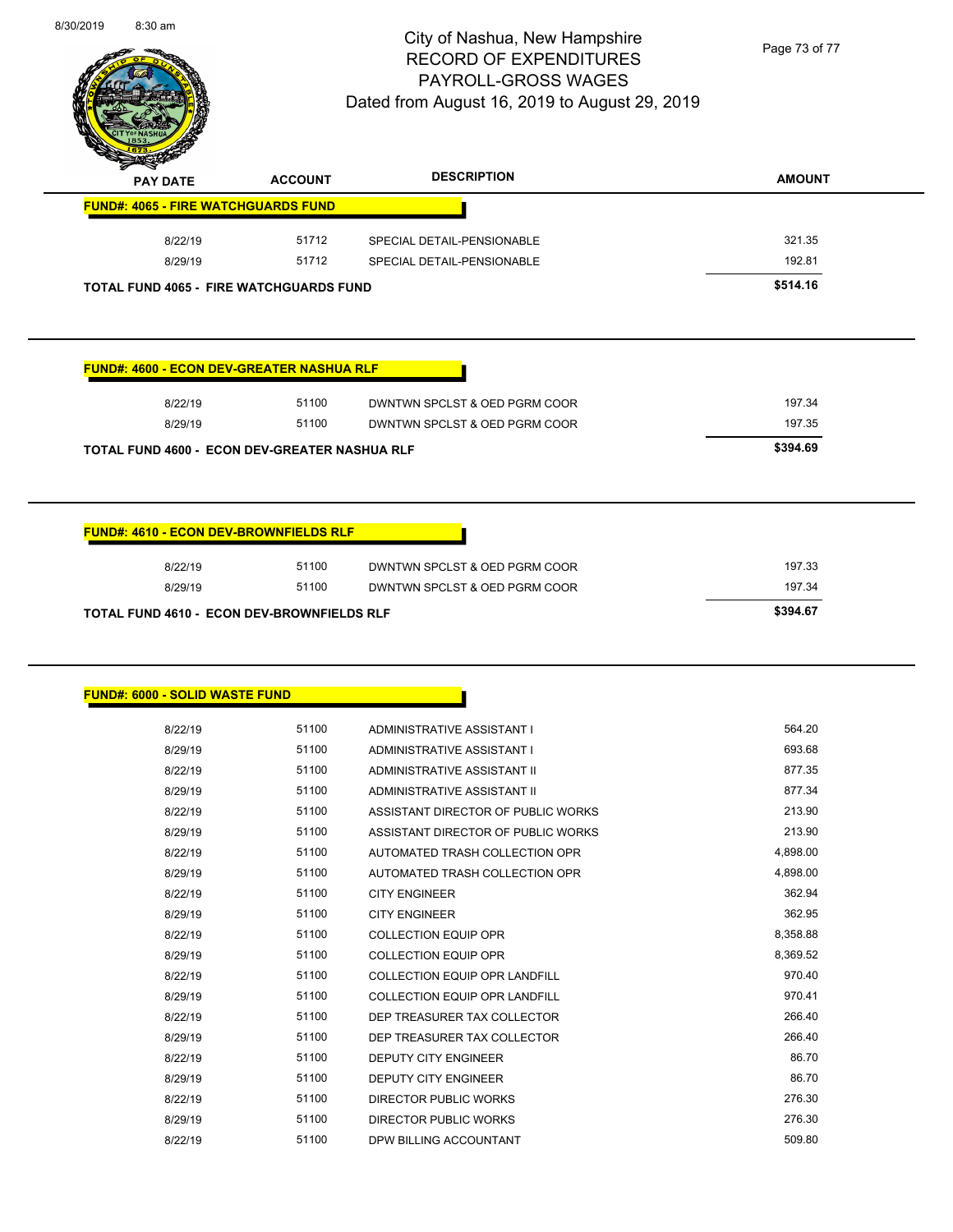

Page 74 of 77

| <b>PAY DATE</b>                       | <b>ACCOUNT</b> | <b>DESCRIPTION</b>                     | <b>AMOUNT</b> |
|---------------------------------------|----------------|----------------------------------------|---------------|
| <b>FUND#: 6000 - SOLID WASTE FUND</b> |                |                                        |               |
| 8/29/19                               | 51100          | DPW BILLING ACCOUNTANT                 | 509.80        |
| 8/22/19                               | 51100          | DPW COLLECTIONS SPEC III               | 414.80        |
| 8/29/19                               | 51100          | DPW COLLECTIONS SPEC III               | 414.80        |
| 8/22/19                               | 51100          | DPW CONTRACT ADMINISTRATOR             | 124.30        |
| 8/29/19                               | 51100          | DPW CONTRACT ADMINISTRATOR             | 124.30        |
| 8/22/19                               | 51100          | <b>ENVIRONMENTAL ENGINEER</b>          | 1,565.25      |
| 8/29/19                               | 51100          | <b>ENVIRONMENTAL ENGINEER</b>          | 1,565.25      |
| 8/22/19                               | 51100          | <b>EQUIPMENT OPR LANDFILL</b>          | 5,916.00      |
| 8/29/19                               | 51100          | <b>EQUIPMENT OPR LANDFILL</b>          | 5,916.00      |
| 8/22/19                               | 51100          | <b>EXECUTIVE ASSISTANT</b>             | 173.75        |
| 8/29/19                               | 51100          | <b>EXECUTIVE ASSISTANT</b>             | 173.74        |
| 8/22/19                               | 51100          | FINANCE AND ADMIN MANAGER              | 444.00        |
| 8/29/19                               | 51100          | FINANCE AND ADMIN MANAGER              | 444.00        |
| 8/22/19                               | 51100          | FLEET MANAGER STREET DEPT              | 352.25        |
| 8/29/19                               | 51100          | FLEET MANAGER STREET DEPT              | 352.26        |
| 8/22/19                               | 51100          | LICENSED SCALE OPERATOR                | 889.10        |
| 8/29/19                               | 51100          | LICENSED SCALE OPERATOR                | 889.10        |
| 8/22/19                               | 51100          | PUBLIC RELATIONS ADMINISTRATOR         | 173.75        |
| 8/29/19                               | 51100          | PUBLIC RELATIONS ADMINISTRATOR         | 173.75        |
| 8/22/19                               | 51100          | RECYCLING COORDINATOR                  | 1,218.50      |
| 8/29/19                               | 51100          | RECYCLING COORDINATOR                  | 1,218.50      |
| 8/22/19                               | 51100          | SENIOR STAFF ENGINEER                  | 152.00        |
| 8/29/19                               | 51100          | <b>SENIOR STAFF ENGINEER</b>           | 152.00        |
| 8/22/19                               | 51100          | SOLID WASTE FOREMAN                    | 2,649.19      |
| 8/29/19                               | 51100          | SOLID WASTE FOREMAN                    | 2,649.20      |
| 8/22/19                               | 51100          | SOLID WASTE TECHNICIAN                 | 1,184.00      |
| 8/29/19                               | 51100          | SOLID WASTE TECHNICIAN                 | 1,184.00      |
| 8/22/19                               | 51100          | SR MGR ACCT FIN REPORTING              | 65.86         |
| 8/29/19                               | 51100          | SR MGR ACCT FIN REPORTING              | 65.86         |
| 8/22/19                               | 51100          | SUPERINTENDENT OF SOLID WASTE          | 1,907.15      |
| 8/29/19                               | 51100          | SUPERINTENDENT OF SOLID WASTE          | 1,907.15      |
| 8/22/19                               | 51200          | LICENSED SCALE OPERATOR                | 435.83        |
| 8/29/19                               | 51200          | LICENSED SCALE OPERATOR                | 664.64        |
| 8/22/19                               | 51300          | <b>OVERTIME</b>                        | 2,639.20      |
| 8/29/19                               | 51300          | <b>OVERTIME</b>                        | 3,206.97      |
| 8/22/19                               | 51400          | WAGES TEMPORARY/SEASONAL               | 4,476.25      |
| 8/29/19                               | 51400          | <b>WAGES TEMPORARY/SEASONAL</b>        | 3,941.25      |
| 8/29/19                               | 51750          | <b>RETIREMENT &amp; SEPARATION PAY</b> | 689.05        |
| 8/29/19                               | 55118          | TELEPHONE-CELLULAR                     | 128.00        |
| TOTAL FUND 6000 - SOLID WASTE FUND    |                |                                        | \$85,550.87   |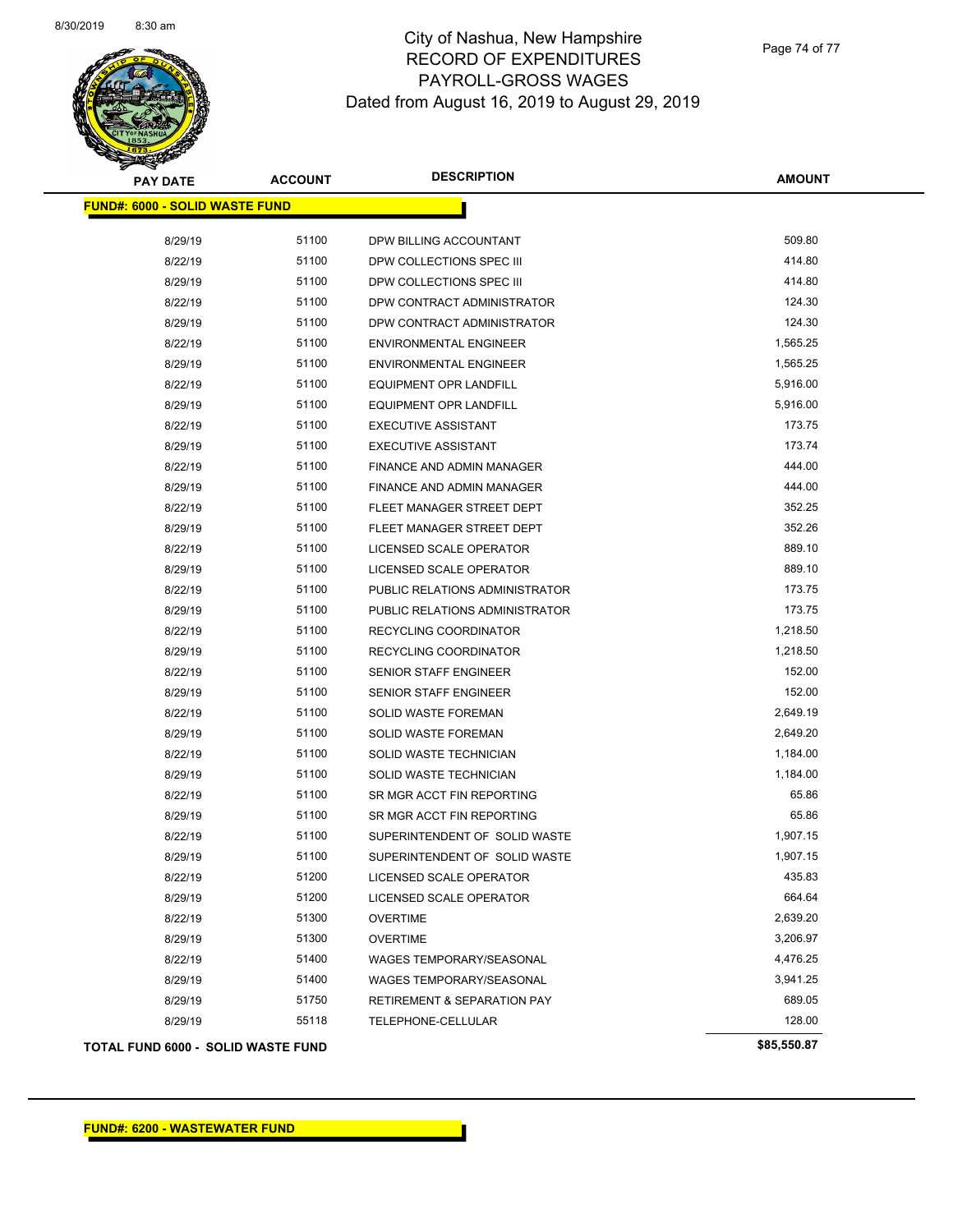

| <b>PAY DATE</b>                      | <b>ACCOUNT</b> | <b>DESCRIPTION</b>                   | <b>AMOUNT</b>    |
|--------------------------------------|----------------|--------------------------------------|------------------|
| <b>FUND#: 6200 - WASTEWATER FUND</b> |                |                                      |                  |
|                                      |                |                                      |                  |
| 8/22/19                              | 51100          | ADMINISTRATIVE ASSISTANT II          | 760.21<br>608.16 |
| 8/29/19                              | 51100          | ADMINISTRATIVE ASSISTANT II          |                  |
| 8/22/19                              | 51100          | <b>ANALYTICAL CHEMIST</b>            | 880.50           |
| 8/29/19                              | 51100          | <b>ANALYTICAL CHEMIST</b>            | 880.50           |
| 8/22/19                              | 51100          | ASSISTANT CONSTRUCTION ENGINEER      | 1,129.00         |
| 8/29/19                              | 51100          | ASSISTANT CONSTRUCTION ENGINEER      | 1,129.00         |
| 8/22/19                              | 51100          | ASSISTANT DIRECTOR OF PUBLIC WORKS   | 213.95           |
| 8/29/19                              | 51100          | ASSISTANT DIRECTOR OF PUBLIC WORKS   | 213.95           |
| 8/22/19                              | 51100          | <b>CITY ENGINEER</b>                 | 847.00           |
| 8/29/19                              | 51100          | <b>CITY ENGINEER</b>                 | 847.00           |
| 8/22/19                              | 51100          | <b>COLLECTION SYSTEMS OPERATOR</b>   | 2,071.56         |
| 8/29/19                              | 51100          | <b>COLLECTION SYSTEMS OPERATOR</b>   | 2,036.04         |
| 8/22/19                              | 51100          | COLLECTION SYSTEMS TECHNICIAN        | 2,103.20         |
| 8/29/19                              | 51100          | <b>COLLECTION SYSTEMS TECHNICIAN</b> | 2,103.21         |
| 8/22/19                              | 51100          | <b>COLLECTIONS SPEC II</b>           | 822.90           |
| 8/29/19                              | 51100          | <b>COLLECTIONS SPEC II</b>           | 822.90           |
| 8/22/19                              | 51100          | DEP TREASURER TAX COLLECTOR          | 266.40           |
| 8/29/19                              | 51100          | DEP TREASURER TAX COLLECTOR          | 266.40           |
| 8/22/19                              | 51100          | DEPUTY CITY ENGINEER                 | 867.15           |
| 8/29/19                              | 51100          | DEPUTY CITY ENGINEER                 | 867.15           |
| 8/22/19                              | 51100          | <b>DIRECTOR PUBLIC WORKS</b>         | 552.50           |
| 8/29/19                              | 51100          | <b>DIRECTOR PUBLIC WORKS</b>         | 552.50           |
| 8/22/19                              | 51100          | DPW BILLING ACCOUNTANT               | 509.75           |
| 8/29/19                              | 51100          | DPW BILLING ACCOUNTANT               | 509.75           |
| 8/22/19                              | 51100          | DPW COLLECTIONS SPEC III             | 414.85           |
| 8/29/19                              | 51100          | DPW COLLECTIONS SPEC III             | 414.85           |
| 8/22/19                              | 51100          | DPW CONTRACT ADMINISTRATOR           | 745.70           |
| 8/29/19                              | 51100          | DPW CONTRACT ADMINISTRATOR           | 745.70           |
| 8/22/19                              | 51100          | ELECTRICAL DIAGNOSTIC TECH I         | 1,120.00         |
| 8/29/19                              | 51100          | ELECTRICAL DIAGNOSTIC TECH I         | 1,120.00         |
| 8/22/19                              | 51100          | <b>EXECUTIVE ASSISTANT</b>           | 173.75           |
| 8/29/19                              | 51100          | <b>EXECUTIVE ASSISTANT</b>           | 173.76           |
| 8/22/19                              | 51100          | FINANCE AND ADMIN MANAGER            | 444.00           |
| 8/29/19                              | 51100          | FINANCE AND ADMIN MANAGER            | 444.00           |
| 8/22/19                              | 51100          | FLEET MANAGER STREET DEPT            | 117.40           |
| 8/29/19                              | 51100          | FLEET MANAGER STREET DEPT            | 117.40           |
| 8/22/19                              | 51100          | MECHANIC WWTP 1ST CLASS              | 4,315.20         |
| 8/29/19                              | 51100          | MECHANIC WWTP 1ST CLASS              | 4,315.20         |
| 8/22/19                              | 51100          | OPERATOR I CERTIFIED WWTP 1st        | 1,074.40         |
| 8/29/19                              | 51100          | OPERATOR I CERTIFIED WWTP 1st        | 1,074.40         |
| 8/22/19                              | 51100          | OPERATOR II WWTP 1st                 | 3,219.21         |
| 8/29/19                              | 51100          | OPERATOR II WWTP 1st                 | 3,219.21         |
| 8/22/19                              | 51100          | OPERATOR II WWTP 2nd                 | 1,086.40         |
| 8/29/19                              | 51100          | OPERATOR II WWTP 2nd                 | 1,086.40         |
| 8/22/19                              | 51100          | OPERATOR II WWTP 3rd                 | 2,184.02         |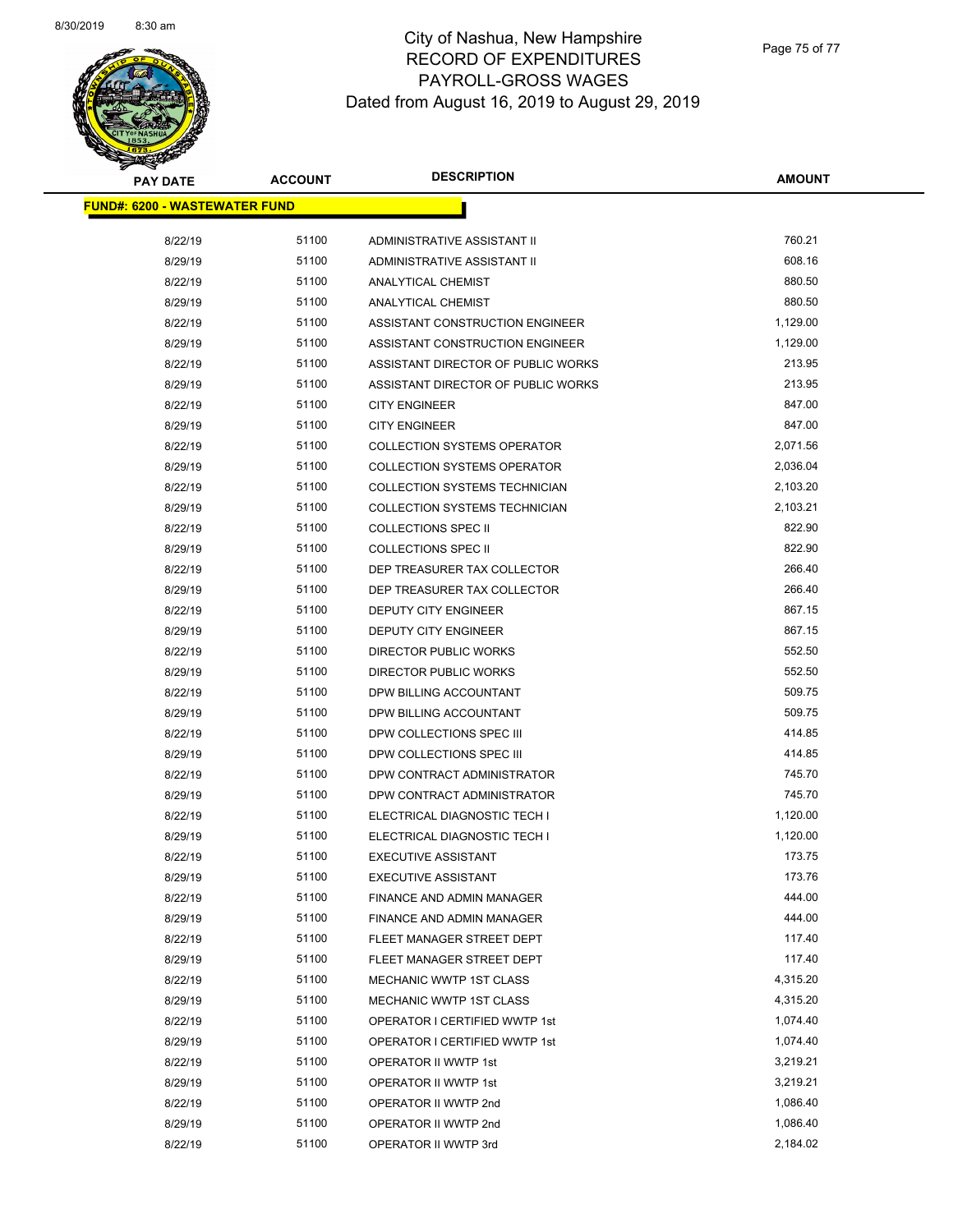

Page 76 of 77

| <b>PAY DATE</b>                          | <b>ACCOUNT</b> | <b>DESCRIPTION</b>              | <b>AMOUNT</b> |
|------------------------------------------|----------------|---------------------------------|---------------|
| <b>FUND#: 6200 - WASTEWATER FUND</b>     |                |                                 |               |
| 8/29/19                                  | 51100          | OPERATOR II WWTP 3rd            | 2,180.83      |
| 8/22/19                                  | 51100          | OPERATOR III WWTP 1st           | 3,390.80      |
| 8/29/19                                  | 51100          | <b>OPERATOR III WWTP 1st</b>    | 3,390.80      |
| 8/22/19                                  | 51100          | PLANT OPERATIONS SUPERVISOR     | 1,523.20      |
| 8/29/19                                  | 51100          | PLANT OPERATIONS SUPERVISOR     | 1,523.20      |
| 8/22/19                                  | 51100          | PUBLIC RELATIONS ADMINISTRATOR  | 231.65        |
| 8/29/19                                  | 51100          | PUBLIC RELATIONS ADMINISTRATOR  | 231.65        |
| 8/22/19                                  | 51100          | <b>SENIOR STAFF ENGINEER</b>    | 1,075.70      |
| 8/29/19                                  | 51100          | <b>SENIOR STAFF ENGINEER</b>    | 1,578.20      |
| 8/22/19                                  | 51100          | SR MGR ACCT FIN REPORTING       | 131.72        |
| 8/29/19                                  | 51100          | SR MGR ACCT FIN REPORTING       | 131.72        |
| 8/22/19                                  | 51100          | <b>STAFF ENGINEER</b>           | 1,124.60      |
| 8/29/19                                  | 51100          | <b>STAFF ENGINEER</b>           | 1,124.59      |
| 8/22/19                                  | 51100          | SUPERINTENDENT OF WASTEWATER    | 1,998.10      |
| 8/29/19                                  | 51100          | SUPERINTENDENT OF WASTEWATER    | 1,998.10      |
| 8/22/19                                  | 51100          | <b>SUPV LABORATORY</b>          | 1,237.60      |
| 8/29/19                                  | 51100          | <b>SUPV LABORATORY</b>          | 1,237.60      |
| 8/22/19                                  | 51100          | TRUCK DRIVER STREET REPAIR      | 729.12        |
| 8/29/19                                  | 51100          | TRUCK DRIVER STREET REPAIR      | 918.40        |
| 8/22/19                                  | 51100          | <b>WASTEWATER ASSISTANT</b>     | 896.40        |
| 8/29/19                                  | 51100          | <b>WASTEWATER ASSISTANT</b>     | 896.40        |
| 8/22/19                                  | 51100          | <b>WASTEWATER FOREMAN</b>       | 2,649.20      |
| 8/29/19                                  | 51100          | <b>WASTEWATER FOREMAN</b>       | 2,649.20      |
| 8/22/19                                  | 51100          | WASTEWATER PROJECT ENGINEER     | 1,578.70      |
| 8/29/19                                  | 51100          | WASTEWATER PROJECT ENGINEER     | 1,578.70      |
| 8/22/19                                  | 51300          | <b>OVERTIME</b>                 | 3,370.83      |
| 8/29/19                                  | 51300          | <b>OVERTIME</b>                 | 3,859.38      |
| 8/22/19                                  | 51400          | <b>WAGES TEMPORARY/SEASONAL</b> | 2,435.00      |
| 8/29/19                                  | 51400          | WAGES TEMPORARY/SEASONAL        | 1,376.25      |
| 8/22/19                                  | 51600          | <b>LONGEVITY</b>                | 2,000.00      |
| 8/29/19                                  | 55118          | TELEPHONE-CELLULAR              | 286.85        |
| <b>TOTAL FUND 6200 - WASTEWATER FUND</b> |                |                                 | \$98,801.02   |

|         | <b>FUND#: 6500 - PROPERTY &amp; CASUALTY FUND</b> |                                |
|---------|---------------------------------------------------|--------------------------------|
| 8/22/19 | 51100                                             | <b>PROGRAM SUPV</b>            |
| 8/29/19 | 51100                                             | <b>PROGRAM SUPV</b>            |
| 8/22/19 | 51100                                             | PROPERTY AND CASUALTY ADJUSTER |
| 8/29/19 | 51100                                             | PROPERTY AND CASUALTY ADJUSTER |
| 8/22/19 | 51100                                             | <b>RISK MANAGER</b>            |
| 8/29/19 | 51100                                             | <b>RISK MANAGER</b>            |
| 8/22/19 | 51100                                             | SAFETY LOSS PREVENTION SPEC    |
| 8/29/19 | 51100                                             | SAFETY LOSS PREVENTION SPEC    |